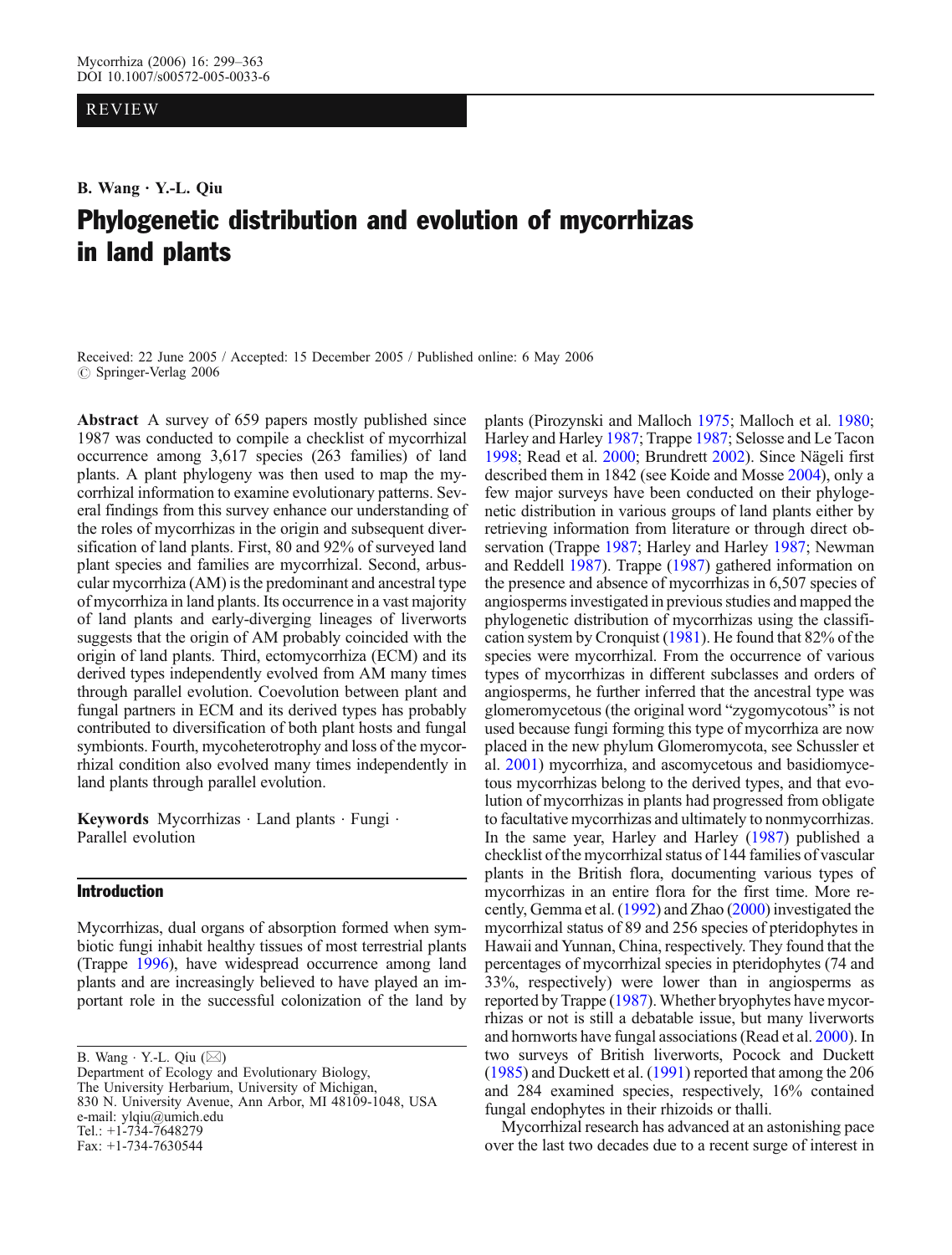the subject by botanists, mycologists, and ecologists. A large number of new reports on mycorrhizal occurrence in land plants, especially in pteridophytes and liverworts, have been published since the surveys by Trappe [\(1987\)](#page-64-0) and Harley and Harley [\(1987\)](#page-63-0). During the same period, our understanding of the land plant phylogeny was greatly improved through major efforts by molecular systematists. An explicit phylogenetic classification system of angiosperms is now available (Stevens [2004\)](#page-64-0), and a nonflowering land plant phylogeny will be published soon (Qiu et al. unpublished data). Hence, reviewing mycorrhizal occurrence in land plants and mapping this information onto the newly available plant phylogeny will update our knowledge on mycorrhizal abundance in plants, facilitate examination of the origin and evolutionary pattern of mycorrhizal symbiosis in land plants, and enhance our understanding of this important biological interaction and its impact on evolution of both plants and fungi. Areas that require further study, especially the taxa that occupy critical positions in the land plant phylogeny and for which mycorrhizal information is still lacking, can also be identified through these efforts.

#### Materials and methods

In this review, we compiled information on mycorrhizal occurrence in land plants mostly from the papers published since 1987, as those published before were reviewed by Trappe [\(1987\)](#page-64-0) and Harley and Harley [\(1987\)](#page-63-0). First, a library consisting of 4,193 mycorrhiza-related references was established. After browsing the abstracts, 961 references that provided information on mycorrhizal occurrence in plant species from all the continents and all major habitats were selected. Due to time limitation and unavailability of some literature, 659 of these 961 references are reviewed here. Data on mycorrhizal status of each plant species were extracted from these references, based on whether the species was mycorrhizal or not, and if so, what type. An updated mycorrhizal classification system proposed by Smith and Read [\(1997\)](#page-64-0) was used here. Seven types of mycorrhizas were all recognized (see the footnote b in Table [1](#page-2-0)), along with nonmycorrhiza and mycoheterotrophy. A species is considered to be obligately mycorrhizal if it is always found to form mycorrhiza, while a species is considered to be facultatively mycorrhizal if it is reported to form mycorrhizas in one habitat but not in another. If a plant species can form different kinds of mycorrhizas simultaneously or in different habitats, it is recorded as forming all relevant mycorrhizal types. All the data are presented in Table [1,](#page-2-0) which groups all the examined plant species into families that are further arranged according to the land plant phylogeny used in this study (Stevens [2004](#page-64-0); Qiu et al. unpublished). The family definition for vascular plants generally follows Mabberley [\(1987](#page-64-0)), but for a small number of newly recognized families, the nomenclature of Stevens ([2004](#page-64-0)) is used. For liverworts, the system by Grolle [\(1983\)](#page-63-0) for family definition is followed. The data from Harley and Harley [\(1987](#page-63-0)), containing 1,101 species, were added to this table, but those of Trappe [\(1987\)](#page-64-0) were not as they were not published.

The information in Table [1](#page-2-0) was then mapped onto a land plant phylogeny drawn according to a multigene analysis of nonflowering land plants (Qiu et al. unpublished) and the angiosperm classification system proposed by Stevens ([2004](#page-64-0)). Family was used as the unit of reconstruction (i.e., terminal node) in this phylogeny. For each family, the percentages of obligate, facultative, and nonmycorrhizal species, and the percentage of each type of mycorrhizas among all mycorrhizal species were calculated and plotted onto the land plant phylogeny.

One major improvement of this review over those by Trappe ([1987](#page-64-0)) and Harley and Harley ([1987](#page-63-0)) is the use of a rigorously reconstructed land plant phylogeny to map the mycorrhizal information down to the family level for a worldwide coverage. Trappe [\(1987\)](#page-64-0) covered only angiosperms, whereas Harley and Harley [\(1987\)](#page-63-0) surveyed only the British vascular flora. Cronquist's ([1981](#page-63-0)) classification system of angiosperms used by Trappe ([1987](#page-64-0)) has been significantly revised by molecular systematists (Soltis et al. [2000](#page-64-0); Stevens [2004\)](#page-64-0). Another major improvement is that information on mycorrhizal occurrence, more precisely fungal association in bryophytes, is included for the first time. Hence, this review should allow a thorough examination of origin and evolution of mycorrhizal symbiosis in land plants.

#### Results and discussion

A total of 3,617 species from 263 families of land plants were covered in this survey of mycorrhizal status (Tables [1](#page-2-0) and [2](#page-54-0)). For land plants as a whole, 80% of the recorded species and 92% of the families are mycorrhizal. When broken into four traditionally delimited groups (angiosperms, gymnosperms, pteridophytes, and bryophytes), these percentages vary from group to group. In angiosperms, the most species-rich clade of land plants and the dominant group in most terrestrial plant communities, 85 and 94% of species and families are mycorrhizal. These numbers are similar to those reported by Trappe ([1987](#page-64-0)), whose study included more than twice as many species as this one. All of the 84 species of gymnosperms surveyed here are mycorrhizal, and almost all of them are obligately mycorrhizal. These two aspects of mycorrhizal status in gymnosperms highlight the essential role that mycorrhizas play in the life of these plants, which generally grow in nutrient-poor environments. For pteridophytes, 52 and 93% of the species and families are mycorrhizal. Finally, 46 and 71% of the bryophyte species and families have fungal associations.

When this body of information is projected in a plant phylogenetic perspective (Fig. [1](#page-55-0)), the origin and evolutionary patterns of mycorrhizas in land plants become quite clear. Below, we discuss these various aspects of mycorrhizal evolution in plants.

Origin of mycorrhizal symbiosis in land plants

The continuous phylogenetic distribution of mycorrhizas throughout land plants, with the sole major exception of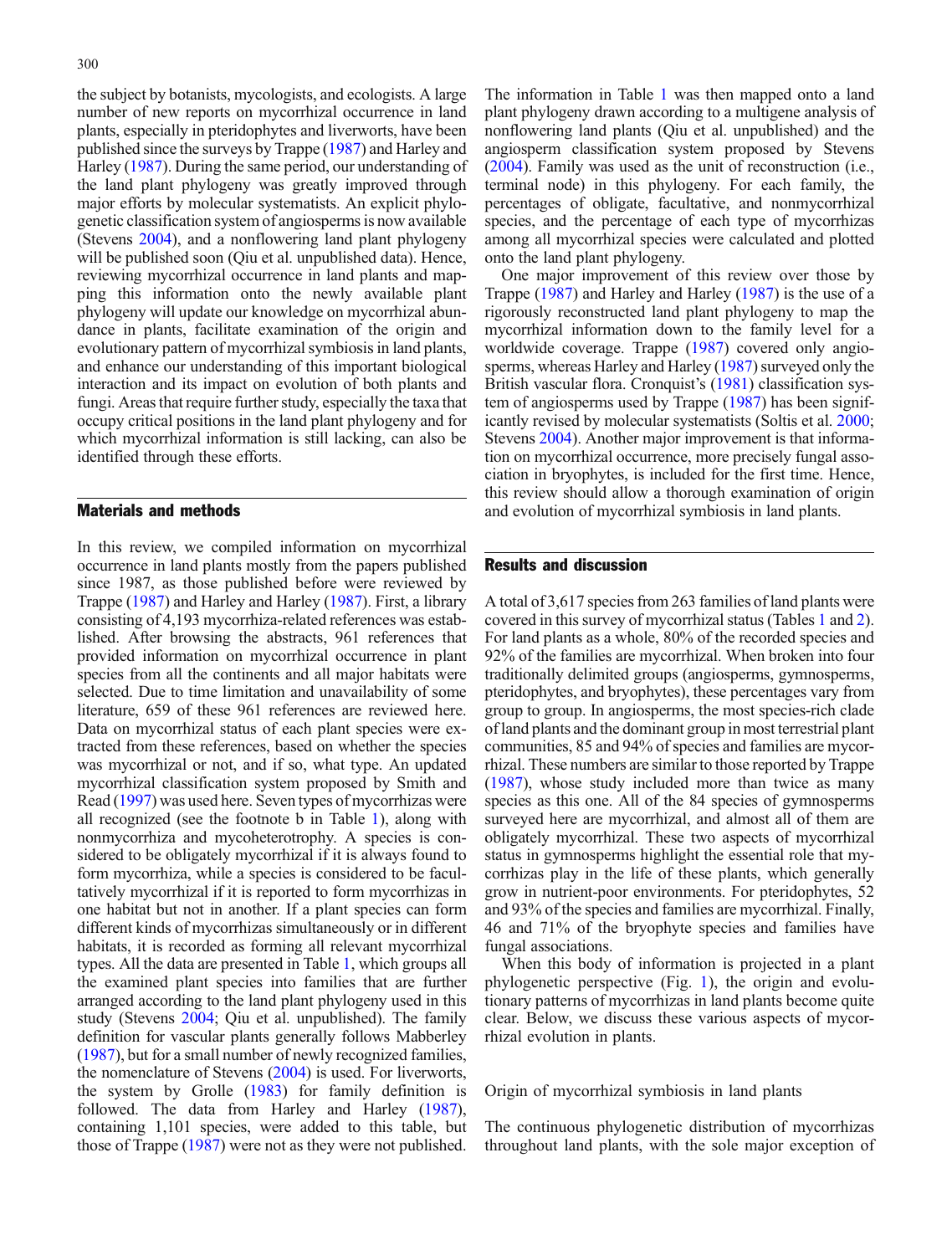<span id="page-2-0"></span>

| land plants                   | <b>Table 1</b> An updated checklist of mycorrhizal occurrence among |            |
|-------------------------------|---------------------------------------------------------------------|------------|
| Examined species <sup>a</sup> | Mycorrhizal                                                         | References |

| land plants                     |                                |            | Examined species <sup>a</sup>                 | Mycorrhizal                | References |
|---------------------------------|--------------------------------|------------|-----------------------------------------------|----------------------------|------------|
| Examined species <sup>a</sup>   | Mycorrhizal<br>status $^{b,c}$ | References |                                               | status <sup>b,c</sup>      |            |
|                                 |                                |            | Porellaceae                                   |                            |            |
| <b>BRYOPHYTES</b>               |                                |            | Porella arboris-vitae                         | None                       | 466        |
| Haplomitriaceae                 |                                |            | Porella cordaeana                             | None                       | 466        |
| Haplomitrium gibbsiae           | AM-like                        | 107        | Porella obtusata                              | None                       | 466        |
| Haplomitrium ovalifolium        | AM-like                        | 107        | Porella pinnata                               | None                       | 466        |
| Blasiaceae                      |                                |            | Porella platyphylla                           | None                       | 466        |
| Blasia pusilla                  | None                           | 182, 328   | Jubulaceae                                    |                            |            |
| Lunulariaceae                   |                                |            | Frullania dilatata                            | None                       | 466        |
| Lunularia cruciata              | Fungal association 182         |            | Frullania fragilifolia                        | None                       | 466        |
|                                 | (G)                            |            | Frullania microphylla                         | None                       | 466        |
| Marchantiaceae                  |                                |            | Frullania tamarisci                           | None                       | 466        |
| Marchantia foliacea             | AM-like                        | 505        | Frullania teneriffae                          | None                       | 466        |
| Marchantia polymorpha           | Fungal association 182         |            | Jubula hutchinsiae                            | None                       | 466        |
|                                 | (G)                            |            | Lejeuneaceae                                  |                            |            |
| Aytoniaceae                     |                                |            | Aphanolejeunea                                | None                       | 466        |
| Asterella wilmsii               | AM-like                        | 345        | microscopica                                  |                            |            |
| Conocephalaceae                 |                                |            | Cololejeunea calcarea                         | None                       | 466        |
| Conocephalum conicum            | AM-like                        | 346        | Cololejeunea minutissima                      | None                       | 466        |
|                                 | Fungal association 182         |            | Colura calyptrifolia                          | None                       | 466        |
|                                 | (G)                            |            | Drepanolejeunea                               | None                       | 466        |
| Ricciaceae                      |                                |            | hamatifolia                                   |                            |            |
| Riccia fluitans                 | None                           | 182        | Harpalejeunea ovata                           | None                       | 466        |
| Metzgeriaceae                   |                                |            | Lejeunea cavifolia                            | None                       | 466        |
| Apometzgeria pubescens          | None                           | 466        | Lejeunea lamacerina                           | None                       | 466        |
| Metzgeria conjugata             | None                           | 466        | Lejeunea patens                               | None                       | 466        |
| Metzgeria fruticulosa           | None                           | 466        | Lejeunea ulicina                              | None                       | 466        |
| Metzgeria furcata               | None                           | 466        | Marchesinia mackaii                           | None                       | 466        |
| Metzgeria leptoneura            | None                           | 466        | Pseudolepicoleaceae                           |                            |            |
| Metzgeria temperata             | None                           | 466        | Blepharostoma trichophyl-                     | None                       | 466        |
| Aneuraceae                      |                                |            | lum                                           | Fungal association         | 328        |
| Aneura pinguis                  | ORM-like (B)                   | 347        | Herbertaceae                                  |                            |            |
| Cryptothallus mirabilis         | Fungal association             | 466        | Herbertus borealis                            | None                       | 466        |
|                                 | ORM-like (B)                   | 347        | Plagiochilaceae                               |                            |            |
|                                 | Mycoheterotrophy               | 77, 483    | Pedinophyllum interruptum                     | None<br>None               | 466<br>466 |
|                                 | (via ECM)                      |            | Plagiochila asplenioides                      |                            | 466        |
| Riccardia latifrons             | None                           | 466        | Plagiochila porelloides                       | None                       | 466        |
| Riccardia multifida             | None                           | 466        | Plagiochila punctata<br>Plagiochila spinulosa | Fungal association<br>None | 466        |
| Riccardia palmate<br>Pelliaceae | None                           | 466        | Arnelliaceae                                  |                            |            |
|                                 | AM-like                        |            | Southbya nigrella                             | Fungal association 182     |            |
| Pellia endiviifolia             |                                | 598<br>182 |                                               | (B)                        |            |
| Pellia epiphylla                | Fungal association             |            | Geocalycaceae                                 |                            |            |
| Pellia fabbroniana              | $\left( G\right)$<br>AM-like   | 483        | Chiloscyphus pallescens                       | None                       | 466        |
| Codoniaceae                     |                                |            | Chiloscyphus polyanthus                       | None                       | 466        |
| Fossombronia pusilla            | Fungal association 182         |            | Geocalyx graveolens                           | Fungal association         | 466        |
|                                 |                                |            | Harpanthus flotovianus                        | None                       | 466        |
| Fossombronia                    | (G)<br>Fungal association 328  |            | Harpanthus scutatus                           | Fungal association         | 466        |
| wondraczekii                    |                                |            | Leptoscyphus cuneifolius                      | None                       | 466        |
| Radulaceae                      |                                |            | Lophocolea bidentata                          | None                       | 466        |
| Radula aquilegia                | None                           | 466        | Lophocolea cuspidate                          | None                       | 466        |
| Radula complanata               | None                           | 466        | Lophocolea heterophylla                       | None                       | 182, 466   |
| Radula lindbergiana             | None                           | 466        |                                               | Fungal association         | 328        |
|                                 |                                |            | Saccogyna viticulosa                          | Fungal association         | 466        |
|                                 |                                |            |                                               |                            |            |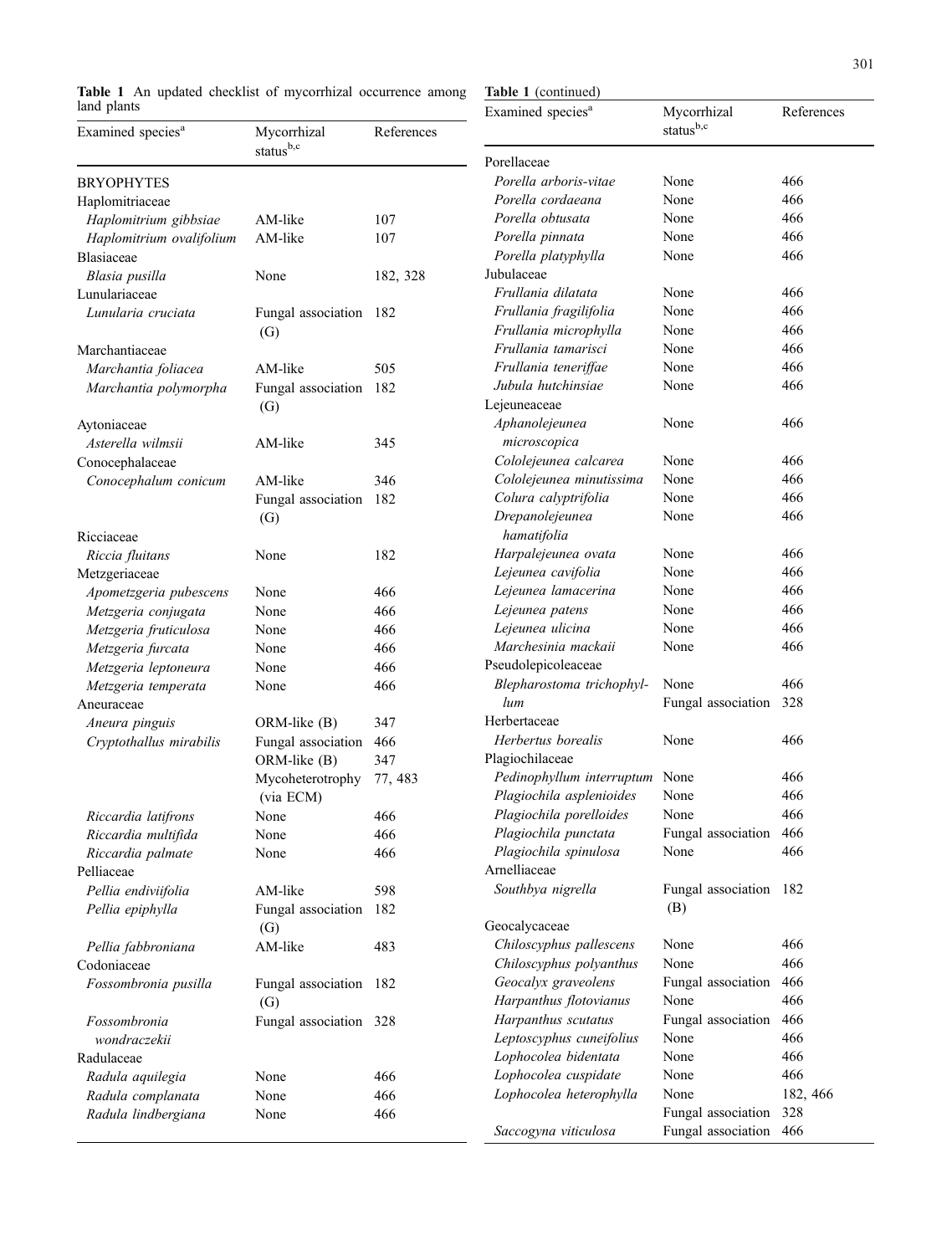| Table 1 (continued)           |                                      |            | Table 1 (continued)           |                                  |            |
|-------------------------------|--------------------------------------|------------|-------------------------------|----------------------------------|------------|
| Examined species <sup>a</sup> | Mycorrhizal<br>status <sup>b,c</sup> | References | Examined species <sup>a</sup> | Mycorrhizal<br>statusb,c         | References |
| Lepidoziaceae                 |                                      |            | Cladopodiella francisci       | Fungal association 466           |            |
| Bazzania flaccida             | None                                 | 328        | Nowellia curvifolia           | Fungal association 182, 328, 466 |            |
| Bazzania tricrenata           | None                                 | 466        |                               | (A)                              |            |
| Bazzania trilobata            | None                                 | 328, 466   | Odontoschisma denudatum       | None                             | 466        |
| Kurzia pauciflora             | Fungal association                   | 466        |                               | Fungal association 182           |            |
|                               | Fungal association 182, 328          |            |                               | (A)                              |            |
|                               | (A)                                  |            | Odontoschisma elongatum       | None                             | 466        |
| Kurzia sylvatica              | Fungal association 466               |            | Odontoschisma sphagni         | Fungal association 466           |            |
| Kurzia trichoclados           | Fungal association                   | 466        |                               | Fungal association 182           |            |
| Lepidozia reptans             | Fungal association 466               |            |                               | (A)                              |            |
|                               | Fungal association 182, 328          |            | Calypogeiaceae                |                                  |            |
|                               | (A)                                  |            | Calypogeia arguta             | Fungal association 466           |            |
| Telaranea murphyae            | Fungal association 466               |            | Calypogeia azurea             | Fungal association 328           |            |
| Telaranea nematodes           | Fungal association 466               |            |                               | (A, B)                           |            |
| Scapaniaceae                  |                                      |            | Calypogeia fissa              | Fungal association 466           |            |
| Diplophyllum albicans         | None                                 | 182, 466   |                               | Fungal association 182           |            |
|                               | Fungal association                   | 328        |                               | (A)                              |            |
| Diplophyllum obtusifolium     | Fungal association                   | 328        | Calypogeia integristipula     | Fungal association 328           |            |
| Douinia ovata                 | None                                 | 466        | Calypogeia muellerana         | Fungal association 466           |            |
| Scapania calcicola            | None                                 | 466        |                               | Fungal association 182           |            |
| Scapania cuspiduligera        | None                                 | 466        |                               | (A)                              |            |
| Scapania gracilis             | None                                 | 466        |                               | Fungal association 328           |            |
| Scapania scandica             | None                                 | 466        |                               | (A, B)                           |            |
| Scapania umbrosa              | None                                 | 466        | Calypogeia neesiana           | Fungal association 328, 466      |            |
| Cephaloziellaceae             |                                      |            | Calypogeia sphagnicola        | Fungal association 466           |            |
| Cephaloziella                 | None                                 | 466        | Calypogeia trichomanis        | Fungal association 466           |            |
| baumgartneri                  |                                      |            | Jungermanniaceae              |                                  |            |
| Cephaloziella divaricata      | Fungal association 466               |            | Anastrophyllum minutum        | Fungal association 328           |            |
|                               | Fungal association 182, 328<br>(A)   |            | Barbilophozia barbata         | Fungal association 328<br>(A, B) |            |
| Cephaloziella exiliflora      | Fungal association 118               |            | Barbilophozia hatcheri        | None                             | 466        |
|                               | (A)                                  |            | Jamesoniella autumnalis       | Fungal association 466           |            |
| Cephaloziella hampeana        | Fungal association 466               |            | Jamesoniella undulifolia      | None                             | 466        |
| Cephaloziella massalongi      | None                                 | 466        | Jungermannia atrovirens       | None                             | 466        |
| Cephaloziella rubella         | Fungal association 466               |            | Jungermannia borealis         | None                             | 466        |
| Cephaloziaceae                |                                      |            | Jungermannia exsertifolia     | None                             | 466        |
| Cephalozia bicuspidate        | Fungal association 466               |            | Jungermannia gracillima       | None                             | 182, 466   |
|                               | Fungal association 182, 328          |            | Jungermannia obovata          | None                             | 466        |
|                               | (A)                                  |            | Jungermannia pumila           | None                             | 466        |
| Cephalozia catenulate         | None                                 | 466        | Leiocolea turbinata           | None                             | 466        |
|                               | Fungal association                   | 328        | Lophozia incisa               | Fungal association 328           |            |
| Cephalozia connivens          | Fungal association                   | 466        |                               | (B)                              |            |
|                               | Fungal association 182<br>(A)        |            | Lophozia sudetica             | Fungal association 328<br>(B)    |            |
| Cephalozia leucantha          | Fungal association 466               |            | Lophozia ventricosa           | Fungal association 182           |            |
| Cephalozia loitlesbergeri     | Fungal association 466               |            |                               | (B)                              |            |
|                               | Fungal association 182               |            | Mylia anomala                 | Fungal association 328, 466      |            |
|                               | (A)                                  |            | Mylia taylorii                | Fungal association 328           |            |
| Cephalozia lunulifolia        | Fungal association 328, 466          |            | Nardia breidleri              | Fungal association 466           |            |
| Cephalozia macrostachya       | Fungal association                   | 466        | Nardia scalaris               | Fungal association 182, 328      |            |
| Cephalozia pleniceps          | Fungal association                   | 466        |                               | (B)                              |            |
| Cladopodiella fluitans        | None                                 | 466        | Sphenolobus helleranus        | None                             | 466        |

|    |            | Table 1 ( |
|----|------------|-----------|
| al | References | Examined  |
|    |            | Cladope   |
|    | 328        | Nowelli   |
|    | 466        |           |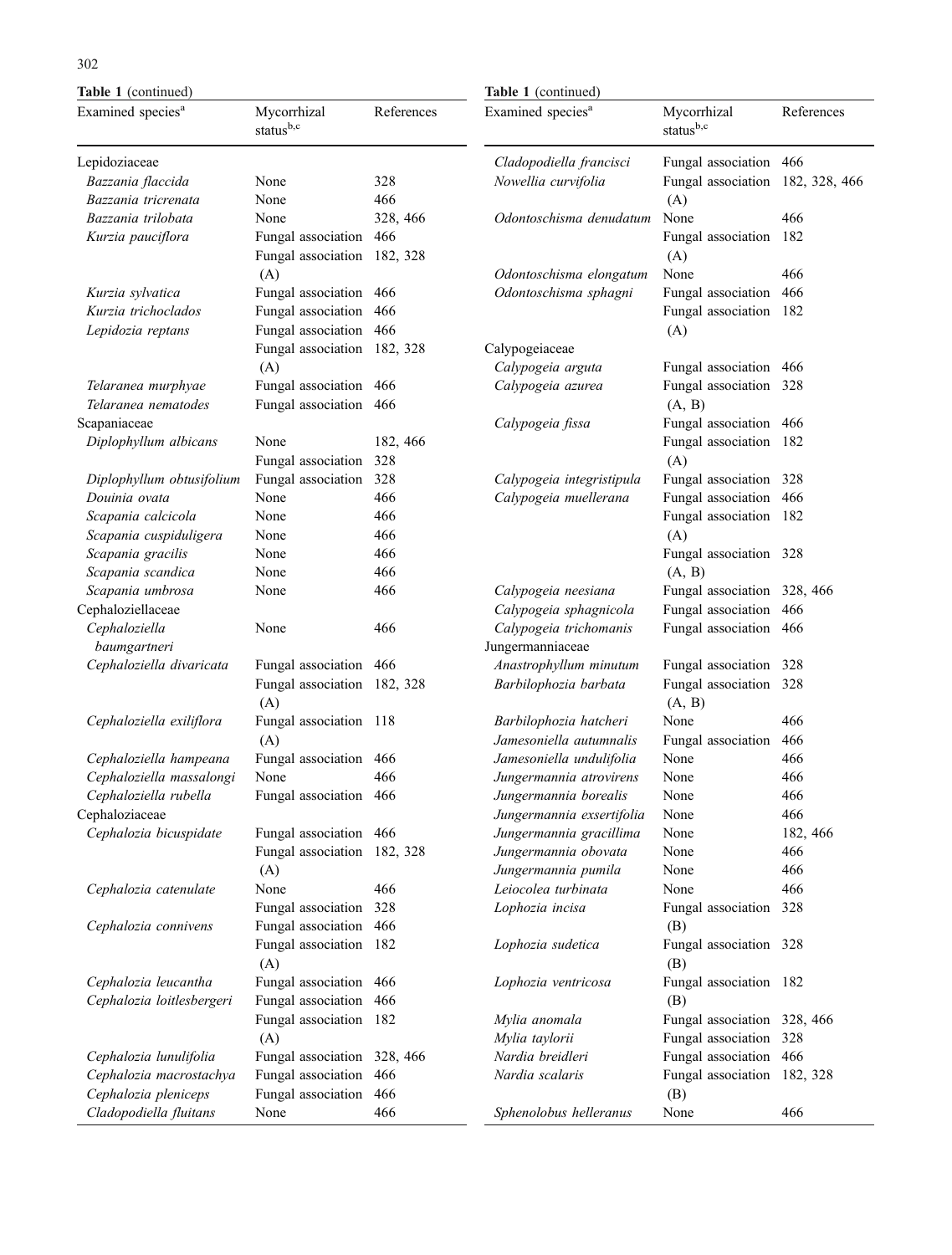| Table 1 (continued)                   |                                      |                 | Table 1 (continued)                              |                              |                 |  |
|---------------------------------------|--------------------------------------|-----------------|--------------------------------------------------|------------------------------|-----------------|--|
| Examined species <sup>a</sup>         | Mycorrhizal<br>status <sup>b,c</sup> | References      | Examined species <sup>a</sup>                    | Mycorrhizal<br>status $b,c$  | References      |  |
| Sphenolobus minutus                   | None                                 | 466             | Selaginella moellendorfii                        | AM                           | 653             |  |
| Gymnomitriaceae                       |                                      |                 | Selaginella monospora                            | <b>NM</b>                    | 654             |  |
| Gymnomitrion                          | None                                 | 466             | Selaginella picta                                | AM                           | 654             |  |
| concinnatum                           |                                      |                 | Selaginella pulvinata                            | AM                           | 343, 654        |  |
| Gymnomitrion crenulatum               | None                                 | 466             | Selaginella remotifolia                          | AM                           | 654             |  |
| Gymnomitrion obtusum                  | None                                 | 466             | Selaginella sanguinolenta                        | AM                           | 654             |  |
| Marsupella adusta                     | None                                 | 466             | Selaginella selaginoides                         | AM                           | 260, 261        |  |
| Marsupella alpina                     | None                                 | 466             | Equisetaceae                                     |                              |                 |  |
| Marsupella emarginata                 | None                                 | 466             | Equisetum arvense                                | <b>NM</b>                    | 307, 594, 260,  |  |
|                                       | Fungal association                   | 328             |                                                  |                              | 261             |  |
| Marsupella stableri                   | None                                 | 466             |                                                  | AM                           | 599             |  |
| Anthocerotaceae                       |                                      |                 |                                                  | $\rm{NM}$                    | 654             |  |
|                                       | AM-like                              | 525             | Equisetum debile                                 | AM                           | 343             |  |
| Anthoceros punctatus                  |                                      |                 | Equisetum diffusum                               |                              |                 |  |
| Phaeoceros laevis                     | AM-like                              | 344             |                                                  | NM                           | 654             |  |
| <b>PTERIDOPHYTES</b>                  |                                      |                 | Equisetum fluviatile                             | NM                           | 260, 261        |  |
| Lycopodiaceae                         |                                      |                 | Equisetum hyemale                                | AM                           | 653, 260, 261   |  |
| Diphasiastrum alpinum                 | $AM + NM$                            | 260, 261        | Equisetum palustre                               | <b>NM</b>                    | 260, 261        |  |
| Diphasiastrum                         | <b>NM</b>                            | 654             | Equisetum pratense                               | NM                           | 260, 261        |  |
| complanatum                           |                                      |                 | Equisetum ramosissimum                           | <b>NM</b>                    | 368, 260, 261   |  |
| Diphasiastrum issleri                 | AM                                   | 260, 261        |                                                  | AM                           | 653             |  |
| Huperzia australiana                  | AM                                   | 342             | Equisetum sylvaticum                             | $AM + NM$                    | 260, 261        |  |
| Huperzia phyllantha                   | AM                                   | 226             | Equisetum telmateia                              | AM                           | 260, 261        |  |
| Huperzia selago                       | $AM + NM$                            | 260, 261        | Equisetum $\times$ trachydon                     | AM                           | 260, 261        |  |
| Huperzia serrata f.<br>longipetiolata | NM                                   | 654             | Equisetum variegatum                             | NM<br>AM                     | 594<br>260, 261 |  |
| Lycopodiastrum                        | <b>NM</b>                            | 654             | Marattiaceae                                     |                              |                 |  |
| casuarinoides                         |                                      |                 | Angiopteris caudatiformis                        | AM                           | 654, 655        |  |
| Lycopodiella inundata                 | AM                                   | 212             | Angiopteris evecta                               | $\mathbf{A}\mathbf{M}$       | 226             |  |
|                                       | $AM + NM$                            | 260, 261        | Angiopteris hokouensis                           | AM                           | 654             |  |
| Lycopodium alpinum                    | <b>NM</b>                            | 594             | Angiopteris wangii                               | AM                           | 654             |  |
| Lycopodium annotinum                  | AM                                   | 260, 261        | Angiopteris yunnanensis                          | AM                           | 654             |  |
| Lycopodium cernuum                    | AM                                   | 181, 226        | Archangiopteris bipinnata                        | AM                           | 654             |  |
| Lycopodium clavatum                   | AM                                   | 521, 594        | Archangiopteris henryi                           | AM                           | 654             |  |
|                                       | $AM + NM$                            |                 |                                                  |                              | 654             |  |
| Lycopodium japonicum                  | AM                                   | 260, 261<br>654 | Archangiopteris hokouensis AM<br>Archangiopteris |                              |                 |  |
|                                       |                                      |                 |                                                  |                              |                 |  |
| Lycopodium selago                     | NM                                   | 594<br>654      | subrotundata                                     | AM<br>$\mathbf{A}\mathbf{M}$ | 654             |  |
| Palhinhaea cernua                     | NM                                   |                 | Calathea sp.                                     |                              | 510             |  |
| Phlegmariurus henryi                  | <b>NM</b>                            | 654             | Christensenia assamica                           | $\mathbf{A}\mathbf{M}$       | 654             |  |
| Isoetaceae                            |                                      |                 | Ctenanthe sp.                                    | AM                           | 510             |  |
| Isoetes echinospora                   | $\rm{NM}$                            | 260, 261        | Ischnosiphon gracilis                            | AM                           | 510             |  |
| Isoetes histrix                       | NM                                   | 260, 261        | Marattia douglasii                               | NM                           | 226             |  |
| Isoetes lacustris                     | <b>NM</b>                            | 260, 261        | Monotagma plurispicatum                          | AM                           | 510             |  |
| Selaginellaceae                       |                                      |                 | Saranthe compositae                              | NM                           | 510             |  |
| Selaginella arbuscula                 | $\mathbf{A}\mathbf{M}$               | 226             | Stromanthe porteana                              | AM                           | 510             |  |
| Selaginella biformis                  | AM                                   | 654             | Psilotaceae                                      |                              |                 |  |
| Selaginella chrysocaulos              | $\rm{NM}$                            | 654             | Psilotum complanatum                             | $\rm{NM}$                    | 226             |  |
| Selaginella davidii                   | AM                                   | 653, 654        | Psilotum nudum                                   | AM                           | 226             |  |
| Selaginella delicatula                | AM                                   | 654             | Psilotum sp.                                     | AM                           | 483             |  |
| Selaginella frondosa                  | $\mathbf{A}\mathbf{M}$               | 654             | Ophioglossaceae                                  |                              |                 |  |
| Selaginella helferi                   | NM                                   | 654             | Botrychium lanuginosum                           | AM                           | 653             |  |
| Selaginella involvens                 | AM                                   | 654             | Botrychium lunaria                               | AM                           | 194, 260, 261   |  |
| Selaginella kraussiana                | $AM + NM$                            | 260, 261        | Botrychium ternatum                              | AM                           | 653             |  |
| Selaginella mairei                    | AM                                   | 343             | Botrychium virginianum                           | AM                           | 329             |  |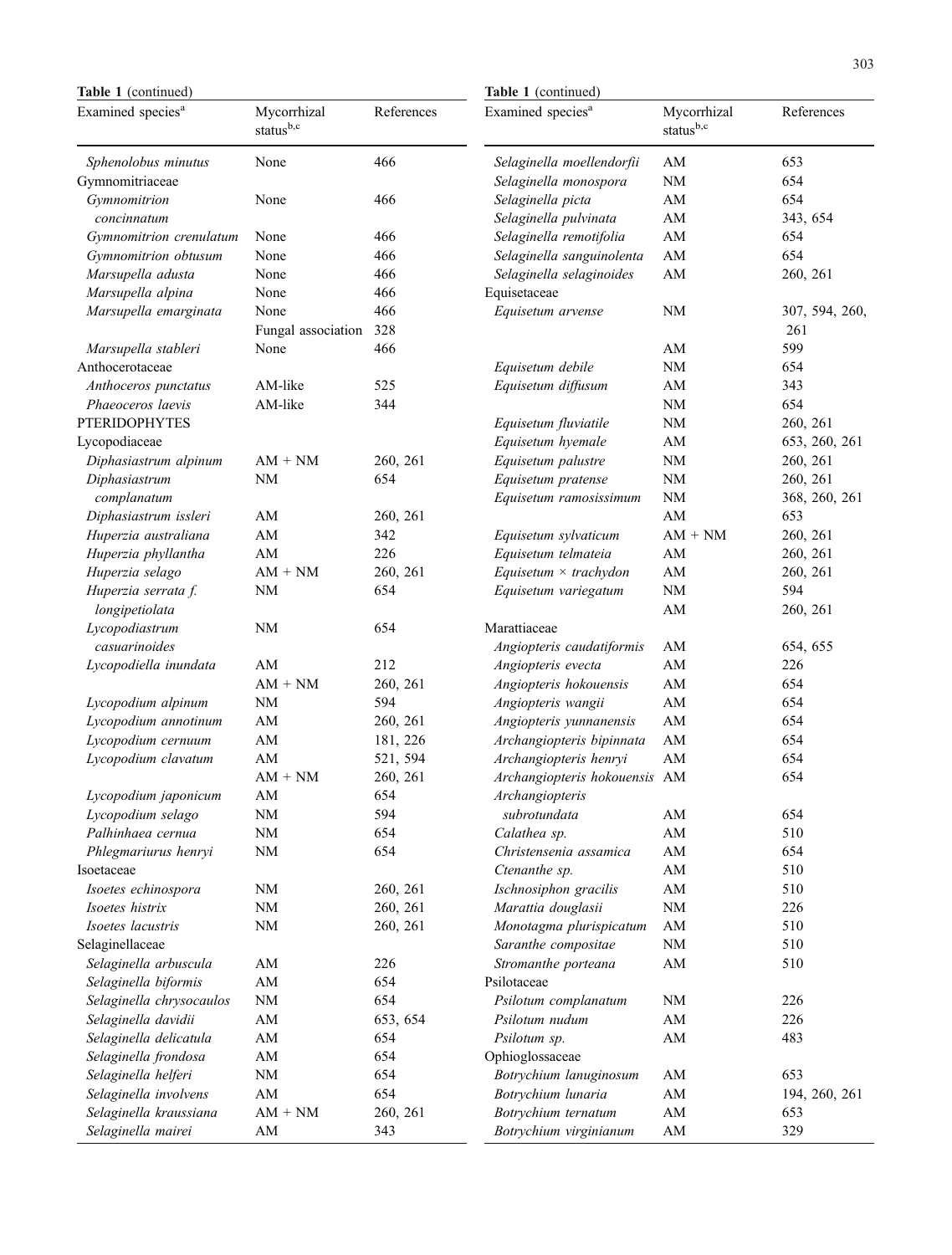| <b>Table 1</b> (continued) |
|----------------------------|
|                            |

| Table 1 (continued)           |                                |               | Table 1 (continued)           |                                         |            |  |
|-------------------------------|--------------------------------|---------------|-------------------------------|-----------------------------------------|------------|--|
| Examined species <sup>a</sup> | Mycorrhizal<br>status $^{b,c}$ | References    | Examined species <sup>a</sup> | Mycorrhizal<br>${\rm status}^{\rm b,c}$ | References |  |
| Ophioglossum concinnum        | AM                             | 226           | Gymnosphaera gigantea         | $\rm{NM}$                               | 654        |  |
| Ophioglossum lusitanicum      | AM                             | 260, 261      | Gymnosphaera podophylla       | $\rm{NM}$                               | 654        |  |
| Ophioglossum pendulum         | AM                             | 226           | Sphaeropteris brunoniana      | NM                                      | 654        |  |
| Ophioglossum petiolatum       | AM                             | 654           | Dicksoniaceae                 |                                         |            |  |
|                               | <b>NM</b>                      | 226           | Cibotium barometze            | $\rm{NM}$                               | 654        |  |
| Ophioglossum reticulatum      | AM                             | 522, 654      | Cibotium chamissoi            | AM                                      | 226        |  |
| Ophioglossum themale          | AM                             | 654           | Cibotium glaucum              | $\mathbf{A}\mathbf{M}$                  | 226        |  |
| Ophioglossum vulgatum         | AM                             | 653, 260, 261 | Cibotium st.-johnii           | AM                                      | 226        |  |
| Osmundaceae                   |                                |               | Pteridaceae                   |                                         |            |  |
| Osmunda cinnamomea            | AM                             | 140           | Doryopteris decipiens         | AM                                      | 226        |  |
| Osmunda japonica              | AM                             | 653, 654      | Doryopteris decora            | AM                                      | 226        |  |
| Osmunda regalis               | $AM + NM$                      | 260, 261      | Histiopteris incisa           | AM                                      | 654        |  |
| Hymenophyllaceae              |                                |               | Pellaea mairei                | AM                                      | 654        |  |
| Crepidomanes latealatum       | <b>NM</b>                      | 654           | Pellaea ternifolia            | AM                                      | 226        |  |
| Hymenophyllum                 | M (endo)                       | 260, 261      | Pteridium aquilinum           | AM                                      | 653        |  |
| tunbrigense                   |                                |               | Pteridium revolutum           | <b>NM</b>                               | 654        |  |
| Hymenophyllum wilsonii        | M (endo)                       | 260, 261      | Pteris aspericaulis           | AM                                      | 653        |  |
| Mecodium badium               | <b>NM</b>                      | 654           | Pteris aspericaulis var.      | $\rm NM$                                | 654        |  |
| Mecodium blumeanum            | <b>NM</b>                      | 654           | tricolor                      |                                         |            |  |
| Mecodium recurvum             | AM                             | 226           | Pteris cretica                | AM                                      | 226        |  |
| Sphaerocionium                | AM                             | 226           | Pteris cretica var. laeta     | $\rm NM$                                | 654        |  |
| lanceolatum                   |                                |               | Pteris cretica var. nervosa   | NM                                      | 654        |  |
| Trichomanes auriculatum       | <b>NM</b>                      | 654           | Pteris dissitifolia           | <b>NM</b>                               | 654        |  |
| Trichomanes speciosum         | <b>NM</b>                      | 260, 261      | Pteris ensiformis             | NM                                      | 654        |  |
| Vandenboscia cyrtotheca       | <b>NM</b>                      | 226           | Pteris esquirolii             | $\rm{NM}$                               | 654        |  |
| Vandenboscia davalliodes      | <b>NM</b>                      | 226           | Pteris excelsa                | AM                                      | 226        |  |
| Gleicheniaceae                |                                |               |                               | $\rm NM$                                | 654        |  |
| Dicranopteris dichotoma       | AM                             | 653           | Pteris irregularis            | AM                                      | 226        |  |
| Dicranopteris gigantea        | <b>NM</b>                      | 654           | Pteris linearis               | NM                                      | 654        |  |
| Dicranopteris linearis        | AM                             | 226           | Pteris semipinnata            | NM                                      | 654        |  |
| Dicranopteris pedata          | <b>NM</b>                      | 654           | Pteris setulosocostulata      | AM                                      | 654        |  |
| Dicranopteris splendida       | <b>NM</b>                      | 654           | Pteris venusta                | AM                                      | 655        |  |
| Diplopterygium glaucoides     | <b>NM</b>                      | 654           | Pteris vittata                | AM                                      | 226, 653   |  |
| Diplopterygium glaucum        | <b>NM</b>                      | 654           |                               | <b>NM</b>                               | 654        |  |
| Diplopterygium pinnatum       | AM                             | 226           | Pteris wangiana               | $\rm{NM}$                               | 654        |  |
| Sticherus laevigatus          | <b>NM</b>                      | 654           | Vittariaceae                  |                                         |            |  |
| Sticherus owhyhensis          | AM                             | 226           | Antrophyrum henryi            | NM                                      | 654        |  |
| Schizaeaceae                  |                                |               | Vittaria elongata             | AM                                      | 226        |  |
| Anemia phyllitidis            | AM                             | 31            | Vittaria flexuosa             | NM                                      | 654        |  |
| Lygodium conforme             | AM                             | 654           | Adiantaceae                   |                                         |            |  |
| Lygodium japonicum            | AM                             | 653           | Adiantum bonatianum           | AM                                      | 654        |  |
|                               | <b>NM</b>                      | 654           | Adiantum capillus-veneris     | $AM + NM$                               | 260, 261   |  |
| Schizaea robusta              | AM                             | 226           | Adiantum edgewothii           | AM                                      | 654        |  |
| Marsileaceae                  |                                |               | Adiantum flabellulatum        | $\mathbf{A}\mathbf{M}$                  | 654        |  |
| Pilularia globulifera         | $AM + NM$                      | 260, 261      | Adiantum malesianum           | $\rm{NM}$                               | 654        |  |
| Azollaceae                    |                                |               | Adiantum philipense           | AM                                      | 343        |  |
| Azolla filiculoides           | <b>NM</b>                      | 226, 260, 261 |                               | NM                                      | 654        |  |
| Plagiogyriaceae               |                                |               | Aleuritopteris                | AM                                      | 654        |  |
| Plagiogyria distinctissima    | AM                             | 654           | albomarginatata               |                                         |            |  |
| Cyatheaceae                   |                                |               | Aleuritopteris argentea       | AM                                      | 654        |  |
| Alsophila constularis         | <b>NM</b>                      | 654           | Aleuritopteris duclouxii      | $\rm{NM}$                               | 654        |  |
| Alsophila spinulosa           | AM                             | 654           | Aleuritopteris                | NM                                      | 654        |  |
| Cyathea cooperi               | AM                             | 226           | pseudofarinosa                |                                         |            |  |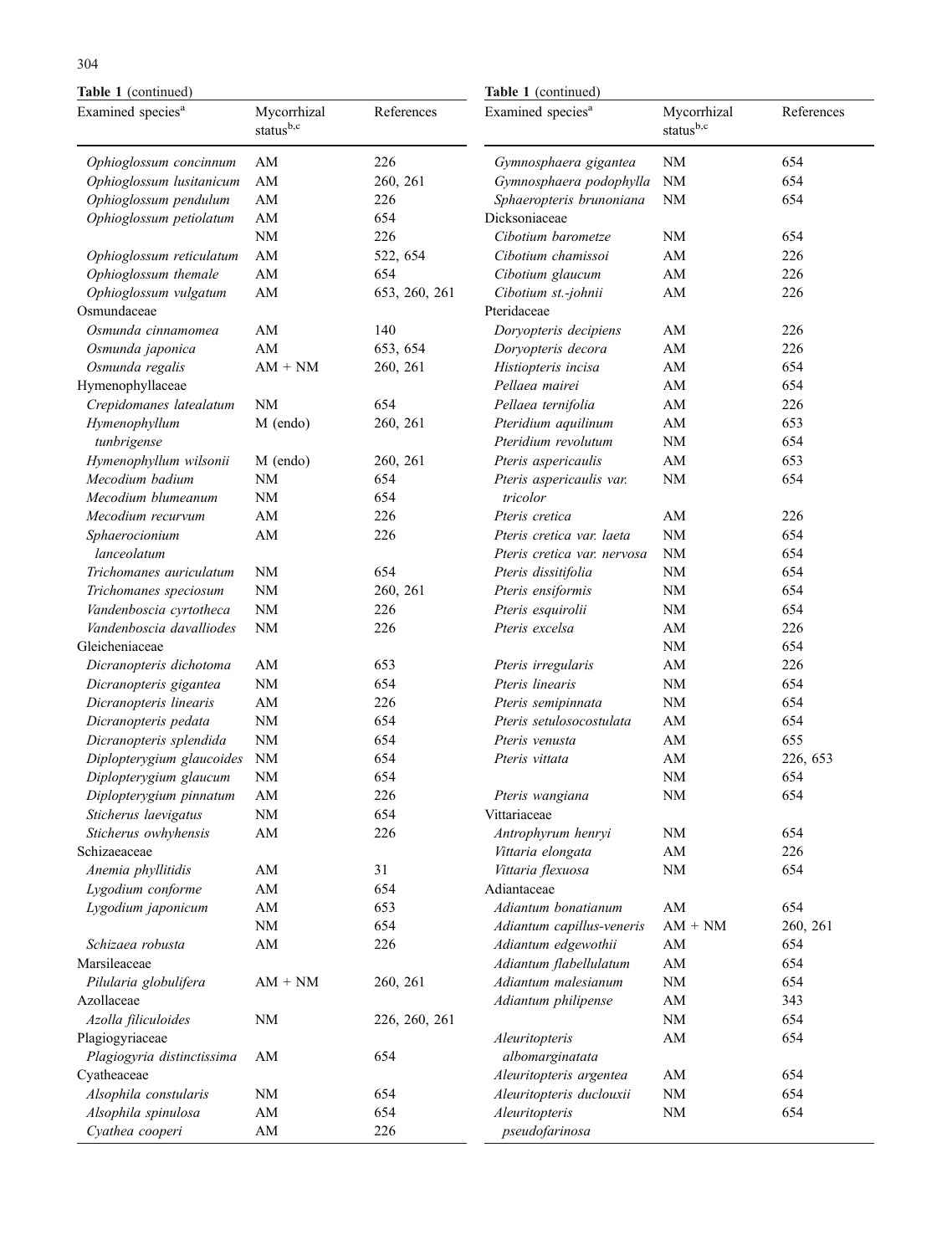| Table 1 (continued)                      |                                                 |            | Table 1 (continued)                       |                                |            |
|------------------------------------------|-------------------------------------------------|------------|-------------------------------------------|--------------------------------|------------|
| Examined species <sup>a</sup>            | Mycorrhizal<br>$\mathrm{status}^{\mathrm{b,c}}$ | References | Examined species <sup>a</sup>             | Mycorrhizal<br>status $^{b,c}$ | References |
| Anogramma leptophylla                    | <b>NM</b>                                       | 260, 261   | Asplenium excisum                         | <b>NM</b>                      | 654        |
| Cheilosoria hancockii                    | $\mathbf{A}\mathbf{M}$                          | 654        | Asplenium finlaysonianum                  | <b>NM</b>                      | 654        |
| Coniogramme intermedia                   | AM                                              | 654        | Asplenium florentinum                     | AM                             | 226        |
| Coniogramme rosthorni                    | <b>NM</b>                                       | 654        | Asplenium fuscipes                        | $\rm{NM}$                      | 654        |
| Coniogramme simillima                    | AM                                              | 654        | Asplenium griffithianum                   | NM                             | 654        |
| Cryptogramma crispa                      | $AM + NM$                                       | 260, 261   | Asplenium horridum                        | NM                             | 226        |
| Gymnopteris bipinnata<br>var. auriculata | $\rm{NM}$                                       | 654        | Asplenium lushanense<br>Asplenium macraei | AM<br>AM                       | 654<br>226 |
| Gymnopteris vestita                      | AM                                              | 654        | Asplenium marinum                         | <b>NM</b>                      | 260, 261   |
| Leptolepidium subvillosum                | <b>NM</b>                                       | 654        | Asplenium nidus                           | NM                             | 226        |
| Onychium angustifrons                    | <b>NM</b>                                       | 654        | Asplenium normale                         | AM                             | 226        |
| Onychium contigium                       | AM                                              | 654        |                                           | NM                             | 654        |
| Onychium japonicum                       | NM                                              | 654        | Asplenium onopteris                       | NM                             | 472        |
| var. lucidum                             |                                                 |            | Asplenium pekinense                       | <b>NM</b>                      | 654        |
| Onychium lucidum                         | AM                                              | 654        | Asplenium praemosum                       | NM                             | 654        |
| Sinopteris grevilleoides                 | <b>NM</b>                                       | 654        | Asplenium prolongatum                     | <b>NM</b>                      | 654        |
| Dennstaedtiaceae                         |                                                 |            | Asplenium ruta-muraria                    | $AM + NM$                      | 260, 261   |
| Dennstaedtia melanostipes                | AM                                              | 654        | Asplenium septentrionale                  | <b>NM</b>                      | 260, 261   |
| Dennstaedtia scabra                      | AM                                              | 654        | Asplenium sphenotomum                     | AM                             | 226        |
| Hypolepis punctata                       | NM                                              | 654        | Asplenium tenuicaule                      | <b>NM</b>                      | 654        |
| Lindsaea cultrata                        | AM                                              | 653        | Asplenium trichomanes                     | $AM + NM$                      | 260, 261   |
| Lindsaea ensifolia                       | NM                                              | 654        | Asplenium unilaterale                     | AM                             | 226        |
| Lindsaea javanensis                      | NM                                              | 654        |                                           | <b>NM</b>                      | 654        |
| Lindsaea odorata                         | NM                                              | 654        | Asplenium varians                         | <b>NM</b>                      | 654        |
| Lindsaea orbiculata                      | AM                                              | 654        | Asplenium viride                          | $AM + NM$                      | 260, 261   |
| Microlepia hookeriana                    | AM                                              | 654        | Asplenium wrightioides                    | <b>NM</b>                      | 654        |
| Microlepia marginata                     | AM                                              | 654        | Asplenium yunnanense                      | NM                             | 654        |
| Microlepia marginata                     | AM                                              | 654        | Athyriopsis longipes                      | AM                             | 654        |
| var. calvescens                          |                                                 |            | Athyriopsis ptersennii                    | AM                             | 654        |
| Microlepia pilosissima                   | AM                                              | 654        | Athyrium anisopterum                      | $\rm{NM}$                      | 654        |
| Microlepia platyphylla                   | NM                                              | 654        | Athyrium biserrulatum                     | AM                             | 654        |
| Microlepia rhomboidea                    | NM                                              | 654        | Athyrium delicatulum                      | <b>NM</b>                      | 654        |
| Microlepia strigosa                      | AM                                              | 226        | Athyrium dissitifolium                    | AM                             | 654        |
| Monachosorum henryi                      | AM                                              | 654        | Athyrium distentifolium                   | $AM + NM$                      | 260, 261   |
| Pteridium aquilinum                      | $AM + NM$                                       | 260, 261   | Athyrium esculentum                       | $\mathbf{A}\mathbf{M}$         | 226        |
| Pteridium decompositum                   | AM                                              | 226        | Athyrium filix-femina                     | $AM + NM$                      | 260, 261   |
| Schizoloma heterophyllum                 | NM                                              | 653        | Athyrium japonica                         | AM                             | 226        |
| Stenoloma chusanum                       | $\mathbf{A}\mathbf{M}$                          | 653, 654   | Athyrium mackinnonii                      | NM                             | 654        |
| Aspleniaceae                             |                                                 |            | Athyrium macraei                          | AM                             | 226        |
| Acrophorus stipellatus                   | NM                                              | 654        | Athyrium mengtzeense                      | AM                             | 654        |
| Acystopteris tenuisecta                  | $\mathbf{A}\mathbf{M}$                          | 654        | Athyrium microphyllum                     | AM                             | 226        |
| Allantodia alata                         | NM                                              | 654        | Athyrium niponicum                        | NM                             | 654        |
| Allantodia chinensis                     | AM                                              | 653        | Athyrium sandwichianum                    | AM                             | 226        |
| Allantodia dilatata                      | AM                                              | 654        | Athyrium stigillosum                      | AM                             | 654        |
| Allantodia doederleinii                  | NM                                              | 654        | Athyrium wardii                           | AM                             | 653        |
| Allantodia laxifrons                     | AM                                              | 654        | Bolbitis heteroclita                      | NM                             | 654        |
| Allantodia megaphylla                    | $\rm{NM}$                                       | 654        | <b>Bolbitis</b> hokouensis                | NM                             | 654        |
| Allantodia spectabilis                   | AM                                              | 654        | Callipteris esculenta                     | AM                             | 653        |
| Allantodia stenochlamys                  | NM                                              | 654        |                                           | NM                             | 654        |
| Asplenium adiantum-                      | AM                                              | 226        | Ceterach officinarum                      | NM                             | 260, 261   |
| nigrum                                   | $AM + NM$                                       | 260, 261   | Ctenitis mariformis                       | AM                             | 653        |
| Asplenium billotii                       | NM                                              | 260, 261   | Ctenitis membranifolia                    | NM                             | 654        |
| Asplenium cheilosorum                    | AM                                              | 654        | Ctenitopsis devexa                        | $\rm{NM}$                      | 654        |
|                                          |                                                 |            |                                           |                                |            |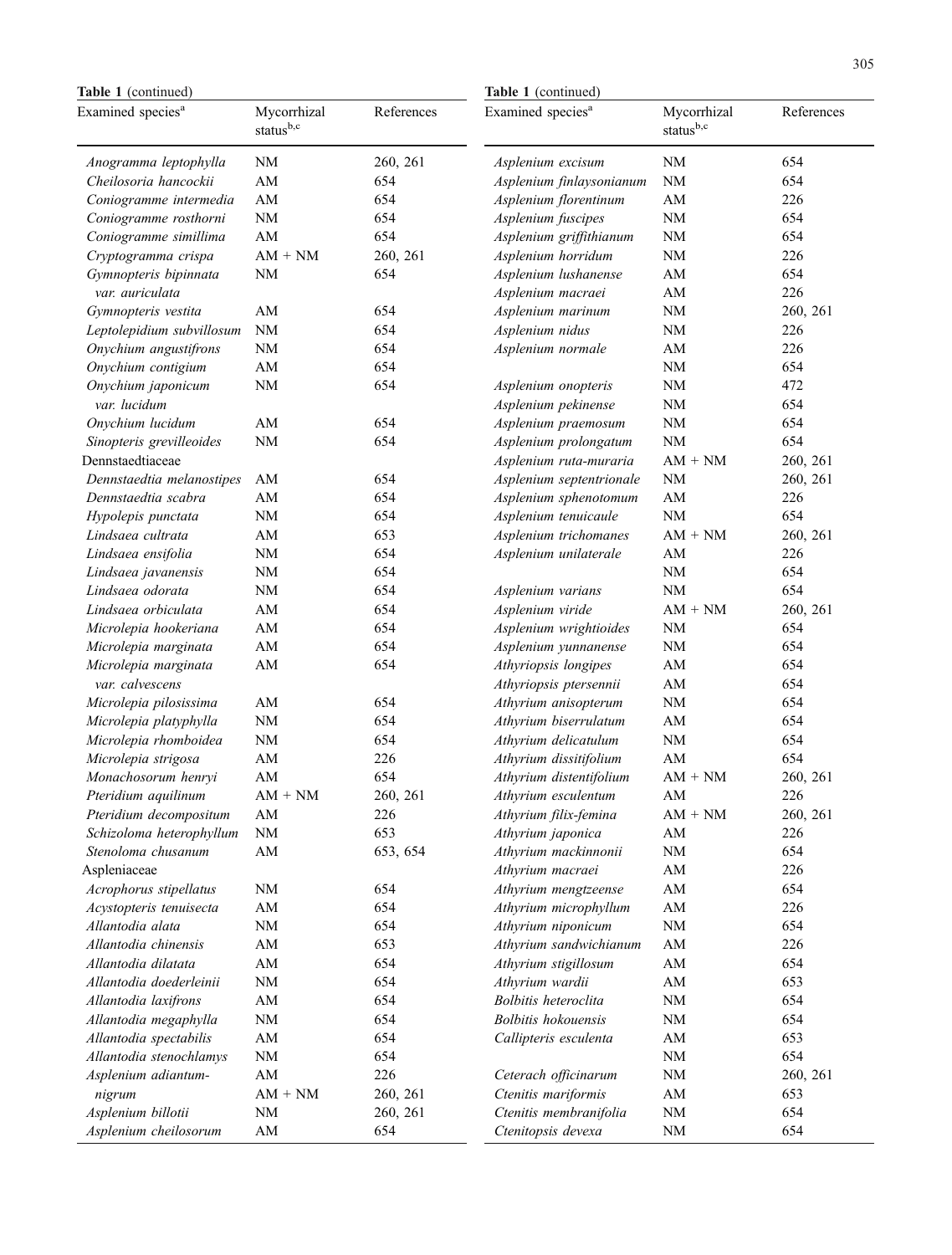| Table 1 (continued)                         |                                                 | Table 1 (continued) |                                           |                          |            |
|---------------------------------------------|-------------------------------------------------|---------------------|-------------------------------------------|--------------------------|------------|
| Examined species <sup>a</sup>               | Mycorrhizal<br>$\mathrm{status}^{\mathrm{b,c}}$ | References          | Examined species <sup>a</sup>             | Mycorrhizal<br>statusb,c | References |
| Ctenitopsis glabra                          | <b>NM</b>                                       | 654                 | Macrothelypteris toressiana AM            |                          | 654        |
| Ctenitopsis sagenioides                     | <b>NM</b>                                       | 654                 | Metathelypteris flaccida                  | <b>NM</b>                | 654        |
| Ctenitopsis setulaosa                       | <b>NM</b>                                       | 654                 | Oreopteris limbosperma                    | AM                       | 260, 261   |
| Ctenitopsis subsageriacea                   | NΜ                                              | 654                 | Parathelypteris beddomei                  | <b>NM</b>                | 654        |
| Cystopteris fragilis                        | $AM + NM$                                       | 260, 261            | Parathelypteris hirsutipes                | AM                       | 654        |
| Cystopteris montana                         | <b>NM</b>                                       | 260, 261            | Parathelypteris nipponica                 | <b>NM</b>                | 653        |
| Cystopteris pellucida                       | AM                                              | 653                 | Phegopteris connectilis                   | $AM + NM$                | 260, 261   |
| Diacalpe christensenae                      | <b>NM</b>                                       | 654                 | Pronephrium                               | <b>NM</b>                | 654        |
| Diplazium donianum                          | AM                                              | 653                 | gymnopteridifrons                         |                          |            |
|                                             | <b>NM</b>                                       | 654                 | Pronephrium nudotum                       | <b>NM</b>                | 654        |
| Diplazium lanceum                           | AM                                              | 653                 | Pronephrium simplex                       | $\rm NM$                 | 654        |
| Diplazium splendens                         | AM                                              | 654                 | Pseudocyclosorus                          | AM                       | 654        |
| Dryoathyrium boryanum                       | <b>NM</b>                                       | 654                 | esquivolii                                |                          |            |
| Dryoathyrium edentulum                      | AM                                              | 654                 | Pseudocyclosorus                          | <b>NM</b>                | 654        |
| Egenolfia sinensis                          | AM                                              | 654                 | subochthodes                              |                          |            |
| Egenolfia tokinensis                        | AM                                              | 654                 | Pseudophegopteris                         | <b>NM</b>                | 654        |
| Gymnocarpium dryopteris                     | $AM + NM$                                       | 260, 261            | pyrrhorachis                              |                          |            |
| Hypodematium crenatum                       | AM                                              | 654                 | Pseudophegopteris                         | <b>NM</b>                | 654        |
| Lomariopsis spectabilis                     | <b>NM</b>                                       | 654                 | yunkweiensis                              |                          |            |
| Lunathyrium dolosum                         | <b>NM</b>                                       | 654                 | Thelypteris cyatheoides                   | NM                       | 226        |
| Monomelangium pullingeri                    | AM                                              | 654                 | Thelypteris globulifera                   | AM                       | 226        |
| var. daweishannicolum                       |                                                 |                     | Thelypteris hudsoniana                    | AM                       | 226        |
| Neottopteris antrophyoides                  | <b>NM</b>                                       | 654                 | Thelypteris interrupta                    | $\rm NM$                 | 226        |
| Neottopteris simonsiana                     | <b>NM</b>                                       | 654                 | Thelypteris parasitica                    | $\mathbf{A}\mathbf{M}$   | 226        |
| Phyllitis scolopendrium                     | AM                                              | 260, 261            | Thelypteris sandwicensis                  | <b>NM</b>                | 226        |
| Pleocnemia winitei                          | <b>NM</b>                                       | 654                 |                                           | $AM + NM$                | 260, 261   |
|                                             | <b>NM</b>                                       | 654                 | Thelypteris thelypteroides<br>Blechnaceae |                          |            |
| Pseudocystopteris<br>atkinsonii             |                                                 |                     | Blechnum occidentale                      | AM                       | 226        |
|                                             | NM                                              | 654                 | Blechnum orientale                        | $\mathbf{A}\mathbf{M}$   | 654        |
| Quercifilix zeylanica<br>Tectaria coadunata | <b>NM</b>                                       | 654                 |                                           | <b>NM</b>                | 342        |
| Tectaria decurrens                          | <b>NM</b>                                       | 654                 | Blechnum penna-marina                     | $AM + NM$                | 260, 261   |
| Tectaria dubia                              | <b>NM</b>                                       | 654                 | Blechnum spicant<br>Brainea insignis      | <b>NM</b>                | 654        |
| Tectaria hainanensis                        | <b>NM</b>                                       | 654                 |                                           | AM                       | 226        |
|                                             |                                                 |                     | Doodia kunthiana                          |                          |            |
| Tectaria hokouensis                         | <b>NM</b>                                       | 654                 | Sadleria cyatheoides                      | AM                       | 226<br>226 |
| Tectaria simonii                            | NM                                              | 654                 | Sadleria squarrosa                        | AM                       |            |
| Tectaria variolosa                          | NM                                              | 654                 | Woodwardia japonica                       | AM                       | 654        |
| Tectaria yunnanensis                        | <b>NM</b>                                       | 654                 | Woodwardia orientalis                     | AM                       | 653        |
| Woodsia alpina                              | <b>NM</b>                                       | 260, 261            | Woodwardia unigemmata                     | NM                       | 654        |
| Woodsia ilvensis                            | N <sub>M</sub>                                  | 260, 261            | Dryopteridaceae                           |                          |            |
| Thelypteridaceae                            |                                                 |                     | Acrorumohra diffraeta                     | AM                       | 654        |
| Ampelopteris prolifera                      | N <sub>M</sub>                                  | 654                 | Arachniodes festina                       | AM                       | 653        |
| Dictyocline wilfordii                       | AM                                              | 653                 | Arachniodes globisora                     | AM                       | 654        |
| Cyclogramma auriculata                      | AM                                              | 654                 | Arachniodes rhomboidea                    | AM                       | 653        |
| Cyclosorus acuminatus                       | <b>NM</b>                                       | 654                 | Arachniodes simplicior                    | AM                       | 653        |
| Cyclosorus dentatus                         | <b>NM</b>                                       | 654                 | Arachniodes sporadosora                   | NM                       | 654        |
| Cyclosorus hokouensis                       | AM                                              | 654                 | Cyrtomium caryotideum f.                  | AM                       | 654        |
| Cyclosorus mollicesculus                    | NM                                              | 654                 | caryotideum                               |                          |            |
| Cyclosorus parasiticus                      | NM                                              | 654                 | Cyrtomium fortunei                        | NM                       | 654        |
| Cyclosorus subnigrescens                    | <b>NM</b>                                       | 654                 | Dryopteris basisora                       | NM                       | 654        |
| Cyclosorus truncatus                        | <b>NM</b>                                       | 654                 | Dryopteris caroli-hopei                   | NM                       | 654        |
| Dictyocline griffithii                      | AM                                              | 654                 | Dryopteris carthusiana                    | AM                       | 598        |
| Glaphylopteridopsis                         | AM                                              | 654                 |                                           | $AM + NM$                | 260, 261   |
| erubescens                                  |                                                 |                     | Dryopteris chrysocoma                     | <b>NM</b>                | 654        |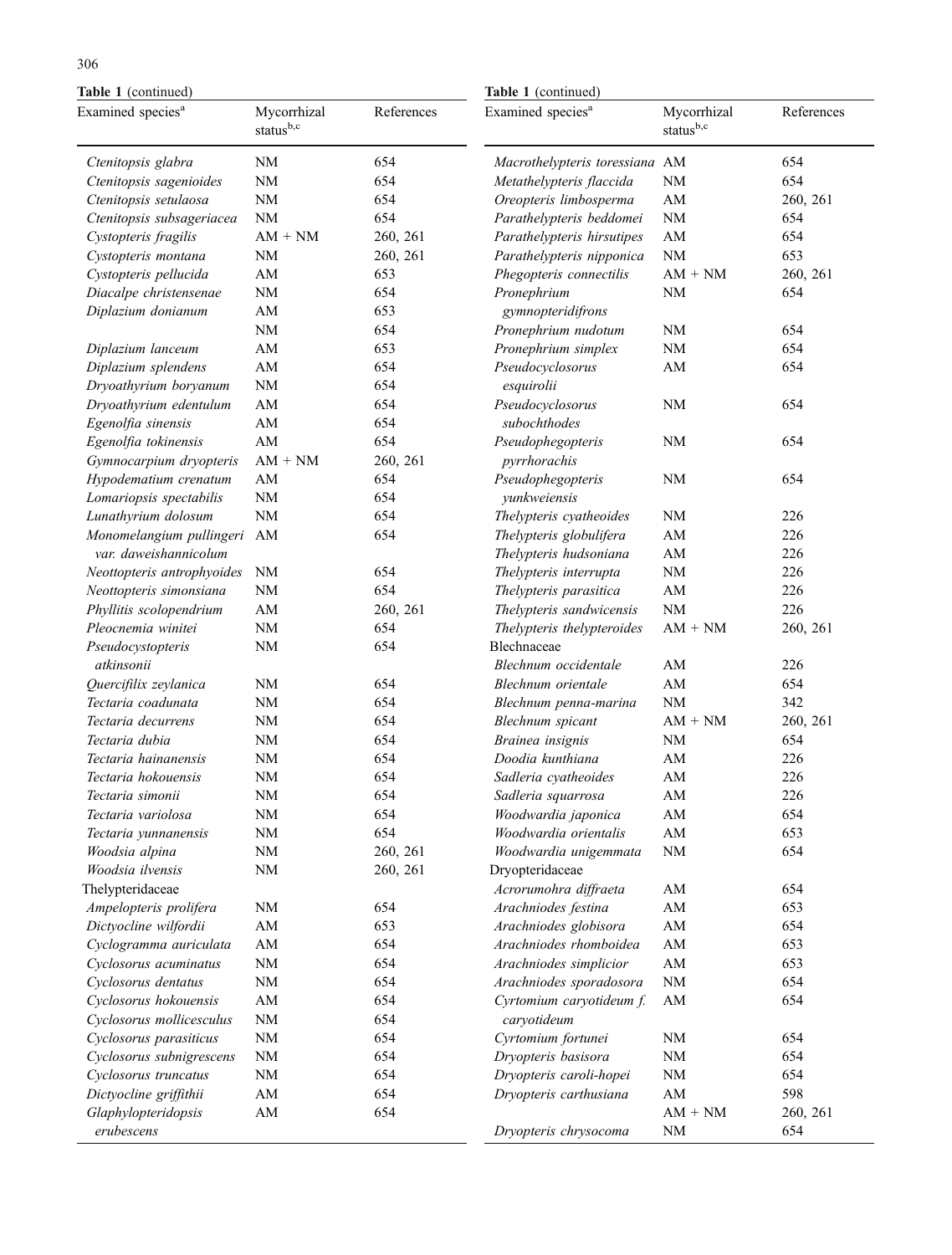| Table 1 (continued)           |                          |            | Table 1 (continued)           |                                  |            |
|-------------------------------|--------------------------|------------|-------------------------------|----------------------------------|------------|
| Examined species <sup>a</sup> | Mycorrhizal<br>statusb,c | References | Examined species <sup>a</sup> | Mycorrhizal<br>statusb,c         | References |
| Dryopteris cochleata          | NM                       | 654        | palmatopedata                 | <b>NM</b>                        | 654        |
| Dryopteris cristata           | AM                       | 260, 261   | Neolepisorus ovatus           | NM                               | 654        |
| Dryopteris dilatata           | AM                       | 260, 261   | Neolepisorus sinensis         | <b>NM</b>                        | 654        |
| Dryopteris filix-mas          | $AM + ECM + NM$ 260, 261 |            | Onoclea sensibilis            | AM                               | 140        |
| Dryopteris fructuosa          | AM                       | 654        | Phlebodium aureum             | <b>NM</b>                        | 226        |
| Dryopteris fuscipes           | AM                       | 653        | Phymatopsis                   | <b>NM</b>                        | 654        |
| Dryopteris fusco-atra         | AM                       | 226        | crenatopinnata                |                                  |            |
| Dryopteris glabra             | AM                       | 226        | Phymatopsis nigrovenia        | <b>NM</b>                        | 654        |
| Dryopteris lepidopoda         | <b>NM</b>                | 654        | Phymatopsis trisecta          | <b>NM</b>                        | 654        |
| Dryopteris marginata          | AM                       | 654        | Phymatosorus scolopendria     | <b>NM</b>                        | 226        |
| Dryopteris odontoloma         | NM                       | 654        | Pleopeltis thunbergiana       | <b>NM</b>                        | 226        |
| Dryopteris sparsa             | AM                       | 654        | Polypodiodes amoenum          | <b>NM</b>                        | 654        |
| Dryopteris stenolepis         | NM                       | 654        | Polypodium pellucidum         | <b>NM</b>                        | 226        |
| Dryopteris sublacera          | AM                       | 654        | Polypodium vulgare            | $AM + NM$                        | 260, 261   |
| Dryopteris thelypteris        | AM                       | 140        | Pyrrosia adnaseens            | <b>NM</b>                        | 654        |
| Dryopteris unidentata         | AM                       | 226        | Pyrrosia gralla               | <b>NM</b>                        | 654        |
| Dryopteris wallichiana        | $\mathbf{A}\mathbf{M}$   | 226        | Pyrrosia lingua               | <b>NM</b>                        | 654        |
| Nothoperanema                 | NM                       | 654        | Pyrrosia mollis               | <b>NM</b>                        | 654        |
| hendersonii                   |                          |            | Pyrrosia subfurfuracea        | <b>NM</b>                        | 654        |
| Polystichum aculeatum         | $AM + NM$                | 260, 261   | Pyrrosia tonkinensis          | <b>NM</b>                        | 654        |
| Polystichum alteruatum        | $\rm{NM}$                | 654        | Tricholepidium maculosum      | <b>NM</b>                        | 654        |
| Polystichum chingae           | <b>NM</b>                | 654        | Grammitidaceae                |                                  |            |
| Polystichum dielsii           | NM                       | 654        | Adenophorus abietinus         | AM                               | 226        |
| Polystichum eximium           | NM                       | 654        | Adenophorus pinnatifidus      | $\rm{NM}$                        | 226        |
| Polystichum jizhushanense     | AM                       | 654        | Adenophorus tamariscinus      | AM                               | 226        |
| Polystichum lonchitis         | $\mathbf{A}\mathbf{M}$   | 260, 261   | Grammitis baldwinii           | <b>NM</b>                        | 226        |
| Polystichum pycnopterum       | NM                       | 654        | Grammitis poeppigeana         | <b>NM</b>                        | 342        |
| Polystichum tsus-simense      | AM                       | 654        | Grammitis tenella             | AM                               | 226        |
| Polystichum vestitum          | NM                       | 342        | Loxogramme ensiformis         | <b>NM</b>                        | 654        |
| Tectaria gaudichaudii         | AM                       | 226        | Xiphopteris saffordii         | <b>NM</b>                        | 226        |
| Nephrolepidaceae              |                          |            | Davalliaceae                  |                                  |            |
| Arthropteris palisotii        | NM                       | 654        | Araiostegia perdurans         | <b>NM</b>                        | 654        |
| Nephrolepis biserrata         | $\mathbf{A}\mathbf{M}$   | 35         | Nephrolepis cordifolia        | AM                               | 226        |
| Nephrolepis faleata           | $\rm{NM}$                | 654        | Nephrolepis exaltata          | AM                               | 226        |
| Polypodiaceae                 |                          |            | Nephrolepis multiflora        | AM                               | 226        |
| Arthromeris mairei            | NM                       | 654        | <b>GYMNOSPERMS</b>            |                                  |            |
| Cheilanthes lanosa            | $\mathbf{A}\mathbf{M}$   | 449        | Cycadaceae                    |                                  |            |
| Colysis diversifolia          | NM                       | 654        | Cycas circinalis              | AM                               | 423        |
| Colysis hemitoma              | NM                       | 653        | Cycas revoluta                | AM                               | 423        |
| Colysis hokouensis            | NM                       | 654        | Zamiaceae                     |                                  |            |
| Colysis pentaphylla           | NM                       | 654        | Ceratozamia mexicana          | AM                               | 616        |
| Drynaria propinqua            | NM                       | 654        | Dioon edule                   | AM                               | 203, 616   |
| Lepidogrammitis rostrama      | <b>NM</b>                | 654        | Lepidozamia hopei             | AM                               | 484        |
| Lepisorus contortus           | NM                       | 654        | Macrozamia reidlei            | AM                               | 93         |
| Lepisorus macrosphaerus       | NM                       | 654        | Zamia pumila                  | AM                               | 203        |
| Lepisorus scolopendrium       | NM                       | 654        | Ginkgoaceae                   |                                  |            |
| Microsorium carinatum         | NM                       | 654        | Ginkgo biloba                 | AM                               | 206        |
| Microsorium henryi            | NM                       | 654        | Pinaceae                      |                                  |            |
| Microsorium                   | NM                       | 654        | Abies alba                    | <b>ECM</b>                       | 189        |
| membranaceum                  |                          |            | Abies grandis                 | $\ensuremath{\text{ECM}}\xspace$ | 375        |
| Microsorium punctatum         | $\rm{NM}$                | 654        | Abies lasiocarpa              | <b>ECM</b>                       | 314        |
| Microsorium spectrum          | NM                       | 226        | Abies spp.                    | $\ensuremath{\text{ECM}}\xspace$ | 260, 261   |
| Neocheiropteris               |                          |            | Cedrus atlantica              | <b>ECM</b>                       | 431        |
|                               |                          |            |                               |                                  |            |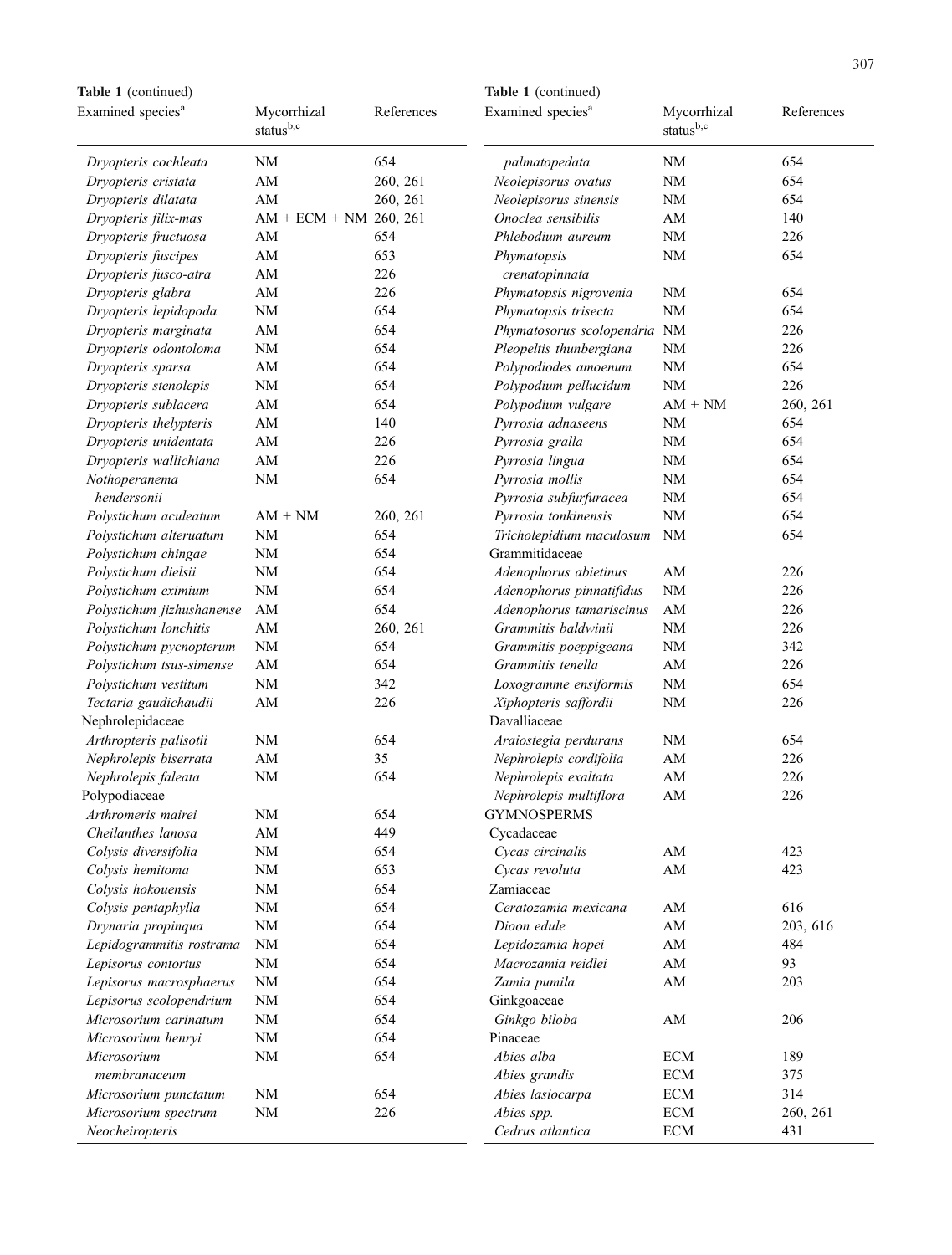| <b>Table 1</b> (continued) |  |  |
|----------------------------|--|--|

| Table 1 (continued)           |                                  |                | Table 1 (continued)           |                                         |                |
|-------------------------------|----------------------------------|----------------|-------------------------------|-----------------------------------------|----------------|
| Examined species <sup>a</sup> | Mycorrhizal<br>statusb,c         | References     | Examined species <sup>a</sup> | Mycorrhizal<br>${\rm status}^{\rm b,c}$ | References     |
| Larix decidua                 | <b>ECM</b>                       | 260, 261       | Ephedraceae                   |                                         |                |
| Larix kaempferi               | <b>ECM</b>                       | 644, 260, 261  | Ephedra trifurca              | AM                                      | 137            |
| Larix occidentalis            | $\ensuremath{\text{ECM}}\xspace$ | 156            | Welwitschiaceae               |                                         |                |
| Picea abies                   | <b>ECM</b>                       | 8              | Welwitschia mirabilis         | AM                                      | 296            |
|                               | $ECM + EEM$                      | 260, 261       | Gnetaceae                     |                                         |                |
| Picea engelmannii             | <b>ECM</b>                       | 314            | Gnetum africanum              | <b>ECM</b>                              | 445            |
| Picea glauca                  | <b>ECM</b>                       | 285, 338, 414, | Gnetum buchholzianum          | <b>ECM</b>                              | 445            |
|                               |                                  | 470            | Gnetum sp.                    | $AM + ECM$                              | 445            |
| Picea glehnii                 | <b>ECM</b>                       | 308            | Araucariaceae                 |                                         |                |
| Picea mariana                 | <b>ECM</b>                       | 91             | Agathis robusta               | AM                                      | 388            |
| Picea rubens                  | $\ensuremath{\text{ECM}}\xspace$ | 232            | Araucaria angustifolia        | AM                                      | 31, 89, 650    |
| Picea sitchensis              | $\ensuremath{\text{ECM}}\xspace$ | 13, 205, 260,  | Araucaria cunninghamii        | AM                                      | 388            |
|                               |                                  | 261            | Wollemia nobilis              | $AM + EEM$                              | 388            |
| Pinus banksiana               | <b>ECM</b>                       | 91             | Wollemia sp.                  | <b>ECM</b>                              | 656            |
| Pinus cembra                  | <b>ECM</b>                       | 498            | Podocarpaceae                 |                                         |                |
| Pinus contorta                | <b>ECM</b>                       | 98, 156, 403   | Dacrycarpus dacrydioidies     | AM                                      | 504            |
| Pinus densiflora              | <b>ECM</b>                       | 228, 309, 634, | Dacrydium cupressinum         | AM                                      | 504            |
|                               |                                  | 635            | Parasitaxus ustus             | Mycoheterotrophy                        | 659            |
| Pinus echinata                | <b>ECM</b>                       | 444            |                               | via AM?                                 |                |
| Pinus edulis                  | <b>ECM</b>                       | 223, 265, 470  | Podocarpus falcatus           | AM                                      | 637, 638       |
| Pinus elliottii               | <b>ECM</b>                       | 470, 564       | Prumnopitys ferruginea        | AM                                      | 504            |
| Pinus halepensis              | <b>ECM</b>                       | 411, 590       | Prumnopitys taxifolia         | AM                                      | 504            |
| Pinus jeffreyi                | <b>ECM</b>                       | 617            | Taxodiaceae                   |                                         |                |
| Pinus lambertiana             | <b>ECM</b>                       | 617            | Metasequoia                   | AM                                      | 559            |
| Pinus massoniana              | <b>ECM</b>                       | 323, 564       | glyptostroboides              |                                         |                |
| Pinus montezumae              | <b>ECM</b>                       | 509            | Sequoia sempervirens          | AM                                      | 6              |
| Pinus muricata                | <b>ECM</b>                       | 218, 280       | Sequoiadendrom                | AM                                      | 6              |
|                               | $ECM + AM$                       | 281            | giganteum                     |                                         |                |
| Pinus nigra                   | $\ensuremath{\text{ECM}}\xspace$ | 260, 261       | Cupressaceae                  |                                         |                |
| Pinus patula                  | <b>ECM</b>                       | 487            | Austrocedrus chilensis        | AM                                      | 207            |
| Pinus pinaster                | <b>ECM</b>                       | 458, 260, 261  | Chamaecyparis thyoides        | AM                                      | 106            |
| Pinus pinea                   | <b>ECM</b>                       | 368, 451       | Juniperus communis            | $AM + ECM$                              | 260, 261       |
| Pinus ponderosa               | AM                               | 550            | Juniperus communis ssp.       | $AM + ECM$                              | 260, 261       |
|                               | <b>ECM</b>                       | 156, 188, 375, | nana                          |                                         |                |
|                               |                                  | 506, 618       | Juniperus monosperma          | AM                                      | 470            |
| Pinus radiata                 | <b>ECM</b>                       | 184            | Juniperus oxycedrusL. ssp. AM |                                         | 368            |
| Pinus resinosa                | <b>ECM</b>                       | 363, 470       | macrocarpa                    |                                         |                |
| Pinus rigida                  | <b>ECM</b>                       | 152            | Juniperus procera             | AM                                      | 637, 638       |
| Pinus sylvestris              | <b>ECM</b>                       | 239, 320, 420  | Libocedrous decurrens         | AM                                      | 6, 25          |
|                               | $ECM + EEM +$                    | 260, 261       | Tetraclinis articulata        | AM                                      | 169, 412       |
|                               | <b>NM</b>                        |                | Thuja occidentalis            | AM                                      | 81, 385        |
| Pinus tabulaeformis           | ECM                              | 634, 635       | Thuja plicata                 | AM                                      | 100            |
| Pinus taeda                   | ECM                              | 139, 160, 190  | Taxaceae                      |                                         |                |
| Pinus thunbergii              | ECM                              | 364            | Taxus baccata                 | AM                                      | 637, 638, 260, |
| Pseudotsuga menziesii         | ECM                              | 70, 156, 236,  |                               |                                         | 261            |
|                               |                                  | 259, 280, 375  | Taxus $\times$ media          | AM                                      | 515            |
|                               | AM                               | 550            | ANGIOSPERMS                   |                                         |                |
|                               | $AM + ECM$                       | 116            | Nymphaeaceae                  |                                         |                |
|                               | $ECM + EEM$                      | 260, 261       | Nuphar $\times$ intermedia    | NM                                      | 260, 261       |
| Tsuga heterophylla            | <b>ECM</b>                       | 9, 313         | Nuphar lutea                  | NM                                      | 62, 260, 261   |
|                               | $AM + ECM$                       | 116            | Nuphar pumila                 | NM                                      | 260, 261       |
|                               |                                  |                | Nymphaea alba                 | NM                                      | 260, 261       |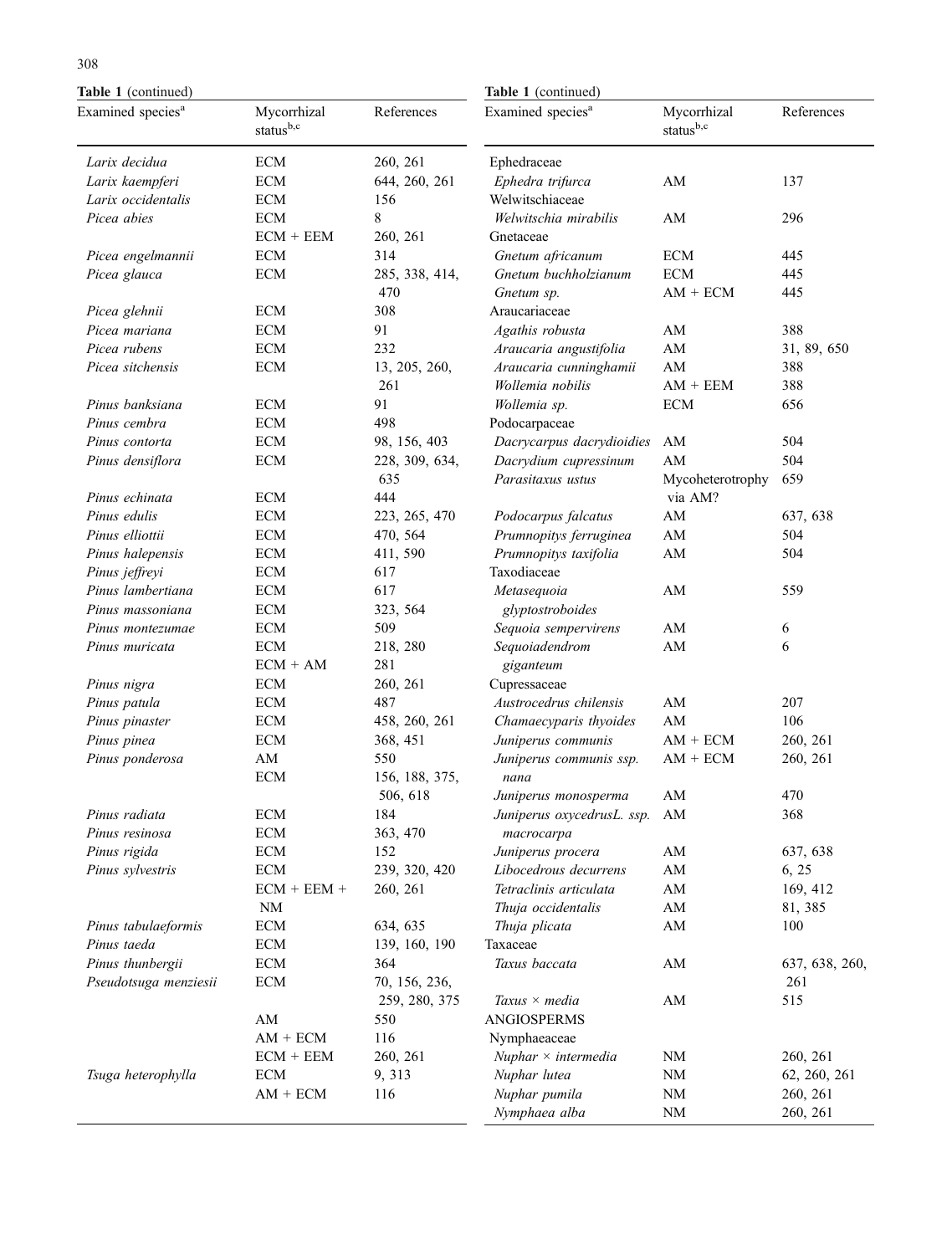| <b>Table 1</b> (continued) |  |  |  |
|----------------------------|--|--|--|
|----------------------------|--|--|--|

| $1401V$ 1 (Community)         |                                         |              | $1400 \cdot 1$ (community)    |                                |            |
|-------------------------------|-----------------------------------------|--------------|-------------------------------|--------------------------------|------------|
| Examined species <sup>a</sup> | Mycorrhizal<br>${\rm status}^{\rm b,c}$ | References   | Examined species <sup>a</sup> | Mycorrhizal<br>status $^{b,c}$ | References |
| Nymphaea sp.                  | AM                                      | 656          | Potamogeton perfoliatus       | <b>NM</b>                      | 62         |
| Acoraceae                     |                                         |              | Potamogeton                   | <b>NM</b>                      | 260, 261   |
| Acorus calamus                | AM                                      | 531          | polygonifolius                |                                |            |
|                               | <b>NM</b>                               | 260, 261     | Potamogeton praelongus        | NΜ                             | 62         |
| Tofieldiaceae                 |                                         |              | Petrosaviaceae                |                                |            |
| Tofieldia pusilla             | AM                                      | 260, 261     | Petrosavia sakuraii           | Mycoheterotrophy               | 657, 658   |
| Araceae                       |                                         |              | Petrosavia stellaris          | Mycoheterotrophy               | 657, 658   |
| Aglaonema modestum            | AM                                      | 655          | Nartheciaceae                 |                                |            |
| Alocasia longiloba            | AM                                      | 655          | Narthecium ossifragum         | $AM + NM$                      | 260, 261   |
| Alocasis macrorrhiza          | AM                                      | 422          | Burmanniaceae                 |                                |            |
| Amorphophallus<br>bannaensis  | AM                                      | 422          | Burmannia tenella             | Mycoheterotrophy<br>(via AM)   | 290        |
| Anthurium affine              | AM                                      | 510          | Thismia sp.                   | Mycoheterotrophy               | 656        |
| Anthurium pentaphyllum        | AM                                      | 510          | Dioscoreaceae                 |                                |            |
| Anthurium pitteri             | $\mathbf{A}\mathbf{M}$                  | 474          | Tacca chantrieri              | NM                             | 655        |
| Arum italicum                 | AM                                      | 260, 261     | Tamus communis                | AM                             | 260, 261   |
| Arum maculatum                | AM                                      | 260, 261     | Triuridaceae                  |                                |            |
| Arum neglectum                | AM                                      | 260, 261     | Sciaphila polygyna            | Mycoheterotrophy               | 291        |
| Caladium bicolor              | AM                                      | 510          | Sciaphila tosaensis           | Mycoheterotrophy               | 642        |
| Calla palustris               | <b>NM</b>                               | 260, 261     |                               | (via AM)                       |            |
| Colacasia esculenta           | AM                                      | 531          | Pandanaceae                   |                                |            |
| Dieffenbachia amoena          | AM                                      | 510          | Freycinetia arborea           | AM                             | 326        |
| Philodendron ornatum          | <b>NM</b>                               | 510          | Pandanus furcatus             | NM                             | 655        |
| Philodendron undulatum        | <b>NM</b>                               | 510          | Pandanus tectorius            | NΜ                             | 326        |
| Pistia stratiotes             | <b>NM</b>                               | 510          | Cyclanthaceae                 |                                |            |
| Rhaphidophora decursiva       | AM                                      | 422          | Asplundia gardneri            | NM                             | 510        |
| Hydrocharitaceae              |                                         |              | Corsiaceae                    |                                |            |
| Egreria densa                 | NΜ                                      | 510          | Arachnitis uniflora           | Mycoheterotrophy               | 79         |
| Elodea canadensis             | <b>NM</b>                               | 62, 260, 261 |                               | (via AM)                       |            |
| Hydrilla verticillata         | <b>NM</b>                               | 260, 261     | Alstroemeriaceae              |                                |            |
| Vallisneria americana         | AM                                      | 631, 632     | Alstroemeria aurea            | AM                             | 207        |
| Butomaceae                    |                                         |              | Colchicaceae                  |                                |            |
| <b>Butomus</b> umbellatus     | NM                                      | 260, 261     | Colchicum autumnale           | AM                             | 260, 261   |
| Alismataceae                  |                                         |              | Melanthiaceae                 |                                |            |
| Alisma lanceolatum            | $AM + NM$                               | 260, 261     | Paris quadrifolia             | $AM + NM$                      | 260, 261   |
| Alisma plantago-aquatica      | $\mathbf{A}\mathbf{M}$                  | 58           | Trillium flexipes             | $\mathbf{A}\mathbf{M}$         | 165        |
|                               | NM                                      | 62, 260, 261 | Veratrum viride               | AM                             | 140        |
| Alisma subcordatum            | Weak AM                                 | 626          | Smilacaceae                   |                                |            |
| Alisma triviale               | AM                                      | 140          | Smilax aspera                 | AM                             | 63, 368    |
| Baldellia ranunculoides       | AM                                      | 368          | Smilax corbularia             | AM                             | 422        |
| Echinodorus grandiflorus      | NM                                      | 510          | Smilax hypoglauca             | AM                             | 422        |
| Sagitaria latifolia           | AM                                      | 626          | Smilax indica                 | AM                             | 422        |
| Limnocharitaceae              |                                         |              | Liliaceae                     |                                |            |
| Hydrocleys nymphoides         |                                         |              | Gagea lutea                   | $AM + NM$                      | 260, 261   |
| Juncaginaceae                 |                                         |              | Lilium martagon               | AM                             | 260, 261   |
| Triglochin maritima           | $AM + NM$                               | 260, 261     | Muscari comosum               | AM                             | 260, 261   |
| Triglochin palustris          | NM                                      | 260, 261     | Muscari neglectum             | AM                             | 260, 261   |
| Potamogetonaceae              |                                         |              | Smilacina racemosa            | AM                             | 165        |
| Potamogeton crispus           | NM                                      | 62, 260, 261 | Orchidaceae                   |                                |            |
| Potamogeton gramineus         | NM                                      | 62           | Aceras anthropophorum         | <b>ORM</b>                     | 260, 261   |
| Potamogeton lucens            | <b>NM</b>                               | 62           | Anacamptis pyramidalis        | <b>ORM</b>                     | 260, 261   |
| Potamageton natans            | AM                                      | 58           | Anoectochilus burmannicus     | <b>ORM</b>                     | 422        |
|                               | NM                                      | 62, 260, 261 | Anoectochilus roxburghii      | <b>ORM</b>                     | 422        |
|                               |                                         |              |                               |                                |            |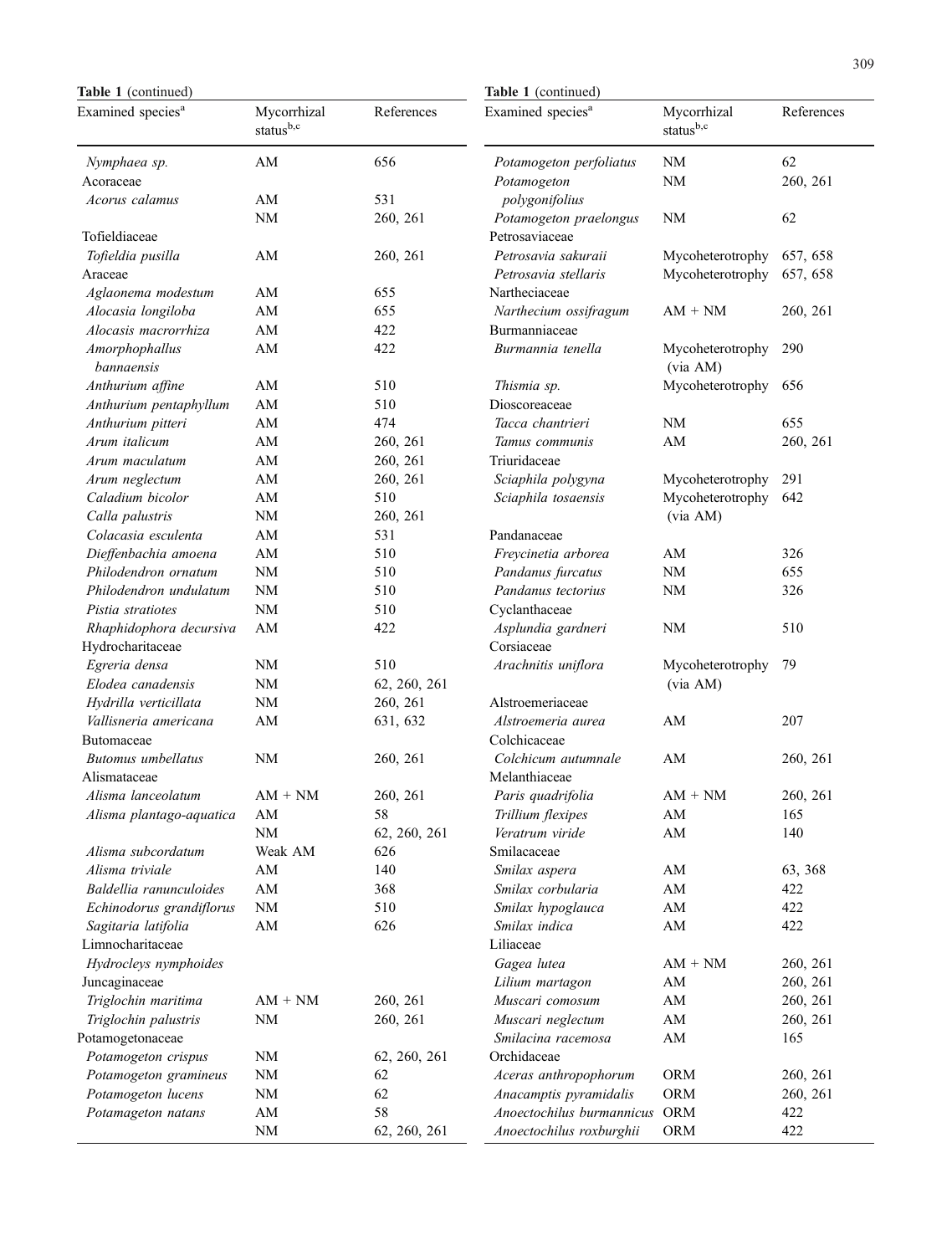| Table 1 (continued)                  |                                |               | Table 1 (continued)           |                                         |               |  |
|--------------------------------------|--------------------------------|---------------|-------------------------------|-----------------------------------------|---------------|--|
| Examined species <sup>a</sup>        | Mycorrhizal<br>status $^{b,c}$ | References    | Examined species <sup>a</sup> | Mycorrhizal<br>${\rm status}^{\rm b,c}$ | References    |  |
| Anoectochilus tortus                 | AM                             | 655           | Hammarbya paludosa            | <b>ORM</b>                              | 260, 261      |  |
| Apostasia odorata                    | AM                             | 422           | Herminium monorchis           | <b>ORM</b>                              | 260, 261      |  |
| Arundina graminifolia                | <b>ORM</b>                     | 326           | Hexalectris spicata           | Mycoheterotrophy                        | 572           |  |
| Caladenia formosa                    | <b>ORM</b>                     | 286           |                               | (via ECM)                               |               |  |
| Calypso bulbosa                      | <b>ORM</b>                     | 153           | Himantoglossum hircinum       | <b>ORM</b>                              | 260, 261      |  |
| Cephalanthera austinae               | Mycoheterotrophy               | 569           | Ionopsis utricularioides      | <b>ORM</b>                              | 448           |  |
|                                      | (via ECM)                      |               | Liparis loeselii              | <b>ORM</b>                              | 260, 261      |  |
| Cephalanthera                        | $ORM + ECM$                    | 78            | Listera cordata               | <b>ORM</b>                              | 260, 261      |  |
| damasonium                           | <b>ORM</b>                     | 260, 261      | Listera ovata                 | <b>ORM</b>                              | 260, 261      |  |
| Cephalanthera longifolia             | <b>ORM</b>                     | 260, 261      | Malaxis latifolia             | <b>ORM</b>                              | 422           |  |
| Cephalanthera rubra                  | $ORM + ECM$                    | 78            | Microtis parviflora           | <b>ORM</b>                              | 459           |  |
|                                      | <b>ORM</b>                     | 368, 260, 261 | Neotinea maculata             | <b>ORM</b>                              | 260, 261      |  |
| Chloraea virescens                   | <b>ORM</b>                     | 207           | Neottia nidus-avis            | $ORM + ECM$                             | 78            |  |
| Coeloglossum viride                  | <b>ORM</b>                     | 260, 261      |                               | <b>ORM</b>                              | 260, 261      |  |
| Corallorhiza maculata                | Mycoheterotrophy               | 569, 570, 571 | Newiedia veratrifolia         | <b>ORM</b>                              | 333           |  |
|                                      | (via ECM)                      |               | Ophrys apifera                | <b>ORM</b>                              | 260, 261      |  |
| Corallorhiza mertensiana             | Mycoheterotrophy               | 570           | Ophrys fuciflora              | <b>ORM</b>                              | 260, 261      |  |
| Corallorhiza trifida                 | Mycoheterotrophy               | 392, 260, 261 | Ophrys insectifera            | <b>ORM</b>                              | 260, 261      |  |
| Corybas dienemus                     | <b>ORM</b>                     | 342           | Ophrys lutea                  | <b>ORM</b>                              | 56            |  |
| Cypripedium calceolus                | <b>ORM</b>                     | 540           | Ophrys sphegodes              | <b>ORM</b>                              | 260, 261      |  |
|                                      | $ORM + NM$                     | 260, 261      | Orchis mascula                | <b>ORM</b>                              | 260, 261      |  |
| Cypripedium californicum             | <b>ORM</b>                     | 540           | Orchis militaris              | <b>ORM</b>                              | 260, 261      |  |
| Cypripedium candidum                 | <b>ORM</b>                     | 540           | Orchis morio                  | <b>ORM</b>                              | 75, 173, 260, |  |
| Cypripedium fasciculatum             | <b>ORM</b>                     | 540           |                               |                                         | 261           |  |
| Cypripedium guttatum                 | <b>ORM</b>                     | 540           | Orchis palustris              | <b>ORM</b>                              | 195           |  |
| Cypripedium montanum                 | <b>ORM</b>                     | 540           | Orchis purpurea               | <b>ORM</b>                              | 260, 261      |  |
| Cypripedium parviflorum              | ORM                            | 540           | Orchis simia                  | <b>ORM</b>                              | 260, 261      |  |
| Dactylorhiza fuchsia                 | ORM                            | 260, 261      | Orchis ustulata               | <b>ORM</b>                              | 260, 261      |  |
| Dactylorhiza incarnara               | ORM                            | 173, 260, 261 | Phaius mishmensis             | $\mathbf{A}\mathbf{M}$                  | 655           |  |
| Dactylorhiza maculata                | <b>ORM</b>                     | 260, 261      | Platanthera bifolia           | <b>ORM</b>                              | 260, 261      |  |
| Dactylorhiza maculata ssp.           | <b>ORM</b>                     | 260, 261      | Platanthera chlorantha        | <b>ORM</b>                              | 78, 260, 261  |  |
| ericetorum                           |                                |               | Platanthera leucophaea        | <b>ORM</b>                              | 652           |  |
| Dactylorhiza majalis                 | <b>ORM</b>                     | 78, 334, 480, | Pseudorchis albida            | <b>ORM</b>                              | 260, 261      |  |
|                                      |                                | 260, 261      | Pterostylis acuminata         | <b>ORM</b>                              | 460           |  |
| Dactylorhiza praetermissa            | <b>ORM</b>                     | 260, 261      | Serapias vomeracea ssp.       | <b>ORM</b>                              | 195           |  |
| Dactylorhiza praetermissa            | <b>ORM</b>                     | 173           | vomeracea                     |                                         |               |  |
| var junialis                         |                                |               | Spathoglottis plicata         | <b>ORM</b>                              | 326, 534, 565 |  |
| Dactylorhiza purpurella              | <b>ORM</b>                     | 260, 261      | Spiranthes aestivalis         | <b>ORM</b>                              | 260, 261      |  |
| Epipactis atrorubens                 | $ORM + ECM$                    | 78            | Spiranthes sinensis           | <b>ORM</b>                              | 376           |  |
|                                      | <b>ORM</b>                     | 304, 260, 261 | var. amoena                   |                                         |               |  |
| Epipactis distans                    | $ORM + ECM$                    | 78            | Spiranthes spiralis           | <b>ORM</b>                              | 368, 260, 261 |  |
| Epipactis helleborine                | $ORM + ECM$                    | 78            | Stanhopea tigrina             | <b>ORM</b>                              | 196           |  |
|                                      | <b>ORM</b>                     | 260, 261      | Tolumnia variegata            | <b>ORM</b>                              | 448           |  |
| Epipactis microphylla                | $ORM + ECM$                    | 530           | Asteliaceae                   |                                         |               |  |
| Epipactis palustris                  | <b>ORM</b>                     | 78, 481       | Astelia menziesiana           | AM                                      | 326           |  |
|                                      | $ORM + NM$                     | 260, 261      | Hypoxidaceae                  |                                         |               |  |
| Epipactis purpurata                  | <b>ORM</b>                     | 260, 261      | Curculigo capitulata          | AM                                      | 422           |  |
| Epipogium aphyllum                   | <b>ORM</b>                     | 260, 261      | Iridaceae                     |                                         |               |  |
| Goodyera repens                      | ORM                            | 260, 261      | Crocus vernus                 | AM                                      | 260, 261      |  |
| Gymnadenia conopsea                  | ORM                            | 260, 261      | Gladiolus segetum             | AM                                      | 260, 261      |  |
| Gymnadenia odoratissima              | ORM                            | 260, 261      | Iris foetidissima             | AM                                      | 260, 261      |  |
| Haemaria discolor<br>var. dawsoniana | <b>ORM</b>                     | 122           | Iris germanica                | AM                                      | 260, 261      |  |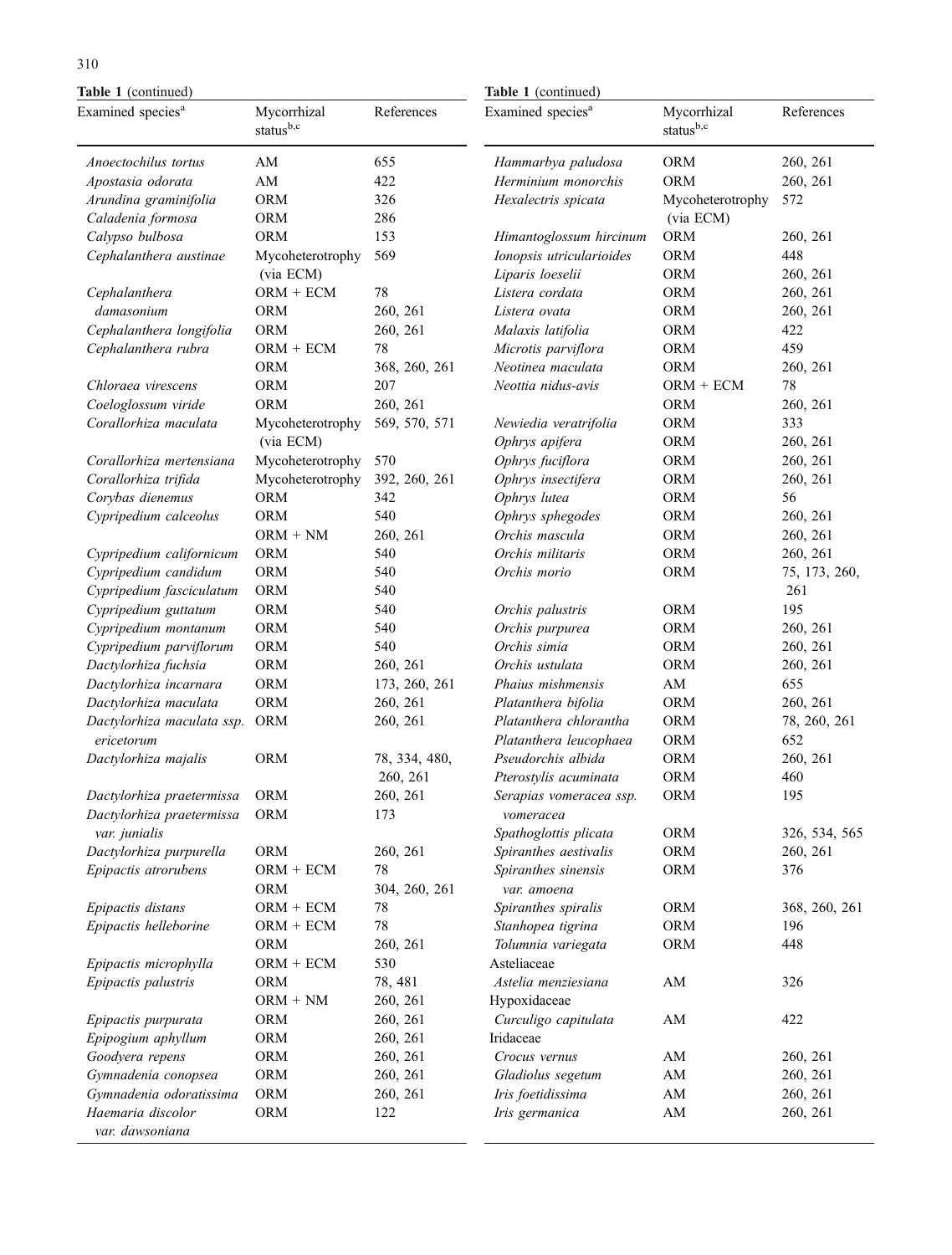|            | <b>Table 1</b> (continued)    |  |  |
|------------|-------------------------------|--|--|
| References | Examined species <sup>a</sup> |  |  |
|            |                               |  |  |
|            |                               |  |  |
|            | Asparagus officinalis         |  |  |

| $\mathbf{I}$ and $\mathbf{I}$ (commuted) |                                                 |                       | $\mathbf{a}$ and $\mathbf{a}$ (commuted)          |                                                 |                       |
|------------------------------------------|-------------------------------------------------|-----------------------|---------------------------------------------------|-------------------------------------------------|-----------------------|
| Examined species <sup>a</sup>            | Mycorrhizal<br>$\mathrm{status}^{\mathrm{b,c}}$ | References            | Examined species <sup>a</sup>                     | Mycorrhizal<br>$\mathrm{status}^{\mathrm{b,c}}$ | References            |
| Iris pseudacorus                         | AM<br>$AM + NM$                                 | 368<br>260, 261       | Asparagus officinalis                             | AM                                              | 192, 383, 260,<br>261 |
| Sisyrinchium atlanticum                  | AM                                              | 643                   | Ruscaceae                                         |                                                 |                       |
| Sisyrinchium sp.                         | <b>NM</b>                                       | 207                   | Convallaria majalis                               | $AM + NM$                                       | 260, 261              |
| Sparaxis tricolor                        | AM                                              | 514                   | Maianthemum bifolium                              | $AM + NM$                                       | 260, 261              |
| Hemerocallidaceae                        |                                                 |                       | Polygonatum multiflorum                           | $AM + NM$                                       | 260, 261              |
| Dianella sandwicensis<br>Asphodelaceae   | AM                                              | 326                   | Polygonatum odoratum<br>Polygonatum verticillatum | $AM + NM$<br>$AM + NM$                          | 260, 261<br>260, 261  |
| Asphodelus fistulosus                    | AΜ                                              | 114, 115              | Ruscus aculeatus                                  | AM                                              | 368, 260, 261         |
| <b>Bulbine</b> alata                     | AM                                              | 438                   | Arecaceae                                         |                                                 |                       |
| Haworthia tortuosa                       | AM                                              | 417                   | Astrocaryum mexicanum                             | AM                                              | 436                   |
| Alliaceae                                |                                                 |                       | Bactris gasipaes                                  | AM                                              | 135                   |
| Allium ampeloprasum                      | AM                                              | 260, 261              | Caryota monostachya                               | AM                                              | 655                   |
| Allium canadense                         | AM                                              | 140                   | Cocos nucifera                                    | AM                                              | 326, 580              |
| Allium cepa                              | AM                                              | 7, 349, 260,          | Euterpe edulis                                    | AM                                              | 651                   |
|                                          |                                                 | 261                   | Euterpe oleracea                                  | AM                                              | 130                   |
| Allium oleraceum                         | $AM + NM$                                       | 260, 261              | Serenoa repens                                    | AM                                              | 201                   |
| Allium porrum                            | AM                                              | 272, 260, 261         | Syagrus romanzoffiana                             | Weak AM                                         | 651                   |
| Allium sativum                           | AM                                              | 260, 261              | Wallichia mooreana                                | <b>NM</b>                                       | 655                   |
| Allium schoenoprasum                     | AM                                              | 3, 260, 261           | Sparganiaceae                                     |                                                 |                       |
| Allium scorodoprasum                     | AM                                              | 260, 261              | Sparganium angustifolium                          | <b>NM</b>                                       | 62                    |
| Allium sphaerocephalon                   | AM                                              | 472, 260, 261         | Sparganium chlorocarpum                           | AM                                              | 58                    |
| Allium subhirsutum                       | AM                                              | 472                   | Sparganium emersum                                | $\rm{NM}$                                       | 62                    |
| Allium triquetrum                        | AM                                              | 260, 261              | Sparganium erectum                                | NM                                              | 62                    |
| Allium ursinum                           | AM                                              | 260, 261              |                                                   | AM                                              | 260, 261              |
| Amaryllidaceae                           |                                                 |                       | Sparganium eurycarpum                             | Weak AM                                         | 626                   |
| Galanthus nivalis                        | AM                                              | 260, 261              | Typhaceae                                         |                                                 |                       |
| Leucojum aestivum                        | AM                                              | 260, 261              | Typha angustifolia                                | <b>NM</b>                                       | 62, 368               |
| Leucojum vernum                          | $AM + NM$                                       | 260, 261              |                                                   | Weak AM                                         | 557                   |
| Narcissus poeticus                       | AΜ                                              | 260, 261              |                                                   | AM                                              | 566, 260, 261         |
| Narcissus pseudonarcissus                | AM                                              | 260, 261              | Typha latifolia                                   | <b>NM</b>                                       | 62                    |
| Themidaceae                              |                                                 |                       |                                                   | Weak AM                                         | 557                   |
| Brodiaea laxa                            | AM                                              | 513                   |                                                   | AM                                              | 140, 185, 599         |
| Hyacinthaceae                            |                                                 |                       | Typha $\times$ glauca                             | Weak AM                                         | 557                   |
| Hyacinthoides non-scripta                | AΜ                                              | 398, 399, 260,<br>261 | <b>Bromeliaceae</b><br>Aechmea stelligera         | $\rm{NM}$                                       | 510                   |
| Ornithogalum nutans                      | AM                                              | 260, 261              | Ananas comosus                                    | AM                                              | 44, 246               |
| Ornithogalum pyrenaicum                  | AM                                              | 260, 261              | Hechtia aff. podantha                             | Weak AM                                         | 103                   |
| Ornithogalum umbellatum                  | AM                                              | 260, 261              | Vriesea limae                                     | AM                                              | 510                   |
| Scilla autumnalis                        | AM                                              | 260, 261              | Juncaceae                                         |                                                 |                       |
| Agavaceae                                |                                                 |                       | Juncus acutiflorus                                | $AM + NM$                                       | 260, 261              |
| Agave americana                          | AM                                              | 343                   | Juncus alpinus                                    | $AM + NM$                                       | 260, 261              |
| Agave datylio                            | Weak AM                                         | 112                   | Juncus articulatus                                | AM                                              | 260, 261              |
| Agave deserti                            | AM                                              | 151                   | Juncus biglumis                                   | NΜ                                              | 260, 261              |
| Agave marmorata                          | AM                                              | 103                   | Juncus bufonius                                   | $AM + NM$                                       | 260, 261              |
| Agave salmiana                           | Weak AM                                         | 103                   | Juncus bulbosus                                   | NM                                              | 62, 260, 261          |
| Agave univittata                         | AM                                              | 417                   | Juncus dudleyi                                    | AM                                              | 599                   |
| Yucca elata                              | AM                                              | 137                   | Juncus effuses                                    | NM                                              | 62                    |
| Yucca periculosa                         | Weak AM                                         | 103                   |                                                   | AM                                              | 140                   |
| Yucca valida                             | AM                                              | 417                   |                                                   | $AM + NM$                                       | 260, 261              |
| Asparagaceae                             |                                                 |                       | Juncus filiformis                                 | Weak AM                                         | 194                   |
| Asparagus acutifolius                    | AM                                              | 368, 472              |                                                   | NΜ                                              | 260, 261              |
|                                          |                                                 |                       | Juncus gerardi                                    | $AM + NM$                                       | 260, 261              |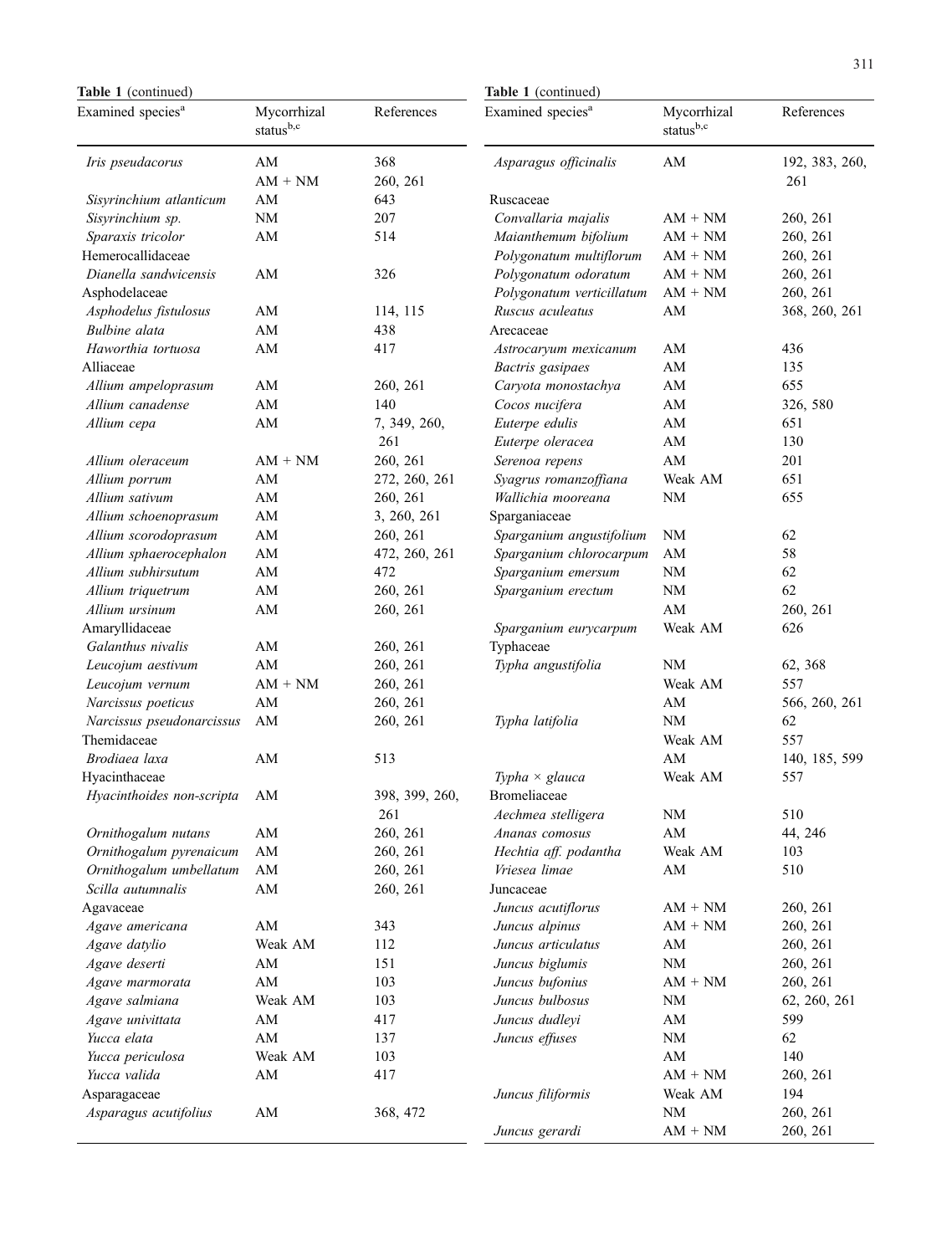| Table 1 (continued)            |                                      |               | Table 1 (continued)           |                                |               |  |
|--------------------------------|--------------------------------------|---------------|-------------------------------|--------------------------------|---------------|--|
| Examined species <sup>a</sup>  | Mycorrhizal<br>status <sup>b,c</sup> | References    | Examined species <sup>a</sup> | Mycorrhizal<br>status $^{b,c}$ | References    |  |
| Juncus inflexus                | AM                                   | 260, 261      | Carex chordorrhiza            | NM                             | 260, 261      |  |
| Juncus maritimus               | <b>NM</b>                            | 368, 260, 261 | Carex crawei                  | AM                             | 402           |  |
| Juncus nodosus                 | AM                                   | 599           | Carex cristatella             | AM                             | 58, 402       |  |
| Juncus planifolius             | AM                                   | 326           | Carex curta                   | NM                             | 260, 261      |  |
| Juncus roemerianus             | AM                                   | 278           | Carex davalliana              | AM                             | 260, 261      |  |
| Juncus scheuchzerioides        | AM                                   | 342           | Carex digitata                | $\rm{NM}$                      | 260, 261      |  |
|                                | <b>NM</b>                            | 560           | Carex dioica                  | <b>NM</b>                      | 260, 261      |  |
| Juncus squarrosus              | $AM + NM$                            | 260, 261      | Carex distans                 | <b>NM</b>                      | 260, 261      |  |
| Juncus torreyi                 | AM                                   | 599           | Carex disticha                | $AM + NM$                      | 260, 261      |  |
| Juncus trifidus                | AM                                   | 260, 261      | Carex divulsa                 | AM                             | 260, 261      |  |
| Luzula campestris              | $AM + NM$                            | 260, 261      | Carex ebenea                  | <b>NM</b>                      | 426           |  |
| Luzula crinita var. crinita    | <b>NM</b>                            | 342           | Carex echinata                | <b>NM</b>                      | 260, 261      |  |
| Luzula hawaiiensis             | AM                                   | 326           | Carex elongata                | NM                             | 260, 261      |  |
| Luzula luzuloides              | <b>NM</b>                            | 260, 261      | Carex ericetorum              | <b>NM</b>                      | 456, 260, 261 |  |
| Luzula pallescens              | <b>NM</b>                            | 260, 261      | Carex fillifolia              | <b>NM</b>                      | 426           |  |
| Luzula pilosa                  | $AM + NM$                            | 260, 261      | Carex flacca                  | <b>NM</b>                      | 426           |  |
| Luzula spicata                 | AM                                   | 260, 261      |                               | $AM + NM$                      | 260, 261      |  |
| Luzula sylvatica               | <b>NM</b>                            | 260, 261      | Carex flava                   | AM                             | 140           |  |
| Cyperaceae                     |                                      |               |                               | <b>NM</b>                      | 426           |  |
| Bequerelia cymosa              | AM                                   | 426           |                               | $AM + NM$                      | 260, 261      |  |
| <b>Bulboschoneus maritimus</b> | AM                                   | 426           | Carex fuscula                 | AM                             | 426           |  |
| Bulbostylis barbata            | Facultative AM                       | 426           | Carex gayana                  | NM                             | 426           |  |
| Bulbostylis capillaris         | <b>NM</b>                            | 326           | Carex grannularis             | AM                             | 402, 599      |  |
|                                | AM                                   | 149           | Carex gravida                 | AM                             | 402           |  |
|                                | Facultative AM                       | 426           | Carex hallerana               | NM                             | 472           |  |
| Bulbostylis cf. conifera       | AM                                   | 358           | Carex hirta                   | AM                             | 456           |  |
| Bulbostylis densa              | AM                                   | 426           |                               | $\rm NM$                       | 260, 261      |  |
| Bulbostylis paradoxa           | AM                                   | 358           | Carex hostiana                | NM                             | 260, 261      |  |
| Bulbostylis puberula           | <b>NM</b>                            | 426           | Carex humilis                 | NM                             | 260, 261      |  |
| Carex acnescens                | NM                                   | 426           | Carex hystericina             | NM                             | 426           |  |
| Carex acuta                    | <b>NM</b>                            | 62, 260, 261  | Carex interior                | <b>NM</b>                      | 402           |  |
| Carex acutiformis              | <b>NM</b>                            | 260, 261      | Carex lachenalii              | NM                             | 426, 260, 261 |  |
| Carex albonigra                | <b>NM</b>                            | 426           | Carex lanuginosa              | NM                             | 599           |  |
| Carex amphibola                | <b>NM</b>                            | 402           | Carex lasiocarpa              | AM                             | 58            |  |
| Carex annectens                | AM                                   | 402           |                               | Weak AM                        | 626           |  |
| Carex aphylla                  | NM                                   | 207           |                               | Facultative AM                 | 426           |  |
| Carex aquatilis                | <b>NM</b>                            | 426           |                               | NΜ                             | 426, 260, 261 |  |
| Carex arenaria                 | $AM + NM$                            | 260, 261      | Carex lepidocarpa             | NM                             | 260, 261      |  |
| Carex atherodes                | <b>NM</b>                            | 402           | Carex limosa                  | <b>NM</b>                      | 260, 261      |  |
|                                | Facultative AM                       | 426           | Carex lindleyana              | AM                             | 426           |  |
| Carex baccans                  | AM                                   | 426           | Carex lurida                  | AM                             | 58, 140       |  |
| Carex bicknellii               | AM                                   | 402           | Carex madoviana               | NM                             | 426           |  |
| Carex bigelowii                | NM                                   | 501, 594, 426 | Carex maritime                | <b>NM</b>                      | 426           |  |
| Carex blanda                   | AM                                   | 402           | Carex membranacea             | <b>NM</b>                      | 426           |  |
| Carex boelckeiana              | NM                                   | 207           | Carex mertensii               | <b>NM</b>                      | 584           |  |
| Carex brevior                  | AM                                   | 402           | Carex meyenii                 | AM                             | 326           |  |
| Carex brizoides                | NM                                   | 426           | Carex microchaeta             | <b>NM</b>                      | 594           |  |
| Carex brunnescens              | AM                                   | 194           | Carex misandra                | <b>NM</b>                      | 426           |  |
| Carex buxbaumii                | AM                                   | 402           | Carex montana                 | <b>NM</b>                      | 260, 261      |  |
|                                | NM                                   | 260, 261      | Carex muricata                | <b>NM</b>                      | 426           |  |
|                                | NM                                   | 456, 260, 261 |                               | $AM + NM$                      |               |  |
| Carex caryophyllea             |                                      |               |                               |                                | 260, 261      |  |
| Carex cephalophora             | AM                                   | 402           | Carex myosurus                | AM                             | 426           |  |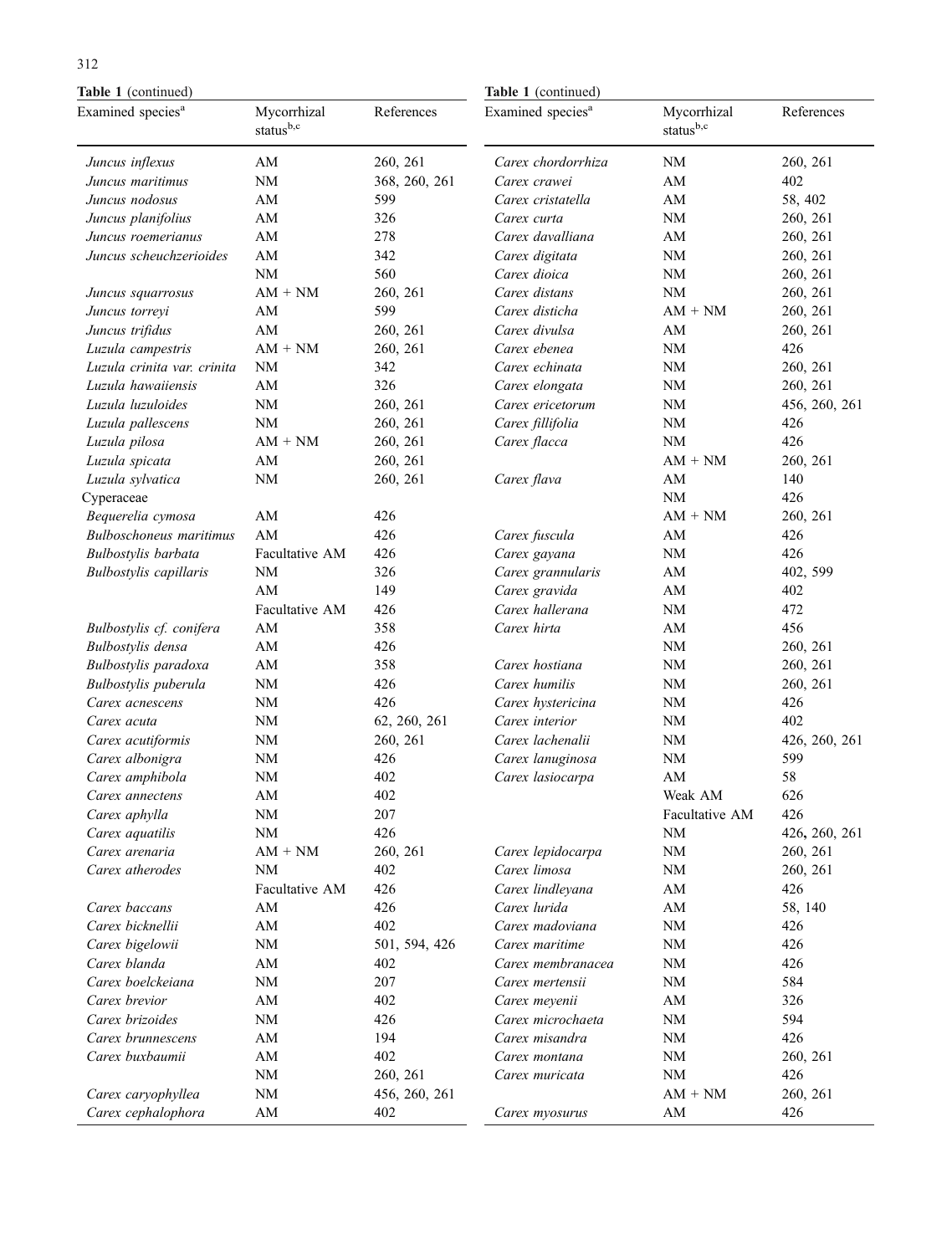| <b>Table 1</b> (continued) |
|----------------------------|
|----------------------------|

| <b>Table 1</b> (continued) |  |
|----------------------------|--|
|----------------------------|--|

| <b>Table 1</b> (continued)    |                          |               | <b>Table 1</b> (continued)    |                                         |               |
|-------------------------------|--------------------------|---------------|-------------------------------|-----------------------------------------|---------------|
| Examined species <sup>a</sup> | Mycorrhizal<br>statusb,c | References    | Examined species <sup>a</sup> | Mycorrhizal<br>${\rm status}^{\rm b,c}$ | References    |
| Carex nardina                 | <b>NM</b>                | 426           | Cladium mariscus              | NM                                      | 368           |
| Carex nigra                   | AM                       | 140, 194      |                               | $AM + NM$                               | 260, 261      |
|                               | $AM + NM$                | 260, 261      | Cyathochaeta avenccea         | <b>NM</b>                               | 426           |
| Carex otrubae                 | <b>NM</b>                | 260, 261      | Cyperus arenarius             | AM                                      | 426           |
| Carex oxyandra                | <b>NM</b>                | 587           | Cyperus articulatus           | Weak AM                                 | 143           |
| Carex pallescens              | AM                       | 194           |                               | Facultative AM                          | 426           |
|                               | <b>NM</b>                | 260, 261      | Cyperus brevifolius           | AM                                      | 426           |
| Carex panacea                 | AM                       | 194           | Cyperus bulbosus              | <b>NM</b>                               | 426           |
| Carex panicea                 | $AM + NM$                | 260, 261      | Cyperus castaneous            | <b>NM</b>                               | 426           |
| Carex paniculata              | <b>NM</b>                | 260, 261      | Cyperus clarkei               | AM                                      | 426           |
| Carex pellita                 | NΜ                       | 402           | Cyperus compressus            | Facultative AM                          | 426           |
| Carex pendula                 | <b>NM</b>                | 368, 260, 261 | Cyperus cyperinus             | AM                                      | 426           |
| Carex pensylvanica            | AM                       | 402           | Cyperus decompositus          | <b>NM</b>                               | 426           |
| Carex pilulifera              | <b>NM</b>                | 260, 261      | Cyperus difformis             | Facultative AM                          | 426           |
| Carex podocarpa               | <b>NM</b>                | 594           | Cyperus distans               | Facultative AM                          | 426           |
| Carex pulicaris               | <b>NM</b>                | 260, 261      | Cyperus dubius                | AM                                      | 426           |
| Carex remota                  | $AM + NM$                | 260, 261      | Cyperus esculentus            | <b>NM</b>                               | 426           |
| Carex riparia                 | <b>NM</b>                | 260, 261      | Cyperus exaltatus             | <b>NM</b>                               | 426           |
| Carex rosea                   | AM                       | 402           | Cyperus flavescens            | AM                                      | 599           |
| Carex rostrata                | <b>NM</b>                | 260, 261      | Cyperus halpan                | Facultative AM                          | 426           |
| Carex scoparia                | AM                       | 402           |                               | <b>NM</b>                               | 426           |
|                               | <b>NM</b>                | 140           | Cyperus iria                  | AM                                      | 424, 426      |
| Carex serotina                | <b>NM</b>                | 260, 261      | Cyperus javanicus             | <b>NM</b>                               | 426           |
| Carex speciosa                | AM                       | 426           | Cyperus kyllinga              | Facultative AM                          | 355, 426      |
| Carex sprengelii              | <b>NM</b>                | 402           | Cyperus laevigatus            | AM                                      | 426           |
| Carex stenophylla ssp.        | <b>NM</b>                | 426           | Cyperus ligularis             | AM                                      | 426           |
| eleocharis                    |                          |               |                               | Facultative AM                          | 426           |
| Carex sterilis                | <b>NM</b>                | 426           | Cyperus luzulae               | NΜ                                      | 426           |
| Carex stipata                 | AM                       | 140, 402      | Cyperus microiria             | <b>NM</b>                               | 643           |
| Carex stricta                 | <b>NM</b>                | 140, 402      | Cyperus niveus                | AM                                      | 343           |
|                               | AM                       | 626           | Cyperus nutans                | AM                                      | 426           |
|                               | Facultative AM           | 426           | Cyperus odoratus              | AM                                      | 426           |
| Carex aff. subantarticata     | <b>NM</b>                | 426           | Cyperus paniceus              | AM                                      | 426           |
| Carex subspathecea            | <b>NM</b>                | 426           | Cyperus pilosus               | AM                                      | 426           |
| Carex sylvatica               | <b>NM</b>                | 426, 260, 261 | Cyperus platyphyllus          | AM                                      | 426           |
| Carex tenera                  | NM                       | 402           | Cyperus pohlii                | NM                                      | 426           |
| Carex tetanica                | AM                       | 402           | Cyperus pygmaeus              | AΜ                                      | 426           |
| Carex tribuloides             | AM                       | 58, 140       | Cyperus rotundus              | $\rm{NM}$                               | 326           |
| Carex trichocarpa             | AM                       | 599           |                               | AM                                      | 343, 424, 425 |
| Carex trifida                 | NM                       | 342           |                               | Facultative AM                          | 426           |
| Carex ursine                  | NM                       | 426           | Cyperus squarrosus            | AM                                      | 426           |
| Carex urticulata              | NM                       | 426           | Cyperus stoloniferous         | AM                                      | 426           |
| Carex vaginata                | NM                       | 503, 260, 261 | Cyperus strigosus             | AM                                      | 599           |
| Carex vesicaria               | AM                       | 626           |                               | <b>NM</b>                               | 426           |
|                               | $AM + NM$                | 260, 261      | Cyperus surinamensis          | Facultative AM                          | 426           |
| Carex vulpina                 | NM                       | 260, 261      | Cyperus tenuispica            | NΜ                                      | 426           |
| Carex vulpinoidea             | AM                       | 58, 140, 402  | Cyperus triceps               | AM                                      | 426           |
| Carex wahuensis               | AM                       | 326           | Eleocharis acutangula         | AM                                      | 426           |
|                               | <b>NM</b>                | 426           | Eleocharis dulcis             | AM                                      | 426           |
| Caustis dioica                | <b>NM</b>                | 426           | Eleocharis erythropoda        | NM                                      | 599           |
| Caustis flexuosa              | AM                       | 67            | Eleocharis geniculata         | AM                                      | 426           |
| Cladium amaicense             | AM                       | 426           |                               | NM                                      | 426           |
| Cladium jamaicense            | AM                       | 297           | Eleocharis multicaulis        | NM                                      | 260, 261      |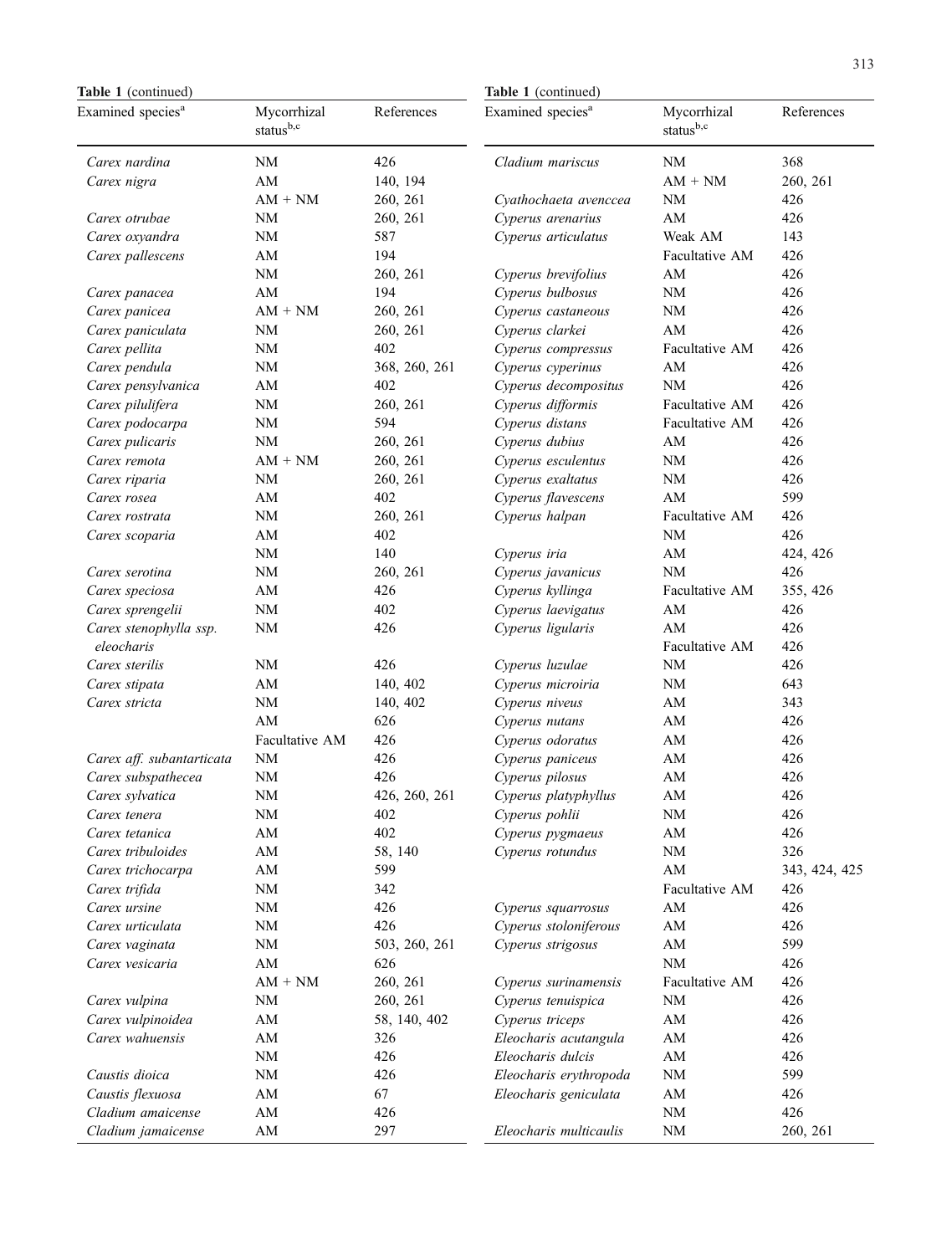| Table 1 (continued) |  |
|---------------------|--|
|---------------------|--|

| Table 1 (continued)           |                                |               | Table 1 (continued)           |                                |               |  |  |
|-------------------------------|--------------------------------|---------------|-------------------------------|--------------------------------|---------------|--|--|
| Examined species <sup>a</sup> | Mycorrhizal<br>status $^{b,c}$ | References    | Examined species <sup>a</sup> | Mycorrhizal<br>status $^{b,c}$ | References    |  |  |
| Eleocharis ovata              | AM                             | 140           | Pleurostachys cephalotes      | Facultative AM                 | 426           |  |  |
| Eleocharis aff. pachycarpa    | <b>NM</b>                      | 426           | Pycreus flavidus              | AM                             | 426           |  |  |
| Eleocharis palustris          | <b>NM</b>                      | 62            | Pycreus polystachyos          | Facultative AM                 | 426           |  |  |
|                               | $AM + NM$                      | 260, 261      |                               | AM                             | 326           |  |  |
| Eleocharis quinqueflora       | <b>NM</b>                      | 260, 261      | Pycreus pumilus               | AM                             | 426           |  |  |
| Eleocharis scheuchezeri       | <b>NM</b>                      | 426           | Pycreus puncticulatus         | <b>NM</b>                      | 426           |  |  |
| Eleocharis tenius             | NM                             | 426           | Rhynchospora barbata          | AM                             | 149, 358      |  |  |
| Eleocharis triste             | NM                             | 426           | Rhynchospora brasiliensis     | AM                             | 358           |  |  |
| Eleocharis uniglumis          | NΜ                             | 260, 261      | Rhynchospora cephalotes       | Facultative AM                 | 426           |  |  |
| Eleocharis vaginatum          | <b>NM</b>                      | 426           | Rhynchospora ciliata          | $\rm NM$                       | 426           |  |  |
| Eriophorum angustifolium      | $AM + NM$                      | 260, 261      | Rhynchospora cormbosa         | AM                             | 426           |  |  |
| Eriophorum latifolium         | <b>NM</b>                      | 260, 261      | Rhynchospora longisetis       | <b>NM</b>                      | 426           |  |  |
| Eriophorum vaginatum          | $AM + NM$                      | 260, 261      | Rhynchospora pubera           | AM                             | 426           |  |  |
| Fimbristylis consanguinea     | AM                             | 426           | Rikliella squarrosa           | AM                             | 426           |  |  |
| Fimbristylis cymosa           | <b>NM</b>                      | 326, 355      | Schoenoplectus grossus        | NM                             | 426           |  |  |
| Fimbristylis eragrostis       | AM                             | 426           | Schoenoplectus juncoides      | <b>NM</b>                      | 426           |  |  |
| Fimbristylis falcata          | Facultative AM                 | 426           | Schoenoplectus                | <b>NM</b>                      | 426           |  |  |
| Fimbristylis miliacea         | Facultative AM                 | 426           | senegalensis                  |                                |               |  |  |
| Fimbristylis ovata            | Facultative AM                 | 426           | Schoenoplectus supinus        | AM                             | 426           |  |  |
| Fimbristylis schoenoides      | NΜ                             | 426           | Schoenus ferrugineus          | $AM + NM$                      | 260, 261      |  |  |
| Fimbristylis trachycarya      | NΜ                             | 426           | Schoenus nigricans            | $AM + NM$                      | 260, 261      |  |  |
| Fimbristylis triflora         | NΜ                             | 426           | Scirpus acutus                | AM                             | 58, 626       |  |  |
| Frimbristyllis complanata     | NΜ                             | 149           | Scirpus atrovirens            | AM                             | 58, 140, 599, |  |  |
| Fuirena ciliaris              | <b>NM</b>                      | 426           |                               |                                | 626           |  |  |
| Gahnia gahiniformis           | NM                             | 426           | Scirpus cespitosus            | <b>NM</b>                      | 426           |  |  |
| Gahnia vitiensis              | AM                             | 326           | Scirpus cyperinus             | AM                             | 58, 140       |  |  |
| Gahnia vitiensis              | AM                             | 326           | Scirpus fluviatilis           | AM                             | 426           |  |  |
| ssp. kauaiensis               |                                |               | Scirpus holoschoenus          | NM                             | 368           |  |  |
| Hypolytrum bullatum           | AM                             | 426           | Scirpus maritimus             | AM                             | 626           |  |  |
| Hypolytrum pulchrum           | AM                             | 149, 358      |                               | <b>NM</b>                      | 260, 261      |  |  |
| Isolepis antartica            | <b>NM</b>                      | 426           | Scirpus pendulus              | AM                             | 599           |  |  |
| Isolepis aucklandica          | <b>NM</b>                      | 342           | Scirpus aff. perpusillus      | <b>NM</b>                      | 426           |  |  |
| Isolepis nodosa               | AM                             | 426           | Scirpus pungens               | AM                             | 599           |  |  |
| Kobresia bellardii            | AM                             | 426           | Scirpus robustus              | AM                             | 426           |  |  |
| Kobresia myosuroides          | Facultative AM                 | 426           | Scirpus sylvaticus            | NM                             | 260, 261      |  |  |
|                               | <b>ECM</b>                     | 656           | Scirpus tabernaemontani       | AM                             | 599           |  |  |
| Kobresia simpliciuscula       | NM                             | 426, 260, 261 | Scirpus validus               | AM                             | 58            |  |  |
| Kyllinga brevifolia           | NM                             | 422, 426      | Scleria latifolia             | Facultative AM                 | 426           |  |  |
| Kyllinga bulbosa              | NM                             | 426           | Scleria lithosperma           | AM                             | 426           |  |  |
| Kyllinga nemoralis            | NM                             | 426           | Scleria melaleuca             | Facultative AM                 | 426           |  |  |
| Lagenocarpus guianensis       | AM                             | 358           | Tetraria capillaris           | AM                             | 397           |  |  |
| Lagenocarpus sphacelata       | NM                             | 426           | Trichophorum alpinum          | $\rm NM$                       | 260, 261      |  |  |
| Lepidosperma gracile          | AM                             | 397           | Trichophorum cespitosum       | $AM + NM$                      | 260, 261      |  |  |
| Machaerina augustifolia       | NM                             | 326           | Uncinia richleriana           | NM                             | 207           |  |  |
| Machaerina mariscoides        | AM                             | 326           | Uncinia uncinata              | <b>NM</b>                      | 326           |  |  |
| Mariscus dubius               | NM                             | 426           | Restionaceae                  |                                |               |  |  |
| Mariscus mariscoides          | AM                             | 426           | Alexgeorgea nitens            | AM                             | 397           |  |  |
| ssp. meyenii                  |                                |               | Lyginia barbata               | AM                             | 397           |  |  |
| Mariscus meyenianus           | AM                             | 326           | Poaceae                       |                                |               |  |  |
| Mariscus paniceus             | NM                             | 426           | Aeluropus littoralis          | AM                             | 620           |  |  |
| Mariscus squarrosus           | NM                             | 426           | var. sinensis                 |                                |               |  |  |
| Mesomelaena pseudostygia      | NM                             | 426           | Agropyron desertorum          | AM                             | 183           |  |  |
| Oreobolus furcatus            | AM                             | 326           | Agropyron repens              | AM                             | 307           |  |  |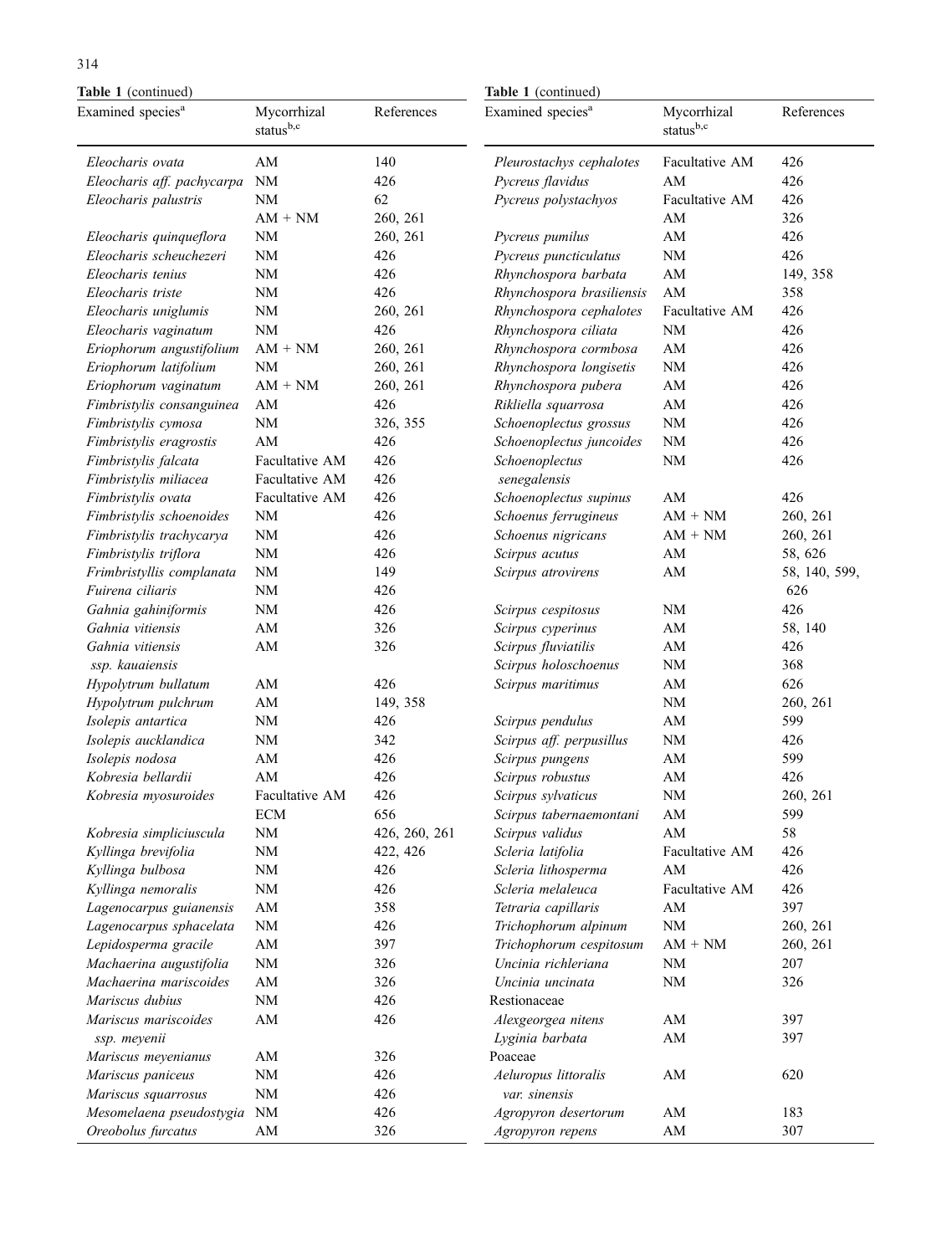| <b>Table 1</b> (continued) |
|----------------------------|
|----------------------------|

| Table 1 (continued)                      |                          |                | Table 1 (continued)                         |                          |            |
|------------------------------------------|--------------------------|----------------|---------------------------------------------|--------------------------|------------|
| Examined species <sup>a</sup>            | Mycorrhizal<br>statusb,c | References     | Examined species <sup>a</sup>               | Mycorrhizal<br>statusb,c | Ref        |
| Agropyron smithii                        | AM                       | 354            | Avena fatua                                 | AM                       | 260        |
| Agropyron trachycaulum                   | AM                       | 132            | Avena sativa                                | AM                       | 15         |
| Agropyron tsukushiense                   | AM                       | 643            |                                             | $AM + NM$                | 260        |
| var. pransiens                           |                          |                | Avena strigosa                              | AM                       | 260        |
| Agropyron tsukushiense<br>var. transiens | AM                       | 294            | Avenula pratensis<br>Avenula pubescens      | AM<br>AM                 | 260<br>260 |
| Agrostis alba                            | AM                       | 140            | Axonopus pruinosus                          | $\mathbf{A}\mathbf{M}$   | 358        |
| Agrostis canina                          | $AM + NM$                | 260, 261       | Beckmannia syzigachne                       | AM                       | 294        |
| Agrostis capillaris                      | AM                       | 242            | Bothriochloa pertusa                        | AM                       | 343        |
|                                          | $AM + NM$                | 260, 261       | Bouteloua eripoda                           | AM                       | 137        |
| Agrostis gigantea                        | AM                       | 260, 261       | <b>Boutelous</b> repens                     | AM                       | 143        |
|                                          | AM                       | 560            | Brachiaria decumbens                        | AM                       | 150        |
| Agrostis magellanica                     | <b>NM</b>                | 342            | Brachiaria humidicola                       | AM                       | 150        |
|                                          | AM                       | 126            |                                             | $AM + NM$                |            |
| Agrostis palustris                       |                          |                | Brachypodium pinnatum                       |                          | 260        |
| Agrostis scabra                          | AM                       | 95, 587        | Brachypodium ramosum                        | AM                       | 472        |
| Agrostis stolonifera                     | AM                       | 456, 467       | Brachypodium sylvaticum                     | AM                       | 260        |
|                                          | $AM + NM$                | 260, 261       | Briza maxima                                | AM                       | 472        |
| Agrostis stolonifera                     | NΜ                       | 307            | Briza media                                 | $AM + NM$                | 260        |
| ssp. stolonifera                         |                          |                | Briza minor                                 | AM                       | 643        |
| Aira caryophyllea                        | <b>NM</b>                | 207            | Bromus erectus                              | AM                       | 260        |
|                                          | $AM + NM$                | 260, 261       | <b>Bromus</b> hordeaceus                    | AM                       | 493        |
| Aira praecox                             | $AM + NM$                | 260, 261       |                                             | $AM + NM$                | 260        |
| Alopecurus aequalis                      | NΜ                       | 260, 261       | Bromus inermis                              | AM                       | 260        |
| Alopecurus geniculatus                   | AM                       | 260, 261       | Bromus madritensis                          | AM                       | 646        |
| Alopecurus myosuroides                   | AM                       | 260, 261       | ssp. rubens                                 |                          |            |
| Alopecurus pratensis                     | AM                       | 260, 261       | <b>Bromus</b> sterilis                      | NM                       | 260        |
| Ammocalamagrostis baltica AM + NM        |                          | 260, 261       | Bromus tectorum                             | Facultative AM           | 237        |
| Ammophila arenaria                       | AM                       | 331, 368       | Calamagrostis canescens                     | AM                       | 260        |
|                                          | $AM + NM$                | 260, 261       | Calamagrostis epigejos                      | AM                       | 307        |
| Ammophila breviligulata                  | AM                       | 224, 225, 324, |                                             | $AM + NM$                | 260        |
|                                          |                          | 352            | Calamagrostis stricta                       | AM                       | 260        |
| Ampelodesmos                             | AM                       | 472            | Calamagrostis villosa                       | AM                       | 54,        |
| mauritanicus                             |                          |                | Calamovilfa longifolia                      | AM                       | 88         |
| Andropogon capillipes                    | AM                       | 415            | Catapodium rigidum                          | AM                       | 472        |
| Andropogon gerardii                      | Facultative AM           | 29             | Cenchrus ciliaris                           | AM                       | 20         |
|                                          | AM                       | 168, 263, 276, | Cenchrus setigerus                          | AM                       | 567        |
|                                          |                          | 524            | Chusquea culeou                             | AM                       | 207        |
| Andropogon gerardii<br>var. paucipilus   | AM                       | 88             | Cinna arundinacea<br>Corynephorus canescens | AM<br>AM                 | 140<br>81  |
| Andropogon virginicus                    | AM                       | 326, 415       |                                             | $AM + NM$                | 260        |
| Anthoxanthum odoratum                    | AM                       | 194            | Cymbopogon jwarancusa                       | AM                       | 567        |
|                                          | $AM + NM$                | 260, 261       | Cymbopogon winterianus                      | AM                       | 327        |
| Apera spica-venti                        | AM                       | 260, 261       | Cynodon dactylon                            | $\mathbf{A}\mathbf{M}$   | 294        |
| Aristida adscensionis                    | AM                       | 479            | Cynosurus cristatus                         | AM                       | 260        |
| Aristida contorta                        | Weak AM                  | 438            | Dactylis glomerata                          | AM                       | 497        |
| Aristida holathera                       | NM                       | 438            |                                             | $AM + NM$                | 260        |
| Aristida longiseta                       | $\mathbf{A}\mathbf{M}$   | 604            | Danthonia decumbens                         | AM                       | 194        |
| Aristida mutabilis                       | AM                       | 567            | Dendrocalamus asper                         | AM                       | 608        |
| Aristida aff. romeriana                  | AM                       | 143            | Dendrocalamus strictus                      | AM                       | 482        |
|                                          |                          |                |                                             |                          |            |

Aristida stricta NM 30, 415 Arrhenatherum elatius AM + NM 260, 261 Avena barbata AM 472

Mycorrhizal status<sup>b,c</sup> References AM 260, 261<br>AM 15 Avena sativa and AM 15  $AM + NM$  260, 261 AM 260, 261 AM 260, 261 AM 260, 261 Axonopus pruinosus AM 358 Beckmannia syzigachne AM 294 Bothriochloa pertusa AM 343 Bouteloua eripoda AM 137 Boutelous repens AM 143 Brachiaria decumbens AM 150, 358 Brachiaria humidicola AM 150, 358  $m$  AM + NM 260, 261 Brachypodium ramosum AM 472 Brachypodium sylvaticum AM 260, 261 AM 472, 260, 261  $AM + NM$  260, 261 AM 643, 260, 261 AM 260, 261 Bromus hordeaceus AM 493  $AM + NM$  260, 261 Bromus inermis AM 260, 261 AM 646 NM 260, 261 Facultative AM 237  $ens$  AM  $260, 261$ Calamagrostis epigejos AM 307  $AM + NM$  260, 261 AM 260, 261 AM 54, 366, 615 Calamovilfa longifolia AM 88 Catapodium rigidum AM 472 Cenchrus ciliaris AM 20 Cenchrus setigerus AM 567 Chusquea culeou AM 207 Cinna arundinacea AM 140 Corynephorus canescens AM 81

 $AM + NM$  260, 261

 $AM + NM$  260, 261 AM 194, 260, 261

NM 560

Deschampsia antarctica Facultative AM 166

Deschampsia caespitosa NM 342

AM 294, 260, 261 AM 260, 261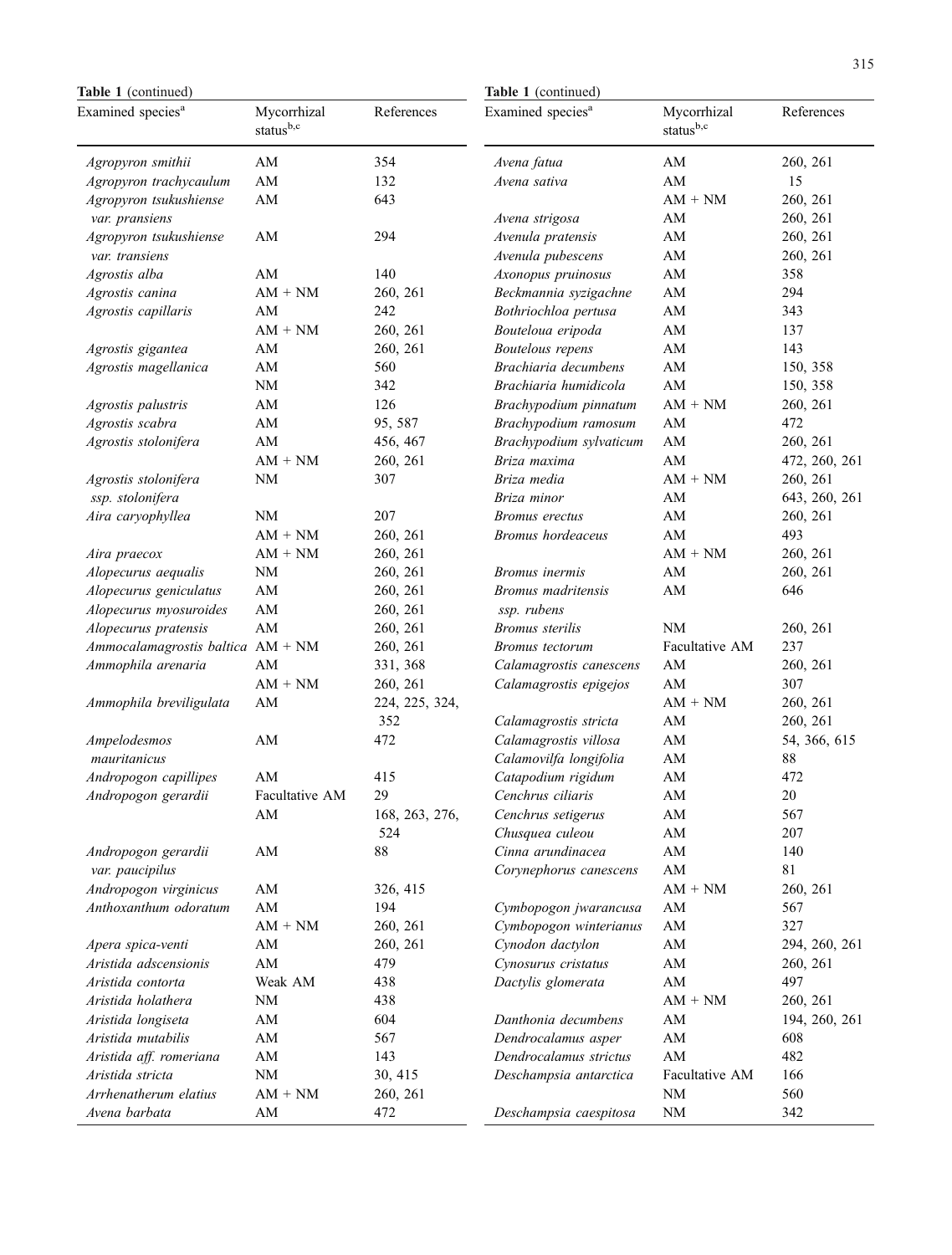| Table 1 (continued)           |                          |                | Table 1 (continued)           |                             |                |
|-------------------------------|--------------------------|----------------|-------------------------------|-----------------------------|----------------|
| Examined species <sup>a</sup> | Mycorrhizal<br>statusb,c | References     | Examined species <sup>a</sup> | Mycorrhizal<br>status $b,c$ | References     |
| Deschampsia cespitosa         | AM                       | 194, 293, 260, | Festuca vivipara              | AM                          | 260, 261       |
|                               |                          | 261            | Glyceria fluitans             | $\rm{NM}$                   | 260, 261       |
| Deschampsia chapmanii         | AM                       | 342            | Glyceria maxima               | $\rm NM$                    | 260, 261       |
| Deschampsia flexuosa          | AM                       | 194, 270, 366, | Glyceria plicata              | $AM + NM$                   | 260, 261       |
|                               |                          | 615, 260, 261  | Heteropogon contortus         | AM                          | 326, 343       |
| Desmazeria rigida             | AM                       | 260, 261       | Hierochloe odorata            | AM                          | 599, 260, 261  |
| Dichanthelium cynodon         | AM                       | 326            | Holcus lanatus                | AM                          | 395, 586       |
| Dichanthelium                 | AM                       | 95             |                               | $AM + NM$                   | 260, 261       |
| lanuginosum                   |                          |                | Holcus mollis                 | AM                          | 194, 260, 261  |
| Digitaria adscendens          | AM                       | 294            | Homolepsis aturensis          | AM                          | 142            |
| Digitaria chinensis           | AM                       | 422            | Hordeum brachyantherum        | $\mathbf{A}\mathbf{M}$      | 293            |
| Digitaria ciliaris            | Weak AM                  | 129            | Hordeum comosum               | AM                          | 207            |
|                               | AM                       | 643            | Hordeum distichon             | AM                          | 260, 261       |
| Digitaria eriantha            | AM                       | 23             | Hordeum jubatum               | AM                          | 302, 626       |
| Digitaria sanguinalis         | AM                       | 260, 261       | Hordeum murinum               | AM                          | 260, 261       |
| Digitaria violascens          | AM                       | 422            | Hordeum vulgare               | AM                          | 119            |
| Distichlis spicata            | AM                       | 278            |                               | $AM + NM$                   | 260, 261       |
| Distichlis stricta            | AM                       | 302            | Imperata cylindrica           | AM                          | 422            |
| Echinochloa crus-galli        | AM                       | 140            | Ischaemum byronis             | AM                          | 326            |
|                               | $AM + NM$                | 260, 261       | Koeleria glauca               | $\rm NM$                    | 260, 261       |
| Echinolaena inflexa           | AM                       | 358            | Koeleria macrantha            | AM                          | 260, 261       |
| Eleusine coracana             | AM                       | 576            | Koeleria pyramidata           | $\rm{NM}$                   | 274            |
| Eleusine indica               | AM                       | 422            | Koeleria vurilochensis        | NM                          | 207            |
| Elymus canadensis             | AM                       | 263, 274       | Lagurus ovatus                | AM                          | 260, 261       |
| Elymus caninus                | AM                       | 260, 261       | Lasiurus sindicus             | AM                          | 567            |
| Elymus farctus                | $AM + NM$                | 260, 261       | Leersia hexandra              | AM                          | 404            |
| Elymus pycnanthus             | $AM + NM$                | 260, 261       | Leersia oryzoides             | $\mathbf{A}\mathbf{M}$      | 58, 140        |
| Elymus repens                 | AM                       | 260, 261       |                               | $\rm NM$                    | 260, 261       |
| Enneapogon avenaceus          | AM                       | 438            | Leymus arenarius              | $\mathbf{A}\mathbf{M}$      | 240, 241       |
| Eragrostis dielsii            | Facultative AM           | 438            |                               | $\rm NM$                    | 260, 261       |
| Eragrostis ferruginea         | AM                       | 643            | Lolium perenne                | AM                          | 23, 140, 171,  |
| Eriachne aristidea            | Weak AM                  | 438            |                               |                             | 307            |
| Festuca altissima             | NM                       | 260, 261       | Lolium perenne                | AM                          | 260, 261       |
| Festuca argentina             | AM                       | 207            | ssp. multiflorum              |                             |                |
| Festuca arundinacea           | AM                       | 275, 260, 261  | Lolium perenne                | AM                          | 260, 261       |
| Festuca baffinensis           | AM                       | 158            | ssp. perenne                  |                             |                |
| Festuca brachyphylla          | AM                       | 158            | Lolium temulentum             | $AM + NM$                   | 260, 261       |
| Festuca brigantina            | AM                       | 235            | Lygeum spartum                | AM                          | 170            |
| Festuca contracta             | NM                       | 342            | Melica nutans                 | $AM + NM$                   | 260, 261       |
| Festuca erecta                | AM                       | 560            | Melica uniflora               | NM                          | 260, 261       |
| Festuca gigantea              | NM                       | 260, 261       | Microstegium ciliatum         | AM                          | 422            |
| Festuca hyperborea            | NM                       | 158            | Milium effusum                | $AM + NM$                   | 260, 261       |
| Festuca idahoensis            | AM                       | 109, 371       | Molinia caerulea              | AM                          | 586, 260, 261  |
| Festuca juncifolia            | AM                       | 260, 261       | Mulenbergia porteri           | AM                          | 137            |
| Festuca lemanii               | AM                       | 260, 261       | Nardus stricta                | AM                          | 194, 269, 260, |
| Festuca ovina                 | AM                       | 194, 456       |                               |                             | 261            |
|                               | $AM + NM$                | 260, 261       | Nassella leucotricha          | AM                          | 604            |
| Festuca pallescens            | AM                       | 207            | Neyraudia reynaudiana         | AM                          | 343            |
| Festuca pratensis             | AM                       | 194            | Oryza sativa                  | AM                          | 536            |
|                               | $AM + NM$                | 260, 261       | Oryzopsis hymenoides          | AM                          | 11             |
| Festuca pumila                | AM                       | 80             | Palicourea rigida             | AM                          | 358            |
| Festuca rubra                 | $AM + ECM + NM$ 260, 261 |                | Panicum amarum                | AM                          | 43             |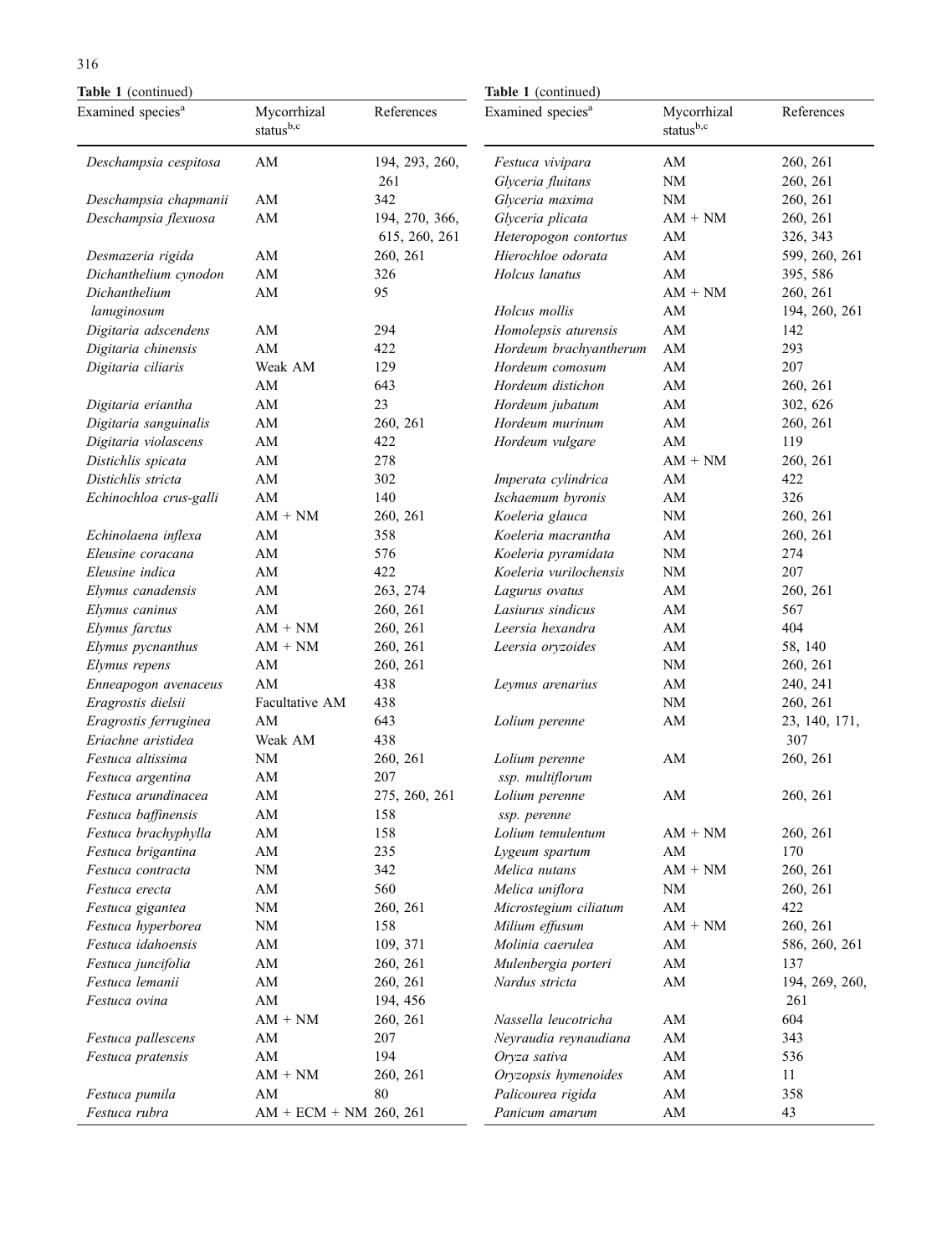| <b>Table 1</b> (continued) |  |
|----------------------------|--|
|----------------------------|--|

| <b>Table 1</b> (continued)    |                                |                | <b>Table 1</b> (continued)    |                                         |               |
|-------------------------------|--------------------------------|----------------|-------------------------------|-----------------------------------------|---------------|
| Examined species <sup>a</sup> | Mycorrhizal<br>status $^{b,c}$ | References     | Examined species <sup>a</sup> | Mycorrhizal<br>${\rm status}^{\rm b,c}$ | References    |
| Panicum                       | AM                             | 58             | Poa nemoralis                 | $AM + NM$                               | 260, 261      |
| clandestinum                  |                                |                | Poa palustris                 | $AM + NM$                               | 260, 261      |
| Panicum hemitomon             | AM                             | 404            | Poa pratensis                 | AM                                      | 194, 467, 626 |
| Panicum laxum                 | AM                             | 149            |                               | $AM + NM$                               | 260, 261      |
| Panicum maximum               | AM                             | 20             | Poa trivialis                 | $AM + NM$                               | 260, 261      |
| Panicum micranthum            | AM                             | 358            | Polypogon monspeliensis       | AM                                      | 260, 261      |
| Panicum nephelophilum         | AM                             | 326            | Puccinellia distans           | $AM + NM$                               | 260, 261      |
| Panicum purpurascens          | AM                             | 143            | Puccinellia macquariensis     | AM                                      | 342           |
| Panicum virgatum              | AM                             | 83, 134        | Puccinellia maritima          | $AM + NM$                               | 260, 261      |
|                               | Weak AM                        | 626            | Puccinellia nuttalliana       | AM                                      | 301           |
| Panicum virginatum            | AM                             | 193            | Raddiella esembeckii          | AM                                      | 358           |
| Paractaenum                   | <b>NM</b>                      | 438            | Rhynchelytrum repens          | AM                                      | 355           |
| novae-hollandiae              |                                |                | Saccharum officinarum         | AM                                      | 326, 489      |
| Parapholis incurva            | AM                             | 260, 261       | Saccharum spontaneum          | Weak AM                                 | 439           |
| Paspalidium flavidum          | AM                             | 343            | Schizachyrium scoparium       | Facultative AM                          | 29            |
| Paspalum cf. carinatum        | AM                             | 358            |                               | AM                                      | 117, 140      |
| Paspalum conjugatum           | AM                             | 142            | Schizachyrium stoloniferum    | AM                                      | 415           |
| Paspalum dilatatum            | AM                             | 243            | Secale cereale                | AM                                      | 512           |
| Paspalum notatum              | AM                             | 193, 295, 562  |                               | $AM + NM$                               | 260, 261      |
| Paspalum thunbergii           | AM                             | 643            | Sesleria albicans             | $AM + NM$                               | 260, 261      |
| Pennisetum alopecuroides      | AM                             | 643            | Setaria glauca                | AM                                      | 643           |
| Pennisetum glaucum            | AM                             | 51, 567        | Setaria pumila                | AM                                      | 260, 261      |
| Pennisetum padicillatum       | AM                             | 544            | Setaria verticillata          | AM                                      | 260, 261      |
| Pennisetum parviflorum        | AM                             | 545            | Setaria viridis               | AM                                      | 643           |
| Pennisetum setaceum           | AM                             | 326            |                               | $AM + NM$                               | 260, 261      |
| Phalaris arundinacea          | AM                             | 58, 140        | Sorghastrum nutans            | AM                                      | 264           |
|                               | <b>NM</b>                      | 62             | Sorghum bicolor               | AM                                      | 171           |
|                               | $AM + NM$                      | 260, 261       | Sorghum halpense              | AM                                      | 193           |
| Phleum alpinum                | AM                             | 194, 260, 261  | Sorghum sudanense             | AM                                      | 311           |
| Phleum arenarium              | <b>NM</b>                      | 260, 261       | Spartina alterniflora         | <b>NM</b>                               | 278           |
| Phleum phleoides              | $AM + NM$                      | 260, 261       |                               | Weak AM                                 | 391           |
| Phleum pratense               | AM                             | 132, 194, 260, | Spartina anglica              | <b>NM</b>                               | 260, 261      |
|                               |                                | 261            | Spartina cynosuroides         | AM                                      | 278, 391      |
| Phragmites australis          | <b>NM</b>                      | 62             | Spartina gracilis             | AM                                      | 302           |
|                               | AM                             | 140, 368       | Spartina patens               | AM                                      | 97, 278, 324  |
|                               | $AM + NM$                      | 260, 261       | Spartina pectinata            | AM                                      | 626           |
| Phragmites communis           | AM                             | 620            | Spartina $\times$ townsendii  | <b>NM</b>                               | 260, 261      |
| Piptatherum miliaceum         | AM                             | 497            | Sphenopholis obtusa           | AM                                      | 625           |
| Poa alpina                    | $AM + NM$                      | 260, 261       | Sporobolus heterolepis        | AM                                      | 168           |
| Poa angustifolia              | AM                             | 307            | Sporobolus virginicus         | AM                                      | 144, 326      |
| Poa annua                     | AM                             | 560, 643       | Sporobolus wrightii           | AM                                      | 491           |
|                               | <b>NM</b>                      | 342            | Stipa tenacissima             | AM                                      | 497           |
|                               | $AM + NM$                      | 260, 261       | Themeda triandra              | AM                                      | 23            |
| Poa arctica                   | NM                             | 594            | Thysanolaena maxima           | AM                                      | 422           |
| Poa compressa                 | NM                             | 307            | Trachypogon gouinii           | AM                                      | 144           |
|                               | $AM + NM$                      | 260, 261       | Trachypogon plumosus          | AM                                      | 149, 353, 358 |
| Poa cookie                    | <b>NM</b>                      | 560            | Triodia basedowii             | Weak AM                                 | 438           |
|                               | AM                             | 342            | Tripogon filiformis           | AM                                      | 343           |
| Poa flexuosa                  | $AM + NM$                      | 260, 261       | Triraphis mollis              | Weak AM                                 | 438           |
| Poa foliosa                   | NM                             | 342            | Trisetum flavescens           | AM                                      | 207, 260, 261 |
| Poa kerguelensis              | AM                             | 560            | Triticum aestivum             | AM                                      | 15            |
| Poa lanuginosa                | AM                             | 207            | Triticum durum                | AM                                      | 10            |
| Poa literosa                  | NM                             | 342            | Uniola paniculata             | AM                                      | 563           |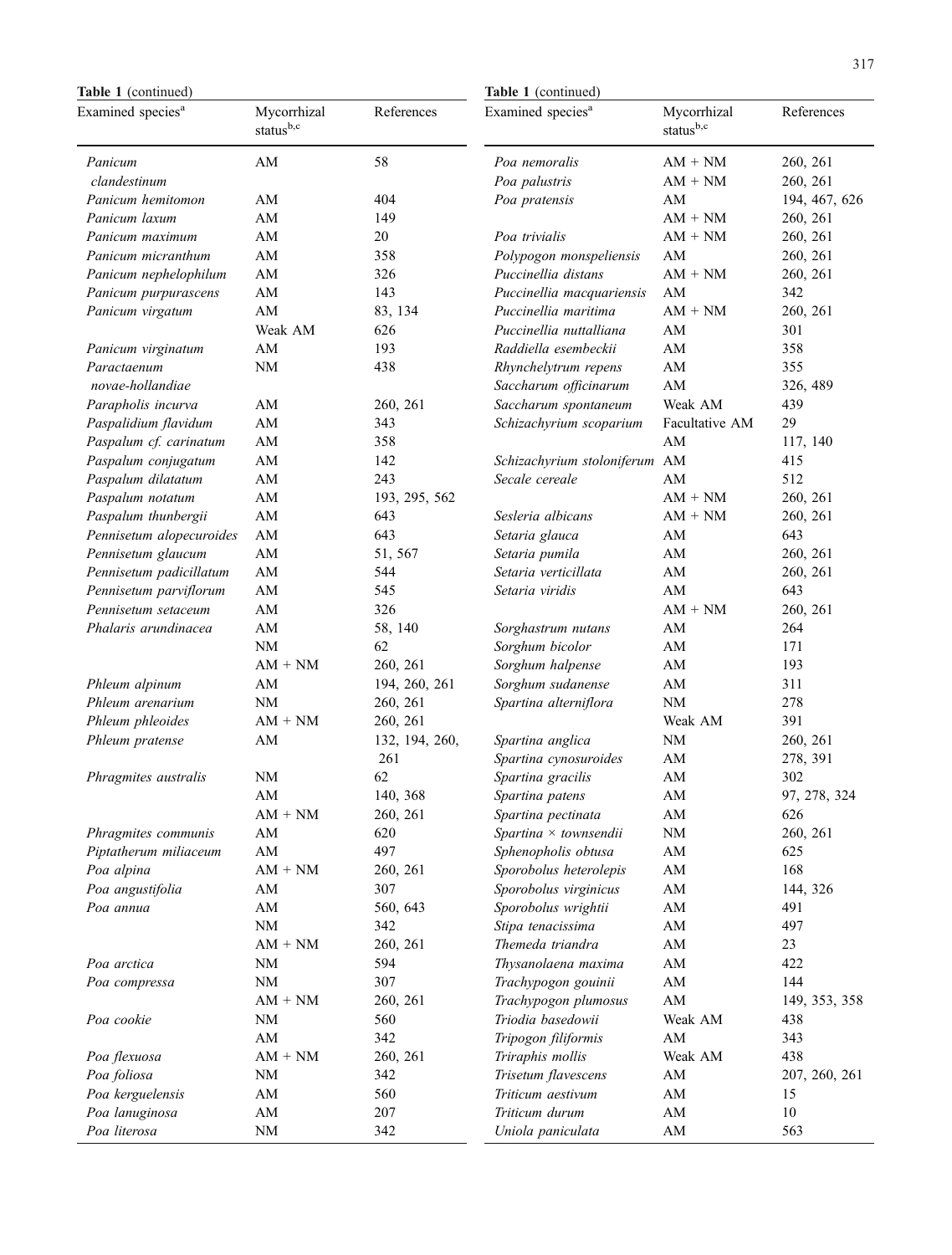| Table 1 (continued) |  |
|---------------------|--|
|---------------------|--|

| Table 1 (continued)              |                                | Table 1 (continued) |                               |                          |                |
|----------------------------------|--------------------------------|---------------------|-------------------------------|--------------------------|----------------|
| Examined species <sup>a</sup>    | Mycorrhizal<br>status $^{b,c}$ | References          | Examined species <sup>a</sup> | Mycorrhizal<br>statusb,c | References     |
| Vulpia ciliata ssp. ambigua AM   |                                | 110                 | Persea americana              | AM                       | 41, 250, 326,  |
| Zea mays                         | AM                             | 123                 |                               |                          | 609            |
| Zoysia japonica                  | AM                             | 326                 | Phoebe lanceolata             | AM                       | 422            |
| Commelinaceae                    |                                |                     | Aristolochiaceae              |                          |                |
| Amischotolype hispida            | AM                             | 655                 | Asarum europaeum              | $AM + NM$                | 260, 261       |
| Commelina communis               | AM                             | 294                 | Piperaceae                    |                          |                |
|                                  | <b>NM</b>                      | 643                 | Peperomia hesperomannii       | AM                       | 326            |
| Commelina aff. erecta            | AM                             | 143                 | Peperomia membranacea         | AM                       | 326            |
| Musaceae                         |                                |                     | Piper longum                  | AM                       | 422, 655       |
| Musa acuminata                   | AM                             | 163                 | Piper nigrum                  | AM                       | 578            |
| Heliconiaceae                    |                                |                     | Piper sarmentosum             | AM                       | 422            |
| Heliconia psittacorum            | AM                             | 510                 | Piper sp.                     | <b>NM</b>                | 422            |
| Cannaceae                        |                                |                     | Papaveraceae                  |                          |                |
| Canna coccinea                   | <b>NM</b>                      | 510                 | Chelidonium majus             | <b>NM</b>                | 260, 261       |
| Zingiberaceae                    |                                |                     | Macleaya cordata              | AM                       | 343            |
| Alpinia conchigera               | AM                             | 655                 | Papaver rhoeas                | $AM + NM$                | 260, 261       |
| Amomum villosum                  | AM                             | 422                 | Papaver somniferum            | NΜ                       | 260, 261       |
| Costus speciosus                 | AM                             | 422                 | Menispermaceae                |                          |                |
| Paramomum petaloideum            | AM                             | 655                 | Cocculus trilobus             | AM                       | 326            |
| Renealmia guianensis             | AM                             | 510                 | Berberidaceae                 |                          |                |
| Costaceae                        |                                |                     | Berberis buxifolia            | AM                       | 207            |
| Costus scaber                    | AΜ                             | 510                 | Berberis darwinii             | NM                       | 207            |
| Costus spiralis var. spiralis AM |                                | 510                 | Berberis vulgaris             | AM                       | 260, 261       |
| Myristicaceae                    |                                |                     | Mahonia aquifolium            | AM                       | 260, 261       |
| Horsfieldia pandurifolia         | AM                             | 655                 | Podophyllum peltatum          | AM                       | 410, 621       |
| Horsfieldia tetratepala          | AM                             | 422                 | Ranunculaceae                 |                          |                |
| Myristica yunnanensis            | AM                             | 655                 | Aconitum delphinifolium       | AM                       | 594            |
| Pycnanthus angolensis            | AM                             | 445                 | Aconitum napellus             | $AM + NM$                | 260, 261       |
| Staudtia kamerunensis            | AM                             | 445                 | Actea spicata                 | $AM + NM$                | 260, 261       |
| Magnoliaceae                     |                                |                     | Anemone nemorosa              | $AM + NM$                | 260, 261       |
| Liriodendron tulipifera          | AM                             | 362, 470            | Anemone ranunculoides         | AΜ                       | 260, 261       |
| Magnolia henryi                  | AM                             | 422, 655            | Anemone vulgaris              | AM                       | 260, 261       |
| Talauma ovata                    | NM                             | 548                 | Batrachium circinatum         | NM                       | 62             |
| Annonaceae                       |                                |                     | Batrachium peltatum           | <b>NM</b>                | 62             |
| Annona cherimola                 | AM                             | 42                  | Caltha palustris              | NM                       | 62             |
| Enantia chlorantha               | AM                             | 445                 |                               | $AM + NM$                | 260, 261       |
| Goniothalamus griffithii         | AM                             | 422, 655            | Clematis stans                | AM                       | 636            |
| Hexalobus crispiflorus           | AM                             | 445                 | Clematis vitalba              | AM                       | 368            |
| Mitrephora calcarea              | AM                             | 655                 |                               | $AM + ECM$               | 260, 261       |
| Pseuduvaria indochinensis        | <b>NM</b>                      | 655                 | Consolida ambigua             | AM                       | 260, 261       |
| Lauraceae                        |                                |                     | Corydalis lutea               | NM                       | 260, 261       |
| Beilschmiedia pendula            | AM                             | 356, 357            | Corydalis solida              | NM                       | 260, 261       |
| Cryptocarya angulata             | AM                             | 222                 | Fumaria officinalis           | $AM + NM$                | 260, 261       |
| Cryptocarya mackinnoniana AM     |                                | 222                 | Helleborus foetidus           | $\mathbf{A}\mathbf{M}$   | 260, 261       |
| Cryptocarya yunnanensis          | AM                             | 422                 | Myosurus minimus              | AM                       | 260, 261       |
| Laurus nobilis                   | AM                             | 368, 603            | Pulsatilla patens             | $\mathbf{A}\mathbf{M}$   | 408            |
| Lindera benzoin                  | AM                             | 140                 | Pulsatilla pratensis          | AM                       | 408            |
| Litsea dileniifolia              | AM                             | 655                 | Pulsatilla vulgaris           | $AM + NM$                | 260, 261       |
| Litsea liyuyingi                 | AM                             | 655                 | Ranunculus acris              | AM                       | 194, 456, 586, |
| Nectandra rigida                 | AM                             | 31                  |                               |                          | 260, 261       |
| Ocotea indecora                  | AM                             | 651                 | Ranunculus acris              | AM                       | 503            |
| Ocotea puberula                  | AM                             | 651                 | ssp. pumilus                  |                          |                |
|                                  |                                |                     | Ranunculus adoneus            | AM                       | 416, 519       |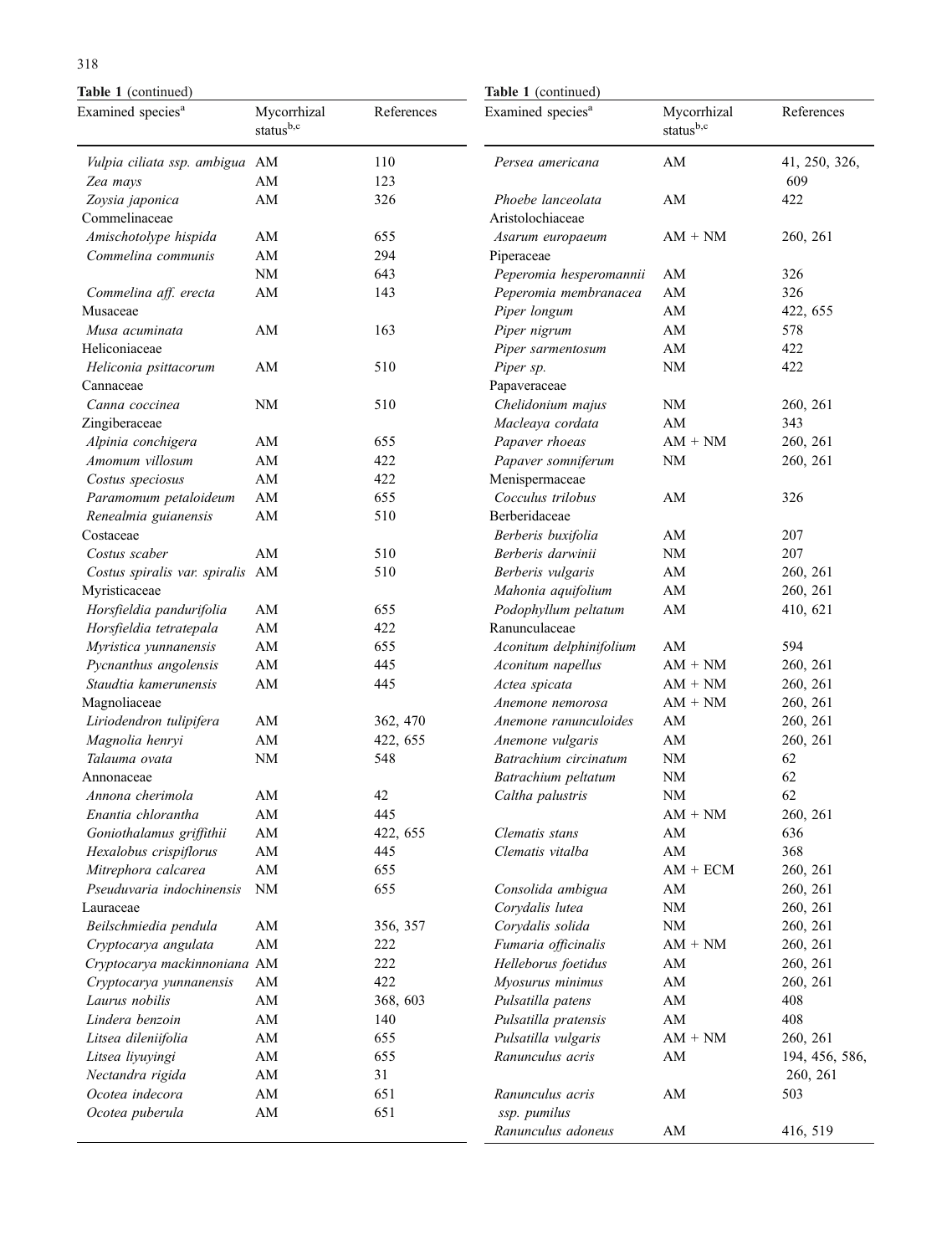| <b>Table 1</b> (continued)       |                                |                | <b>Table 1</b> (continued)    |                                         |               |
|----------------------------------|--------------------------------|----------------|-------------------------------|-----------------------------------------|---------------|
| Examined species <sup>a</sup>    | Mycorrhizal<br>status $^{b,c}$ | References     | Examined species <sup>a</sup> | Mycorrhizal<br>${\rm status}^{\rm b,c}$ | References    |
| Ranunculus auricomus             | AM                             | 586            | Coccoloba uvifera             | <b>ECM</b>                              | 326           |
|                                  | $AM + NM$                      | 260, 261       | Coccoloba warmingii           | AM                                      | 31            |
| Ranunculus biternatus            | AM                             | 560            | Fagopyrum esculentum          | <b>NM</b>                               | 260, 261      |
| Ranunculus bulbosus              | $\mathbf{A}\mathbf{M}$         | 456, 260, 261  | Fallopia convolvulus          | NM                                      | 260, 261      |
| Ranunculus crassipes             | AM                             | 342            | Oxyria digyna                 | <b>NM</b>                               | 260, 261      |
| Ranunculus ficaria               | $AM + NM$                      | 260, 261       | Polygonum amphibium           | Facultative AM                          | 62, 626       |
| Ranunculus flammula              | AM                             | 62             |                               | <b>NM</b>                               | 260, 261      |
|                                  | $AM + NM$                      | 260, 261       | Polygonum aviculare           | <b>NM</b>                               | 307           |
| Ranunculus fluitans              | <b>NM</b>                      | 260, 261       |                               | $AM + NM$                               | 260, 261      |
| Ranunculus lingua                | $AM + NM$                      | 260, 261       | Polygonum bistorta            | <b>NM</b>                               | 594           |
| Ranunculus nemorosus             | AM                             | 586            |                               | AM                                      | 260, 261      |
| Ranunculus paludosus             | AM                             | 260, 261       | Polygonum capitatum           | $ECM + weak AM$                         | 326           |
| Ranunculus repens                | $AM + NM$                      |                | Polygonum cespitosum          | AM                                      | 140           |
|                                  |                                | 260, 261       | Polygonum cuspidatum          |                                         | 636           |
| Ranunculus reptans $\times$      | AM                             | 260, 261       |                               | AM                                      |               |
| flammula                         |                                |                |                               | $\rm NM$                                | 643           |
| Ranunculus sardous               | AM                             | 260, 261       | Polygonum hydropiper          | $\rm NM$                                | 260, 261      |
| Ranunculus sceleratus            | $AM + NM$                      | 260, 261       | Polygonum lapathifolium       | <b>NM</b>                               | 260, 261      |
| Thalictrum minus                 | AM                             | 260, 261       | Polygonum lapathifolium       | NM                                      | 307           |
| Trollius europaeus               | AM                             | 194, 503, 260, | ssp. pallidum                 |                                         |               |
|                                  |                                | 261            | Polygonum longisetum          | NM                                      | 643           |
| Proteaceae                       |                                |                | Polygonum maritimum           | NM                                      | 260, 261      |
| Banksia aricifolia               | Weak AM                        | 454            | Polygonum mite                | <b>NM</b>                               | 260, 261      |
| Conospermum longifolium          | AM                             | 67             | Polygonum pesicaria           | Weak AM                                 | 626           |
| Conospermum taxifolium           | $\mathbf{A}\mathbf{M}$         | 67             |                               | $AM + NM$                               | 260, 261      |
| Lomatia hirsute                  | $\rm{NM}$                      | 207            | Polygonum statice             | AM                                      | 343           |
| Grevillea robusta                | NM                             | 326            | Polygonum viviparum           | <b>ECM</b>                              | 594           |
| Telopea speciosissima            | AM                             | 67             |                               | $AM + ECM$                              | 260, 261      |
| Buxaceae                         |                                |                | Polygonum weyrichii           | <b>ECM</b>                              | 587           |
| <b>Buxus</b> sempervirens        | AM                             | 260, 261       | Polygonum weyrichii           | <b>NM</b>                               | 636           |
| Gunneraceae                      |                                |                | var. alpinum                  |                                         |               |
| Gunnera petaloidea               | AM                             | 326            | Rumex acetosa                 | AM                                      | 194, 294, 456 |
| Dilleniaceae                     |                                |                |                               | $AM + NM$                               | 260, 261      |
| Hibbertia serpyllifolia          | AM                             | 67             | Rumex acetosella              | NM                                      | 207, 456      |
| Droseraceae                      |                                |                | Rumex acetosella agg.         | <b>NM</b>                               | 260, 261      |
| Drosera anglica                  | NM                             | 326, 260, 261  | Rumex alpinus                 | $AM + NM$                               | 260, 261      |
| Drosera intermedia               | AM                             | 212            | Rumex altissimus              | AM                                      | 140           |
|                                  | <b>NM</b>                      | 260, 261       | Rumex conglomeratus           | <b>NM</b>                               | 260, 261      |
|                                  |                                |                |                               |                                         |               |
| Drosera rotundifolia             | AM                             | 140            | Rumex crispus                 | $\rm{NM}$                               | 307           |
|                                  | $AM + NM$                      | 260, 261       |                               | $AM + NM$                               | 260, 261      |
| Frankeniaceae                    |                                |                | Rumex hastatus                | AM                                      | 343           |
| Frankenia laevis                 | NM                             | 260, 261       | Rumex hydrolapathum           | NM                                      | 62            |
| Frankenia plicata                | Weak AM                        | 438            | Rumex japonicus               | <b>NM</b>                               | 643           |
| Tamaricaceae                     |                                |                | Rumex longifolius             | Weak AM                                 | 194           |
| Tamarix chinensis                | AM                             | 620            | Rumex obtusifolius            | $AM + NM$                               | 260, 261      |
| Tamarix gallica                  | AM                             | 368            | Rumex palustris               | <b>NM</b>                               | 260, 261      |
| Plumbaginaceae                   |                                |                | Rumex scutatus                | NM                                      | 260, 261      |
| Armeria maritime                 | AM                             | 277            | Ruprechtia laxiflora          | NM                                      | 651           |
|                                  | $AM + NM$                      | 260, 261       | Caryophyllaceae               |                                         |               |
| Armeria maritima                 | AM                             | 456            | Agrostemma githago            | NM                                      | 260, 261      |
| ssp. halleri                     |                                |                | Arenaria serpyllifolia        | NM                                      | 260, 261      |
|                                  | $AM + NM$                      | 260, 261       | Cerastium alpinum             | NM                                      | 260, 261      |
|                                  |                                |                |                               |                                         |               |
| Limonium vulgare<br>Polygonaceae |                                |                | Cerastium arcticum            | $\rm{NM}$                               | 260, 261      |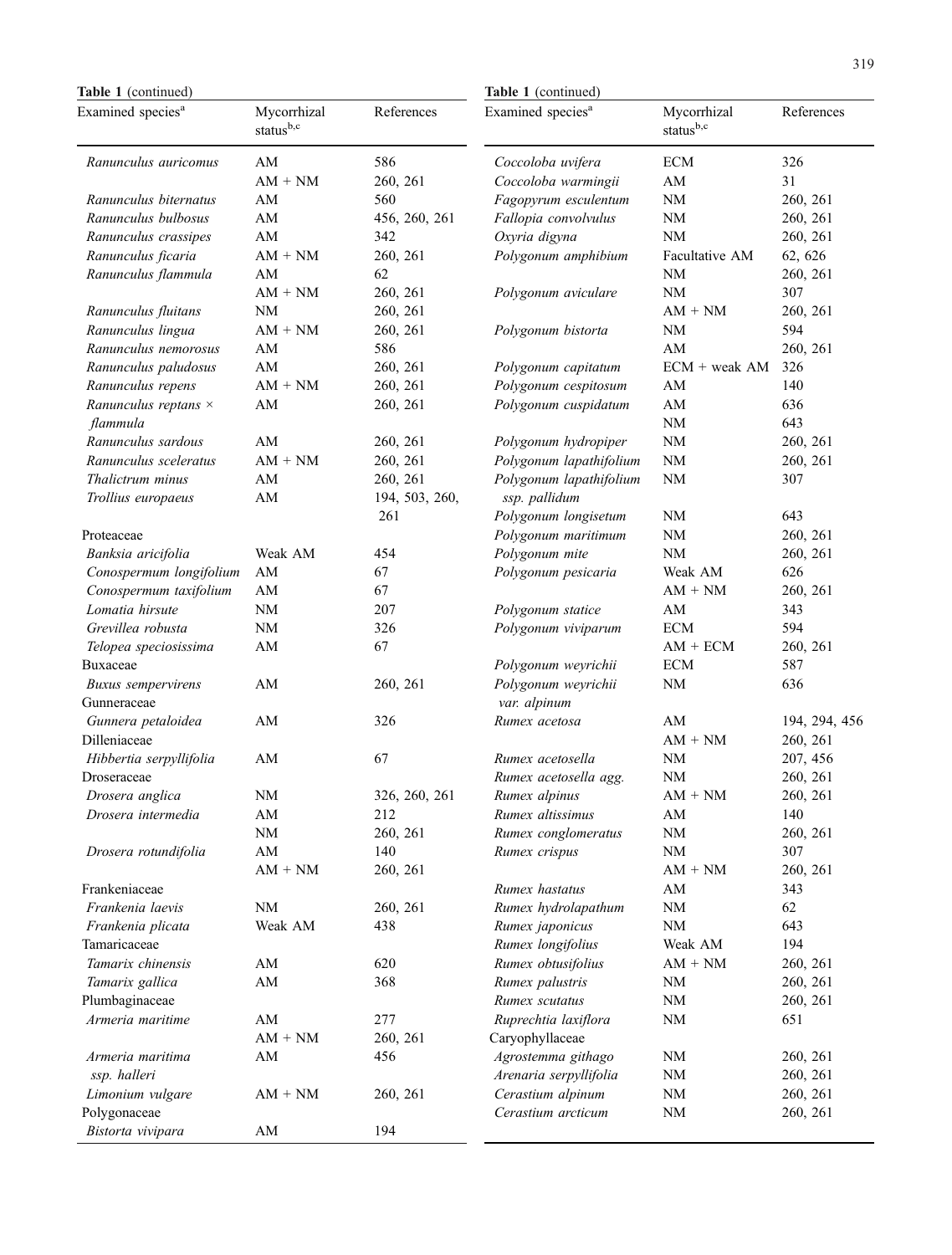| Table 1 (continued)           |                                |               | Table 1 (continued)           |                                         |            |
|-------------------------------|--------------------------------|---------------|-------------------------------|-----------------------------------------|------------|
| Examined species <sup>a</sup> | Mycorrhizal<br>status $^{b,c}$ | References    | Examined species <sup>a</sup> | Mycorrhizal<br>${\rm status}^{\rm b,c}$ | References |
| Cerastium arvense             | AM                             | 456           | Stellaria holostea            | $AM + NM$                               | 260, 261   |
|                               | <b>NM</b>                      | 260, 261      | Stellaria media               | AM                                      | 294        |
| Cerastium cerastoides         | <b>NM</b>                      | 260, 261      |                               | $AM + NM$                               | 260, 261   |
| Cerastium fontanum            | AM                             | 194           | Stellaria media ssp. media    | AM                                      | 342        |
|                               | <b>NM</b>                      | 456           | Stellaria nemorum             | $AM + NM$                               | 260, 261   |
| Cerastium fontanum            | AM                             | 342           | Stellaria pallida             | $AM + NM$                               | 260, 261   |
| ssp. fontanum                 |                                |               | Stellaria palustris           | NM                                      | 260, 261   |
| Cerastium fontanum            | $AM + NM$                      | 260, 261      | Stellaria parviflora          | <b>NM</b>                               | 342        |
| ssp. glabrescens              |                                |               | Amaranthaceae                 |                                         |            |
| Cerastium glomeratum          | <b>NM</b>                      | 560           | Achyranthes aspera            | <b>NM</b>                               | 422        |
| Cerastium holosteoides        | <b>NM</b>                      | 643           |                               | AM                                      | 343        |
| var. hallaisanense            |                                |               | Achyranthes fauriei           | <b>NM</b>                               | 643        |
| Cerastium semidecandrum       | <b>NM</b>                      | 260, 261      | Achyranthes splendens         | <b>NM</b>                               | 326        |
| Colobanthus apetalus          | AM                             | 342           | Amaranthus caudatus           | AM                                      | 33         |
| var. alpinus                  |                                |               | Amaranthus lividus            | AM                                      | 294        |
| Colobanthus kerguelensis      | <b>NM</b>                      | 560           | Amaranthus retroflexus        | <b>NM</b>                               | 260, 261   |
| Colobanthus muscoides         | <b>NM</b>                      | 342           | Amaranthus spinosus           | <b>NM</b>                               | 422        |
| Dianthus carthusianorum       | AM                             | 456           |                               | AM                                      | 343        |
|                               | <b>NM</b>                      | 260, 261      | Amaranthus tricolor           | AM                                      | 33         |
| Dianthus caryophyllus         | <b>NM</b>                      | 554           | Amaranthus viridis            | AM                                      | 343        |
| Dianthus deltoides            | <b>NM</b>                      | 260, 261      | Atriplex barclayana           | Weak AM                                 | 112        |
| Dianthus gratianopolitanus    | <b>NM</b>                      | 260, 261      | Atriplex canescens            | AM                                      | 57         |
| Gypsophila fastigiata         | <b>NM</b>                      | 456           | Atriplex glabriuscula         | <b>NM</b>                               | 260, 261   |
| Honkenya peploides            | <b>NM</b>                      | 260, 261      | Atriplex halimus              | <b>NM</b>                               | 368        |
| Lychnis flos-cuculi           | $AM + NM$                      | 260, 261      | Atriplex hortensis            | <b>NM</b>                               | 260, 261   |
| Lychnis viscaria              | <b>NM</b>                      | 260, 261      | Atriplex julacea              | AM                                      | 543        |
| Minuartia hybrida             | AM                             | 260, 261      | Atriplex limbata              | <b>NM</b>                               | 438        |
| Minuartia verna               | <b>NM</b>                      | 260, 261      | Atriplex littoralis           | AM                                      | 260, 261   |
| Moehringia trinervia          | <b>NM</b>                      | 260, 261      | Atriplex patula               | AM                                      | 260, 261   |
| Myosoton aquaticum            | <b>NM</b>                      | 260, 261      | Atriplex prostrata            | NΜ                                      | 260, 261   |
| Polycarpaea corymbosa         | AM                             | 336           | Atriplex semibaccata          | <b>NM</b>                               | 326        |
| Sagina apetala                | <b>NM</b>                      | 260, 261      | Beta vulgaris                 | $\mathbf{A}\mathbf{M}$                  | 260, 261   |
| Sagina procumbens             | <b>NM</b>                      | 260, 261      | Celosia cristata              | AM                                      | 33         |
| Sagina subulata               | <b>NM</b>                      | 260, 261      | Chenopodium album             | <b>NM</b>                               | 307        |
| Saponaria officinalis         | NM                             | 260, 261      |                               | $AM + NM$                               | 260, 261   |
| Scleranthus annuus            | NM                             | 260, 261      | Chenopodium                   | AM                                      | 343        |
| Silene acaulis                | AM                             | 594           | ambrosioides                  |                                         |            |
|                               | $AM + ECM + NM$ 260, 261       |               | Chenopodium bonus-            | NM                                      | 260, 261   |
| Silene alba                   | NM                             | 260, 261      | henricus                      |                                         |            |
| Silene colorata               | AM                             | 368           | Chenopodium glaucum           | NM                                      | 260, 261   |
| ssp. canescens                |                                |               | Chenopodium murale            | <b>NM</b>                               | 326        |
| Silene dioica                 | Weak AM                        | 194           | Chenopodium rubrum            | <b>NM</b>                               | 260, 261   |
|                               | NM                             | 260, 261      | Enchylaena tomentosa          | <b>NM</b>                               | 438        |
| Silene maritima               | $\rm{NM}$                      | 260, 261      | Gomphrena globosa             | AM                                      | 33         |
| Silene nutans                 | NM                             | 260, 261      | Halimione portulacoides       | $AM + NM$                               | 260, 261   |
| Silene otites                 | AM                             | 260, 261      | Nototrichium sandwicense      | NM                                      | 326        |
| Silene vulgaris               | $\rm{NM}$                      | 456, 260, 261 | Ptilotus latifolius           | NM                                      | 438        |
| Schiedea spergulina           | AM                             | 326           | Ptilotus obovatus var. obo-   | NM                                      | 438        |
| Spergula arvensis             | $AM + NM$                      | 260, 261      | vatus                         |                                         |            |
| Spergularia marina            | AM or NM                       | 260, 261      | Ptilotus sessilifolius        | NM                                      | 438        |
| Spergularia media             | $AM + NM$                      | 260, 261      | Salicornia europaea           | AM                                      | 277        |
| Stellaria alsine              | NM                             | 260, 261      |                               | $AM + NM$                               | 260, 261   |
| Stellaria graminea            | <b>NM</b>                      | 260, 261      |                               |                                         |            |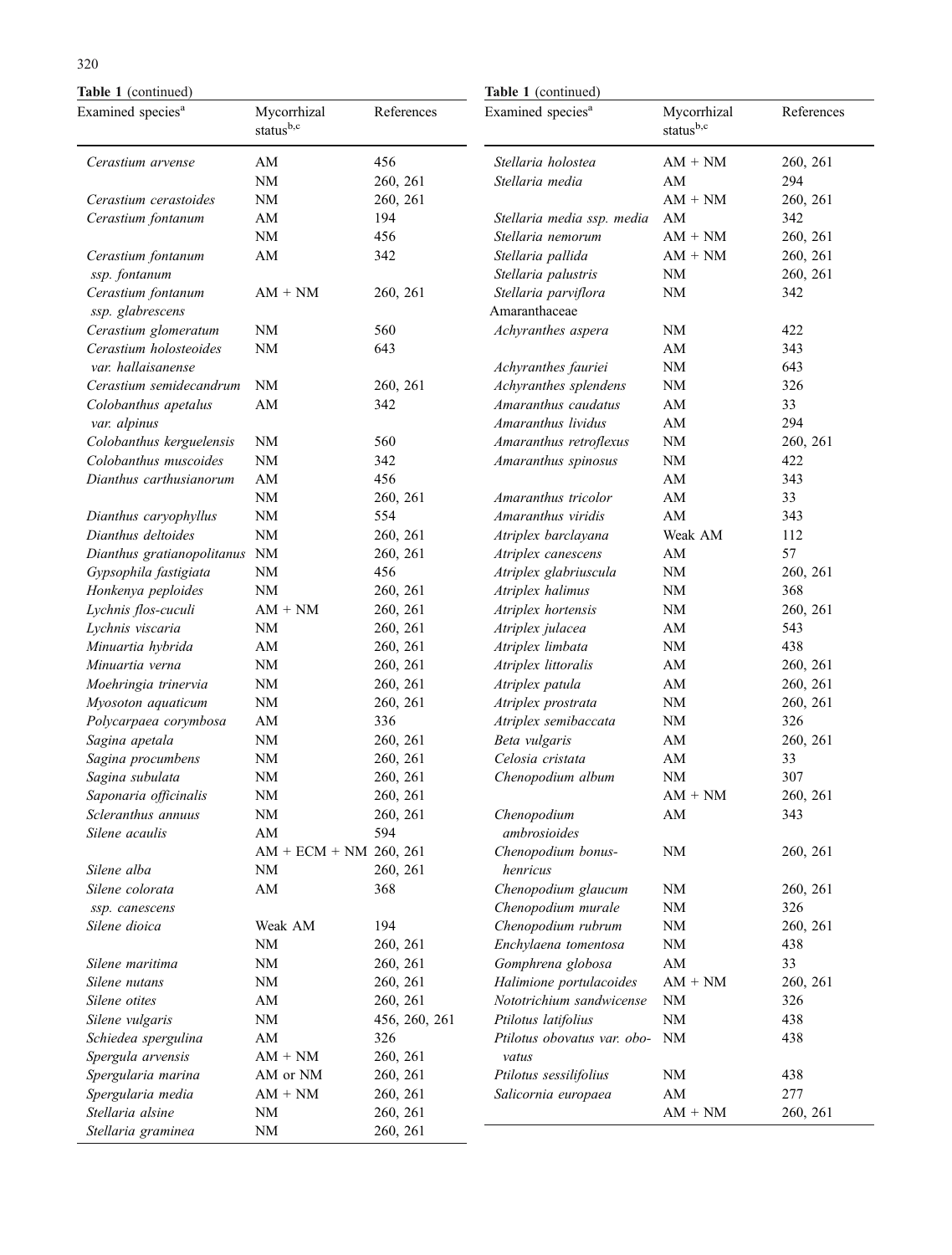| <b>Table 1</b> (continued) |  |
|----------------------------|--|
|----------------------------|--|

| <b>Table 1</b> (continued)    |                                      |               | <b>Table 1</b> (continued)    |                                      |          |
|-------------------------------|--------------------------------------|---------------|-------------------------------|--------------------------------------|----------|
| Examined species <sup>a</sup> | Mycorrhizal<br>status <sup>b,c</sup> | References    | Examined species <sup>a</sup> | Mycorrhizal<br>status <sup>b,c</sup> | Referenc |
| Salsola kali                  | <b>NM</b>                            | 19, 300, 260, | Opuntia tuna                  | <b>NM</b>                            | 417      |
|                               |                                      | 261           | Pachycereus                   | AM                                   | 494      |
|                               | AM + NM                              | 438           | pectin-aboriginum             |                                      |          |
| Sclerolaena diacantha         | AM                                   | 438           | Pachycereus pringlei          | Weak AM                              | 112      |
| Sclerolaena holtiana          | NM                                   | 438           | Selenicereus macdonaldiae     | AM                                   | 417      |
| Suaeda glauca                 | AM                                   | 620           | Stenocereus queretaroensis    | AM                                   | 463, 464 |
| Suaeda maritima               | AM                                   | 533           | Stenocereus stellatus         | Weak AM                              | 103      |
|                               | $AM + NM$                            | 260, 261      | Portulacaceae                 |                                      |          |
| Suaeda vera                   | AM + NM                              | 260, 261      | Lyallia kerguelensis          | <b>NM</b>                            | 560      |
| Aizoaceae                     |                                      |               | Montia fontana                | <b>NM</b>                            | 342      |
| Cheredospsis purpurea         | NM                                   | 417           | ssp. fontana                  |                                      |          |
| Delosperma herbium            | Falcutative AM                       | 417           | Montia perfoliata             | <b>NM</b>                            | 207      |
| Sesuvium portulacastrum       | <b>NM</b>                            | 326           | Montia sibirica               | AM                                   | 260, 261 |
|                               | AM                                   | 143           | Portulaca intraterranea       | <b>NM</b>                            | 438      |
| Tetragonia tetragonioides     | AM                                   | 326           | Portulaca lutea               | NM                                   | 326      |
| Phytolaccaceae                |                                      |               | Portulaca oleracea            | $AM + NM$                            | 260, 261 |
| Stegnosperma halimifolia      | AM                                   | 112           | Portulaca sclerocarpa         | <b>NM</b>                            | 326      |
| Nyctaginaceae                 |                                      |               | Olacaceae                     |                                      |          |
| Abronia maritima              | <b>Falcutative AM</b>                | 543           | Coula edulis                  | AM                                   | 445      |
| Abronia umbellata             | AM                                   | 543           | Ongokea gore                  | AM                                   | 445      |
| Boerhavia repens              | <b>NM</b>                            | 326           | Strombosis grandifolia        | AM                                   | 445      |
| Bougainvillea spectabilis     | <b>NM</b>                            | 326, 651      | Loranthaceae                  |                                      |          |
| Mirabilis jalapa              | NM                                   | 326           | Viscum album                  | <b>NM</b>                            | 260, 261 |
| Neea sp.                      | <b>ECM</b>                           | 656           | Santalaceae                   |                                      |          |
| Pisonia sp.                   | <b>ECM</b>                           | 656           | Santalum ellipticum           | <b>NM</b>                            | 326      |
| Pisonia umbellifera           | NM                                   | 326           | Santalum paniculatum          | AM                                   | 326      |
| Cactaceae                     |                                      |               | Thesium alpinum               | <b>NM</b>                            | 456      |
| Chamacereus sylvestris        | NM                                   | 417           | Thesium humifusum             | <b>NM</b>                            | 260, 261 |
| Cochemia poselgeri            | AM                                   | 112           | Loasaceae                     |                                      |          |
| Coryphanta radians            | Weak AM                              | 103           | Caiophora sylvestris          | NM                                   | 207      |
| Escontria chiotilla           | Weak AM                              | 103           | Loasa berghii                 | <b>NM</b>                            | 207      |
| Ferocactus acanthodes         | AM                                   | 151           | Cornaceae                     |                                      |          |
| Ferocactus flavovirens        | Weak AM                              | 103           | Cornus sanguinea              | $AM + NM$                            | 260, 261 |
| Ferocactus latispinus         | Weak AM                              | 103           | Balsaminaceae                 |                                      |          |
| Ferocactus peninsulae         | AM                                   | 112           | Impatiens capensis            | AM                                   | 140      |
| Lemaireocereus thurberi       | Weak AM                              | 112           | Impatiens glandulifera        | $AM + NM$                            | 260, 261 |
| Lophocereus schottii          | AM                                   | 112           | Impatiens noli-tangere        | $AM + NM$                            | 260, 261 |
| Machaerocereus gummosus       | Weak AM                              | 112           | Impatiens parviflora          | $AM + NM$                            | 260, 261 |
| Mammilaria carnea             | Weak AM                              | 103           | Impatiens walleriana          | AM                                   | 322      |
| Mammilaria dioica             | Weak AM                              | 112           | Tetrameristaceae              |                                      |          |
| Mamillaria elongata           | NM                                   | 417           | Tetramerista glabra           | AM                                   | 568      |
| Myrtillocactus                | Weak AM                              | 103           | Polemoniaceae                 |                                      |          |
| geometrizans                  |                                      |               | Polemonium caeruleum          | AM                                   | 260, 261 |
| Neobuxbaumia tetetzo          | Weak AM                              | 103           | Fouquieriaceae                |                                      |          |
| Nopalea karwinskiana          | AM                                   | $20\,$        | Fouquieria digueti            | AM                                   | 112      |
| Opuntia cholla                | AM                                   | 112           | Theaceae                      |                                      |          |
| Opuntia excelsa               | AM                                   | $20\,$        | Pyrenaria cheliensis          | AM                                   | 422      |
| Opuntia ficus-indica          | AM                                   | 151           | Ebenaceae                     |                                      |          |
| Opuntia lindsayi              | AM                                   | 112           | Diospyros nigrocartex         | AM                                   | 422, 655 |
| Opuntia pilifera              | AM                                   | 103           | Theophrastaceae               |                                      |          |
|                               |                                      |               |                               |                                      |          |

Opuntia puberula AM 20 Opuntia streptacantha AM 103 Opuntia stricta var. dillenii AM 143

species<sup>a</sup> Mycorrhizal status<sup>b,c</sup> References Opuntia tuna NM 417 reus boriginum AM 494 reus pringlei Weak AM 112 eus macdonaldiae AM 417<br>
eus queretaroensis AM 463, 464 eus queretaroensis AM eus stellatus Weak AM 103 eae erguelensis NM 560 .<br>ontana tana NM 342 erfoliata NM 207  $i \text{birica}$  AM  $260, 261$ a intraterranea MM 438 Portulaca lutea  $NM$  326  $a$  oleracea  $AM + NM$  260, 261 a sclerocarpa MM 326 Coula edulis AM 445 Ongokea gore AM 445 sis grandifolia AM 445 eae  $lbum$  NM  $260, 261$ ae ellipticum NM 326 paniculatum AM 326 alpinum NM 456 humifusum NM 260, 261 ra sylvestris NM 207 Loasa berghii NM 207 Cornaceae  $\alpha$ anguinea  $AM + NM$  260, 261 aceae s capensis and AM 140  $s \;g$ landulifera  $AM + NM$  260, 261  $S$  noli-tangere  $AM + NM$  260, 261  $S$  parviflora  $AM + NM$  260, 261 s walleriana  $AM$  322 staceae ista glabra  $AM$  568 aceae ium caeruleum AM 260, 261 able 1 (continued)

Jacquinia pungens AM 20

Anagallis arvensis AM 472, 260, 261

Primulaceae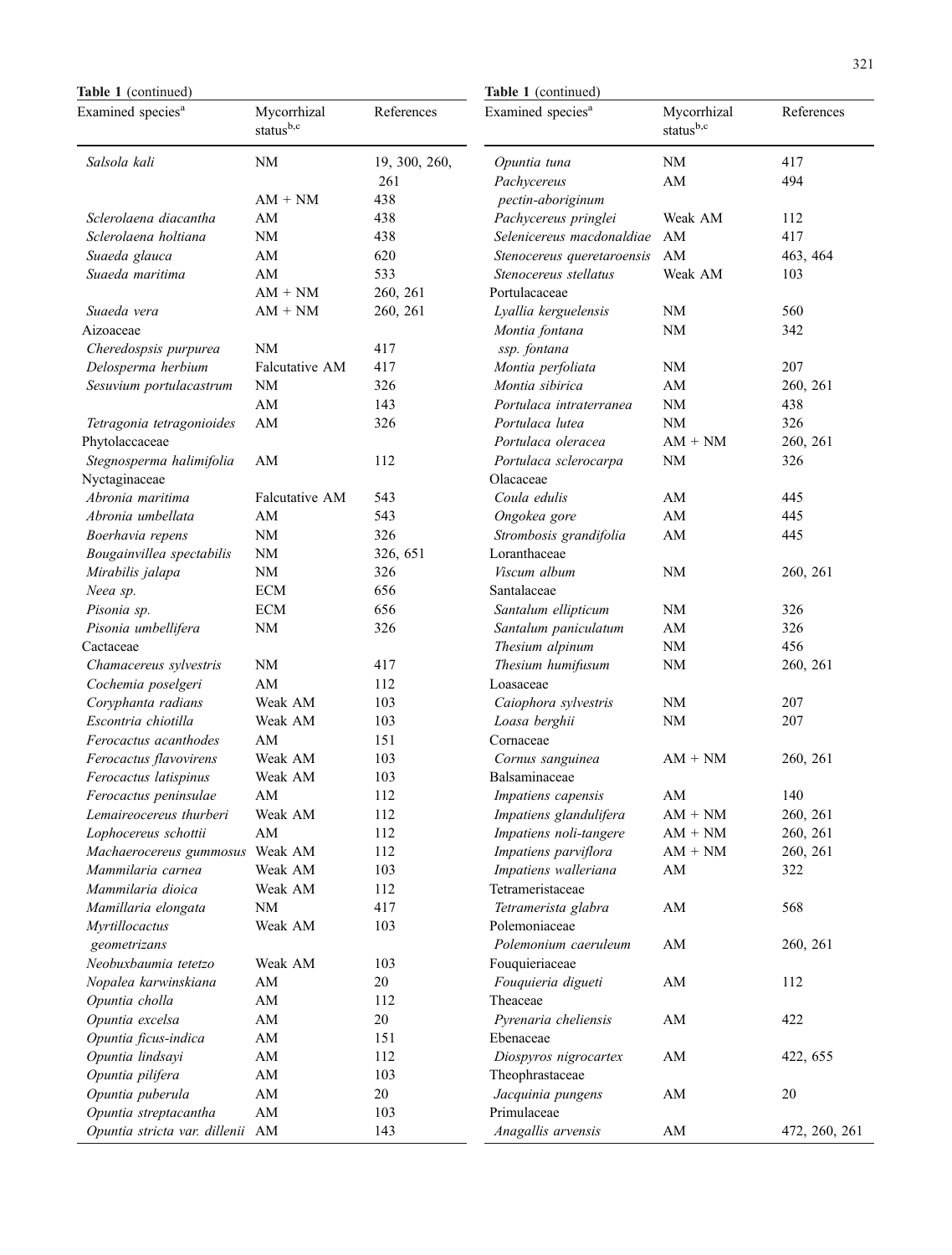322

| Table 1 (continued)           |                                |               | Table 1 (continued)           |                                |                |  |  |
|-------------------------------|--------------------------------|---------------|-------------------------------|--------------------------------|----------------|--|--|
| Examined species <sup>a</sup> | Mycorrhizal<br>status $^{b,c}$ | References    | Examined species <sup>a</sup> | Mycorrhizal<br>status $^{b,c}$ | References     |  |  |
| Anagallis tenella             | AM                             | 260, 261      | Arbutus unedo                 | <b>ABM</b>                     | 200, 238, 421, |  |  |
| Asterolinum stellatum         | AM                             | 472           |                               |                                | 368, 472, 260, |  |  |
| Cyclamen hederifolium         | AM                             | 260, 261      |                               |                                | 261            |  |  |
| Glaux maritima                | AM                             | 260, 261      | Arctostaphylos alpinus        | ABM                            | 594            |  |  |
| Hottonia palustris            | $AM + NM$                      | 260, 261      |                               | <b>ERM</b>                     | 260, 261       |  |  |
| Lysimachia japonica           | AM                             | 643           | Arctostaphylos uva-ursi       | ABM                            | 259, 507       |  |  |
| Lysimachia nemorum            | $AM + NM$                      | 260, 261      |                               | $M(endo) + ERM + 260, 261$     |                |  |  |
| Lysimachia nummularia         | $AM + NM$                      | 260, 261      |                               | $ABM + ECM +$                  |                |  |  |
| Lysimachia terrestris         | AM                             | 140           |                               | EEM                            |                |  |  |
|                               | $AM + NM$                      | 260, 261      | Calluna vulgaris              | <b>ERM</b>                     | 72, 238, 299,  |  |  |
| Lysimachia thyrsiflora        | <b>NM</b>                      | 62            |                               |                                | 260, 261       |  |  |
|                               | $AM + NM$                      | 260, 261      | Cassiope tetragona            | <b>ERM</b>                     | 594            |  |  |
| Lysimachia vulgaris           | AM                             | 368           | Cavendishia capitulata        | <b>ERM</b>                     | 474            |  |  |
|                               | $AM + NM$                      | 260, 261      | Cavendishia melastomoides     | <b>ERM</b>                     | 474            |  |  |
| Primula elatior               | AM                             | 260, 261      | Daboecia cantabrica           | <b>ERM</b>                     | 260, 261       |  |  |
| Primula farinosa              | AM                             | 260, 261      | Disterigma humboldtii         | <b>ERM</b>                     | 474            |  |  |
| Primula veris                 | $AM + NM$                      | 260, 261      | Empetrum nigrum               | <b>ERM</b>                     | 594, 260, 261  |  |  |
| Primula vulgaris              | AM                             | 260, 261      | Erica arborea                 | <b>ERM</b>                     | 368            |  |  |
| Samolus valerandi             | AM                             | 368, 260, 261 | Erica cinerea                 | <b>ERM</b>                     | 99, 260, 261   |  |  |
| Trientalis europaea           | AM                             | 501           | Erica erigena                 | <b>ERM</b>                     | 260, 261       |  |  |
|                               | $AM + NM$                      | 260, 261      | Erica mackaiana               | <b>ERM</b>                     | 260, 261       |  |  |
| Myrsinaceae                   |                                |               | Erica multiflora              | <b>ERM</b>                     | 472            |  |  |
| Ardisia crenata               | AM                             | 87            | Erica tetralix                | <b>ERM</b>                     | 260, 261       |  |  |
| Ardisia tenera                | AM                             | 422, 655      | Erica vagans                  | <b>ERM</b>                     | 260, 261       |  |  |
| Measa indica                  | AM                             | 422           | Gaultheria erecta             | <b>ERM</b>                     | 474            |  |  |
| Myrsine alyxifolia            | AM                             | 326           | Gaultheria procumbens         | <b>ERM</b>                     | 238            |  |  |
| Rapanea ferruginea            | AM                             | 31            | Gaultheria shallon            | <b>ERM</b>                     | 22, 639        |  |  |
| Styracaceae                   |                                |               | Gonocalyx costaricense        | <b>ERM</b>                     | 474            |  |  |
| Strichinus brasiliensis       | AM                             | 651           | Kalmia latifolia              | <b>ERM</b>                     | 238            |  |  |
| Diapensiaceae                 |                                |               | Ledum palustre                | <b>ERM</b>                     | 260, 261       |  |  |
| Diapensia lapponica           | <b>ERM</b>                     | 260, 261      | Ledum palustre                | <b>ERM</b>                     | 594            |  |  |
| Lecythidaceae                 |                                |               | ssp. decumbens                |                                |                |  |  |
| Barringtonia macrostachya AM  |                                | 655           | Ledum palustre                | <b>ERM</b>                     | 594            |  |  |
| Barringtonia racemosa         | AM                             | 655           | ssp. groenlandicum            |                                |                |  |  |
| Cariniana estrellensis        | AM                             | 651           | Leucopogon parviflorus        | ERM                            | 401            |  |  |
| Sapotaceae                    |                                |               | Leucothoe fontanesiana        | <b>ERM</b>                     | 238            |  |  |
| Aningeria adolfi-friedericii  | AM                             | 637, 638      | Loiseleuria procumbens        | <b>ERM</b>                     | 594, 260, 261  |  |  |
| Aningeria robusta             | AM                             | 445           | Oxydendrum arboreum           | <b>ERM</b>                     | 238            |  |  |
| Argania spinosa               | AM                             | 434           | Pernettya mucronata           | <b>ERM</b>                     | 207            |  |  |
| Autranella congolensis        | AM                             | 445           | Phyllodoce caerulea           | <b>ERM</b>                     | 260, 261       |  |  |
| Baillonella toxisperma        | AM                             | 445           | Pieris floribunda             | <b>ERM</b>                     | 238, 555       |  |  |
| Gambeya africana              | AM                             | 445           | Rhododendron                  | <b>ERM</b>                     | 154            |  |  |
| Omphalocarpum procerum        | AM                             | 445           | brachycarpum                  |                                |                |  |  |
| Palaquium gutta               | AM                             | 568           | Rhododendron                  | <b>ERM</b>                     | 238            |  |  |
| Actinidiaceae                 |                                |               | calendulaceum                 |                                |                |  |  |
| Actinidia deliciosa           | AM                             | 523           | Rhododendron                  | <b>ERM</b>                     | 238            |  |  |
| Clethraceae                   |                                |               | carolinianum                  |                                |                |  |  |
| Clethra barbinervis           | AM                             | 335           | Rhododendron catawbiense ERM  |                                | 238            |  |  |
| Ericaceae                     |                                |               | Rhododendron maximum          | <b>ERM</b>                     | 238            |  |  |
| Andromeda polifolia           | <b>ERM</b>                     | 260, 261      | Rhododendron                  | <b>ERM</b>                     | 238            |  |  |
| Arbutus menziesii             | ABM                            | 374           | mucronulatum                  |                                |                |  |  |
|                               |                                |               |                               |                                |                |  |  |
|                               | <b>ECM</b>                     | 375           | Rhododendron obtusum          | <b>ERM</b>                     | 601            |  |  |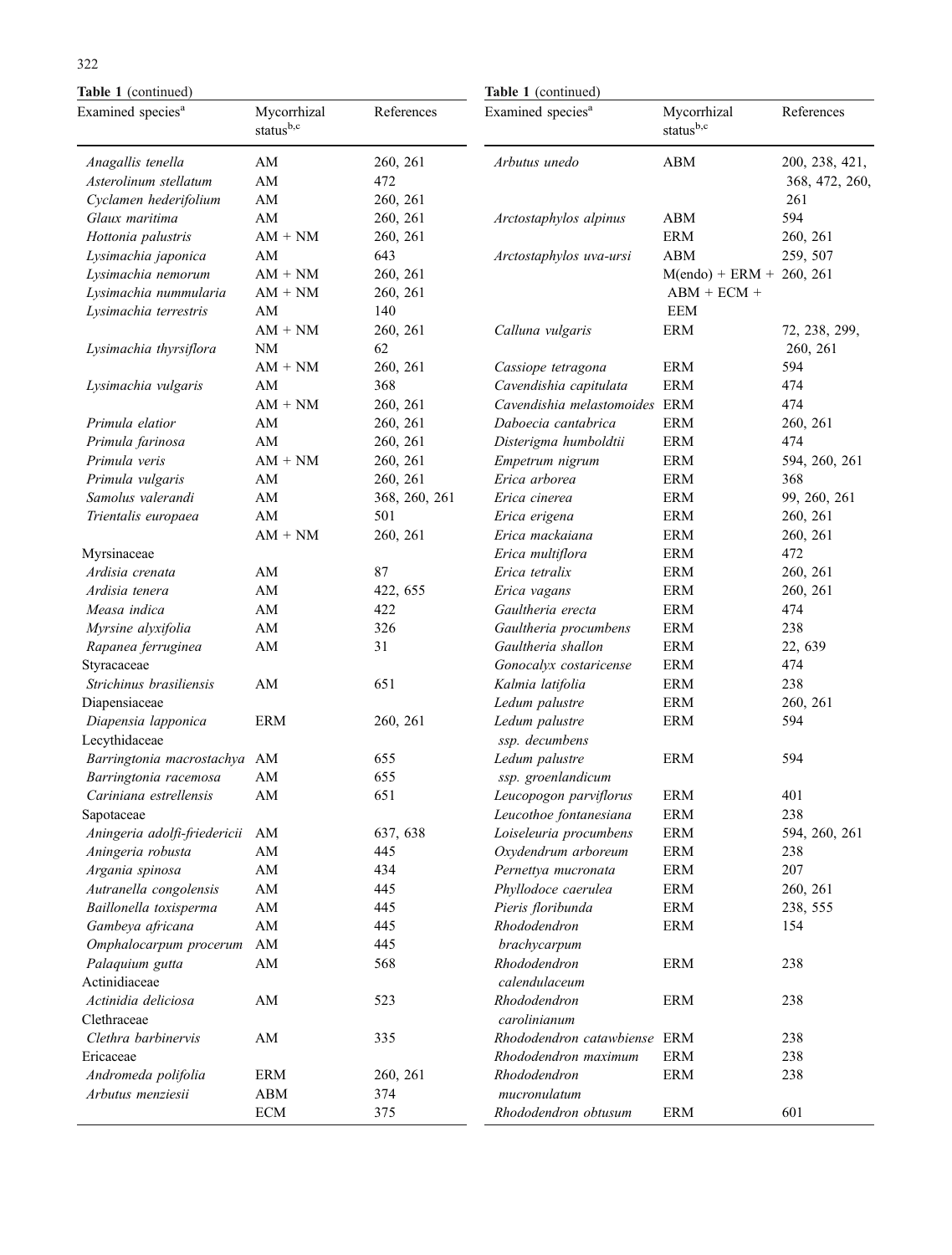| Table 1 (continued)           |                          |               | Table 1 (continued)           |                                |               |
|-------------------------------|--------------------------|---------------|-------------------------------|--------------------------------|---------------|
| Examined species <sup>a</sup> | Mycorrhizal<br>statusb,c | References    | Examined species <sup>a</sup> | Mycorrhizal<br>status $^{b,c}$ | References    |
| Rhododendron ponticum         | <b>ERM</b>               | 260, 261      | Cordia curassavica            | Weak AM                        | 103           |
| Sphyospermum buxifolium       | <b>ERM</b>               | 474           | Cordia ecalyculata            | AM                             | 651           |
| Sphyospermum cordifolium      | ERM                      | 474           | Cordia trichotoma             | AM                             | 651           |
| Vaccinium angustifolium       | <b>ERM</b>               | 157           | Cynoglossum creticum          | AM                             | 207           |
| Vaccinium calycinum           | $ERM + AM$               | 325, 326      | Cynoglossum lanceolatum       | $\mathbf{A}\mathbf{M}$         | 343           |
| Vaccinium corymbosum          | <b>ERM</b>               | 238, 645      | Echium vulgare                | AM                             | 260, 261      |
| Vaccinium dentatum            | $ERM + AM$               | 325, 326      | Heliotropium anomalum         | AM                             | 326           |
| Vaccinium macrocarpon         | <b>ERM</b>               | 99, 238, 260, | Heliotropium curassavicum AM  |                                | 326           |
|                               |                          | 261           | Heliotropium sp.              | AM                             | 567           |
| Vaccinium myrtillus           | <b>ERM</b>               | 72, 260, 261  | Lithospermum arvense          | NM                             | 260, 261      |
| Vaccinium oxycoccos           | <b>ERM</b>               | 260, 261      | Lithospermum officinale       | NM                             | 260, 261      |
| Vaccinium reticulatum         | $ERM + weak AM$          | 326           | Lithospermum                  | AM                             | 260, 261      |
|                               | $ERM + AM$               | 325           | purpurocaeruleum              |                                |               |
| Vaccinium uliginosum          | <b>ERM</b>               | 594, 260, 261 | Myosotis alpestris            | $AM + NM$                      | 260, 261      |
| Vaccinium vitis-idaea         | <b>ERM</b>               | 594, 260, 261 | Myosotis arvensis             | <b>NM</b>                      | 260, 261      |
| Woollsia pungens              | <b>ERM</b>               | 401           | Myosotis decumbens            | Facultative AM                 | 194           |
| Ericaceae "Pyrolaceae"        |                          |               | Myosotis discolor             | AM                             | 260, 261      |
| Moneses uniflora              | $EEM + M(endo)$          | 260, 261      | Myosotis laxa                 | AM                             | 260, 261      |
| Orthilia secunda              | $EEM + M(endo)$          | 260, 261      | ssp. caespitosa               |                                |               |
| Pyrola media                  | M(endo)                  | 260, 261      | Myosotis palustris            | Facultative AM                 | 62            |
| Pyrola minor                  | $EEM + M(endo)$          | 260, 261      | Myosotis ramosissima          | $AM + NM$                      | 260, 261      |
| Pyrola rotundifolia           | $EEM + M(endo)$          | 260, 261      | Myosotis scorpioides          | $AM + NM$                      | 260, 261      |
| Ericaceae (Monotropoideae)    |                          |               | Myosotis sylvatica            | $AM + NM$                      | 260, 261      |
| Monotropa hypopitys           | <b>MTM</b>               | 260, 261      | Omphalalappula concava        | <b>NM</b>                      | 438           |
| Monotropa uniflora            | <b>MTM</b>               | 647           | Plagiobothrys figuratus       | AM                             | 293           |
| Monotropastrum humile         | <b>MTM</b>               | 384           | Pulmonaria officinalis        | $AM + NM$                      | 260, 261      |
| Sarcodes sanguinea            | $ERM + MTM$              | 332           | Silene andicola               | <b>NM</b>                      | 207           |
| Ericaceae (Epacridoideae)     |                          |               | Stellaria graminea            | AM                             | 194           |
| Astroloma conostephioides     | ERM                      | 393           | Stellaria media               | AM                             | 207           |
| Astroloma humifusum           | <b>ERM</b>               | 393           | Symphytum officinale          | AM                             | 260, 261      |
| Astroloma pinifolium          | <b>ERM</b>               | 393, 394      | Symphytum tuberosum           | $AM + NM$                      | 260, 261      |
| Brachyloma daphnoides         | AM                       | 67            | Tournefortia argentea         | AM                             | 326           |
|                               | <b>ERM</b>               | 393           | Trichodesma zeylanicum        | AM                             | 438           |
| Epacris impressa              | <b>ERM</b>               | 393, 394      | Rubiaceae                     |                                |               |
| Epacris impressa              | $\operatorname{ERM}$     | 393           | Asperula cynanchica           | AM                             | 260, 261      |
| var. grandiflora              |                          |               | Borreria articularis          | AM                             | 336           |
| Epacris microphylla           | AM                       | 67            | Borreria pusilla              | AM                             | 336           |
|                               | <b>ERM</b>               | 128           | Canthium parvifoliam          | AM                             | 422           |
| Leucopogon ericoides          | <b>ERM</b>               | 393           | Cephalanthus occidentalis     | $\mathbf{A}\mathbf{M}$         | 140           |
| Leucopogon juniperinus        | $\mathbf{A}\mathbf{M}$   | 67            | Chesalia curviflora           | $\mathbf{A}\mathbf{M}$         | 422, 655      |
| Leucopogon parviflorus        | <b>ERM</b>               | 393, 556      | Coffea arabica                | AM                             | 602           |
| Lysinema ciliatum             | ERM                      | 36            | cv. guatemala                 |                                |               |
| Styphelia adscendens          | ERM                      | 393           | Coprosma ernodeoides          | $\mathbf{A}\mathbf{M}$         | 326           |
| Styphelia tameiameiae         | $ERM + AM$               | 325, 326      | Coprosma kauensis             | $\mathbf{A}\mathbf{M}$         | 326           |
| Woollsia pungens              | <b>ERM</b>               | 127, 312      | Coprosma perpusilla           | NM                             | 342           |
| Icacinaceae                   |                          |               | ssp. subantarctica            |                                |               |
| Pittosporopsis kerrii         | AM                       | 422           | Declieuxia fruticosa          | $\mathbf{A}\mathbf{M}$         | 149           |
| Boraginaceae                  |                          |               | Duperrea pavettaefolia        | $\mathbf{A}\mathbf{M}$         | 655           |
| Arnebia hispidisima           | $\mathbf{A}\mathbf{M}$   | 567           | Galium album                  | $\mathbf{A}\mathbf{M}$         | 194, 260, 261 |
| Borago officinalis            | $\rm{NM}$                | 260, 261      | Galium antarcticum            | $\mathbf{A}\mathbf{M}$         | 560           |
| Bourreria sonorae             | $\mathbf{A}\mathbf{M}$   | 112           | Galium aparine                | NM                             | 207           |
| Cerastium arvense             | NM                       | 207           |                               | $AM + NM$                      | 260, 261      |
| Cordia alliodora              | $\mathbf{A}\mathbf{M}$   | 20            | Galium boreale                | AM                             | 260, 261      |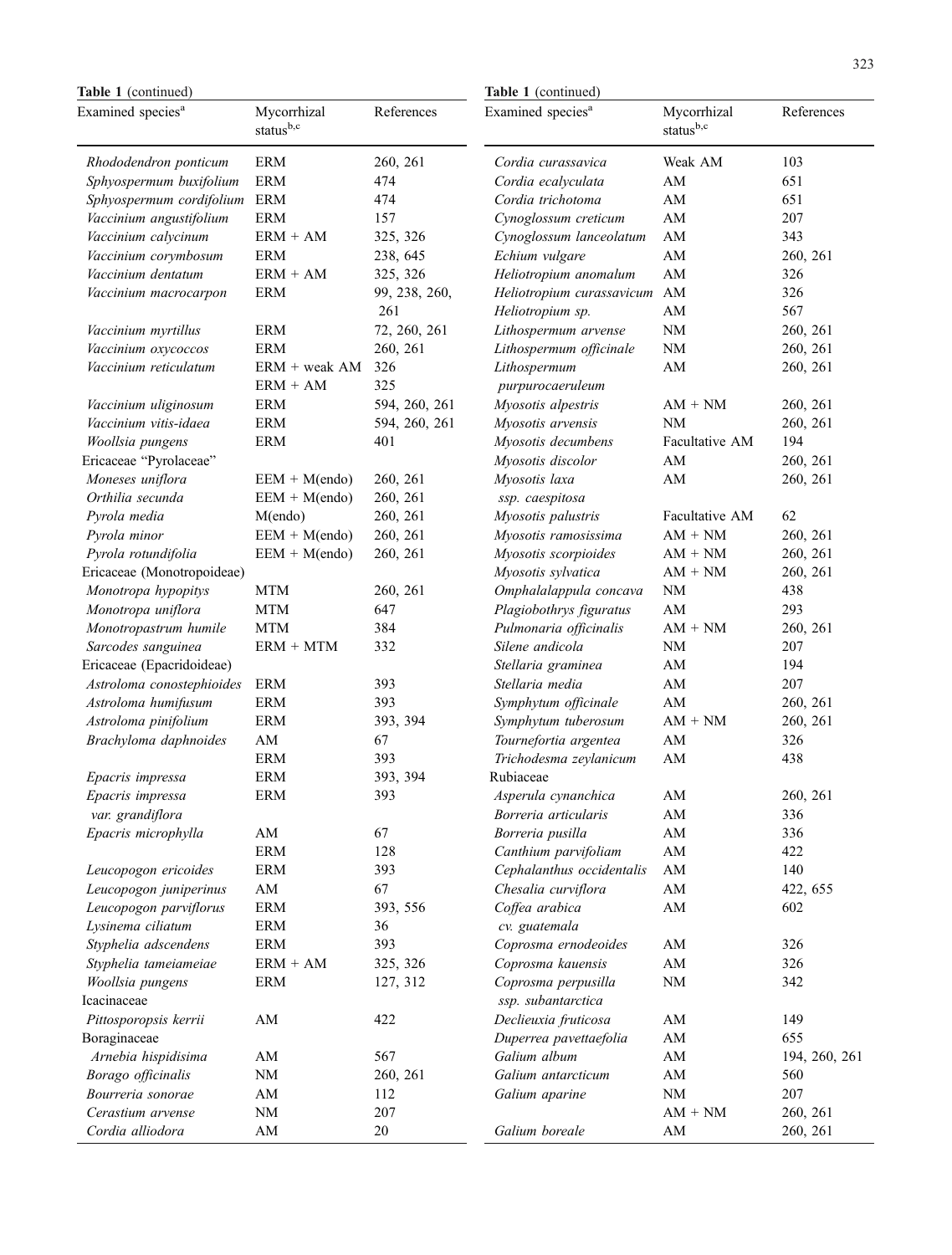324

| Table 1 (continued)           |                                         | Table 1 (continued) |                               |                                         |               |
|-------------------------------|-----------------------------------------|---------------------|-------------------------------|-----------------------------------------|---------------|
| Examined species <sup>a</sup> | Mycorrhizal<br>${\rm status}^{\rm b,c}$ | References          | Examined species <sup>a</sup> | Mycorrhizal<br>${\rm status}^{\rm b,c}$ | References    |
| Galium cruciata               | AM                                      | 260, 261            | Gentiana verna                | AM                                      | 561, 260, 261 |
| Galium mollugo                | AM                                      | 456                 | Gentianella amarella          | AM                                      | 260, 261      |
|                               | $AM + NM$                               | 260, 261            | Gentianella campestris        | AM                                      | 194, 260, 261 |
| Galium odoratum               | $AM + NM$                               | 260, 261            | Gentianella germanica         | AM                                      | 456, 260, 261 |
| Galium palustre               | $AM + NM$                               | 260, 261            | Voyria aurantiaca             | Mycoheterotrophy                        | 79            |
| Galium saxatile               | $AM + NM$                               | 260, 261            |                               | (via AM)                                |               |
| Galium sp.                    | $\mathbf{A}\mathbf{M}$                  | 140                 | Voyria caerulea               | Mycoheterotrophy                        | 79            |
| Galium uliginosum             | NM                                      | 260, 261            |                               | (via AM)                                |               |
| Galium verum                  | AM                                      | 260, 261            | Voyria corymbosa              | Mycoheterotrophy                        | 79            |
| Geophila herbacea             | AM                                      | 422, 655            |                               | (via AM)                                |               |
| Hedyotis costata              | AM                                      | 422                 | Voyria obconica               | Mycoheterotrophy                        | 292           |
| Hedyotis elatior              | AM                                      | 326                 |                               | (via AM)                                |               |
| Hedyotis foggiana             | AM                                      | 326                 | Voyria rosea                  | Mycoheterotrophy                        | 79            |
| Hedyotis terminalis           | AM                                      | 326                 |                               | (via AM)                                |               |
| Lasianthus hookeri            | AM                                      | 422                 | Voyria tenuiflora             | Mycoheterotrophy                        | 79            |
| Lasianthus sikkimensis        | AM                                      | 655                 |                               | (via AM)                                |               |
| Lasianthus verticillatus      | AM                                      | 655                 | Voyriella parviflora          | Mycoheterotrophy                        | 79            |
| Metadina trichotoma           | AM                                      | 655                 |                               | (via AM)                                |               |
| Mitragina ciliata             | AM                                      | 445                 | Loganiaceae                   |                                         |               |
| Morinda lucida                | AM                                      | 422                 | Anthocleista schweinfurthii   | AM                                      | 445           |
| Mycetia hirta                 | AM                                      | 655                 | Buddleia asiatica             | AM                                      | 326           |
| Nauclea diederrichii          | AM                                      | 445                 | Apocynaceae                   |                                         |               |
| Neonauclea tsaiana            | AM                                      | 655                 | Adenium obesum                | AM                                      | 623           |
| Nertera granadensis           | AM                                      | 326                 | Adenium somalense             | AM                                      | 623           |
| Oldenlandia aspera            | AM                                      | 336                 | Allamanda cathartica          | AM                                      | 623           |
| Ophiorrhiza                   | AM                                      | 422                 | var. schotti                  |                                         |               |
| austro-yunnanensis            |                                         |                     | Allamanda violacea            | AM                                      | 623           |
| Paederia scandens             | AM                                      | 643                 | Alstonia boonei               | AM                                      | 445           |
| Pausynistalia johimbe         | AM                                      | 445                 | Alyxia oliviaeformis          | AM                                      | 326           |
| Prismatomeria tetrandra       | $\mathbf{A}\mathbf{M}$                  | 422                 | Amsonia tabernaemontana       | AM                                      | 623           |
| Psychotria calocarpa          | AM                                      | 655                 | Apocynum cannabinum           | AM                                      | 623           |
| Psychotria henryi             | AM                                      | 422                 | Apocynum medium               | AM                                      | 623           |
| Psychotria siamica            | <b>NM</b>                               | 655                 | Aspidosperma parvifolium      | <b>NM</b>                               | 548           |
| Psychotria sp.                | AM                                      | 326                 | Aspidosperma polyneuron       | <b>NM</b>                               | 651           |
| Randia ruglosa                | AM                                      | 315                 | Catharanthus roseus           | AM                                      | 623           |
| Relbuneum hypocarpium         | AM                                      | 207                 | Dyera costulata               | <b>NM</b>                               | 568           |
| Relbuneum richardianum        | AM                                      | 207                 | Landolphia heudelottii        | <b>NM</b>                               | 47            |
| Rubia peregrina               | AM                                      | 368                 | Mandevilla sanderei           | AM                                      | 623           |
|                               | $AM + ECM$                              | 472                 | Nerium oleander               | AM                                      | 623           |
|                               | <b>ECM</b>                              | 260, 261            | Pachypodium lamerei           | AM                                      | 623           |
| Sherardia arvensis            | AM                                      | 472                 | Picralima nitida              | AM                                      | 445           |
| Vangueria infausta            | AM                                      | 84, 85              | Plumeria obtuse               | AM                                      | 623           |
| Vangueria infausta            | AM                                      | 221                 | Plumeria rubra                | AM                                      | 623           |
| ssp. infausta                 |                                         |                     | Rauwolfia serpentina          | AM                                      | 623           |
| Gentianaceae                  |                                         |                     | Rauwolfia verticillata        | AM                                      | 623           |
| Blackstonia perfoliata        | AM                                      | 368, 472            | Saba senegalensis             | NM                                      | 47            |
|                               | $AM + NM$                               | 260, 261            | Stemmadenia                   | AM                                      | 244           |
| Centaurium erythraea          | AM                                      | 472, 260, 261       | donnell-smithii               |                                         |               |
| Gentiana algida               | NM                                      | 594                 | Strophanthus capensis         | AM                                      | 623           |
| Gentiana nivalis              | $AM + NM$                               | 260, 261            | Tabernaemontana australis     | AM                                      | 651           |
| Gentiana pneumonanthe         | $AM + NM$                               | 260, 261            | Thevetia peruviana            | AM                                      | 623           |
|                               |                                         |                     |                               |                                         |               |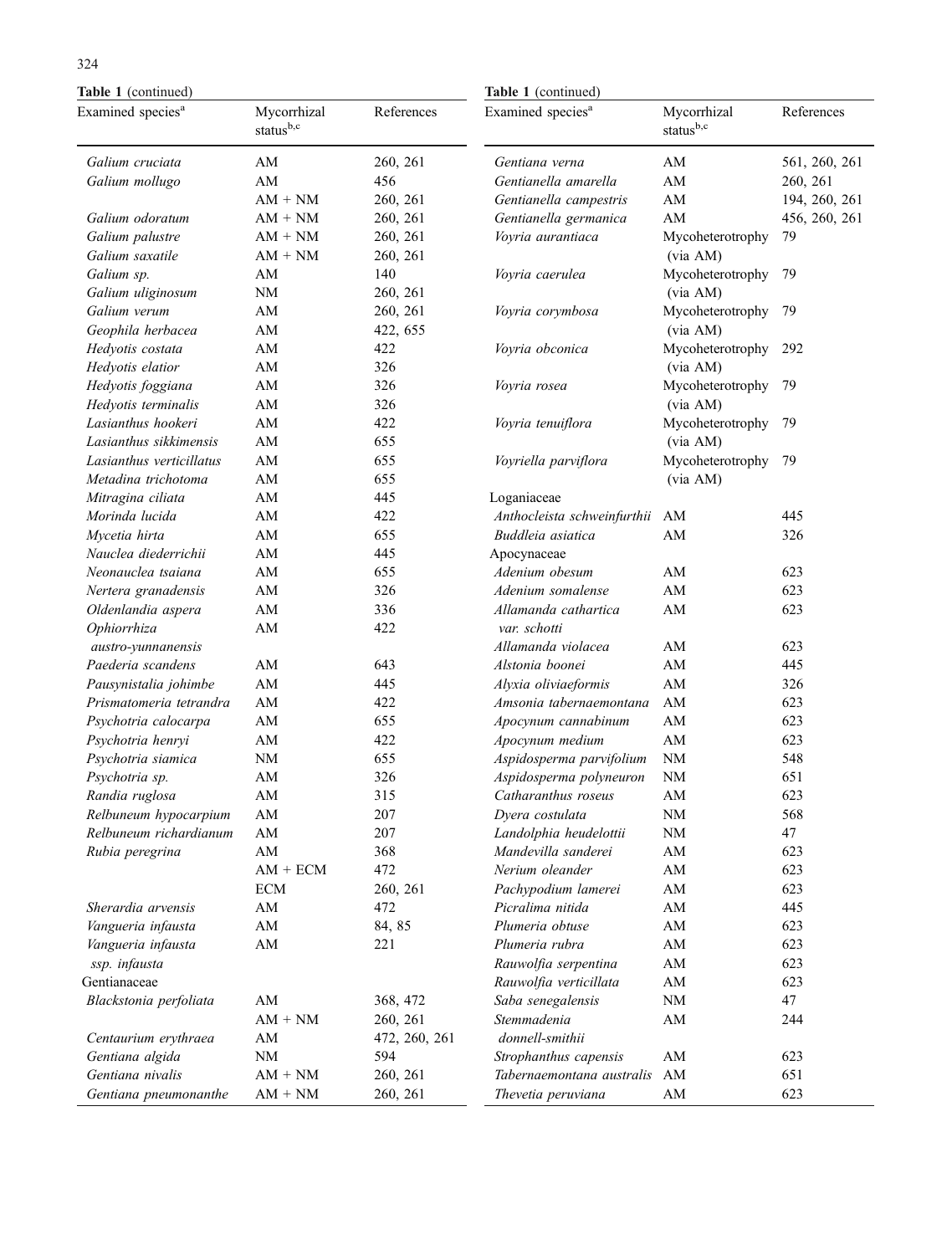| <b>Table 1</b> (continued) |  |
|----------------------------|--|
|----------------------------|--|

| <b>Table 1</b> (continued)     |                                                 |                | <b>Table 1</b> (continued)    |                                                 |               |
|--------------------------------|-------------------------------------------------|----------------|-------------------------------|-------------------------------------------------|---------------|
| Examined species <sup>a</sup>  | Mycorrhizal<br>$\mathrm{status}^{\mathrm{b,c}}$ | References     | Examined species <sup>a</sup> | Mycorrhizal<br>$\mathrm{status}^{\mathrm{b,c}}$ | References    |
| Trachelospermum                | AM                                              | 623            | Jacaranda puberula            | AM                                              | 651           |
| jasminoides                    |                                                 |                | Oroxylum indicum              | AM                                              | 655           |
| Vinca major                    | AM                                              | 260, 261       | Stenolobium stans             | AM                                              | 548           |
| Vinca minor                    | AM                                              | 623, 260, 261  | Tabebuia chrysotricha         | AM                                              | 651           |
| Apocynaceae                    |                                                 |                | Tabebuia roseo-alba           | AM                                              | 651           |
| (Asclepiadoideae)              |                                                 |                | Tecoma stans                  | Weak AM                                         | 103           |
| Asclepias incarnata            | AM                                              | 58, 140        |                               | AM                                              | 112           |
| Calotropis gigantea            | AM                                              | 343            | Zeyheria tuberculosa          | <b>NM</b>                                       | 651           |
| Cynanchum                      | AM                                              | 207            | Verbenaceae                   |                                                 |               |
| nummularifolium                |                                                 |                | Aegiphila sellowiana          | AM                                              | 651           |
| Periploca graeca               | <b>NM</b>                                       | 368            | Citharexylum myrianthum       | AM                                              | 651           |
| Stapelia glabricaulis          | AM                                              | 417            | Clerodendron japonicum        | AM                                              | 422           |
| Oleaceae                       |                                                 |                | Lantana camara                | AM                                              | 326           |
| Fraxinus excelsior             | AM                                              | 465, 622       | Lippia graveolens             | Weak AM                                         | 103           |
|                                | $AM + ECM$                                      | 260, 261       | Lippia nodiflora              | AM                                              | 143           |
| Fraxinus ornus                 | AM                                              | 368            | Tectona grandis               | AM                                              | 476           |
| Fraxinus oxycarpa              | AM                                              | 368            | Teucrium flavum               | AM                                              | 368           |
| Fraxinus pennsylvanica         | AM                                              | 28             | Verbena hastata               | AM                                              | 140           |
| Jasminum laurifolium           | AM                                              | 655            | Verbena officinalis           | AM                                              | 260, 261      |
| Jasminum wangii                | AM                                              | 422            | Vitex agnus-castus            | AM                                              | 368           |
| Ligustrum vulgare              | AM                                              | 368, 260, 261  | Vitex montevidensis           | AM                                              | 651           |
| Olea europaea                  | AM                                              | 17, 101        | Vitex negundo                 | AM                                              | 343           |
| Olea europaea                  | AM                                              | 637, 638       | Vitex rotundifolia            | AM                                              | 326           |
| ssp. cuspidate                 |                                                 |                | Vitex vestita                 | AM                                              | 655           |
| Olea europaea                  | AM                                              | 108, 368       | Lamiaceae                     |                                                 |               |
| ssp. sylvestris                |                                                 |                | Ajuga genevensis              | AM                                              | 260, 261      |
| Olea europaea var. oleaster AM |                                                 | 472            | Ajuga pyramidalis             | AM                                              | 194           |
| Phillyrea angustifolia         | AΜ                                              | 368, 472       | Ajuga reptans                 | AM                                              | 260, 261      |
| Phillyrea latifolia            | AM                                              | 368            | Ballota nigra                 | <b>NM</b>                                       | 260, 261      |
| Gesneriaceae                   |                                                 |                | Betonica officinalis          | AM                                              | 212           |
| Corallodiscus flabellatus      | AM                                              | 343            | Clinopodium gracile           | AM                                              | 643           |
| Cytrandra longifolia           | AM                                              | 326            | Clinopodium vulgare           | $AM + NM$                                       | 260, 261      |
| Pedaliaceae                    |                                                 |                | Colebrookea oppositifolia     | AM                                              | 655           |
| Sesamum indicum                | AM                                              | 612            | Coleus parviflorus            | AM                                              | 469           |
| Plantaginaceae                 |                                                 |                | Coleus $\times$ hybridus      | AM                                              | 322           |
| Callitriche hamulata           | AM                                              | 260, 261       | Collinsonia canadensis        | AM                                              | 140           |
| Littorella uniflora            | AM                                              | 62, 432, 260,  | Elsholtzia blanda             | AM                                              | 422           |
|                                |                                                 | 261            | Elsholtzia cypriani           | AM                                              | 343           |
| Plantago coronopus             | AM                                              | 260, 261       | Galeopsis segetum             | NM                                              | 260, 261      |
| Plantago drummondii            | AM                                              | 438            | Galeopsis tetrahit            | <b>NM</b>                                       | 260, 261      |
| Plantago lanceolata            | AM                                              | 194, 307, 446, | Glechoma hederacea            | $AM + NM$                                       | 260, 261      |
|                                |                                                 | 456, 260, 261  | Gomphostemma microdon         | AM                                              | 655           |
| Plantago major                 | AM                                              | 49, 368, 260,  | Hyptis lantiflora             | AM                                              | 112           |
|                                |                                                 | 261            | Lamiastrum galeobdolon        | $AM + NM$                                       | 260, 261      |
| Plantago major                 | AM                                              | 260, 261       | Lamium album                  | AM                                              | 260, 261      |
| ssp. intermedia                |                                                 |                | Lamium amplexicaule           | AM                                              | 294, 260, 261 |
| Plantago maritima              | AM                                              | 260, 261       | Lamium purpureum              | AM                                              | 260, 261      |
| Plantago media                 | AM                                              | 48, 194, 260,  | Lavandula augustifolia        | AM                                              | 348           |
|                                |                                                 | 261            | Lavandula officinalis         | AM                                              | 104           |
| Plantago princeps              | AM                                              | 326            | Lavandula pedunculata         | AM                                              | 339           |
| Bignoniaceae                   |                                                 |                | Lavandula spica               | AM                                              | 39            |
| Incarvillea arguta             | AM                                              | 343            | Leucas aspera                 | AM                                              | 336           |
| Jacaranda mimosaefolia         | AM                                              | 548, 651       | Lycopus europaeus             | $AM + NM$                                       | 260, 261      |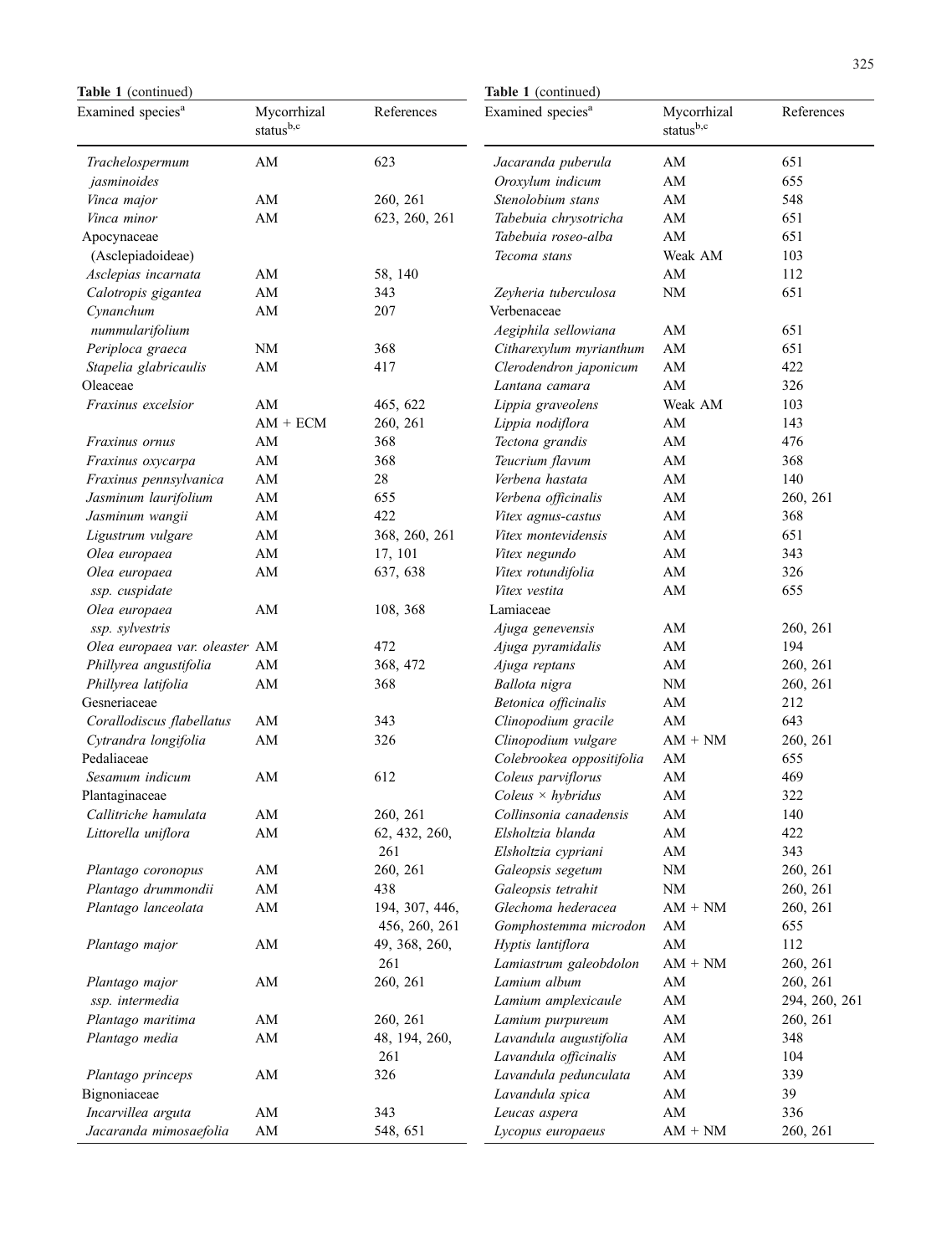Table 1 (continued) Table 1 (continued)

| Examined species <sup>a</sup> | Mycorrhizal<br>status $^{b,c}$ | References    | Examined species <sup>a</sup> | Mycorrhizal<br>status $^{b,c}$ | References    |
|-------------------------------|--------------------------------|---------------|-------------------------------|--------------------------------|---------------|
| Melittis melissophyllum       | $AM + NM$                      | 260, 261      | Justicia procumbens var.      | AM                             | 643           |
| Mentha aquatica               | AM                             | 368           | leucantha                     |                                |               |
|                               | $AM + NM$                      | 260, 261      | Phlogacanthus curviflorus     | AM                             | 655           |
| Mentha arvensis               | AM                             | 248           | Pseudoranthemum               | AM                             | 422, 655      |
|                               | $AM + NM$                      | 260, 261      | palatiferum                   |                                |               |
| Mentha arvensis               | $\mathbf{A}\mathbf{M}$         | 1             | Ruellia peninsularis          | AM                             | 112           |
| ssp. haplocalyx               |                                |               | Scrophulariaceae              |                                |               |
| Mentha cardiaca               | AM                             | 1             | Antirrhinum majus             | AM                             | 74            |
| Mentha citrata                | AM                             | $\mathbf{1}$  | Bartsia alpina                | $AM + NM$                      | 260, 261      |
| Mentha piperita               | AM                             | $\mathbf{1}$  | Buddleja davidii              | <b>NM</b>                      | 260, 261      |
|                               | $AM + NM$                      | 260, 261      | Calceolaria crenatiflora      | AM                             | 207           |
| Mentha pulegium               | AM                             | 260, 261      | Calceolaria polyrrhiza        | AM                             | 207           |
| Mentha spicata                | AM                             | $\mathbf{1}$  | Castilleja arvensis           | $\rm NM$                       | 326           |
| Mentha viridis                | AM                             | $\mathbf{1}$  | Chaenorhinum minus            | NM                             | 260, 261      |
| Nepeta cataria                | AM                             | 260, 261      | Cymbalaria muralis            | AM                             | 260, 261      |
| Ocimum basilicum              | AM                             | 105, 171, 343 | Digitalis purpurea            | $AM + NM$                      | 260, 261      |
| Origanum vulgare              | AM                             | 260, 261      | Eremophila longifolia         | Weak AM                        | 438           |
| Paraphlomis javanica          | AM                             | 655           | Eremophila macdonnellii       | Weak AM                        | 438           |
| Prunella vulgaris             | AM                             | 194, 586      | Euphrasia minima              | <b>NM</b>                      | 260, 261      |
|                               | $AM + NM$                      | 260, 261      | Euphrasia officinalis s. l.   | <b>NM</b>                      | 260, 261      |
| Pycnanthemum tenuifolium      | AM                             | 140, 599      | Euphrasia stricta             | <b>NM</b>                      | 456           |
| Pycnanthemum                  | AM                             | 140           | Kickxia spuria                | AM                             | 260, 261      |
| virginianum                   |                                |               | Lamourouxia rhinanthifolia NM |                                | 103           |
| Rosmarinus officinalis        | AM                             | 472           | Linaria repens                | $AM + NM$                      | 260, 261      |
| Salvia azurea                 | AM                             | 633           | Linaria supina                | $AM + NM$                      | 260, 261      |
| Salvia officinalis            | AM                             | 105           | Linaria vulgaris              | $AM + NM$                      | 260, 261      |
| Salvia pratensis              | AM                             | 260, 261      | Melampyrum arvense            | <b>NM</b>                      | 260, 261      |
| Salvia splendens              | AM                             | 322           | Melampyrum cristatum          | NM                             | 260, 261      |
| Salvia verbenaca              | AM                             | 260, 261      | Melampyrum pretense           | <b>NM</b>                      | 194           |
| Scutellaria galericulata      | $AM + NM$                      | 260, 261      |                               | $AM + NM$                      | 260, 261      |
| Stachys $\times$ ambigua      | AM                             | 260, 261      | Melampyrum sylvaticum         | <b>NM</b>                      | 194, 260, 261 |
| Stachys maritima              | AM                             | 368           | Mimulus guttatus              | NM                             | 62            |
| Stachys officinalis           | AM                             | 260, 261      |                               | AM                             | 95            |
| Stachys palustris             | AM                             | 260, 261      | Mimulus ringens               | AM                             | 140           |
| Stachys recta                 | <b>NM</b>                      | 368           | Odontites lutea               | AM                             | 368           |
| var. psammophila              |                                |               | Odontites verna               | $\rm{NM}$                      | 260, 261      |
| Stachys sylvatica             | $AM + NM$                      | 260, 261      | Pedicularis capitata          | NM                             | 594           |
| Stenogyne purpurea            | AM                             | 326           | Pedicularis kanei             | NM                             | 594           |
| Teucrium chamaedrys           | AM                             | 260, 261      | Pedicularis langsdorffii      | $\rm{NM}$                      | 594           |
| Teucrium fruticans            | AM                             | 348, 472      | Pedicularis palustris         | NM                             | 260, 261      |
| Teucrium scordium             | AM                             | 260, 261      | Pedicularis sylvatica         | NM                             | 260, 261      |
| Teucrium scordonia            | AM                             | 260, 261      | Pedicularis verticillata      | <b>NM</b>                      | 594           |
| Thymus mastichina             | AM                             | 339           | Penstemon cardwellii          | Facultative AM                 | 585           |
| Thymus polytrichus            | AM                             | 630           | Penstemon frutescens          | Facultative AM                 | 587           |
| ssp. britannicus              |                                |               | Plantago asiatica             | AM                             | 643           |
| Thymus pulegioides            | AM                             | 456           | Rhinanthus angustifolius      | $\mathbf{A}\mathbf{M}$         | 456           |
| Thymus serpyllum              | AM                             | 456, 260, 261 |                               | NM                             | 260, 261      |
| Thymus vulgaris               | AM                             | 105, 583      | Rhinanthus minor              | Weak AM                        | 194           |
| Thymus zygis                  | AM                             | 339           | Scrophularia auriculata       | $\mathbf{A}\mathbf{M}$         | 260, 261      |
| Acanthaceae                   |                                |               | Scrophularia nodosa           | $AM + NM$                      | 260, 261      |
| Barleria cristata             | AM                             | 343           | Scrophularia umbrosa          | NM                             | 260, 261      |
| Carlowrightia californica     | AΜ                             | 112           | Scrophularia vernalis         | NM                             | 260, 261      |
|                               |                                |               |                               |                                |               |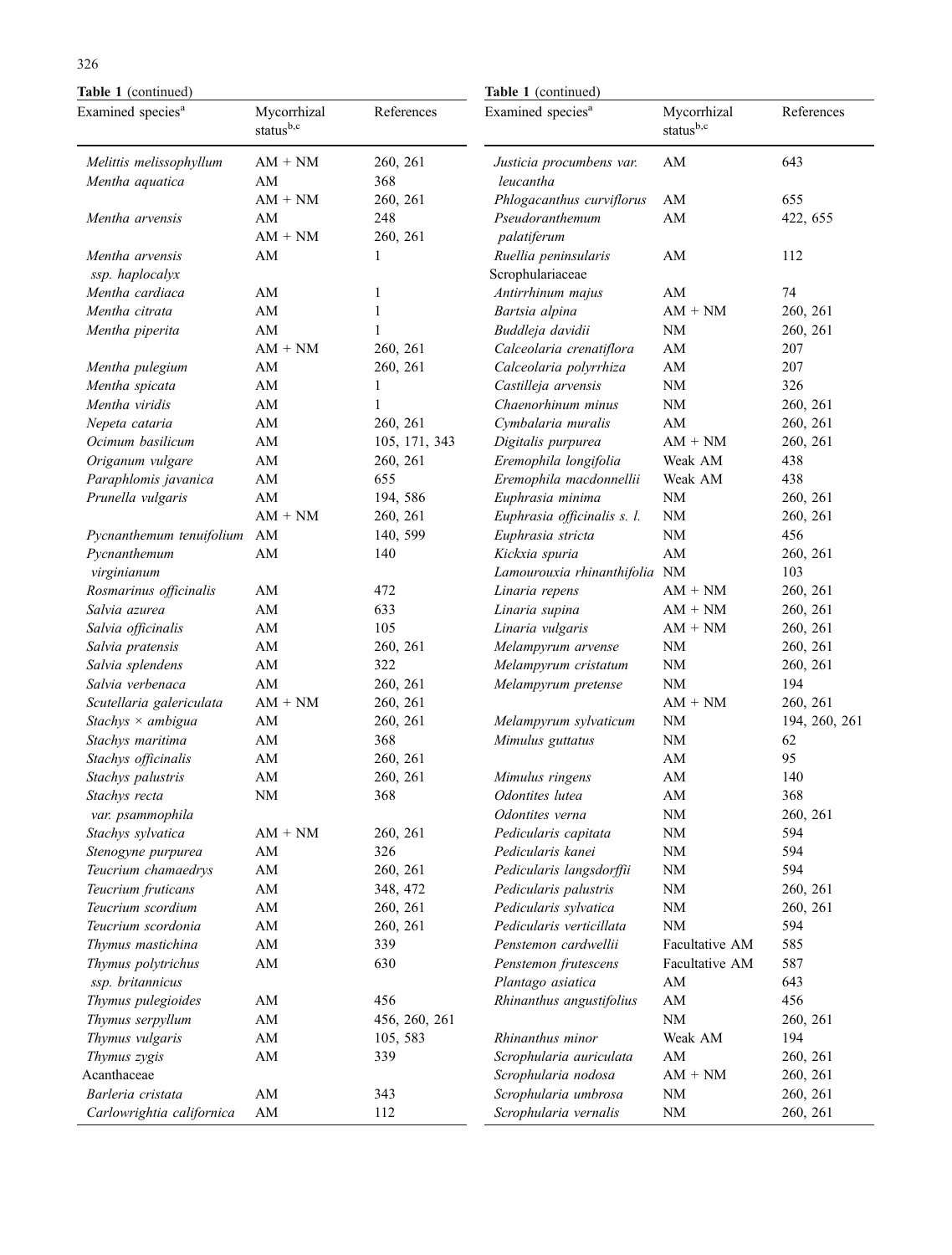| Table 1 (continued)           |                                         | Table 1 (continued) |                               |                                |                |
|-------------------------------|-----------------------------------------|---------------------|-------------------------------|--------------------------------|----------------|
| Examined species <sup>a</sup> | Mycorrhizal<br>${\rm status}^{\rm b,c}$ | References          | Examined species <sup>a</sup> | Mycorrhizal<br>status $^{b,c}$ | References     |
| Verbascum lychnitis           | AM                                      | 260, 261            | Solanum hindsianum            | AM                             | 112            |
| Verbascum nigrum              | AM                                      | 260, 261            | Solanum nigrum                | $AM + NM$                      | 260, 261       |
| Verbascum thapsus             | AM                                      | 207, 260, 261       | Solanum surattense            | AM                             | 567            |
| Veronica agrestis             | $AM + NM$                               | 260, 261            | Solanum torvum                | NM                             | 422            |
| Veronica alpina               | AM                                      | 260, 261            | Solanum tuberosum             | AM                             | 386            |
| Veronica                      | Facultative AM                          | 62                  | Aquifoliaceae                 |                                |                |
| anagallis-aquatica            | AM                                      | 260, 261            | Ilex aquifolium               | $AM + ECM$                     | 260, 261       |
| Veronica arvensis             | AM                                      | 643, 260, 261       | Ilex paraguariensis           | AM                             | 31             |
| Veronica beccabunga           | <b>NM</b>                               | 62, 260, 261        | Ilex verticallata             | AM                             | 140            |
| Veronica chamaedrys           | AM                                      | 194, 456            | Araliaceae                    |                                |                |
|                               | $AM + NM$                               | 260, 261            | Didymopanax                   | AM                             | 31             |
| Veronica filiformis           | AM                                      | 260, 261            | angustissimum                 |                                |                |
| Veronica fruticans            | AM                                      | 260, 261            | Hedera helix                  | AM                             | 368, 472, 260, |
| Veronica officinalis          | AM                                      | 194                 |                               |                                | 261            |
|                               | $AM + NM$                               | 260, 261            | Macropanax dispermus          | AM                             | 655            |
| Veronica peregrina            | AM                                      | 260, 261            | Panax ginseng                 | AM                             | 178            |
| Veronica persica              | AM                                      | 643, 260, 261       | Panax quinquefolius           | AM                             | 390            |
| Veronica serpyllifolia        | AM                                      | 194, 260, 261       | Pseudopanax laetevirens       | AM                             | 207            |
| Veronica spicata              | AM                                      | 260, 261            | Stilbocarpa polaris           | <b>NM</b>                      | 342            |
| Lentibulariaceae              |                                         |                     | Trevesia palmata              | NM                             | 422            |
| Pinguicula alpine             | <b>NM</b>                               | 260, 261            | Trevesia palmata              | <b>NM</b>                      | 655            |
| Pinguicula vulgaris           | <b>NM</b>                               | 260, 261            | var. costata                  |                                |                |
| Convolvulaceae                |                                         |                     | Pittosporaceae                |                                |                |
| Calystegia sepium             | AM                                      | 260, 261            | Pittosporum gayanum           | AM                             | 326            |
| Calystegia soldanella         | NM                                      | 368                 | Apiaceae                      |                                |                |
| Convolvulus arvensis          | AM                                      | 260, 261            | Actinotis helianthi           | AM                             | 67             |
| Convolvulus elegantissimus    | AM                                      | 472                 | Aegopodium podograria         | $AM + NM$                      | 260, 261       |
| Convolvulus eyreanus          | AM                                      | 438                 | Aethusa cynapium              | AM                             | 260, 261       |
| Ipomoea arborescens           | Weak AM                                 | 103                 | Angelica archangelica         | AM                             | 260, 261       |
| Ipomoea batatas               | AM                                      | 455                 | Angelica sylvestris           | AM                             | 260, 261       |
| Ipomoea imperati              | AM                                      | 326                 | Anthriscus sylvestris         | <b>NM</b>                      | 260, 261       |
| Ipomoea pes-caprae            | AM                                      | 64, 65, 144,        | Apium graveolens              | AM                             | 490, 260, 261  |
|                               |                                         | 326, 336            | Apium nodiflorum              | NM                             | 260, 261       |
| Ipomoea stolonifera           | Weak AM                                 | 143                 | Astrantia major               | $AM + NM$                      | 260, 261       |
| Jacquemontia ovalifolia       | AM                                      | 326                 | Azorella macquariensis        | AM                             | 342            |
| Jacquemontia reclinata        | AM                                      | 202                 | Berula erecta                 | Facultative AM                 | 62             |
| Solanaceae                    |                                         |                     |                               | NM                             | 260, 261       |
| Atropa belladonna             | $\mathbf{A}\mathbf{M}$                  | 260, 261            | Bupleurum baldense            | AM                             | 472            |
| Capsicum annuum               | AM                                      | 50                  | Bupleurum falcatum            | AM                             | 260, 261       |
| Cestrum intermedium           | AM                                      | 651                 | Carum carvi                   | $\mathbf{A}\mathbf{M}$         | 194, 260, 261  |
| Datura metal                  | AM                                      | 216                 | Chaerophyllum temulentum      | $AM + NM$                      | 260, 261       |
| Datura stramonium             | AM                                      | 343                 | Conium maculatum              | AM                             | 260, 261       |
| Lycium barbarum               | AM                                      | 260, 261            | Conopodium majus              | AM                             | 260, 261       |
| Lycium fremontii              | AM                                      | 112                 | Coriandrum sativum            | AM                             | 220            |
| Lycium sandwicense            | AM                                      | 326                 | Daucus carota                 | AM                             | 171            |
| Lycopersicon esculentum       | AM                                      | 407                 |                               | $AM + NM$                      | 260, 261       |
| Nicotiana velutina            | AM                                      | 438                 | Echinophora spinosa           | $\mathbf{A}\mathbf{M}$         | 368            |
| Petunia $\times$ hybrida      | $\mathbf{A}\mathbf{M}$                  | 322                 | Eryngium campestre            | AM                             | 260, 261       |
| Solanum argenteum             | AM                                      | 651                 | Eryngium maritimum            | AM                             | 368            |
| Solanum dulcamara             | NM                                      | 62                  |                               | $AM + NM$                      | 260, 261       |
|                               | AM                                      | 260, 261            | Eryngium paniculatum          | AM                             | 207            |
| Solanum elipticum             | AM                                      | 438                 | Foeniculum vulgare            | $\mathbf{A}\mathbf{M}$         | 305            |
| Solanum khasianum             | AM                                      | 343                 | Heracleum sphondylium         | $AM + NM$                      | 260, 261       |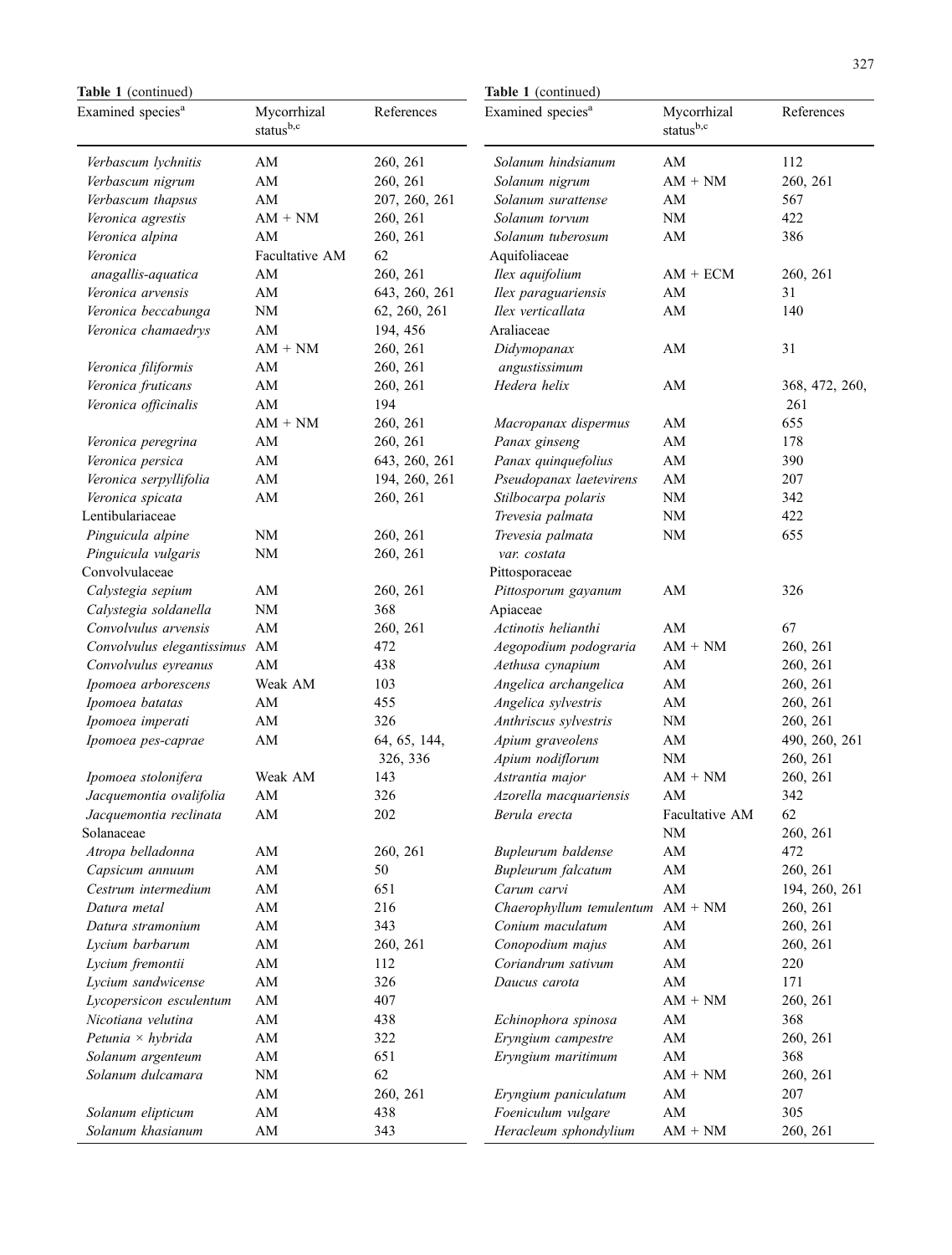| Table 1 (continued)           |                                | Table 1 (continued) |                               |                                         |                |
|-------------------------------|--------------------------------|---------------------|-------------------------------|-----------------------------------------|----------------|
| Examined species <sup>a</sup> | Mycorrhizal<br>status $^{b,c}$ | References          | Examined species <sup>a</sup> | Mycorrhizal<br>${\rm status}^{\rm b,c}$ | References     |
| Hydrocotyle bonariensis       | AM                             | 143                 | Nymphoides peltata            | <b>NM</b>                               | 260, 261       |
| Hydrocotyle                   | AM                             | 342                 | Goodeniaceae                  |                                         |                |
| novae-zeelandiae              |                                |                     | Calogyne sp.                  | $AM + ECM$                              | 656            |
| Hydrocotyle vulgaris          | AM                             | 368                 | Dampiera stricta              | $AM + ECM$                              | 67             |
|                               | $AM + NM$                      | 260, 261            | Goodenia cycloptera           | AM                                      | 438            |
| Myrrhis odorata               | AM                             | 260, 261            | Goodenia lunata               | AM                                      | 438            |
| Oenanthe aquatica             | NM                             | 260, 261            | Goodenia sp.                  | $AM + ECM$                              | 656            |
| Oenanthe crocata              | <b>NM</b>                      | 260, 261            | Scaevola chamissoniana        | AM                                      | 326            |
| Osmorhiza chilensis           | AM                             | 207                 | Scaevola gaudichaudii         | AM                                      | 326            |
| Pastinaca sativa              | AM                             | 307, 260, 261       | Scaevola parvibarbata         | AM                                      | 438            |
| Petroselium crispum           | AM                             | 171                 | Scaevola procera              | AM                                      | 326            |
|                               | <b>NM</b>                      | 260, 261            | Scaevola sericea              | AM                                      | 326            |
| Peucedanum ostruthium         | AM                             | 260, 261            | Asteraceae                    |                                         |                |
| Peucedanum palustre           | AM                             | 260, 261            | Achillea millefolium          | AM                                      | 194            |
| Pimpinella major              | $AM + NM$                      | 260, 261            |                               | $AM + NM$                               | 260, 261       |
| Pimpinella saxifraga          | AM                             | 194, 456            | Achillea ptarmica             | AM                                      | 194            |
|                               | $AM + NM$                      | 260, 261            |                               | NM                                      | 260, 261       |
| Platysace linearifolia        | <b>ECM</b>                     | 67                  | Ageratina espinosarum         | Weak AM                                 | 103            |
| Sanicula europaea             | AM                             | 260, 261            | Ageratum conyzoides           | AM                                      | 336, 422       |
| Scandix pecten-veneris        | AM                             | 260, 261            | Ambrosia artemisifolia        | AM                                      | 143            |
| Seseli libanotis              | AM                             | 260, 261            | Anaphalis margaritacea        | Facultative AM                          | 585            |
| Seseli tortuosum              | AM                             | 368                 |                               | AM                                      | 260, 261       |
| Silaum silaus                 | AM                             | 260, 261            | Angianthus sp.                | $AM + ECM$                              | 656            |
| Sium latifolium               | <b>NM</b>                      | 260, 261            | Antennaria dioica             | AM                                      | 194, 260, 261  |
| Trachymene glaucifolia        | AM                             | 438                 | Anthemis arvensis             | AM                                      | 260, 261       |
| Campanulaceae                 |                                |                     | Anthemis tinctoria            | AM                                      | 260, 261       |
| Brighamia insignis            | AM                             | 326                 | Arctium lappa                 | $AM + NM$                               | 260, 261       |
| Campanula glomerata           | AM                             | 260, 261            | Arctium minus s. l.           | AM                                      | 260, 261       |
| Campanula lasiocarpa          | AM                             | 587                 | Arnica angustifolia           | AM                                      | 443            |
| Campanula patula              | AM                             | 260, 261            | Arnica montana                | AM                                      | 194, 269       |
| Campanula persicifolia        | AM                             | 194                 | Artemisia absinthium          | <b>NM</b>                               | 260, 261       |
|                               | $AM + NM$                      | 260, 261            | Artemisia californica         | AM                                      | 646            |
| Campanula punctata            | AM                             | 636                 | Artemisia campestris          | AM                                      | 260, 261       |
| ssp.hondoensis                |                                |                     | Artemisia codonocephala       | AM                                      | 343            |
| Campanula rapunculoides AM    |                                | 260, 261            | Artemisia dracunculus         | AM                                      | 105            |
| Campanula rotundifolia        | AΜ                             | 194, 437, 456,      | Artemisia ludoviciana         | AM                                      | 633            |
|                               |                                | 260, 261            | Artemisia maritima            | $AM + NM$                               | 260, 261       |
| Campanula trachelium          | <b>NM</b>                      | 260, 261            | Artemisia princeps            | AM                                      | 643            |
| Clermontia fauriei            | AM                             | 326                 | Artemisia tridentata          | AM                                      | 183            |
| Cyanea leptostegia            | AM                             | 326                 | Artemisia tridentata          | AM                                      | 552            |
| Downingia elegans             | AM                             | 293                 | ssp. wyomingensis             |                                         |                |
| Jasione montana               | $AM + NM$                      | 260, 261            | Artemisia vulgaris            | AM                                      | 307, 260, 261  |
| Lobelia cardinalis            | AM                             | 140                 | Aster novi belgii             | AM                                      | 260, 261       |
| Lobelia dortmanna             | AM                             | 62, 432, 260,       | Aster sericeus                | AM                                      | 633            |
|                               |                                | 261                 | Aster subulatus               | AM                                      | 326            |
| Lobelia sp.                   | $AM + ECM$                     | 656                 | Aster tripolium               | AM                                      | 113, 518, 260, |
| Lobelia yuccoides             | AM                             | 326                 |                               |                                         | 261            |
| Phyteuma orbiculare           | AM                             | 260, 261            | Baccharis racemosa            | AM                                      | 207            |
| Phyteuma spicatum             | $AM + NM$                      | 260, 261            | Balduina angustifolia         | AM                                      | 30             |
| Pratia nummularia             | AM                             | 422                 | Bebbia juncea                 | AM                                      | 112            |
| Trematolobelia kauaiensis     | AM                             | 326                 | Bellis perennis               | $AM + NM$                               | 260, 261       |
| Menyanthaceae                 |                                |                     | Berkheya coddii               | AM                                      | 597            |
| Menyanthes trifoliata         | NM                             | 260, 261            |                               |                                         |                |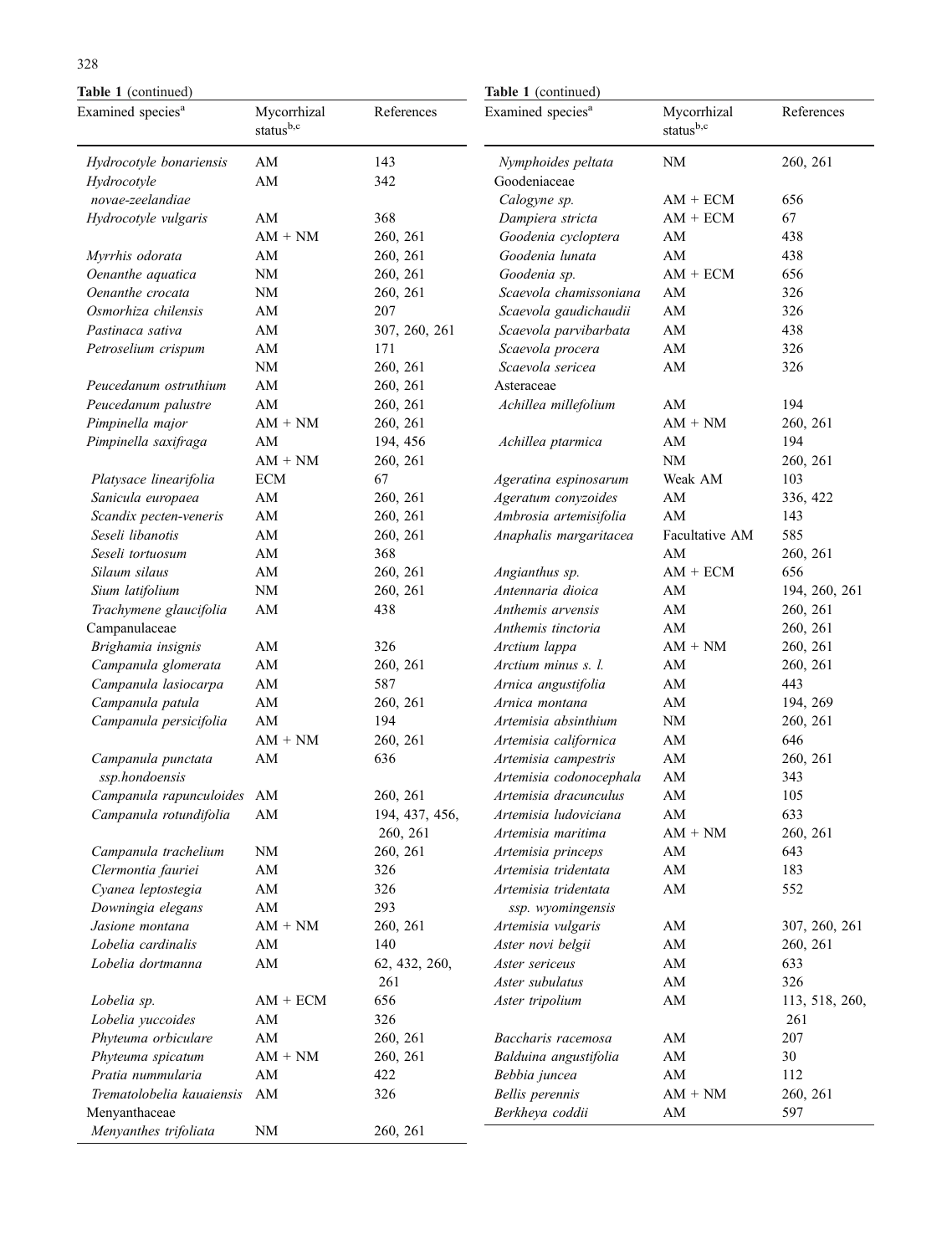| Examined species <sup>a</sup> | Mycorrhizal<br>status $^{b,c}$ | References    | Examined species <sup>a</sup> | Mycorrhizal<br>${\rm status}^{\rm b,c}$ | References     |
|-------------------------------|--------------------------------|---------------|-------------------------------|-----------------------------------------|----------------|
| Bidens asymmetrica $\times$   | AM                             | 227           | Emilia sonchifolia            | AM                                      | 326, 336       |
| sandvicensis                  |                                |               | Erechtites hieracifolia       | AM                                      | 326            |
| Bidens bipinnata              | AM                             | 422           | Ericameria diffusa            | AM                                      | 112            |
| Bidens cosmoides              | AM                             | 326           | Erigeron acer                 | NM                                      | 260, 261       |
| Bidens frondosa               | AM                             | 140, 368      | Erigeron annuus               | AM                                      | 643            |
| Bidens pilosa                 | AM                             | 143, 343, 422 | Erigeron bonariensis          | AM                                      | 643            |
| Bidens sandwicensis           | AM                             | 227, 326      | Erigeron borealis             | AM                                      | 260, 261       |
| Bidens tripartita             | AM                             | 140           | Erigeron canadensis           | AM                                      | 294            |
|                               | $AM + NM$                      | 260, 261      |                               | $AM + NM$                               | 260, 261       |
| Blainvillea acmella           | AM                             | 343           | Eriophyllum lanatum           | AM                                      | 293            |
| Calendula officinalis         | $\mathbf{A}\mathbf{M}$         | 260, 261      | Eupatorium cannabinum         | AM                                      | 260, 261       |
| Callistephus chinensis        | AM                             | 428           | Eupatorium coelesticum        | AM                                      | 422            |
| Carduus acanthoides           | AM                             | 307, 260, 261 | Eupatorium maculatum          | AM                                      | 140            |
| Carlina vulgaris              | AM                             | 456, 260, 261 | Eupatorium odoratum           | AM                                      | 422            |
| Carthamus tinctorius          | AM                             | 94            | Eupatorium perfoliatum        | AM                                      | 140            |
| Centaurea cyanus              | AM                             | 260, 261      | Eupatorium serotinum          | AM                                      | 599            |
| Centaurea jacea               | AM                             | 194, 260, 261 | Filaginella uliginosa         | AM                                      | 194            |
| Centaurea maculosa            | AM                             | 109, 371      | Florestina tripteris          | AM                                      | 143            |
| Centaurea nigra               | AM                             | 260, 261      | Flourensia cernua             | AM                                      | 137            |
| Centaurea pratensis           | AM                             | 260, 261      | Galinsoga ciliata             | AM                                      | 260, 261       |
| Centaurea scabiosa            | AM                             | 260, 261      | Galinsoga parviflora          | AM                                      | 260, 261       |
| Centaurea subciliata          | AM                             | 368           | Galinsoga supinum             | AM                                      | 260, 261       |
| Chrysanthemum                 | AM                             | 551           | Galinsoga sylvaticum          | AM                                      | 260, 261       |
| morifolium                    |                                |               | Galinsoga uliginosum          | AM                                      | 260, 261       |
| Chrysanthemum segetum         | AM                             | 260, 261      | Gnaphalium norvegicum         | AM                                      | 502, 503, 260, |
| Cicerbita alpina              | $AM + NM$                      | 260, 261      |                               |                                         | 261            |
| Cichorium intybus             | AM                             | 260, 261      | Gnephosis eriocarpa           | Weak AM                                 | 438            |
| Cirsium acaule                | AM                             | 260, 261      | Gutierrezia sarothrae         | AM                                      | 492, 493       |
| Cirsium arvense               | AM                             | 307, 260, 261 | Gymnosperma glutinosum        | Weak AM                                 | 103            |
| Cirsium helenioides           | AM                             | 260, 261      | Haplopappus venetus           | AM                                      | 543            |
| Cirsium oleraceum             | AM                             | 260, 261      | Helianthus annuus             | AM                                      | 121, 260, 261  |
| Cirsium palustre              | $AM + NM$                      | 260, 261      | Helianthus niveus             | AM                                      | 543            |
| Cirsium purpuratum            | AM                             | 636           | Helichrysum italicum          | AM                                      | 368            |
| Cirsium setosum               | AM                             | 620           | Helichrysum sp.               | $AM + ECM$                              | 656            |
| Cirsium vulgare               | AM                             | 626           | Helichrysum stoechas          | AM                                      | 368            |
|                               | $AM + NM$                      | 260, 261      | Helipterum sp.                | $AM + ECM$                              | 656            |
| Conyza blinii                 | AM                             | 343           | Hieracium albiflorum          | Facultative AM                          | 585            |
| Conyza canadensis             | AM                             | 326, 343      | Hieracium alpinum             | AM                                      | 260, 261       |
| Cotula plumose                | NM                             | 342, 560      | Hieracium bifidum             | $\mathbf{A}\mathbf{M}$                  | 260, 261       |
| Crassocephalum                | AM                             | 422           | Hieracium lachenalii          | $\mathbf{A}\mathbf{M}$                  | 260, 261       |
| crepidioides                  |                                |               | Hieracium lactucella          | $\mathbf{A}\mathbf{M}$                  | 194            |
| Crepis biennis                | AM                             | 260, 261      | Hieracium laevegatum          | $AM + NM$                               | 260, 261       |
| Crepis capillaris             | AM                             | 260, 261      | Hieracium murorum             | $\mathrm{AM}$ + $\mathrm{NM}$           | 260, 261       |
| Crepis paludosa               | $AM + NM$                      | 260, 261      | Hieracium pilosella           | AM                                      | 270, 456, 260, |
| Crepis praemorsa              | AM                             | 194           |                               |                                         | 261            |
| Crepis setosa                 | AM                             | 207           | Hieracium sagittatum          | AM                                      | 260, 261       |
| Cynara cardunculus            | AM                             | 369           | Hieracium subaundum           | AM                                      | 260, 261       |
| Dittrichia viscosa            | AM                             | 497           | Hieracium umbellatum          | AM                                      | 194, 260, 261  |
| Dubautia ciliolata            | AM                             | 326           | Hieracium vulgatum            | $AM + NM$                               | 260, 261       |
| Dubautia knudseni             | AM                             | 326           | Homogyne alpina               | $AM + ECM$                              | 260, 261       |
| Dubautia plantaginea          | AM                             | 326           | Hypochaeris radicata          | Facultative AM                          | 584, 585, 260, |
| Dubautia scabra               | AM                             | 326           |                               |                                         | 261            |
| Eclipta alba                  | AM                             | 577           | Hypochoeris achyrophorus      | AM                                      | 472            |
|                               |                                |               |                               |                                         |                |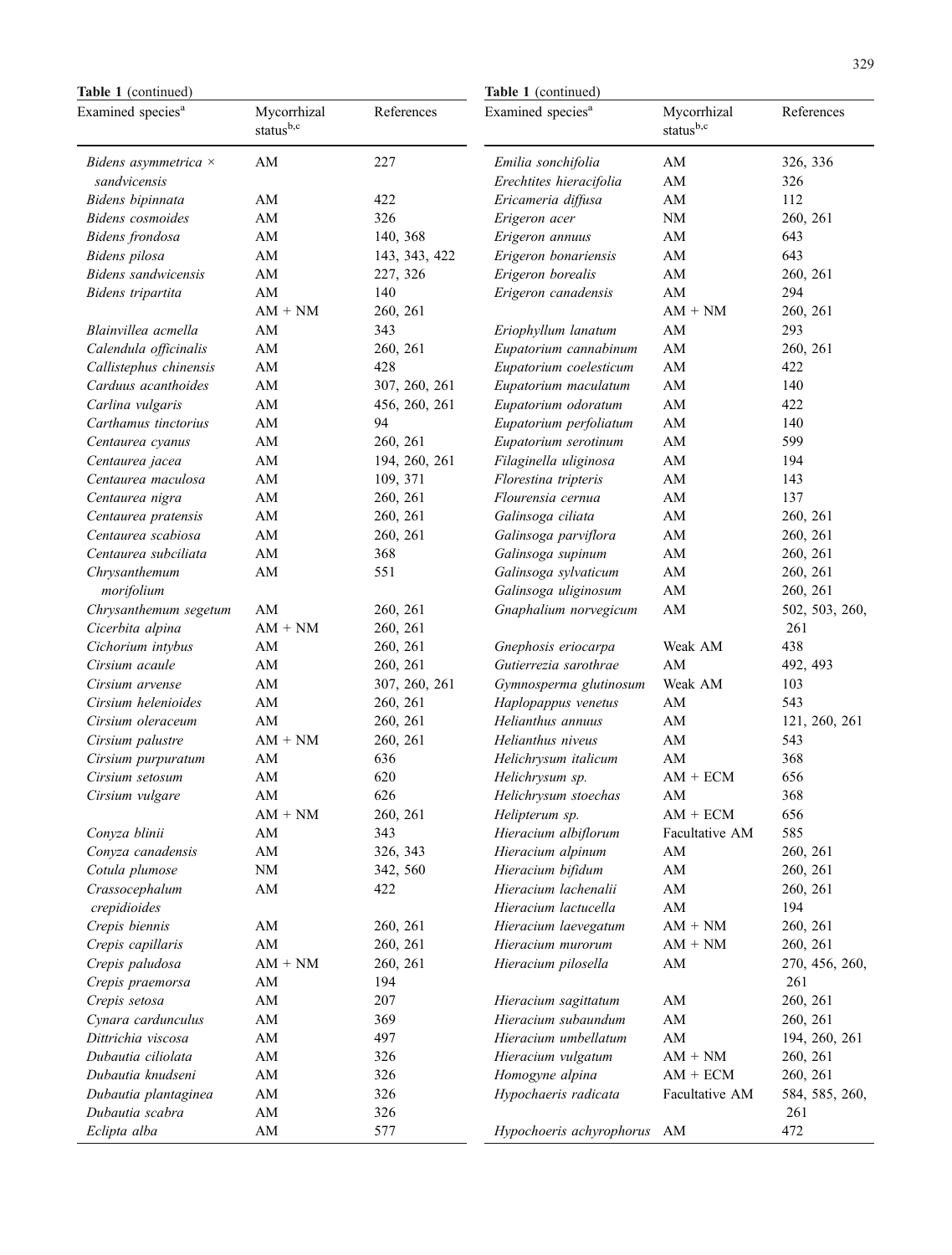| <b>Table 1</b> (continued) |  |
|----------------------------|--|
|----------------------------|--|

| Table 1 (continued)           |                                      | Table 1 (continued) |                               |                                      |                |
|-------------------------------|--------------------------------------|---------------------|-------------------------------|--------------------------------------|----------------|
| Examined species <sup>a</sup> | Mycorrhizal<br>status <sup>b,c</sup> | References          | Examined species <sup>a</sup> | Mycorrhizal<br>status <sup>b,c</sup> | References     |
| Inula conyza                  | AM                                   | 260, 261            | Sagittaria latifolia          | AM                                   | 58, 626        |
| Inula salicina                | AM                                   | 260, 261            | Sanvitalia procumbens         | AM                                   | 260, 261       |
| Ixeris denticulate            | AM                                   | 129                 | Saussurea alpina              | AM                                   | 260, 261       |
| Jaumea carnosa                | AM                                   | 90                  | Scorzonera humilis            | AM                                   | 194            |
| Lactuca hirsuta               | AM                                   | 140                 | Senecio articulatus           | AM                                   | 417            |
| Lactuca sativa                | AM                                   | 40, 171, 500        | Senecio bicolor               | AM                                   | 368, 260, 261  |
| Laggera pterodonta            | $\mathbf{A}\mathbf{M}$               | 343                 | Senecio bracteolatus          | AM                                   | 207            |
| Lapsana communis              | AM                                   | 260, 261            | Senecio erucifolius           | AM                                   | 260, 261       |
| Launaea sarmentosa            | AM                                   | 336                 | Senecio jacobaea              | $AM + NM$                            | 260, 261       |
| Leontodon autumnalis          | AM                                   | 194, 260, 261       | Senecio pendulus              | AM                                   | 417            |
| Leontodon hispidus            | AM                                   | 260, 261            | Senecio praecox               | AM                                   | 208            |
| Leontodon hispidus            | AM                                   | 456                 |                               | NM                                   | 103            |
| ssp. danubialis               |                                      |                     | Senecio squalidus             | AM                                   | 260, 261       |
| Leontodon hispidus            | AM                                   | 456                 | Senecio sylvaticus            | $AM + NM$                            | 260, 261       |
| ssp. hispidus                 |                                      |                     | Senecio viscosus              | AM                                   | 307, 260, 261  |
| Leucanthemum vulgare          | AM                                   | 194, 260, 261       | Senecio vulgaris              | AM                                   | 625            |
| Leuceria achillaeifolia       | NM                                   | 207                 |                               | $AM + NM$                            | 260, 261       |
| Liatris tenuifolia            | Weak AM                              | 30                  | Serratula tinctoria           | AM                                   | 212, 260, 261  |
| var. laevigata                |                                      |                     | Siegesbeckia orientalis       | AM                                   | 343            |
| Lipochaeta connata            | AM                                   | 326                 | Solidago altissima            | AM                                   | 643            |
| Matricaria maritime           | AM                                   | 307                 | Solidago canadensis           | AM                                   | 298, 626       |
| ssp. inodora                  |                                      |                     | Solidago chilenesis           | AM                                   | 207            |
|                               | AM                                   |                     |                               | AM                                   | 140            |
| Matricaria matricarioides     |                                      | 260, 261            | Solidago gigantea             |                                      |                |
| Matricaria recutita           | $AM + NM$                            | 260, 261            | Solidago graminifolia         | AM                                   | 140            |
| Microseris laciniata          | AM                                   | 293                 | Solidago litoralis            | AM                                   | 368            |
| Mutisia decurrens             | AM                                   | 207                 | Solidago sp.                  | AM                                   | 58             |
| Mutisia spinosa               | AM                                   | 207                 | Solidago virgaurea            | AM                                   | 194, 260, 261  |
| Mycelis muralis               | $AM + ECM + NM$ 260, 261             |                     | Sonchus arvensis              | AM                                   | 302            |
| Omalotheca norvegica          | AM                                   | 194                 |                               | $AM + NM$                            | 260, 261       |
| Onopordum acanthium           | $AM + NM$                            | 260, 261            | Sonchus asper                 | $AM + NM$                            | 260, 261       |
| Otanthus maritimus            | AM                                   | 368                 | Sonchus oleraceus             | $\mathbf{A}\mathbf{M}$               | 343, 643, 260, |
| Othonna gregorii              | $AM + NM$                            | 438                 |                               |                                      | 261            |
| Palafoxia lindenii            | AM                                   | 144                 | Spilanthes callimorpha        | AM                                   | 422            |
| Parthenium argentatum         | AM                                   | 461                 | Synedrella nudiflora          | $\mathbf{A}\mathbf{M}$               | 422            |
| Parthenium hysterophorus      | AM                                   | 343                 | Tagetes erecta                | AM                                   | 2, 102, 350    |
| Pectis saturejoides           | AM                                   | 143                 | Tagetes patula                | AM                                   | 322, 350, 554  |
| Petasites albus               | $AM + NM$                            | 260, 261            | Tagetes tenuifolia            | AM                                   | 350            |
| Petasites frigidus            | <b>NM</b>                            | 594                 | Tanacetum parthenium          | NM                                   | 260, 261       |
| Petasites hybridus            | $AM + NM$                            | 260, 261            | Tanacetum vulgare             | $AM + NM$                            | 260, 261       |
| Phagnalon rupestre            | AM                                   | 472                 | Taraxacum japonicum           | AM                                   | 643            |
| Picris echioides              | AM                                   | 260, 261            | Taraxacum officinale          | AM                                   | 307            |
| Picris hieracioides           | $\mathbf{A}\mathbf{M}$               | 260, 261            | Tithonia diversifolia         | $\mathbf{A}\mathbf{M}$               | 422, 539       |
| Piptocarpha axillaris         | $\mathbf{A}\mathbf{M}$               | 651                 | Tragopogon pratensis          | $\mathbf{A}\mathbf{M}$               | 260, 261       |
| Pityopsis graminifolia        | Weak AM                              | 30                  | Tridax procumbens             | $\mathbf{A}\mathbf{M}$               | 336            |
| Pleurophyllum hookeri         | AM                                   | 342                 | Tripleurospermum              | $\mathbf{A}\mathbf{M}$               | 260, 261       |
| Podolepis sp.                 | $AM + ECM$                           | 656                 | inodorum                      |                                      |                |
| Polycalymma stuartii          | $\mathbf{A}\mathbf{M}$               | 438                 | Tripleurospermum              | AM                                   | 260, 261       |
| Porophyllum numularium        | $\mathbf{A}\mathbf{M}$               | 143                 | maritimum                     |                                      |                |
| Pulicaria angustifolia        | $\mathbf{A}\mathbf{M}$               | 567                 | Tussilago farfara             | AM                                   | 307            |
| Pulicaria dysenterica         | $\mathbf{A}\mathbf{M}$               | 260, 261            |                               | $AM + NM$                            | 260, 261       |
| Remya kauaiensis              | $\mathbf{A}\mathbf{M}$               | 326                 | Verbesina encelioides         | AM                                   | 326            |
| Rhodanthe floribunda          | $\mathbf{A}\mathbf{M}$               | 438                 | Vernonia noveboracensis       | AM                                   | 140            |
| Rhodanthe moschata            | AM                                   | 438                 | Viguiera eriophora            | AM                                   | 103            |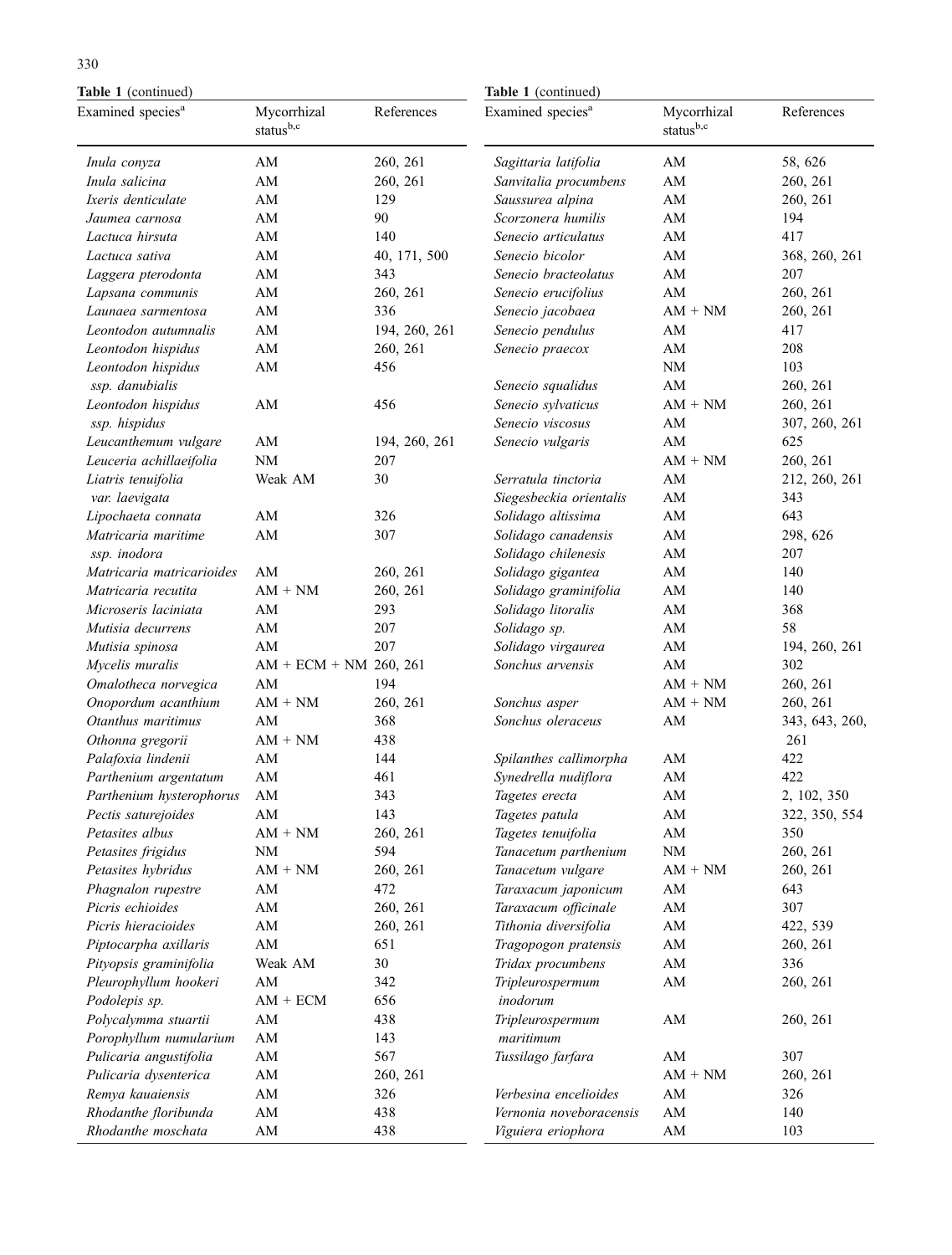| <b>Table 1</b> (continued) |  |
|----------------------------|--|
|----------------------------|--|

| Table 1 (continued)           |                                | Table 1 (continued) |                               |                                |               |
|-------------------------------|--------------------------------|---------------------|-------------------------------|--------------------------------|---------------|
| Examined species <sup>a</sup> | Mycorrhizal<br>status $^{b,c}$ | References          | Examined species <sup>a</sup> | Mycorrhizal<br>status $^{b,c}$ | References    |
| Waitzia sp.                   | $AM + ECM$                     | 656                 | Sedum telephium               | <b>NM</b>                      | 260, 261      |
| Wedelia trilobata             | AM                             | 326                 | Sempervivum tectorum          | $M(endo) + NM$                 | 260, 261      |
| Wilkesia gymnoxiphium         | AM                             | 326                 | Haloragaceae                  |                                |               |
| Xanthium sibiricum            | AM                             | 343                 | Myriophyllum alterniflorum NM |                                | 260, 261      |
| Xanthocephalum                | AM                             | 137                 | Proserpinaca palustris        | AΜ                             | 140           |
| microcephala                  |                                |                     | Grossulariaceae               |                                |               |
| Zinnia acerosa                | AM                             | 137                 | Ribes alpinum                 | $AM + ECM + NM$ 260, 261       |               |
| Zinnia elegans                | AM                             | 2, 343              | Ribes magellanicum            | AΜ                             | 207           |
| Adoxaceae                     |                                |                     | Ribes nigrum                  | AM                             | 260, 261      |
| Adoxa moschatellina           | NΜ                             | 260, 261            | Ribes rubrum                  | AM                             | 260, 261      |
| Caprifoliaceae                |                                |                     | Ribes uva-crispa              | AM                             | 260, 261      |
| Carlemannia tetragona         | AM                             | 655                 | Saxifragaceae                 |                                |               |
| Linnaea borealis              | AM                             | 260, 261            | Chrysosplenium                | $AM + NM$                      | 260, 261      |
| Lonicera caprifolium          | AM                             | 260, 261            | alternifolium                 |                                |               |
| Lonicera implexa              | AM                             | 368                 | Chrysosplenium                | <b>NM</b>                      | 260, 261      |
| Lonicera pericylmenum         | AM                             | 260, 261            | oppositifolium                |                                |               |
| Lonicera xylosteum            | $AM + NM$                      | 260, 261            | Saxifraga aizoides            | $AM + NM$                      | 260, 261      |
| Sambucus nigra                | $AM + NM$                      | 260, 261            | Saxifraga granulate           | AM                             | 194           |
| Sambucus racemosa             | $AM + ECM+NM$                  | 260, 261            |                               | $AM + NM$                      | 260, 261      |
| Symphoricarpos rivularis      | $AM + NM$                      | 260, 261            | Saxifraga hieracifolia        | <b>NM</b>                      | 594           |
| Viburnum lantana              | AM                             | 260, 261            | Saxifraga hirculus            | <b>NM</b>                      | 594           |
| Viburnum lentago              | AM                             | 140                 | Saxifraga oppositifolia       | $AM + NM$                      | 260, 261      |
| Viburnum opulus               | AM                             | 260, 261            | Saxifraga stellaris           | NΜ                             | 260, 261      |
| Viburnum tinus                | AM                             | 368                 | Vitaceae                      |                                |               |
| Dipsacaceae                   |                                |                     | Cayratia japonica             | AM                             | 643           |
| Dipsacus fullonum             | $AM + NM$                      | 260, 261            | Leea compactiflora            | AM                             | 655           |
| Knautia arvensis              | AM                             | 194, 260, 261       | Leea indica                   | AM                             | 655           |
| Pycnocomon rutifolium         | AM                             | 368                 | Leea marcophylla              | AM                             | 655           |
| Scabiosa columbaria           | AM                             | 260, 261            | Vitis vinifera                | AM                             | 306, 517      |
| Scabiosa ochroleuca           | AM                             | 456                 | Geraniaceae                   |                                |               |
| Succisa pratensis             | AM                             | 194, 260, 261       | Erodium cicutarium            | $AM + NM$                      | 260, 261      |
| Valerianaceae                 |                                |                     | Erodium crinitum              | AM                             | 438           |
| Centranthus ruber             | NΜ                             | 260, 261            | Geranium carolinianum         | AM                             | 643           |
| Valeriana dioica              | <b>NM</b>                      | 260, 261            | Geranium dissectum            | AM                             | 260, 261      |
| Valeriana laxiflorac          | AM                             | 207                 | Geranium lucidum              | $AM + NM$                      | 260, 261      |
| Valeriana officinalis         | $AM + NM$                      | 260, 261            | Geranium molle                | $AM + NM$                      | 260, 261      |
| Hamamelidaceae                |                                |                     | Geranium nodosum              | AM                             | 260, 261      |
| Liquidambar styraciflua       | AM                             | 139                 | Geranium pratense             | AM                             | 260, 261      |
| Crassulaceae                  |                                |                     | Geranium robertianum          | AM                             | 262, 472      |
| Aeonium decorum               | AM                             | 417                 |                               | $AM + NM$                      | 260, 261      |
| Crassula aquatica             | NM                             | 260, 261            | Geranium sanguineum           | <b>NM</b>                      | 260, 261      |
| Crassula moschata             | NM                             | 342, 560            | Geranium sessiliflorum        | AM                             | 207           |
| Crassula phyturus             | AM                             | 417                 | Geranium sylvaticum           | AM                             | 194, 260, 261 |
| Crassula rupestris            | AM                             | 417                 | Pelargonium hortorum          | AM                             | 435           |
| Echeveria sedoides            | NM                             | 417                 | Combretaceae                  |                                |               |
| Kalanchoe daigremontana       | AM                             | 417                 | Terminalia catappa            | AM                             | 326           |
| Sedum acre                    | $AM + NM$                      | 260, 261            | Terminalia superba            | AM                             | 445           |
| Sedum adolfii                 | AM                             | 417                 | Onagraceae                    |                                |               |
| Sedum album                   | NM                             | 260, 261            | Camissonia californica        | AM                             | 543           |
| Sedum dasyphyllum             | NM                             | 260, 261            | Chamerion angustifolium       | $AM + NM$                      | 260, 261      |
| Sedum forsteranum             | NM                             | 260, 261            | Circaea alpina                | AM                             | 260, 261      |
| Sedum reflexum                | NM                             | 260, 261            | Circaea lutetiana             | AM                             | 260, 261      |
| Sedum rosea                   | $AM + NM$                      | 260, 261            |                               |                                |               |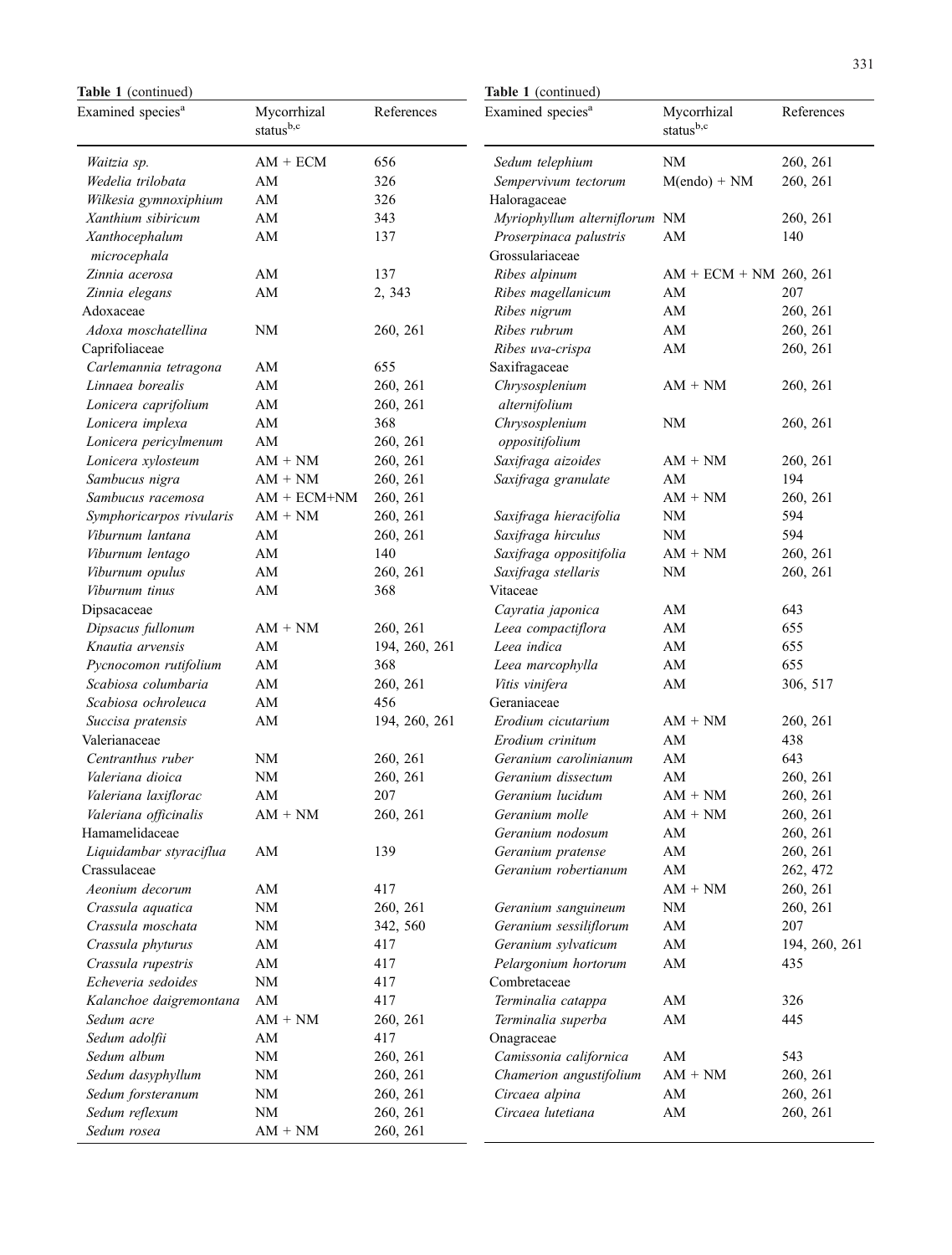| Table 1 (continued)           |                                |                | Table 1 (continued)           |                                         |               |  |
|-------------------------------|--------------------------------|----------------|-------------------------------|-----------------------------------------|---------------|--|
| Examined species <sup>a</sup> | Mycorrhizal<br>status $^{b,c}$ | References     | Examined species <sup>a</sup> | Mycorrhizal<br>${\rm status}^{\rm b,c}$ | References    |  |
| Epilobium alsinifolium        | $AM + NM$                      | 260, 261       | Eucalyptus grandis            | $AM + ECM$                              | 179           |  |
| Epilobium anagallidifolium    | AM                             | 260, 261       |                               | <b>ECM</b>                              | 96            |  |
| Epilobium angustifolium       | Facultative AM                 | 585            | Eucalyptus haemostoma         | <b>ECM</b>                              | 67            |  |
| Epilobium brunnescens         | NΜ                             | 342            | Eucalyptus largiflorens       | AM                                      | 5             |  |
| ssp. brunnescens              |                                |                | Eucalyptus macarthurii        | AM                                      | 5             |  |
| Epilobium ciliatum            | AM                             | 260, 261       | Eucalyptus marginata          | <b>ECM</b>                              | 365           |  |
| Epilobium coloratum           | AM                             | 140            | Eucalyptus microcorys         | <b>ECM</b>                              | 120           |  |
| Epilobium hirsutum            | Facultative AM                 | 62             | Eucalyptus racemosa           | <b>ECM</b>                              | 67            |  |
|                               | AM                             | 260, 261       | Eucalyptus regnans            | <b>ECM</b>                              | 341           |  |
| Epilobium lanceolatum         | AM                             | 260, 261       | Eucalyptus sieberi            | $\ensuremath{\text{ECM}}\xspace$        | 133           |  |
| Epilobium montanum            | $AM + NM$                      | 260, 261       | Eucalyptus stricta            | <b>ECM</b>                              | 67            |  |
| Epilobium obscurum            | AM                             | 260, 261       | Eucalyptus torelliana         | <b>ECM</b>                              | 120           |  |
| Epilobium palustre            | AM                             | 260, 261       | Eucalyptus urophylla          | AM                                      | 5             |  |
| Epilobium parviflorum         | AM                             | 260, 261       |                               | $AM + ECM$                              | 179           |  |
| Epilobium pendunculare        | AM                             | 342            | Eucalyptus viminalis          | AM                                      | 5             |  |
| Epilobium roseum              | AM                             | 260, 261       |                               | $AM + ECM$                              | 66            |  |
| Epilobium tetragonum          | AM                             | 260, 261       | Eucalyptus viridis            | AM                                      | 5             |  |
| Ludwigia palustris            | AM                             | 140            | Eugenia uniflora              | AM                                      | 651           |  |
| Ludwigia prostrata            | AM                             | 422            | Gomidesia spectabilis         | AM                                      | 31            |  |
| Oenothera biennis             | AM                             | 260, 261       | Kunzea capitata               | <b>ECM</b>                              | 67            |  |
| Oenothera erythrosepala       | AM                             | 260, 261       | Leptospermum flavescens       | <b>ECM</b>                              | 67            |  |
| Lythraceae                    |                                |                | Leptospermum lanigerum        | <b>ECM</b>                              | 67            |  |
| Cuphea carthagenensis         | AM                             | 326            | Luma apiculata                | AM                                      | 207           |  |
| Lafoensia pacari              | AM                             | 651            | Melaleuca quinquenervia       | $AM + ECM$                              | 316           |  |
| Lythrum alatum                | AM                             | 599            | Metrosideros polymorpha       | AM                                      | 326           |  |
| Lythrum hyssopifolia          | NM                             | 260, 261       | Myrtus communis               | AM                                      | 368, 382, 472 |  |
| Lythrum maritimum             | AM                             | 326            | Plinia rivularis              | Weak AM                                 | 651           |  |
| Lythrum salicaria             | AM                             | 140, 462, 558, | Psidium cattleianum           | AM                                      | 326           |  |
|                               |                                | 629            | Psidium guajava               | AM                                      | 31, 198, 337  |  |
|                               | $AM + NM$                      | 260, 261       | Rhodomyrtus tomentosa         | AM                                      | 326           |  |
| Myrtaceae                     |                                |                | Syzygium firmum               | AM                                      | 215           |  |
| Acca sellowiana               | AM                             | 31             | Syzygium guineense            | AM                                      | 637, 638      |  |
| Acmena resa                   | AM                             | 222            | Syzygium jambolanum           | AM                                      | 548           |  |
| Angophora hispida             | <b>ECM</b>                     | 67             | Syzygium latilimbum           | AM                                      | 422           |  |
| Baeckea ramosissima           | <b>ECM</b>                     | 67             | Syzygium makul                | AM                                      | 215           |  |
| Campomanesia                  | AM                             | 651            | Syzygium operculatum          | AM                                      | 215           |  |
| xanthocarpa                   |                                |                | Syzygium rubicundum           | AM                                      | 215           |  |
| Eucalyptus bosistoana         | AM                             | 5              | Tristaniopsis whiteana        | NM                                      | 568           |  |
| Eucalyptus camaldulensis      | $AM + ECM$                     | 179            | Melastomataceae               |                                         |               |  |
| Eucalyptus citriodora         | AM                             | 343            | Clidemia hirta                | AM                                      | 326           |  |
|                               | $AM + ECM$                     | 179            | Graffenrieda emarginata       | $AM + ECM$                              | 266           |  |
| Eucalyptus cloeziana          | $AM + ECM$                     | 179            | Leandra dasytricha            | AM                                      | 31            |  |
| Eucalyptus delegatensis       | AM                             | 5              | Melastoma affine              | NM                                      | 422           |  |
| Eucalyptus dives              | AM                             | 5              | Melastoma melabathricum       | AM                                      | 568           |  |
| Eucalyptus dumosa             | Weak AM                        | 5              | Krameriaceae                  |                                         |               |  |
| Eucalyptus dunnii             | $AM + ECM$                     | 442            | Krameria paucifolia           | AM                                      | 112           |  |
| Eucalyptus globoidea          | ECM                            | 133            | Zygophyllaceae                |                                         |               |  |
| Eucalyptus globulus           | AM                             | 5              | Balanites aegyptiaca          | AM                                      | 47            |  |
|                               | ECM                            | 359            | Fagonia cretica               | AM                                      | 567           |  |
| Eucalyptus globulus           | <b>ECM</b>                     | 12             | Larrea tridentata             | AM                                      | 112, 137      |  |
| ssp. bicostata                |                                |                | Morkillia mexicana            | Weak AM                                 | 103           |  |
| Eucalyptus gomphocephala AM   |                                | 5              | Tribulus cistoides            | NM                                      | 326           |  |
|                               |                                |                | Tribulus terrester            | AM                                      | 343           |  |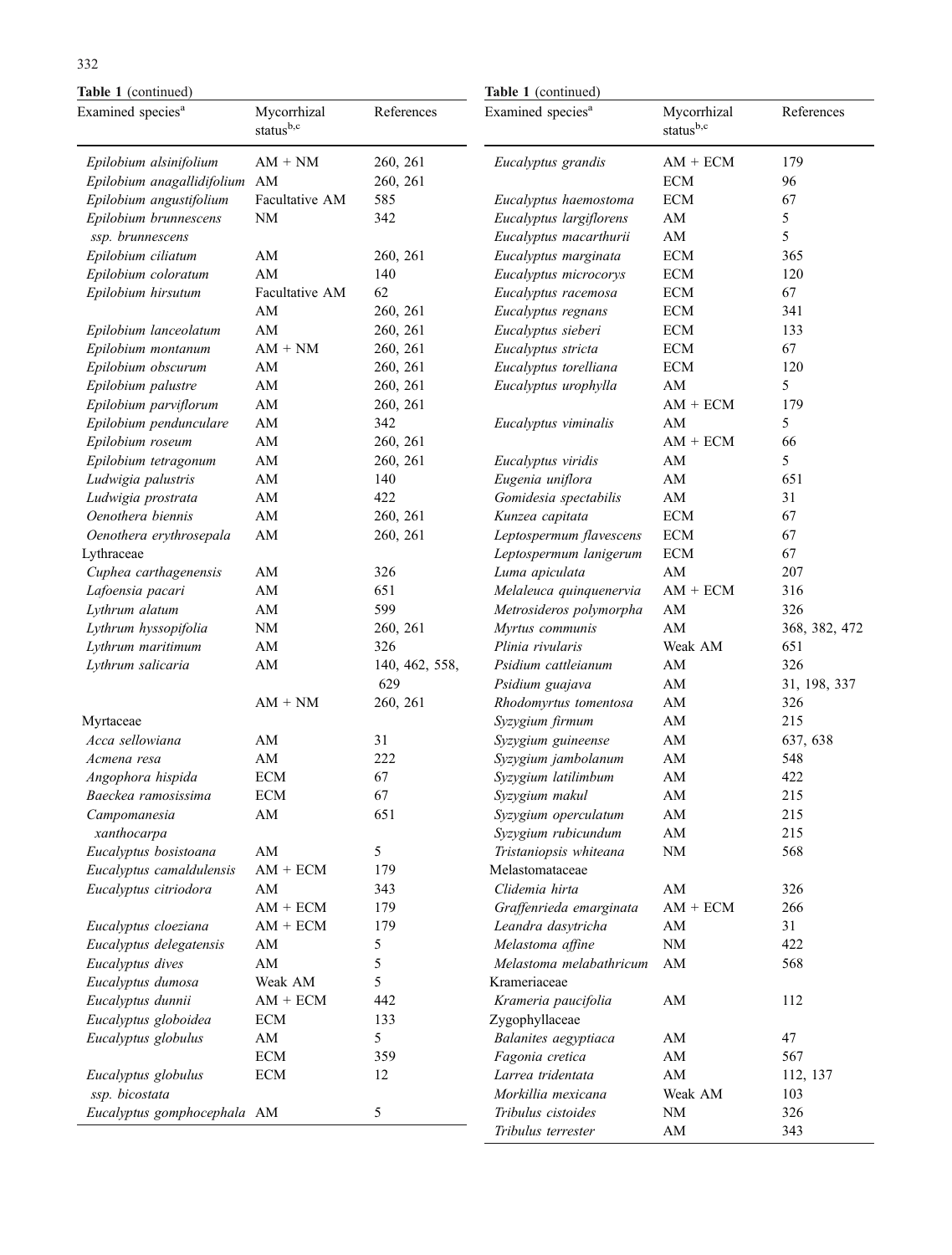|  |  | <b>Table 1</b> (continued) |
|--|--|----------------------------|
|--|--|----------------------------|

| Table 1 (continued)           |                                | Table 1 (continued) |                               |                          |               |
|-------------------------------|--------------------------------|---------------------|-------------------------------|--------------------------|---------------|
| Examined species <sup>a</sup> | Mycorrhizal<br>status $^{b,c}$ | References          | Examined species <sup>a</sup> | Mycorrhizal<br>statusb,c | References    |
| Viscainoa geniculata          | AM                             | 112                 | Croton kongensis              | AM                       | 422           |
| Zygophyllum dumosum           | AM                             | 268                 | Croton machrostachyus         | AM                       | 637, 638      |
| Zygophyllum howittii          | <b>NM</b>                      | 438                 | Croton punctatus              | AM                       | 143           |
| Parnassiaceae                 |                                |                     | Croton urucurana              | AM                       | 651           |
| Parnassia palustris           | $AM + NM$                      | 260, 261            | Ditaxis lanceolata            | AM                       | 112           |
| Celastraceae                  |                                |                     | Drypetes gossweileri          | $\mathbf{A}\mathbf{M}$   | 445           |
| Euonymus europaeus            | AM                             | 260, 261            | Drypetes hoaensis             | $\rm{NM}$                | 655           |
| Maytenus boaria               | AM                             | 207                 | Epiprinus silhetianus         | $\rm{NM}$                | 655           |
| Maytenus chubutensis          | AM                             | 207                 | Euphorbia amygdaloides        | AM                       | 260, 261      |
| Maytenus magellanica          | AM                             | 207                 | Euphorbia cyparissias         | AM                       | 260, 261      |
| Maytenus phyllantoides        | AM                             | 112                 | Euphorbia dulcis              | AM                       | 260, 261      |
| Humiriaceae                   |                                |                     | Euphorbia esula               | AM                       | 260, 261      |
| Sacoglottis gabonensis        | AM                             | 445                 | Euphorbia gatbergensis        | AM                       | 417           |
| Pandaceae                     |                                |                     | Euphorbia helioscopia         | $AM + NM$                | 260, 261      |
| Panda oleosa                  | AM                             | 445                 | Euphorbia heterophylla        | AM                       | 343           |
| Rhizophoraceae                |                                |                     | Euphorbia hirta               | AM                       | 216, 343      |
| Combretocapus rotundatus      | NM                             | 568                 |                               | Facultative AM           | 422           |
| Poga oleosa                   | AM                             | 445                 | Euphorbia lathyrus            | AM                       | 260, 261      |
| Linaceae                      |                                |                     | Euphorbia paralias            | AM                       | 260, 261      |
| Linum bienne                  | AM                             | 472                 | Euphorbia parliramulosa       | AM                       | 417           |
| Linum catharticum             | AM                             | 456                 | Euphorbia peplis              | AM                       | 368           |
|                               | $AM + NM$                      | 260, 261            | Euphorbia peplus              | AM                       | 472           |
| Linum perenne                 | NΜ                             | 260, 261            |                               | $AM + NM$                | 260, 261      |
| ssp. anglicum                 |                                |                     | Euphorbia royleana            | AM                       | 343           |
| Linum strictum                | AM                             | 472                 | Euphorbia tannensis           | $\mathbf{A}\mathbf{M}$   | 438           |
| Linum trigynum                | AM                             | 472                 | Euphorbia thymifolia          | $\mathbf{A}\mathbf{M}$   | 343           |
| Linum usitatissimum           | AM                             | 171, 180            | Glochidion assamicum          | $\rm{NM}$                | 655           |
|                               | $AM + NM$                      | 260, 261            | Hevea brasiliensis            | AM                       | 288, 526, 527 |
| Erythroxylaceae               |                                |                     | Hieronyma alchorneoides       | AM                       | 31            |
| Erythroxylon compactum        | <b>NM</b>                      | 103                 | Jatropha cinerea              | AM                       | 112           |
| Euphorbiaceae                 |                                |                     | Jatropha cuneata              | AM                       | 112           |
| Acalypha acmophylla           | AM                             | 343                 | Macaranga denticulata         | AM                       | 422, 648      |
| Actinostemon concolor         | AM                             | 651                 | Macaranga indica              | AM                       | 655           |
| Adelia virgata                | AM                             | 112                 | Macaranga peltata             | AM                       | 315           |
| Alchornea cordifolia          | AM                             | 445                 | Manihot esculanta             | AM                       | 252           |
| Alchornea tiliaefolia         | AM                             | 422, 655            | Mercurialis annua             | AM                       | 260, 261      |
| Aleurites moluccana           | AM                             | 326                 | Mercurialis perennis          | $AM + NM$                | 260, 261      |
| Amperea xiphoclada            | <b>ECM</b>                     | 67                  | Pedilanthus cymbiferus        | NM                       | 103           |
| Baccaurea ramiflora           | AM                             | 422, 655            |                               | $\mathbf{A}\mathbf{M}$   | 112           |
| Breynia fruticosa             | AM                             | 422                 | Pedilanthus macrocarpus       | AM                       | 112           |
| Celaenodendron                | AM                             | 20                  | Phyllanthus asteranthus       | AM                       | 422           |
| mexicanum                     |                                |                     | Phyllanthus lacunarius        | AM                       | 438           |
| Chamaesyce atrococca          | AM                             | 326                 | Phyllanthus niruri            | AM                       | 577           |
| Chamaesyce celastroides       | AM                             | 326                 | Phyllanthus urinaria          | $\mathbf{A}\mathbf{M}$   | 343           |
| Chamaesyce degeneri           | AM                             | 326                 | Ricinodendron heudelotii      | AM                       | 445           |
| Chamaesyce hypericifolia      | AM                             | 326                 | Ricinus communis              | AM                       | 318           |
| Cleidion bracteosum           | AM                             | 422                 | Sauropus androgynus           | $\mathbf{A}\mathbf{M}$   | 253           |
| Cleidion brevipetiolatum      | AM                             | 655                 | Sebastiania                   | AM                       | 651           |
| Cleistanthus sumatranus       | AM                             | 422                 | commersoniana                 |                          |               |
|                               | NM                             | 655                 | Uapaca acuminata              | $AM + ECM$               | 445           |
| Croton ciliato-               | Weak AM                        | 103                 | Uapaca guineense              | <b>ECM</b>               | 52, 445       |
| glanduliferus                 |                                |                     | Uapaca heudelotti             | AM                       | 52            |
| Croton floribundus            | AM                             | 651                 |                               |                          |               |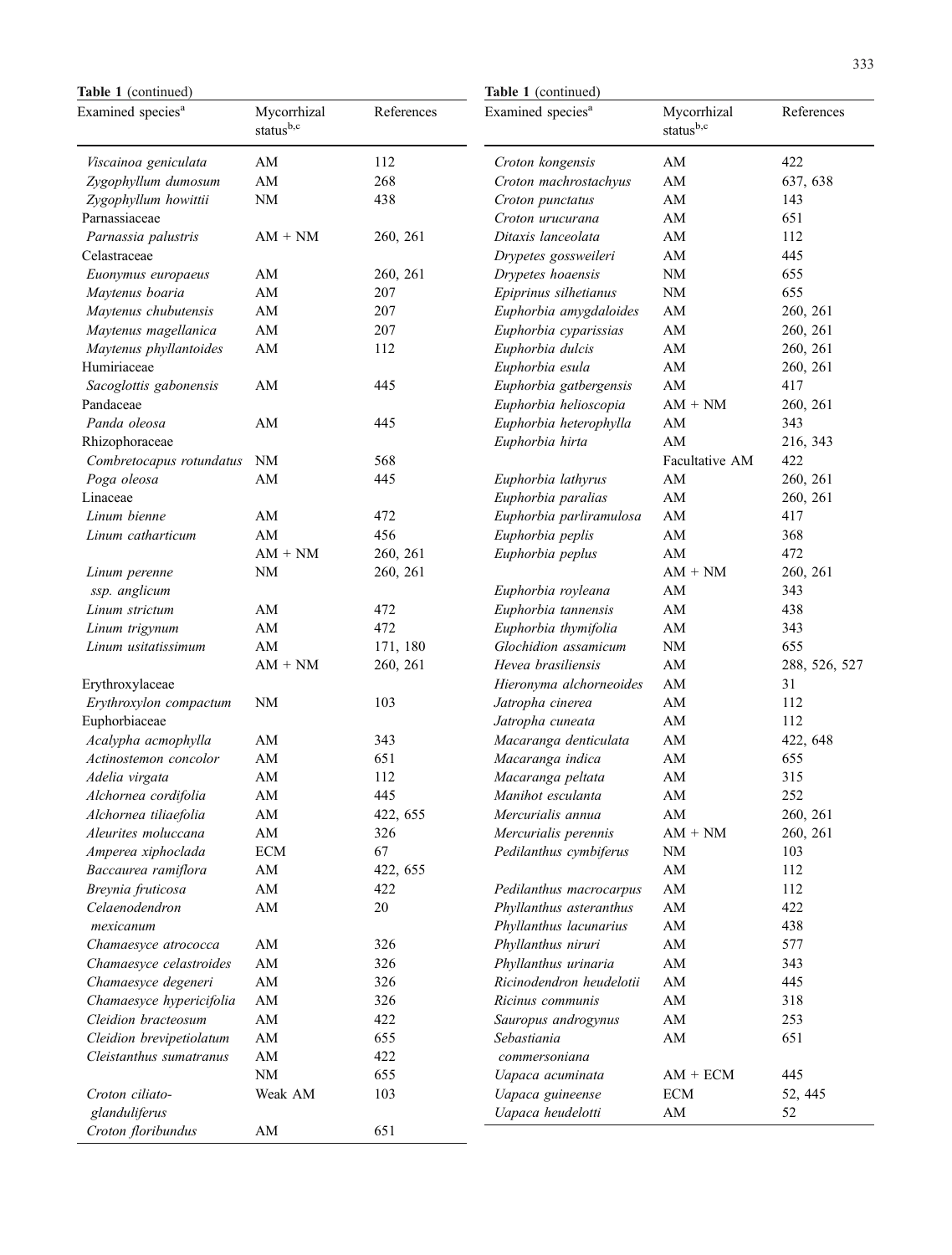| Table 1 (continued)                     |                                  | Table 1 (continued) |                                          |                                |                |
|-----------------------------------------|----------------------------------|---------------------|------------------------------------------|--------------------------------|----------------|
| Examined species <sup>a</sup>           | Mycorrhizal<br>statusb,c         | References          | Examined species <sup>a</sup>            | Mycorrhizal<br>status $^{b,c}$ | References     |
| Uapaca staudtii                         | ECM+AM                           | 413                 | Salix lapponum                           | <b>ECM</b>                     | 260, 261       |
|                                         | <b>ECM</b>                       | 445                 | Salix myrsinites                         | <b>ECM</b>                     | 260, 261       |
| Uapaca vanhouttei                       | $\ensuremath{\text{ECM}}\xspace$ | 445                 | Salix nigra                              | AM                             | 140            |
| Violaceae                               |                                  |                     | Salix nigricans                          | ECM+NM                         | 260, 261       |
| Viola arvensis                          | $AM + NM$                        | 260, 261            | Salix phylicifolia                       | <b>ECM</b>                     | 260, 261       |
| Viola calaminaria                       | AM                               | 588                 | Salix polaris                            | <b>ECM</b>                     | 594            |
| Viola canina                            | AM                               | 269                 | Salix purpurea                           | $AM + ECM$                     | 260, 261       |
|                                         | $AM + NM$                        | 260, 261            | Salix reinii                             | <b>ECM</b>                     | 587            |
| Viola hirta                             | AM                               | 260, 261            | Salix repens                             | AM                             | 605            |
| Viola kitaibeliana                      | $AM + NM$                        | 260, 261            |                                          | $AM + ECM$                     | 260, 261       |
| Viola lutea                             | AM                               | 260, 261            | Salix reticulata                         | <b>ECM</b>                     | 594, 260, 261  |
| Viola maculata                          | AM                               | 207                 | Salix triandra                           | <b>ECM</b>                     | 260, 261       |
| Viola odorata                           | AM                               | 260, 261            | Salix viminalis                          | AM                             | 60             |
| Viola palustris                         | $AM + NM$                        | 260, 261            |                                          | $AM + ECM$                     | 260, 261       |
| Viola reichenbachiana                   | $AM + NM$                        | 260, 261            | Xylosma ciliatifolium                    | AM                             | 651            |
| Viola riviniana                         | AM                               | 260, 261            | Xylosma pseudosalzmannii                 | AM                             | 651            |
| Viola rupestris                         | AM                               | 260, 261            | Turneraceae                              |                                |                |
| Viola tricolor                          | AM                               | 194, 456            | Turnera ulmifolia                        | AM                             | 143            |
|                                         | $AM + NM$                        |                     | Clusiaceae                               |                                |                |
| Viola wailenalenae                      | AM                               | 260, 261            | Calophyllum sclerophyllum                |                                | 568            |
| $Viola \times wittrockiana$             |                                  | 326<br>322          |                                          | AM<br>AM                       | 568            |
|                                         | AM                               |                     | Calophyllum soulattri<br>Clusia minor    |                                |                |
| Salicaceae                              |                                  |                     |                                          | AM                             | 474            |
| Casearia sylvestris                     | AM                               | 31, 651             | Clusia rotundata                         | AM                             | 474            |
| Populus alba                            | ECM+AM                           | 368                 | Cratoxylum arborescens                   | AM                             | 568            |
|                                         | ECM+NM                           | 260, 261            | Garcinia cowa                            | NM                             | 655            |
| Populus balsamifera                     | <b>ECM</b>                       | 470                 | Garcinia kola                            | AM                             | 445            |
| Populus balsamifera<br>ssp. trichocarpa | <b>ECM</b>                       | 271                 | Garcinia lucida<br>Garcinia xanthochymus | AM<br>Facultative AM           | 445<br>422     |
| Populus $\times$ canadensis             | $AM + ECM$                       | 260, 261            | Hypericaceae                             |                                |                |
| Populus canescens                       | <b>ECM</b>                       | 260, 261            | Hypericum calycinum                      | <b>NM</b>                      | 260, 261       |
| Populus deltoides                       | AM                               | 140                 | Hypericum hirsutum                       | $\rm NM$                       | 260, 261       |
| Populus euroamericana                   | $AM + ECM$                       | 317                 | Hypericum humifusum                      | <b>NM</b>                      | 260, 261       |
| Populus nigra                           | $AM + ECM$                       | 260, 261            | Hypericum maculatum                      | AM                             | 194, 260, 261  |
| Populus nigra 'Italica'                 | $AM + ECM$                       | 260, 261            | Hypericum montanum                       | $\rm NM$                       | 260, 261       |
| Populus serotina                        | $AM + ECM$                       | 260, 261            | Hypericum perforatum                     | AM                             | 409, 260, 261  |
| Populus tremula                         | $AM + ECM$                       | 260, 261            | Hypericum pulchrum                       | AM                             | 260, 261       |
| Populus tremula $\times$                | ECM                              | 59                  | Hypericum tetrapterum                    | $AM + NM$                      | 260, 261       |
| tremuloides                             |                                  |                     | Elatinaceae                              |                                |                |
| Populus tremuloides                     | <b>ECM</b>                       | 145, 338            | Elatine hexandra                         | AM                             | 62             |
|                                         | ECM+AM                           | 430                 | Ochnaceae                                |                                |                |
| Populus trichocarpa                     | <b>ECM</b>                       | 59, 260, 261        | Lophira alata                            | AM                             | 445            |
| Salix alba                              | ECM                              | 260, 261            | Chrysobalanaceae                         |                                |                |
| Salix alba vitellina                    | ECM                              | 260, 261            | Licania platypus                         | AM                             | 321            |
| Salix arbuscula                         | ECM                              | 260, 261            | Oxalidaceae                              |                                |                |
| Salix arctica                           | ECM                              | 594                 | Oxalis acetosella                        | AM                             | 598            |
| Salix aurita                            | ECM+NM                           | 260, 261            |                                          | $AM + NM$                      | 260, 261       |
| Salix babylonica                        | $AM + ECM$                       | 316, 260, 261       | Oxalis corniculata                       | AM                             | 294, 643, 260, |
|                                         |                                  |                     |                                          |                                |                |
| Salix caprea                            | $AM + ECM$                       | 260, 261            |                                          |                                | 261            |
| Salix cinerea                           | $AM + ECM$                       | 260, 261            | Oxalis corymbosa                         | AM                             | 643            |
| Salix daphnoides                        | <b>ECM</b>                       | 260, 261            | Oxalis exilis                            | AM                             | 260, 261       |
| Salix fragilis                          | ECM                              | 260, 261            | Oxalis europaea                          | AM                             | 260, 261       |
| Salix gracilistyla                      | AM                               | 511                 | Oxalis stricta                           | AM                             | 260, 261       |
| Salix herbacea                          | ECM+EEM                          | 260, 261            | Oxalis valdiviensis                      | AM                             | 207            |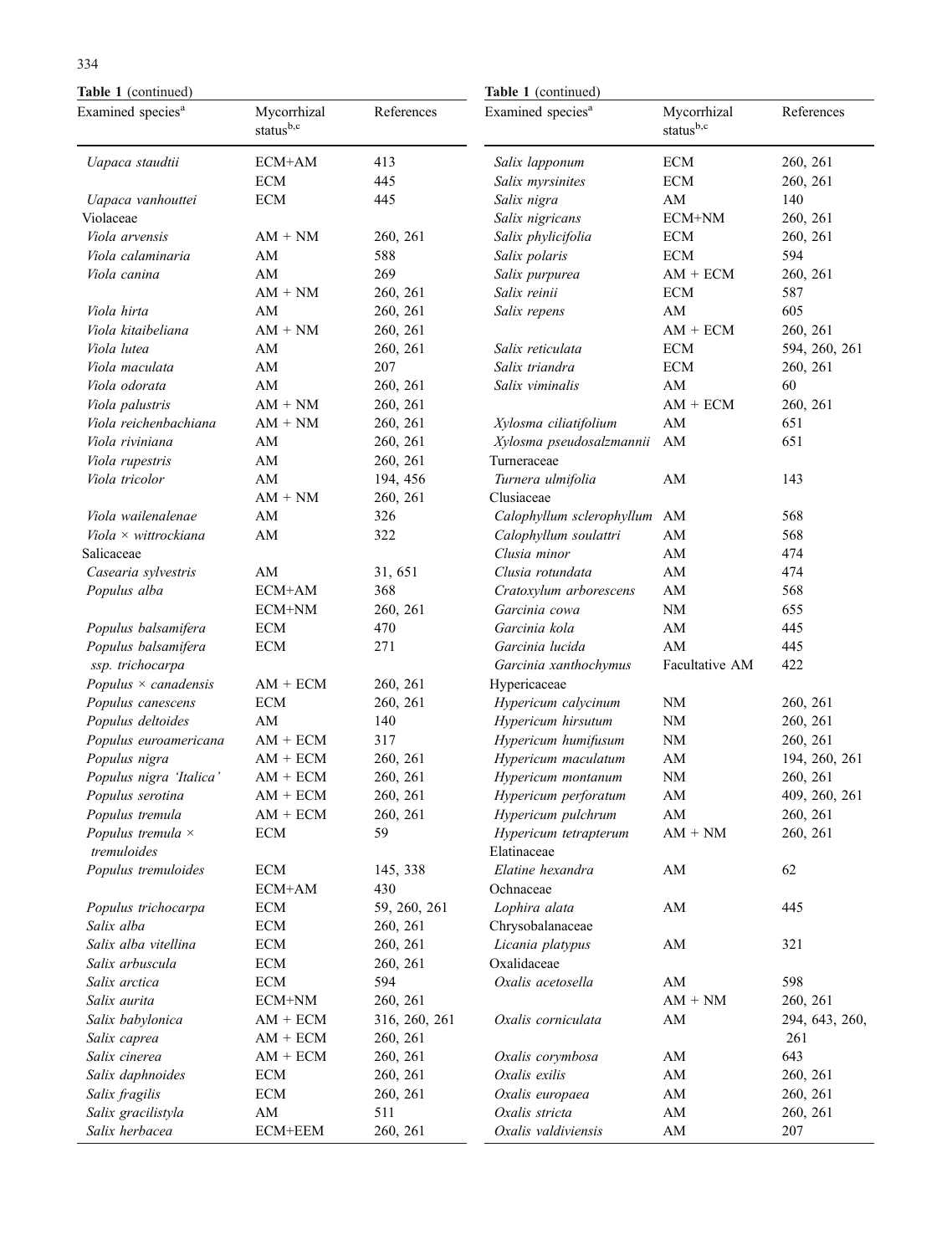| Table 1 (continued)                       |                                     | Table 1 (continued) |                                             |                                  |                 |
|-------------------------------------------|-------------------------------------|---------------------|---------------------------------------------|----------------------------------|-----------------|
| Examined species <sup>a</sup>             | Mycorrhizal<br>statusb,c            | References          | Examined species <sup>a</sup>               | Mycorrhizal<br>status $^{b,c}$   | References      |
| Cunoniaceae                               |                                     |                     | Albizia gummifera                           | AM                               | 637, 638        |
| Ceratopetalum apetalum                    | AM                                  | 387                 | Albizia hassleri                            | AM                               | 651             |
|                                           | <b>ECM</b>                          | 389                 | Albizia kalkora                             | AM                               | 343             |
| Elaeocarpaceae                            |                                     |                     | Albizia lebbeck                             | AM                               | 52, 216, 477,   |
| Aristotelia chilensis                     | AM                                  | 207                 |                                             |                                  | 538, 548        |
| Elaeocarpus austro-                       | AM                                  | 422                 | Albizia schimperiana                        | AM                               | 637, 638        |
| yunnanensis                               |                                     |                     | Alysicarpus regosus                         | AM                               | 336             |
| Sloanea guianensis                        | AM                                  | 31                  | Alysicarpus vaginalis                       | AM                               | 343             |
| Polygalaceae                              |                                     |                     | Amorpha crenulata                           | AM                               | 202             |
| Polygala nicaeensis                       | AM                                  | 368                 | Amphimas ferrugineus                        | AM                               | 445             |
| Polygala amarella                         | $AM + NM$                           | 260, 261            | Amphimas pterocarpoides                     | $\mathbf{A}\mathbf{M}$           | 52, 445         |
| Polygala calcarea                         | AM                                  | 260, 261            | Anadenanthera colubrina                     | AM                               | 452, 651        |
| Polygala serpyllifolia                    | AM                                  | 260, 261            | Anadenanthera falcata                       | AM                               | 548             |
| Polygala vulgaris                         | AM                                  | 194                 | Anadenanthera                               | AM                               | 651             |
|                                           | $AM + ECM$                          | 260, 261            | macrocarpa                                  |                                  |                 |
| Salomonia sp.                             | Mycoheterotrophy                    | 658                 | Anadenanthera peregrina                     | AM                               | 528, 593        |
|                                           | via AM                              |                     | Anthonotha fragrans                         | <b>ECM</b>                       | 52              |
| Fabaceae                                  |                                     |                     |                                             | ECM+AM                           | 413, 445        |
| Acacia albida                             | AM                                  | 174                 | Anthonotha macrophylla                      | <b>ECM</b>                       | 52, 413, 445    |
| Acacia ampliceps                          | AM                                  | 477                 | Anthyllis cytisoides                        | AM                               | 170, 234, 583   |
| Acacia arabica                            | AM                                  | 317                 | Anthyllis tetraphylla                       | AM                               | 472             |
| Acacia auriculiformis                     | AM                                  | 52, 229             | Anthyllis vulneraria                        | AM                               | 456             |
| Acacia bonariensis                        | $AM + ECM$                          | 211                 |                                             | $AM + NM$                        | 260, 261        |
| Acacia caven                              | AM                                  | 211                 | Aphanocalyx                                 | <b>ECM</b>                       | 413             |
| Acacia cochliacantha                      | Weak AM                             | 103                 | cynometroides                               |                                  |                 |
| Acacia constricta                         | Weak AM                             | 103                 | Arachis hypogaea                            | AM                               | 111             |
| Acacia eriopoda                           | AM                                  | 477                 | Astragalus alpinus                          | $\rm NM$                         | 594             |
| Acacia farnesiana                         | AM                                  | 343, 600            | Astragalus applegatei                       | AM                               | 55              |
|                                           | Weak AM                             | 103                 | Astragalus glycyphyllos                     | NM                               | 260, 261        |
| Acacia holosericea                        | <b>ECM</b>                          | 186                 | Atylosia scarabaeoides                      | AM                               | 343             |
| Acacia koa                                | AM                                  | 326, 406            | Baphia nitida                               | AM                               | 52              |
| Acacia leptocarpa                         | AM                                  | 52                  | Bauhinia forficata                          | $\mathbf{A}\mathbf{M}$           | 211, 651        |
| Acacia linifolia                          | AM                                  | 68                  | Berlinia bracteosa                          | <b>ECM</b>                       | 445             |
|                                           | ECM+AM                              | 67                  | Berlinia confusa                            | $\ensuremath{\text{ECM}}\xspace$ | 52, 445         |
| Acacia mangium                            | ECM                                 | 186, 187            | Bossiaea obcordata                          | AM                               | 67              |
|                                           | AM                                  | 52, 257, 520        | <i>Brachystegia</i>                         | ECM                              | 445             |
| Acacia nilotica                           | AM                                  | 473, 538            | cynometroides                               |                                  |                 |
| Acacia obtusifolia                        | ECM+AM                              | 67                  | Brachystegia eurycoma                       | <b>ECM</b>                       | 445             |
| Acacia pennatula                          | AM                                  | 18                  | Brachystegia leonensis                      | ECM                              | 52              |
| Acacia polyphylla<br>Acacia suaveolens    | AM                                  | 651                 | Brachystegia zenkeri                        | ECM                              | 445             |
|                                           | ECM+AM                              | 67<br>567           | Bussea occidentalis                         | AM                               | 52<br>$20\,$    |
| Acacia tortilis                           | AM<br>ECM+AM                        | 67                  | Caesalpinia eriostachys                     | AM<br>AM                         | 548             |
| Acacia ulicifolia<br>Adenanthera pavonina | AM                                  | 52                  | Caesalpinia ferrea<br>Caesalpinia gilliesii | AM                               | 211             |
|                                           |                                     |                     | Caesalpinia pannosa                         | $\mathbf{A}\mathbf{M}$           |                 |
| Aeschynomene indica<br>Afzelia africana   | $\mathbf{A}\mathbf{M}$<br>$\rm{NM}$ | 546<br>47           | Caesalpinia peltophoroides                  | AM                               | 112<br>548      |
|                                           | ECM                                 | 45, 52              |                                             | AM                               |                 |
|                                           | ECM+AM                              |                     | Cajanus cajan<br>Calliandra eriophylla      | Weak AM                          | 172, 624<br>103 |
| Afzelia bipidensis<br>Afzelia pachyloba   | $AM + ECM$                          | 413, 445<br>445     | Calliandra parvifolia                       | Weak $AM + ECM$                  | 211             |
| Afzelia quanzensis                        | <b>ECM</b>                          | 418                 | Calliandra selloi                           | AM                               | 211             |
| Albizia corniculata                       | AM                                  | 655                 | Calliandra tweedii                          | $AM + ECM$                       | 211             |
| Albizia falcataria                        | AM                                  | 14                  | Calopogonium caeruleum                      | AM                               | 289             |
| Albizia ferruginea                        | AM                                  | 52, 256             | Calopogonium mucunoides                     | AM                               | 439             |
|                                           |                                     |                     |                                             |                                  |                 |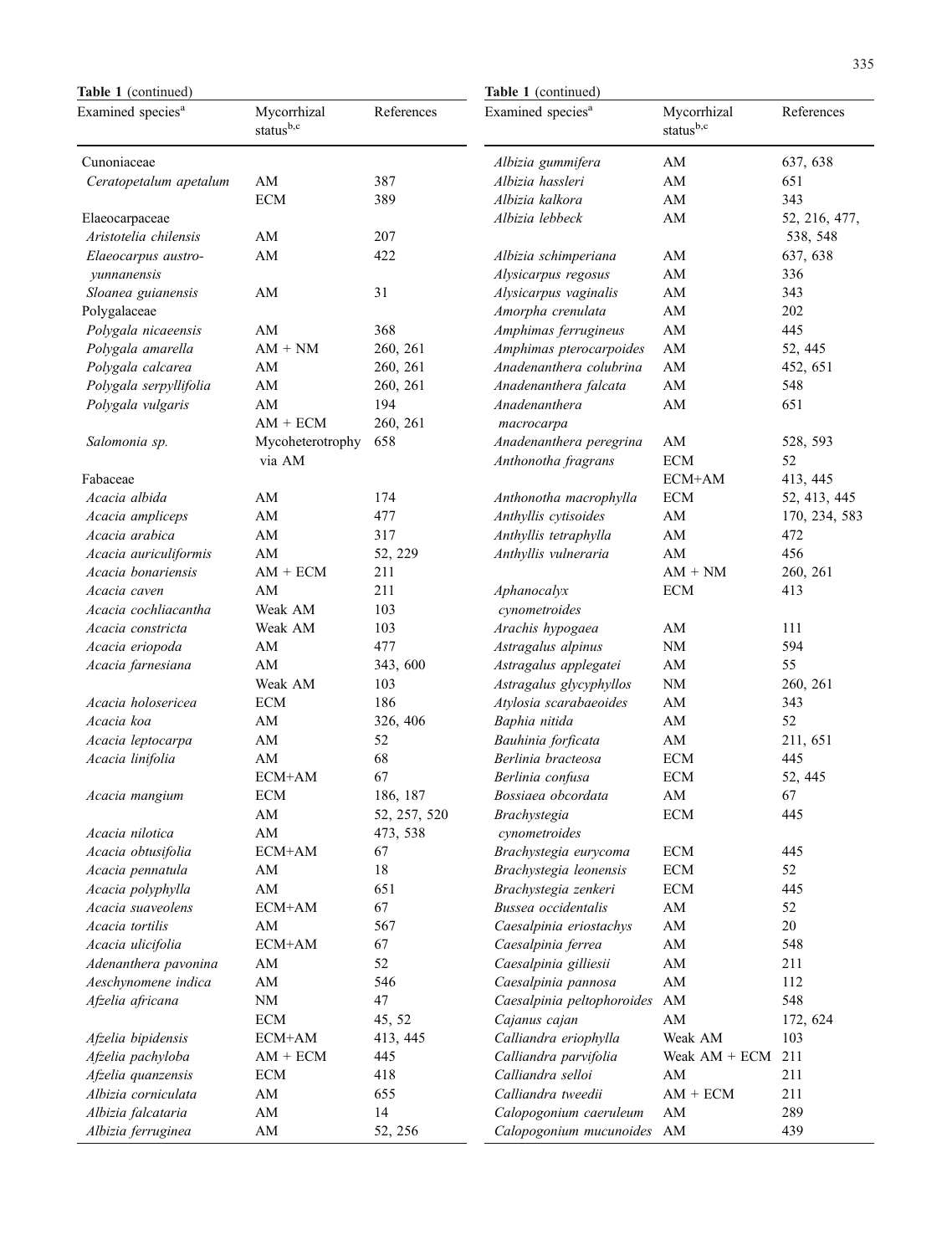| Table 1 (continued) |
|---------------------|
|---------------------|

| Table 1 (continued)           |                                      |              | Table 1 (continued)           |                                         |              |  |
|-------------------------------|--------------------------------------|--------------|-------------------------------|-----------------------------------------|--------------|--|
| Examined species <sup>a</sup> | Mycorrhizal<br>status <sup>b,c</sup> | References   | Examined species <sup>a</sup> | Mycorrhizal<br>${\rm status}^{\rm b,c}$ | References   |  |
| Canavalia rosea               | AM                                   | 144, 336     | Distemonanthus                | AM                                      | 445          |  |
| Cassia grandis                | AM                                   | 548          | benthamianus                  |                                         |              |  |
| Cassia siamea                 | AM                                   | 52, 230, 251 | Dorycnium hirsutum            | <b>NM</b>                               | 368          |  |
| Cassia spectabilis            | AM                                   | 258          | Enterolobium                  | AM                                      | 211, 651     |  |
| Castanospermum australe       | AM                                   | 4            | contortisiliquum              |                                         |              |  |
| Cathormion polyanthum         | AM                                   | 211          | Enterolobium cyclocarpum      | AM                                      | 143, 256     |  |
| Centrolobium tomentosum       | AM                                   | 372, 651     | Eperua falcata                | AM                                      | 161          |  |
| Ceratonia siliqua             | AM                                   | 147          | Erythrina berteroana          | AM                                      | 142          |  |
| Cercidium praecox             | AM                                   | 112          | Erythrina crista-galli        | AM                                      | 211          |  |
| Chamaecrista                  | AM                                   | 143          | Erythrina poeppigiana         | AM                                      | 148          |  |
| chamaecristoides              |                                      |              | Erythrophleum ivorense        | AM                                      | 52, 445      |  |
| Cicer arietinum               | AM                                   | 124, 125     | Eysenhardtia polystachya      | Weak AM                                 | 103          |  |
| Colophospermum mopane         | AM                                   | 477          | Faidherbia albida             | AM                                      | 46           |  |
| Copaifera langsdorffii        | AM                                   | 548, 651     | Genista hirsute               | AM                                      | 339          |  |
| Cordyla pinnata               | AM                                   | 47           | Genista tinctoria             | AM                                      | 260, 261     |  |
| Coronilla emerus              | AM                                   | 368          | Geoffroea decorticians        | AM                                      | 211          |  |
| ssp. emeroides                |                                      |              | Gilbertiodendron              | <b>ECM</b>                              | 445          |  |
| Coronilla scorpioides         | AM                                   | 472          | brachystegioides              |                                         |              |  |
| Coronilla varia               | AM                                   | 159          | Gilbertiodendron dewevrei     | ECM+AM                                  | 591          |  |
|                               | <b>NM</b>                            | 260, 261     |                               | <b>ECM</b>                              | 445          |  |
| Crotalaria burhia             | AM                                   | 567          | Gilbertiodendron preussi      | <b>ECM</b>                              | 52           |  |
| Crotalaria incana             | AM                                   | 143          | Gleditsia amorphoides         | Weak $AM + ECM$                         | 211          |  |
| Crotalaria medicaginea        | AM                                   | 343, 567     | Gliricidia sepium             | AM                                      | 52, 199, 258 |  |
| Cullen discolor               | AM                                   | 438          | Glyceria maxima               | <b>NM</b>                               | 62           |  |
| Cullen pallida                | AM                                   | 438          | Glycine max                   | AM                                      | 37           |  |
| Cylicodiscus gabunensis       | AM                                   | 445          | Gompholobium                  | AM                                      | 67           |  |
| Cynometra alexandri           | AM                                   | 591          | grandiflorum                  |                                         |              |  |
| Cynometra leonensis           | AM                                   | 52           | Gossweilerodendron            | AM                                      | 445          |  |
| Cynometra sanagaensis         | AM                                   | 445          | balsamiferum                  |                                         |              |  |
| Cytisus scoparius             | AM                                   | 260, 261     | Guibourtia tessmannii         | AM                                      | 445          |  |
| Dalbergia obtusifolia         | AM                                   | 655          | Havardia albicans             | AM                                      | 18           |  |
| Dalbergia sissoo              | AM                                   | 317, 473     | Hedysarum confertum           | AM                                      | 496          |  |
| Daniella ogea                 | AM                                   | 445          | Hedysarum coronarium          | AM                                      | 351          |  |
| Daviesia corymbosa            | AM                                   | 67           | Hedysarum spinosissimum       | AM                                      | 496          |  |
| Desmanthus illinoensis        | AM                                   | 541          | Hippocrepis comosa            | AM                                      | 260, 261     |  |
| Desmodium heterophyllum       | AΜ                                   | 355          | Hippocrepis unisiliquosa      | AM                                      | 472          |  |
| Desmodium microphyllum        | AM                                   | 343          | Holocalyx balansae            | Weak AM                                 | 651          |  |
| Desmodium oxyphyllum          | AM                                   | 643          | Hymenaea courbaril            | NM                                      | 548          |  |
| Desmodium paniculatum         | AM                                   | 541          | Indigofera brevidens          | Weak AM                                 | 438          |  |
| Detarium macrocarpum          | AM                                   | 445          | Indigofera cordifolia         | AM                                      | 567          |  |
| Dialium guineense             | AM                                   | 47, 52       | Indigofera linifolia          | AM                                      | 567          |  |
| Dicorynia guianensis          | AM                                   | 71, 161      | Inga leiocalycina             | AM                                      | 627          |  |
| Didelotia africana            | $ECM + Weak AM$                      | 413          | Inga marginata                | AM                                      | 31           |  |
|                               | ECM                                  | 445          | Inga sessilis                 | AM                                      | 651          |  |
| Didelotia letouzeyi           | $\ensuremath{\text{ECM}}\xspace$     | 413, 445     | Inga striata                  | AM                                      | 651          |  |
| Dillwyinia parvifolia         | ECM+AM                               | 67           | Inga urguuensis               | AM                                      | 211          |  |
| var. tricopoda                |                                      |              | Intsia palembanica            | $AM + ECM$                              | 14           |  |
| Dillwynia retorta             | ECM                                  | 67           | Julbernardia seretii          | ECM+AM                                  | 591          |  |
|                               | AM                                   | 589          |                               | <b>ECM</b>                              | 445          |  |
| Diphysa robinoides            | AM                                   | 143          | Koompassia malacensis         | <b>NM</b>                               | 568          |  |
| Dipteryx panamensis           | AM                                   | 321          | Kummerowia striata            | AM                                      | 213          |  |
|                               |                                      |              | Lablab purpureusus            | AM                                      | 640          |  |
|                               |                                      |              | Laburnum anagyroides          | AM                                      | 260, 261     |  |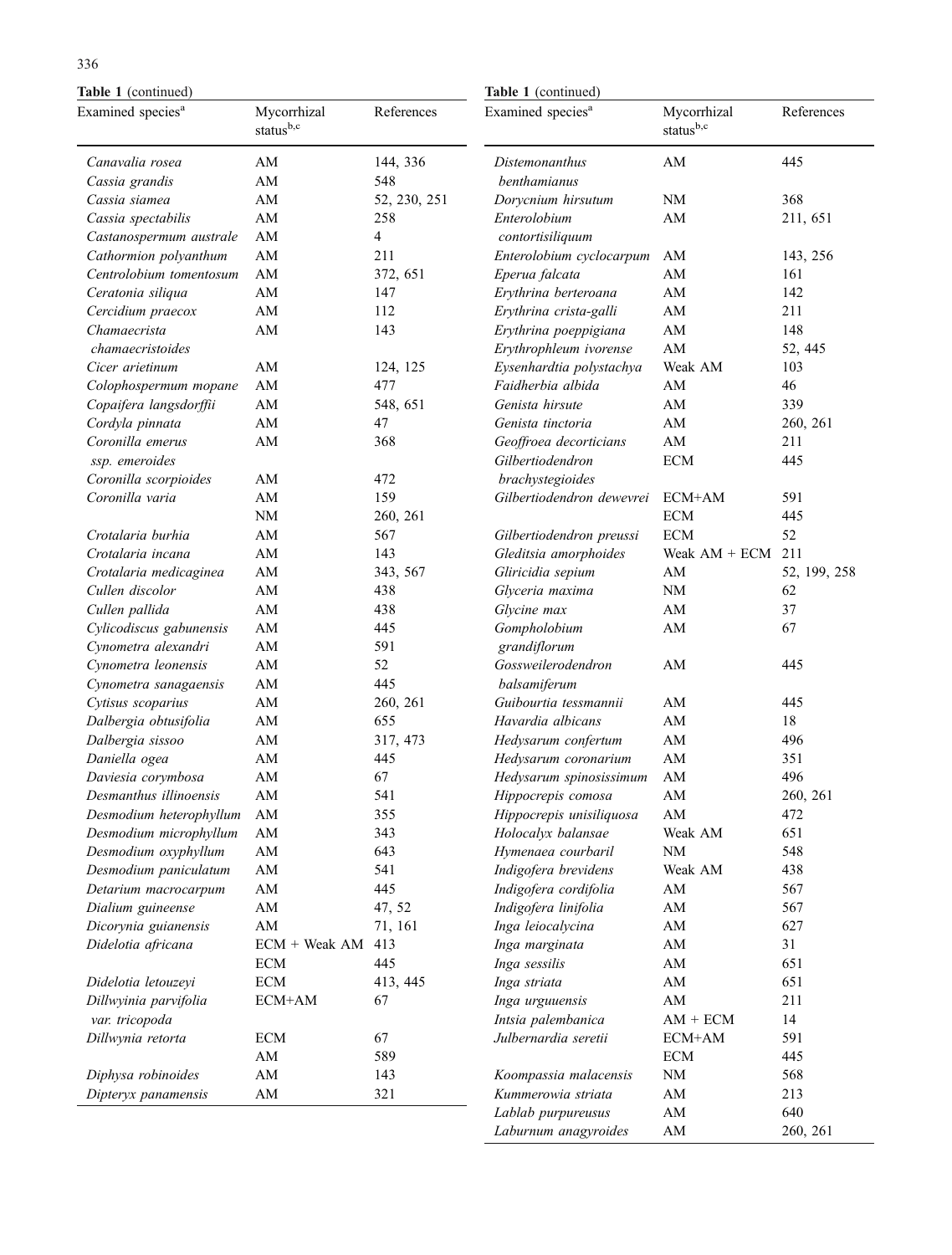| Table 1 (continued)           |                          |                | Table 1 (continued)           |                          |               |  |
|-------------------------------|--------------------------|----------------|-------------------------------|--------------------------|---------------|--|
| Examined species <sup>a</sup> | Mycorrhizal<br>statusb,c | References     | Examined species <sup>a</sup> | Mycorrhizal<br>statusb,c | References    |  |
| Lathyrus montanus             | AM                       | 260, 261       | Ononis spinosa                | AM                       | 260, 261      |  |
| Lathyrus japonicus            | AM                       | 260, 261       | Ormosia arborea               | <b>NM</b>                | 548           |  |
| Lathyrus niger                | $AM + NM$                | 260, 261       |                               | AM                       | 651           |  |
| Lathyus odoratus              | AM                       | 260, 261       | Oxystigma buchholzii          | AM                       | 445           |  |
| Lathyrus pratensis            | AM                       | 194            | Oxystigma mannii              | AM                       | 445           |  |
|                               | $AM + NM$                | 260, 261       | Oxytropis scammaniana         | AM                       | 594           |  |
| Lens culinaris                | AM                       | 319            | Pachyelasma tessmannii        | AM                       | 445           |  |
| Leucaena leucocephala         | AM                       | 18, 52, 254,   | Paraberlinia bifoliolata      | <b>ECM</b>               | 445           |  |
|                               |                          | 326            | Parapiptadenia rigida         | AM                       | 211, 452, 651 |  |
| Lonchocarpus campestris       | AΜ                       | 651            | Parkia bicolor                | AM                       | 52            |  |
| Lonchocarpus                  | Weak AM                  | 651            | Parkia biglobosa              | AM                       | 47, 247       |  |
| muehlbergianus                |                          |                | Parkia speciosa               | AM                       | 14            |  |
| Lonchocarpus nitidus          | $AM + ECM$               | 211            | Parkinsonia aculeata          | AM                       | 211           |  |
| Lotus corniculatus            | AM                       | 140, 159, 194, | Peltophorum dubium            | AM                       | 211           |  |
|                               |                          | 307, 456       |                               | <b>NM</b>                | 548, 651      |  |
|                               | $AM + NM$                | 260, 261       | Pentaclethra macrophyll       | AM                       | 52, 445       |  |
| Lotus glaber                  | AM                       | 508            | Phaseolus lunatus             | AM                       | 20            |  |
| Lotus tenuis                  | AM                       | 396            | Phaseolus mungo               | AM                       | 478           |  |
| Lotus uliginosus              | AM                       | 260, 261       | Phaseolus radiatus            | AM                       | 478           |  |
| Lupinus arcticus              | <b>NM</b>                | 594            | Phaseolus vulgaris            | AM                       | 37            |  |
| Lysiloma candida              | AM                       | 112            | Piptadeniastrum africanum     | AM                       | 52, 445       |  |
| Machaerium minutiflorum       | AM                       | 651            | Plagiosiphon longitubus       | AM                       | 445           |  |
| Machaerium stipitatum         | Weak AM                  | 651            | Plagiosiphon multijugus       | AM                       | 445           |  |
| Macrotyloma uniflorum         | AM                       | 453            | Platycyamus regnellii         | AM                       | 548           |  |
| Medicago littoralis           | AM                       | 368            | Poecilanthe parviflora        | AM                       | 211, 651      |  |
| Medicago lupulina             | AM                       | 260, 261       | Prioria copaifera             | AM                       | 592           |  |
| Medicago marina               | AM                       | 368            | Prosopis articulata           | AM                       | 112           |  |
| Medicago polymorpha           | AM                       | 294, 260, 261  | Prosopis cineraria            | AM                       | 379           |  |
| Medicago sativa               | AM                       | 38, 159, 351,  | Prosopis glandulose           | AM                       | 137           |  |
|                               |                          | 260, 261       | Prosopis juliflora            | AM                       | 76, 175, 567  |  |
| Melilotus alba                | AM                       | 260, 261       | Prosopis laevigata            | AM                       | 495           |  |
| Melilotus officinalis         | AM                       | 159, 260, 261  | Psoralea bituminosa           | AM                       | 472           |  |
| Microberlinia bisulcata       | <b>ECM</b>               | 413            | Pterocarpus angolensis        | AM                       | 419           |  |
| Mimosa adenantheroides        | Weak AM                  | 103            | Pterocarpus mildbraedii       | AM                       | 445           |  |
| Mimosa bimucronata            | AM                       | 452            | Pterocarpus soyauxii          | AM                       | 445           |  |
| Mimosa biuncifera             | Weak AM                  | 103            | Pterogyne nitens              | Weak AM                  | 651           |  |
|                               | $\mathbf{A}\mathbf{M}$   | 82             | Pueraria phaseoloides         | $\mathbf{A}\mathbf{M}$   | 150           |  |
| Mimosa calcicola              | Weak AM                  | 103            | Pultenaea elliptica           | $ECM + AM$               | 67            |  |
| Mimosa lacerata               | Weak AM                  | 103            | Retama sphaerocarpa           | AM                       | 16, 17, 497   |  |
| Mimosa luisana                | AM                       | 103            | Robinia pseudoacacia          | ECM                      | 330           |  |
| Mimosa polyantha              | Weak AM                  | 103            |                               | $AM + ECM$               | 582, 260, 261 |  |
| Mimosa pudic                  | AM                       | 326            |                               | $ECM + EEM$              | 86            |  |
| Mimosa purpusii               | Weak AM                  | 103            | Samanea saman                 | AM                       | 52            |  |
| Mimosa scabrella              | AM                       | 31, 651        | Schizolobium parahyba         | AM                       | 548           |  |
| Mimosa texana                 | Weak AM                  | 103            | Schrankia quadrivalvis        | AM                       | 143           |  |
| Monopetalanthus le-testui     | ECM                      | 445            | Scorodophloeus zenkeri        | AM                       | 445           |  |
| Monopetalanthus               | ECM                      | 445            | Scorpiurus muricatus          | AM                       | 472           |  |
| microphyllus                  |                          |                | Senna corymbosa               | AM                       | 211           |  |
| Mora excelsa                  | AM                       | 592            | Senna macranthera             | AM                       | 548, 651      |  |
| Olneya tesota                 | AM                       | 112            | Senna multijuga               | AM                       | 548           |  |
| Onobrychis viciifolia         | AM                       | 260, 261       | Senna siamea                  | AM                       | 441           |  |
| Onobrychis sativa             | AM                       | 260, 261       | Senna spectabilis             | AM                       | 548           |  |
| Ononis repens                 | $\mathbf{A}\mathbf{M}$   | 260, 261       | Sesbania aegyptiaca           | $\mathbf{A}\mathbf{M}$   | 231           |  |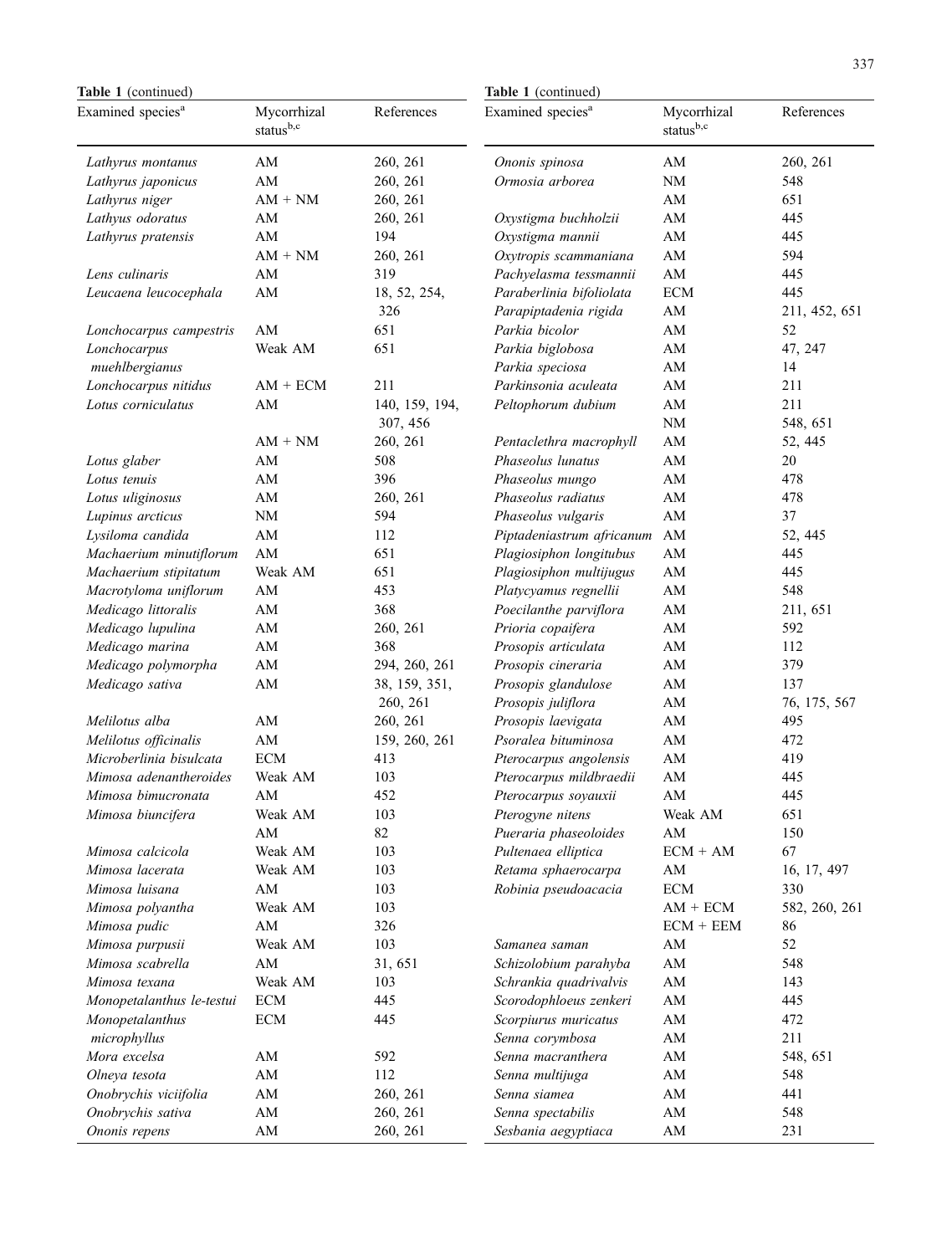| Table 1 (continued) |
|---------------------|
|---------------------|

| Table 1 (continued)           |                                  |                | Table 1 (continued)           |                                         |               |  |
|-------------------------------|----------------------------------|----------------|-------------------------------|-----------------------------------------|---------------|--|
| Examined species <sup>a</sup> | Mycorrhizal<br>status $^{b,c}$   | References     | Examined species <sup>a</sup> | Mycorrhizal<br>${\rm status}^{\rm b,c}$ | References    |  |
| Sesbania grandiflora          | AM                               | 231            | Vicia villosa                 | AM                                      | 140           |  |
| Sesbania punicea              | $\mathbf{A}\mathbf{M}$           | 211            | Vigna aconitifolius           | AM                                      | 343           |  |
| Sesbania tomentosa            | AM                               | 326, 227       | Vigna luteola                 | AM                                      | 273           |  |
| Sophora chrysophylla          | AM                               | 326, 406       | Vigna marina                  | AM                                      | 326, 547      |  |
| Spartium junceum              | AM                               | 368            | Vigna mungo                   | AM                                      | 319           |  |
| Strophostyles helvola         | AM                               | 596            | Vigna parkeri                 | AM                                      | 440           |  |
| Strophostyles umbellata       | AM                               | 532            | Vigna radiate                 | AM                                      | 377           |  |
| Stryphnodendron               | AM                               | 36             | Vigna unguiculata             | AM                                      | 37, 287       |  |
| microstachyum                 |                                  |                | Xylia xylocarpa               | AM                                      | 315           |  |
| Stylosanthes guvanensis       | AM                               | 545            | Zornia sp.                    | Weak AM                                 | 103           |  |
| Stylosanthes                  | $\mathbf{A}\mathbf{M}$           | 545            | Rosaceae                      |                                         |               |  |
| scarbaeoidesand               |                                  |                | Acaena magellanica            | AM                                      | 342           |  |
| Swainsona phacoides           | AM                               | 438            | Acaena minor                  | NM                                      | 560           |  |
| Tamarindus indica             | AM                               |                |                               | AM                                      | 342           |  |
|                               |                                  | 47, 247, 343   |                               |                                         |               |  |
| Tephrosia purpurea            | AM                               | 216, 343       | Acaena novae-zelandiae        | AM                                      | 260, 261      |  |
| Tephrosia sphaerospora        | AM                               | 438            | Acaena ovalifolia             | AM                                      | 207           |  |
| Tetraberlinia bifoliolata     | $ECM + Weak AM$ 413              |                | Acaena pinnatifida            | AM                                      | 207           |  |
|                               | <b>ECM</b>                       | 445            | Adenostoma fasciculatum       | $AM + ECM$                              | 21            |  |
| Tetraberlinia moreliana       | $\ensuremath{\text{ECM}}\xspace$ | 413            | Agrimonia eupatoria           | AM                                      | 260, 261      |  |
| Tipuana tipu                  | $\mathbf{A}\mathbf{M}$           | 548            | Alchemilla alpina             | AM                                      | 80, 194, 260, |  |
| Toubaouate                    | <b>ECM</b>                       | 445            |                               |                                         | 261           |  |
| brevipaniculata               |                                  |                | Alchemilla glabra             | AM                                      | 260, 261      |  |
| Trifolium arvense             | AM                               | 307            | Alchemilla glaucescens        | $\mathbf{A}\mathbf{M}$                  | 194           |  |
| Trifolium aureum              | AM                               | 194            | Alchemilla glomerulans        | AM                                      | 503           |  |
| Trifolium dubium              | AM                               | 643, 260, 261  | Alchemilla vulagris agg.      | $AM + NM$                               | 260, 261      |  |
| Trifolium fragiferum          | <b>NM</b>                        | 260, 261       | Alchemilla xanthochlora       | AM                                      | 260, 261      |  |
| Trifolium glomeratum          | $\mathbf{A}\mathbf{M}$           | 260, 261       | Aphanes arvensis              | $\mathbf{A}\mathbf{M}$                  | 260, 261      |  |
| Trifolium hybridum            | AM                               | 307            | Cotoneaster integerrimus      | AM                                      | 260, 261      |  |
|                               | $AM + NM$                        | 260, 261       | Crataegus laevigata           | $AM + ECM$                              | 260, 261      |  |
| Trifolium medium              | AM                               | 260, 261       | Crataegus monogyna            | <b>ECM</b>                              | 368           |  |
| Trifolium pratense            | AM                               | 140, 159, 194, |                               | $AM + ECM$                              | 260, 261      |  |
|                               |                                  | 204, 456       | Dryas octopetala              | <b>ECM</b>                              | 80, 594       |  |
|                               | $AM + NM$                        | 260, 261       |                               | $AM + ECM$                              | 260, 261      |  |
| Trifolium repens              | AM                               | 140, 194, 283, | Duchesnea chrysantha          | AM                                      | 643           |  |
|                               |                                  | 643, 260, 261  | Filipendula ulmaria           | $AM + NM$                               | 260, 261      |  |
| Trifolium spadiceum           | AM                               | 194            | Fragaria chiloensis           | AM                                      | 207           |  |
| Trifolium subterraneum        | $\mathbf{A}\mathbf{M}$           | 171            | Fragaria vesca                | $AM + NM$                               | 260, 261      |  |
|                               | $AM + NM$                        | 260, 261       | Fragaria xananassa            | AM                                      | 537           |  |
| Trigonella foenumgraecum      | AM                               | 220            | Geum rivale                   | AM                                      | 194           |  |
| Ulex europaeus                | AM                               | 368, 260, 261  |                               | $AM + NM$                               | 260, 261      |  |
| Ulex gallii                   | NM                               | 260, 261       | Geum urbanum                  | AM                                      | 260, 261      |  |
| Ulex parviflorus              | $\mathbf{A}\mathbf{M}$           | 497            | Geum virginianum              | AM                                      | 140           |  |
| Vicia angustifolia            | AM                               | 643            | Hagenia abyssinica            | AM                                      | 637, 638      |  |
| var. segetalis                |                                  |                | Malus communis                | AM                                      | 260, 261      |  |
| Vicia cracca                  | AM                               | 194, 294, 260, | Malus domestica               | AM                                      | 368           |  |
|                               |                                  | 261            | Malus micromalus              | AM                                      | 26            |  |
| Vicia faba                    | AM                               | 191            | Malus pumila                  | AM                                      | 233           |  |
| Vicia nigricans               | AM                               | 207            | var. domestica                |                                         |               |  |
| Vicia hirsute                 | AM                               | 643, 260, 261  | Malus sylvestris              | $AM + ECM$                              | 260, 261      |  |
| Vicia sativa                  | AM                               | 260, 261       | Osteomeles anthyllidifolia    | AM                                      | 326           |  |
| Vicia sepium                  | AM                               | 194, 260, 261  | Ovidia andina                 | AM                                      | 207           |  |
| Vicia sylvatica               | $AM + ECM$                       | 260, 261       | Potentilla anglica            | AM                                      | 260, 261      |  |
| Vicia tetrasperma             | AM                               | 307, 260, 261  |                               |                                         |               |  |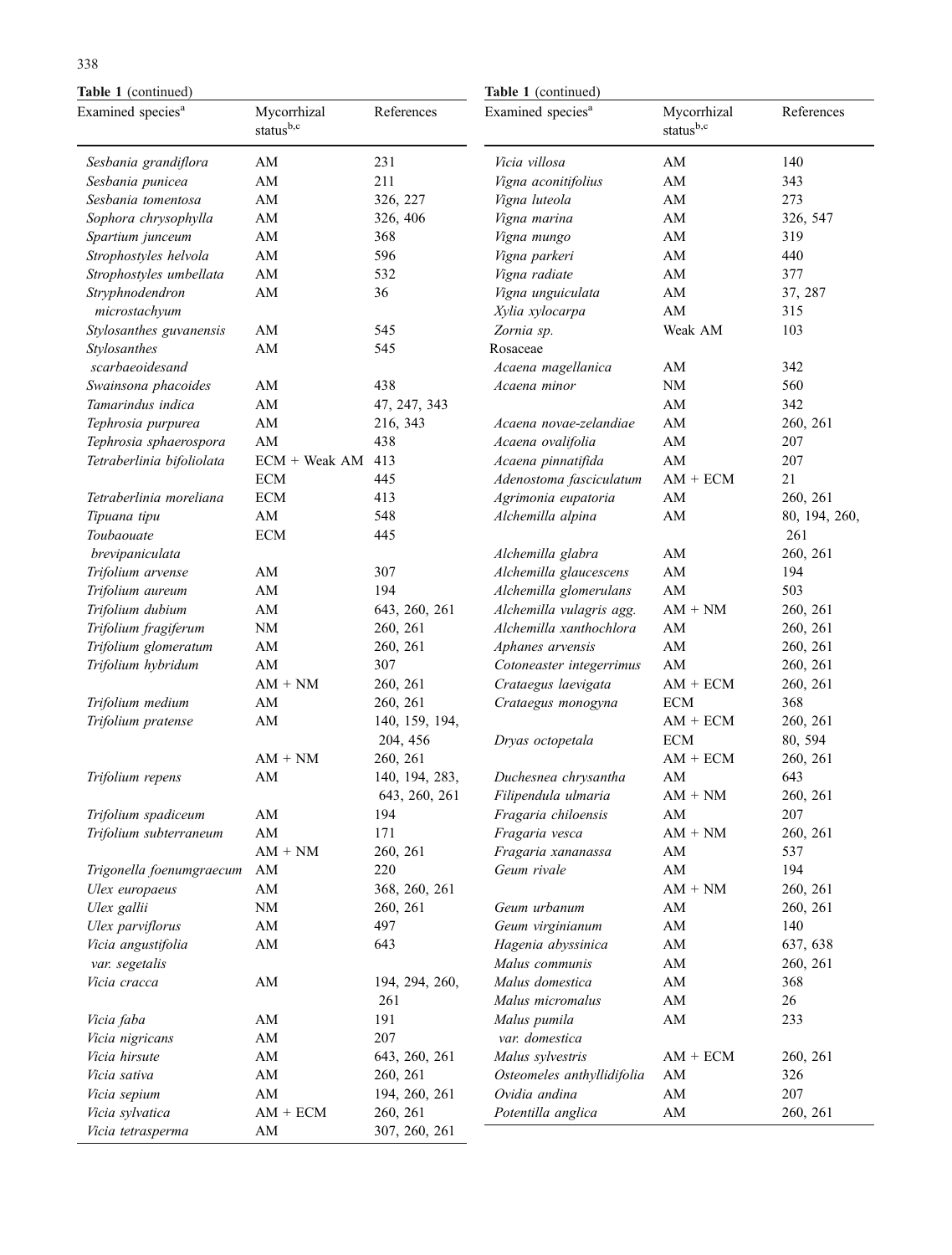| <b>Table 1</b> (continued) |  |
|----------------------------|--|
|----------------------------|--|

| $\mathbf{1}$ and $\mathbf{1}$ (communica)   |                                                 | $\mathbf{1}$ and $\mathbf{1}$ (communica) |                               |                                         |               |
|---------------------------------------------|-------------------------------------------------|-------------------------------------------|-------------------------------|-----------------------------------------|---------------|
| Examined species <sup>a</sup>               | Mycorrhizal<br>$\mathrm{status}^{\mathrm{b,c}}$ | References                                | Examined species <sup>a</sup> | Mycorrhizal<br>${\rm status}^{\rm b,c}$ | References    |
| 307, 626, 260,<br>Potentilla anserine<br>AM |                                                 | Colubrina glandulosa                      | AM                            | 651                                     |               |
|                                             |                                                 | 261                                       | Colubrina oppositifolia       | AM                                      | 227           |
| Potentilla argentea                         | AM                                              | 260, 261                                  | Condalia globosa              | AM                                      | 112           |
| Potentilla cinerea                          | AM                                              | 456                                       | Discaria articulata           | AM                                      | 207           |
| Potentilla crantzii                         | AM                                              | 194, 260, 261                             | Discaria chacaye              | AM                                      | 207           |
| Potentilla erecta                           | AM                                              | 194, 586                                  | Frangula alnus                | $AM + ECM + NM$ 260, 261                |               |
|                                             | $AM + NM$                                       | 260, 261                                  | Hovenia dulcis                | AM                                      | 548           |
| Potentilla fruticosa                        | AM                                              | 260, 261                                  | Phylica ericoides             | AM                                      | 24            |
| Potentilla hookeriana                       | AM                                              | 443                                       | Rhamnus catharticus           | $AM + NM$                               | 260, 261      |
| Potentilla palustris                        | $AM + NM$                                       | 260, 261                                  | Rhamnus lycioides             | AM                                      | 17, 108       |
| Potentilla pulchella                        | AM                                              | 443                                       | Ventilago calyculata          | AM                                      | 655           |
| Potentilla reptans                          | AM                                              | 260, 261                                  | Zizyphus mauritiana           | AM                                      | 47, 343, 378, |
| Potentilla sterilis                         | AM                                              | 260, 261                                  |                               |                                         | 381, 655      |
| Potentilla tabernaemontani                  | AM                                              | 260, 261                                  | Zizyphus nummularia           | AM                                      | 567           |
| Prunus africana                             | AM                                              | 637, 638                                  | Zizyphus obtusifolia          | AM                                      | 112           |
| Prunus avium                                | AM                                              | 465                                       | Ziziphus xylopyrus            | AM                                      | 380           |
|                                             | $AM + ECM$                                      | 260, 261                                  | Elaeagnaceae                  |                                         |               |
| Prunus cerasifera                           | AM                                              | 73                                        | Elaeagnus commutata           | AM                                      | 613           |
| Prunus cerasus                              | <b>ECM</b>                                      | 260, 261                                  | Hippophae rhamnoides          | AM                                      | 405, 260, 261 |
| Prunus domestica                            | $AM + NM$                                       | 260, 261                                  | Hippophae tibetana            | AM                                      | 581           |
| Prunus maritima                             | AM                                              | 324                                       | Shepherdia canadensis         | AM                                      | 581           |
| Prunus padus                                | $AM + ECM$                                      | 260, 261                                  | Ulmaceae                      |                                         |               |
| Prunus sellowii                             | Weak AM                                         | 651                                       | Celtis wightii                | AM                                      | 422           |
| Prunus spinosa                              | $AM + NM$                                       | 260, 261                                  | Gironniera subaequalis        | <b>NM</b>                               | 422           |
| Pyrus communis                              | AM                                              | 219                                       | Trema micrantha               | AM                                      | 548, 651      |
| Pyrus pyraster                              | $AM + ECM$                                      | 260, 261                                  | Trema orientalis              | AM                                      | 445           |
| Rosa arvensis                               | AM                                              | 260, 261                                  | Ulmus glabra                  | AM                                      | 260, 261      |
| Rosa canina                                 | AM                                              | 81, 260, 261                              | Ulmus procera                 | $AM + ECM$                              | 260, 261      |
| Rosa hybrida                                | AM                                              | 160                                       | Cannabaceae                   |                                         |               |
| Rosa rubiginosa                             | AM                                              | 207                                       | Humulus lupulus               | $AM + NM$                               | 260, 261      |
| Rosa rugosa                                 | AM                                              | 324                                       | Moraceae                      |                                         |               |
| Rosa sempervirens                           | AM                                              | 368                                       | Artocarpus altilis            | AM                                      | 136           |
| Rubus caesius                               | AM                                              | 260, 261                                  | Brosimum alicastrum           | AM                                      | 18            |
| Rubus chamaemorus                           | <b>NM</b>                                       | 260, 261                                  | <b>Brosimum</b> lactescens    | AM                                      | 31            |
| Rubus fruticosus s. l.                      | AM                                              | 260, 261                                  | Broussonetia papyrifera       | AΜ                                      | 343           |
| Rubus idaeus                                | $\mathbf{A}\mathbf{M}$                          | 573, 574                                  | Ficus cyrtophylla             | NΜ                                      | 655           |
|                                             | $AM + NM$                                       | 260, 261                                  | Ficus guaranitica             | AM                                      | 651           |
| Rubus nessensis                             | $AM + ECM$                                      | 260, 261                                  | Ficus hirta                   | $\mathbf{A}\mathbf{M}$                  | 422           |
| Rubus rufus                                 | AM                                              | 422                                       | Ficus hispida                 | AM                                      | 655           |
| Rubus saxatilis                             | AM                                              | 260, 261                                  | Ficus langkokensis            | AM                                      | 655           |
| Rubus ulmifolius                            | AM                                              | 368                                       | Milicia excelsa               | AM                                      | 445           |
| Sanguisorba minor                           | AM                                              | 260, 261                                  | Milicia regia                 | AM                                      | 279           |
| Sanguisorba officinalis                     | AM                                              | 260, 261                                  | Morus alba                    | AM                                      | 475, 535      |
| Sibbaldia procumbens                        | AM                                              | 594                                       | Musanga cecropioides          | AM                                      | 445           |
|                                             | NM                                              | 260, 261                                  | Sorocea bonplandii            | Weak AM                                 | 651           |
| Sorbus aria                                 | $AM + ECM$                                      | 260, 261                                  | Urticaceae                    |                                         |               |
| Sorbus aucuparia                            | $AM + ECM + NM$ 260, 261                        |                                           | Boehmeria zollingeriana       | AM                                      | 422           |
| Sorbus torminalis                           | <b>ECM</b>                                      | 260, 261                                  | Cecropia glaziovii            | AM                                      | 651           |
| Spiraea latifolia                           | AM                                              | 140                                       | Cecropia pachystachya         | AM                                      | 651           |
| Spiraea tomentosa                           | AM                                              | 140                                       | Elatostema parvum             | AM                                      | 422           |
| Rhamnaceae                                  |                                                 |                                           | Parietaria judaica            | $AM + NM$                               | 260, 261      |
| Colletia hystrix                            | AM                                              | 207                                       | Pipturus albidus              | AM                                      | 326           |
| Colubrina glabra                            | AM                                              | 112                                       |                               |                                         |               |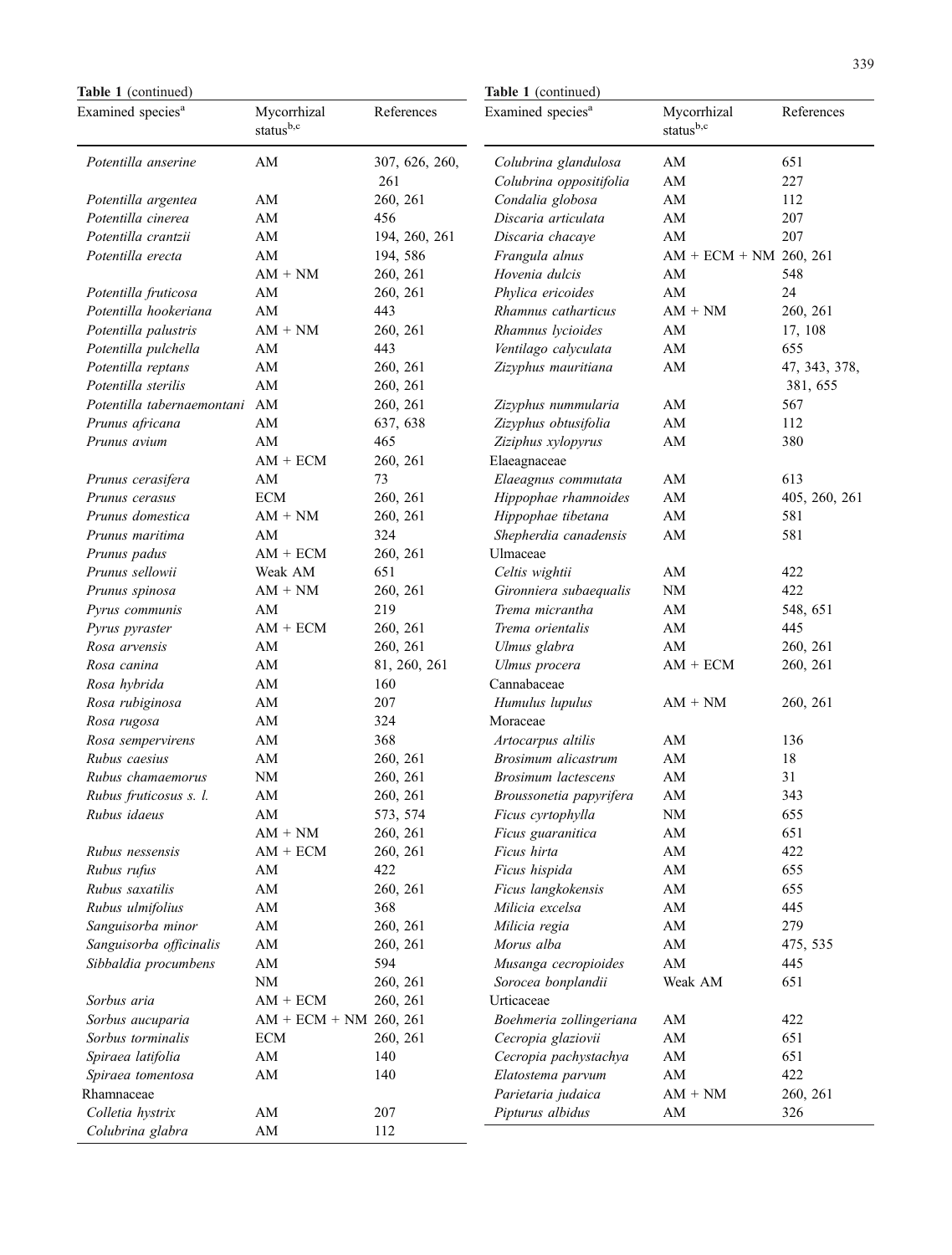| Table 1 (continued) |
|---------------------|
|                     |

| Table 1 (continued)                                                           |                          |                               | Table 1 (continued)         |                           |                |  |  |  |
|-------------------------------------------------------------------------------|--------------------------|-------------------------------|-----------------------------|---------------------------|----------------|--|--|--|
| Examined species <sup>a</sup><br>Mycorrhizal<br>References<br>status $^{b,c}$ |                          | Examined species <sup>a</sup> | Mycorrhizal<br>status $b,c$ | References                |                |  |  |  |
| Touchardia latifolia                                                          | <b>NM</b>                | 326                           | Alnus acuminata             | <b>ECM</b>                | 61             |  |  |  |
| Urera glabra                                                                  | AM                       | 326                           | Alnus cordata               | AM                        | 361            |  |  |  |
| Urtica dioica                                                                 | <b>NM</b>                | 611                           | Alnus glutinosa             | AM                        | 210            |  |  |  |
|                                                                               | $AM + NM$                | 260, 261                      |                             | $ECM + AM$                | 368            |  |  |  |
| Urtica urens                                                                  | <b>NM</b>                | 260, 261                      |                             | <b>ECM</b>                | 471            |  |  |  |
| Cucurbitaceae                                                                 |                          |                               |                             | $AM + ECM +$              | 260, 261       |  |  |  |
| Bryonia dioica                                                                | AM                       | 260, 261                      |                             | $EEM + NM$                |                |  |  |  |
| Citrullus lanatus                                                             | AM                       | 310, 438                      | Alnus incana                | AM                        | 34             |  |  |  |
| Ctenolepis cerasiformis                                                       | AM                       | 567                           |                             | $AM + ECM$                | 260, 261       |  |  |  |
| Cucumis callosus                                                              | AM                       | 567                           | Alnus sinuate               | <b>ECM</b>                | 271            |  |  |  |
| Cucumis sativus                                                               | AM                       | 499                           | Alnus tenuifolia            | <b>ECM</b>                | 641            |  |  |  |
| Cucurbita foetidissima                                                        | AM                       | 396                           | Betula alleghaniensis       | <b>ECM</b>                | 162, 516       |  |  |  |
| Cucurbita pepo                                                                | AM                       | 340                           | Betula lenta                | <b>ECM</b>                | 619            |  |  |  |
| Mukia maderaspatana                                                           | AM                       | 216                           | Betula nana                 | <b>ECM</b>                | 594, 260, 261  |  |  |  |
| Begoniaceae                                                                   |                          |                               | Betula papyrifera           | <b>ECM</b>                | 303            |  |  |  |
| Begonia angustinei                                                            | AM                       | 422                           | Betula pendula              | <b>ECM</b>                | 92, 155        |  |  |  |
| Begonia cathayana                                                             | AM                       | 422                           |                             | ECM+EEM                   | 260, 261       |  |  |  |
| Hillebrandia sandwicensis                                                     | $\mathbf{A}\mathbf{M}$   | 326                           | Betula pubescens            | <b>ECM</b>                | 370            |  |  |  |
| Tetramelaceae                                                                 |                          |                               |                             | ECM+EEM                   | 260, 261       |  |  |  |
| Tetrameles nudiflora                                                          | AM                       | 422                           | Betula verrucosa            | <b>ECM</b>                | 217            |  |  |  |
| Fagaceae                                                                      |                          |                               | Carpinus betulus            | <b>ECM</b>                | 529, 260, 261  |  |  |  |
| Castanea sativa                                                               | <b>ECM</b>               | 260, 261                      | Corylus avellana            | <b>ECM</b>                | 367, 529, 260, |  |  |  |
| Castanopsis borneensis                                                        | <b>ECM</b>               | 267                           |                             |                           | 261            |  |  |  |
| Castanopsis indica                                                            | <b>NM</b>                | 422                           | Casuarinaceae               |                           |                |  |  |  |
|                                                                               | AM                       | 655                           | Allocasuarina littoralis    | <b>ECM</b>                | 579            |  |  |  |
| Fagus sylvatica                                                               | <b>ECM</b>               | 529, 260, 261                 | Casuarina                   | Weak AM                   | 485            |  |  |  |
| Lithocarpus densiflora                                                        | <b>ECM</b>               | 375                           | cunninghamiana              | AM                        | 316            |  |  |  |
| Lithocarpus leucostachyus                                                     | <b>NM</b>                | 422                           |                             | Weak ECM                  | 579            |  |  |  |
| Nothofagus dombeyi                                                            | <b>ECM</b>               | 207                           | Casuarina equisetifolia     | AM                        | 447, 326, 542, |  |  |  |
| Quercus alba                                                                  | <b>ECM</b>               | 444, 470                      |                             |                           | 606            |  |  |  |
| Quercus cerris                                                                | <b>ECM</b>               | 260, 261                      | Casuarina equisetifolia     | <b>ECM</b>                | 579            |  |  |  |
| Quercus ilex                                                                  | <b>ECM</b>               | 368, 472, 260,                | ssp. equisetifolia          |                           |                |  |  |  |
|                                                                               |                          | 261                           | Tropaeolaceae               |                           |                |  |  |  |
|                                                                               |                          |                               |                             | AM                        |                |  |  |  |
| Quercus petraea                                                               | <b>ECM</b>               | 53, 260, 261                  | Tropaeolum majus            |                           | 360, 610       |  |  |  |
| Quercus pubescens                                                             | <b>ECM</b>               | 138                           | Moringaceae                 |                           |                |  |  |  |
| Quercus robur                                                                 | <b>ECM</b>               | 53, 368, 260,                 | Moringa concanensis         | AM                        | 450            |  |  |  |
|                                                                               |                          | 261                           | Caricaceae                  |                           |                |  |  |  |
| Quercus rubra                                                                 | <b>ECM</b>               | 214                           | Carica papaya               | AM                        | 360, 595       |  |  |  |
| Myricaceae                                                                    |                          |                               | Bataceae                    |                           |                |  |  |  |
| Comptonia peregrina                                                           | Facultative AM           | 284                           | <b>Batis</b> maritime       | <b>NM</b>                 | 326            |  |  |  |
| Myrica cerifera                                                               | AM                       | 468                           | Resedaceae                  |                           |                |  |  |  |
| Myrica faya                                                                   | AM                       | 326                           | Reseda lutea                | $\mathrm{AM}+\mathrm{NM}$ | 260, 261       |  |  |  |
| Myrica gale                                                                   | Facultative AM           | 146                           | Reseda luteola              | $AM + NM$                 | 260, 261       |  |  |  |
|                                                                               | $AM + NM$                | 260, 261                      | Capparidaceae               |                           |                |  |  |  |
| Myrica pensylvanica                                                           | <b>NM</b>                | 324                           | Atamisquea emarginata       | AM                        | 112            |  |  |  |
|                                                                               | Facultative AM           | 284                           | Capparis sandwichiana       | NM                        | 326            |  |  |  |
| Juglandaceae                                                                  |                          |                               | <b>Brassicaceae</b>         |                           |                |  |  |  |
| Engelhardtia roxburghiana ECM                                                 |                          | 267                           | Alliaria petiolata          | NM                        | 260, 261       |  |  |  |
| Juglans nigra                                                                 | AM                       | 465                           | Alyssum montanum            | NM                        | 456            |  |  |  |
| Juglans regia                                                                 | AM                       | 177                           | Arabidopsis thaliana        | Weak $AM + NM$            | 260, 261       |  |  |  |
|                                                                               | $AM + ECM + NM$ 260, 261 |                               | Arabis alpina               | NM                        | 260, 261       |  |  |  |
| Betulaceae                                                                    |                          |                               | Arabis hirsuta              | NM                        | 472, 260, 261  |  |  |  |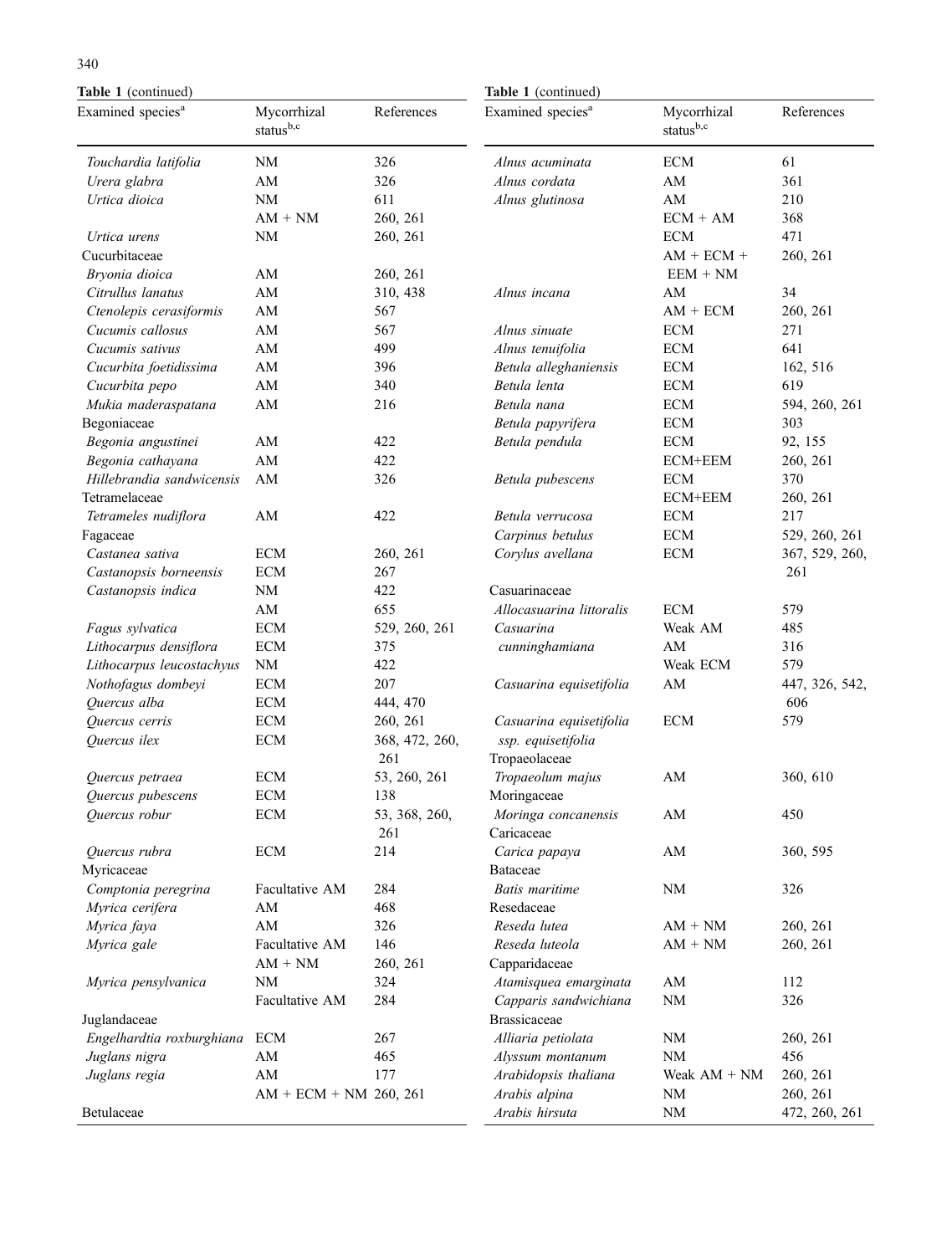| Table 1 (continued)           |                                |               | Table 1 (continued)           |                                |            |  |  |  |  |
|-------------------------------|--------------------------------|---------------|-------------------------------|--------------------------------|------------|--|--|--|--|
| Examined species <sup>a</sup> | Mycorrhizal<br>status $^{b,c}$ | References    | Examined species <sup>a</sup> | Mycorrhizal<br>status $^{b,c}$ | References |  |  |  |  |
| Armoracia rusticana           | $AM + NM$                      | 260, 261      | Sisymbrium officinale         | $AM + NM$                      | 260, 261   |  |  |  |  |
| Barbarea vulgaris             | <b>NM</b>                      | 260, 261      | Sisymbrium orientale          | <b>NM</b>                      | 260, 261   |  |  |  |  |
| Biscutella laevigata          | <b>NM</b>                      | 456           | Thlaspi arvense               | <b>NM</b>                      | 260, 261   |  |  |  |  |
|                               | AM                             | 446, 260, 261 | Thlaspi caerulescens          | AM                             | 488        |  |  |  |  |
| Blennodia pterosperma         | <b>NM</b>                      | 438           | Thlaspi montanum              | AM                             | 488        |  |  |  |  |
| Brassica napus                | $AM + NM$                      | 260, 261      | Thlaspi praecox               | AM                             | 488, 614   |  |  |  |  |
| Brassica nigra                | NΜ                             | 83, 260, 261  | Thymelaeaceae                 |                                |            |  |  |  |  |
| Brassica oleracea             | $AM + NM$                      | 260, 261      | Daphne laureola               | AM                             | 260, 261   |  |  |  |  |
| Brassica rapa                 | NΜ                             | 260, 261      | Daphne gnidium                | AM                             | 368        |  |  |  |  |
| Cakile maritima               | <b>NM</b>                      | 368           | Daphne mezereum               | $AM + NM$                      | 260, 261   |  |  |  |  |
|                               | $AM + NM$                      | 260, 261      | Gonystylus bancanus           | AM                             | 568        |  |  |  |  |
| Capsella bursa-pastoris       | Facultative AM                 | 167           | Pimelea linifolia             | AM                             | 67         |  |  |  |  |
|                               | AM                             | 164           | Wikstroemia furcata           | AM                             | 326        |  |  |  |  |
|                               | $AM + NM$                      | 260, 261      | <b>Bixaceae</b>               |                                |            |  |  |  |  |
| Cardamine amara               | <b>NM</b>                      | 260, 261      | Cochlospermum vitifolium      | AM                             | 20         |  |  |  |  |
| Cardamine bulbifera           | $AM + NM$                      | 260, 261      | Cistaceae                     |                                |            |  |  |  |  |
| Cardamine concatenata         | NΜ                             | 165           | Cistus creticus               | <b>ECM</b>                     | 368        |  |  |  |  |
| Cardamine corymbosa           | NΜ                             | 342           | Cistus ladanifer              | <b>ECM</b>                     | 339        |  |  |  |  |
| Cardamine flexuosa            | $AM + NM$                      | 260, 261      | Cistus incanus                | <b>ECM</b>                     | 368        |  |  |  |  |
| Cardamine hirsuta             | $AM + NM$                      | 260, 261      | Cistus monspeliensis          | <b>ECM</b>                     | 368        |  |  |  |  |
| Cardamine impatiens           | NΜ                             | 260, 261      |                               | $ECM + AM$                     | 472        |  |  |  |  |
| Cardamine pratensis           | <b>NM</b>                      | 260, 261      | Fumana thymifolia             | AM                             | 472        |  |  |  |  |
| Cardamine trifolia            | <b>NM</b>                      | 260, 261      | Helianthemum almeriense       | $EEM + ECM$                    | 249        |  |  |  |  |
| Cardaminopsis arenosa         | AM                             | 456           | Helianthemum apenninum        | $AM + ECM + EEM 260, 261$      |            |  |  |  |  |
| Cochlearia anglica            | $AM + NM$                      | 260, 261      | Helianthemum canum            | $AM + ECM + EEM 260, 261$      |            |  |  |  |  |
| Cochlearia danica             | AM                             | 260, 261      | Helianthemum guttatum         | $ECM + EEM$                    | 209        |  |  |  |  |
| Cochlearia officinalis        | $AM + NM$                      | 260, 261      | Helianthemum                  | <b>ECM</b>                     | 80         |  |  |  |  |
| Diplotaxis erucoides          | $AM + NM$                      | 260, 261      | nummularium                   | $AM + ECM + EEM 260, 261$      |            |  |  |  |  |
| Diplotaxis muralis            | $AM + NM$                      | 260, 261      | Helianthemum ovatum           | <b>ECM</b>                     | 330        |  |  |  |  |
| Erophila verna                | NΜ                             | 260, 261      | Tuberaria guttata             | <b>ECM</b>                     | 260, 261   |  |  |  |  |
| Erysimum cheiranthoides       | NM                             | 260, 261      | Dipterocarpaceae              |                                |            |  |  |  |  |
| Hesperis matronalis           | Facultative AM                 | 167           | Hopea mengarawan              | NM                             | 568        |  |  |  |  |
| Iberis amara                  | AM                             | 260, 261      | Shorea balangeran             | AM                             | 568        |  |  |  |  |
| Isatis tinctoria              | <b>NM</b>                      | 260, 261      | Shorea leprosula              | <b>ECM</b>                     | 14         |  |  |  |  |
| Lepidium bidentatum           | AM                             | 326           | Shorea teysmanniana           | AM                             | 568        |  |  |  |  |
| Lepidium phlebopetalum        | <b>NM</b>                      | 438           | Shorea uliginosa              | AM                             | 568        |  |  |  |  |
| Lepidium ruderale             | <b>NM</b>                      | 260, 261      | Malvaceae                     |                                |            |  |  |  |  |
| Lepidium serra                | NM                             | 326           | Abelmoschus esculentus        | AM                             | 69         |  |  |  |  |
| Matthiola incana              | Facultative AM                 | 167           | Abutilon californicum         | AM                             | 112        |  |  |  |  |
| Nasturtium officinale         | NM                             | 260, 261      | Abutilon indicum              | AM                             | 343        |  |  |  |  |
| Pringlea antiscorbutica       | <b>NM</b>                      | 560           | Abutilon otocarpum            | AM                             | 438        |  |  |  |  |
| Raphanus raphanistrum         | <b>NM</b>                      | 260, 261      | Abutilon theophrasti          | AM                             | 553        |  |  |  |  |
| Raphanus sativus              | $AM + NM$                      | 260, 261      | Althaea officinalis           | AM                             | 260, 261   |  |  |  |  |
| Rorippa amphibia              | <b>NM</b>                      | 62            | Bastardiopsis densiflora      | AM                             | 651        |  |  |  |  |
| Rorippa islandica             | AM                             | 140           | Gossypium hirsutum            | AM                             | 7,649      |  |  |  |  |
| Rorippa palustris             | $\rm{NM}$                      | 260, 261      | Gossypium tomentosum          | AM                             | 326        |  |  |  |  |
| Sinapis alba                  | <b>NM</b>                      | 260, 261      | Kokia kauaiensis              | AM                             | 326        |  |  |  |  |
| Sisymbrium loeselii           | <b>NM</b>                      | 260, 261      | Malva sylvestris              | AM                             | 260, 261   |  |  |  |  |
|                               |                                |               |                               |                                |            |  |  |  |  |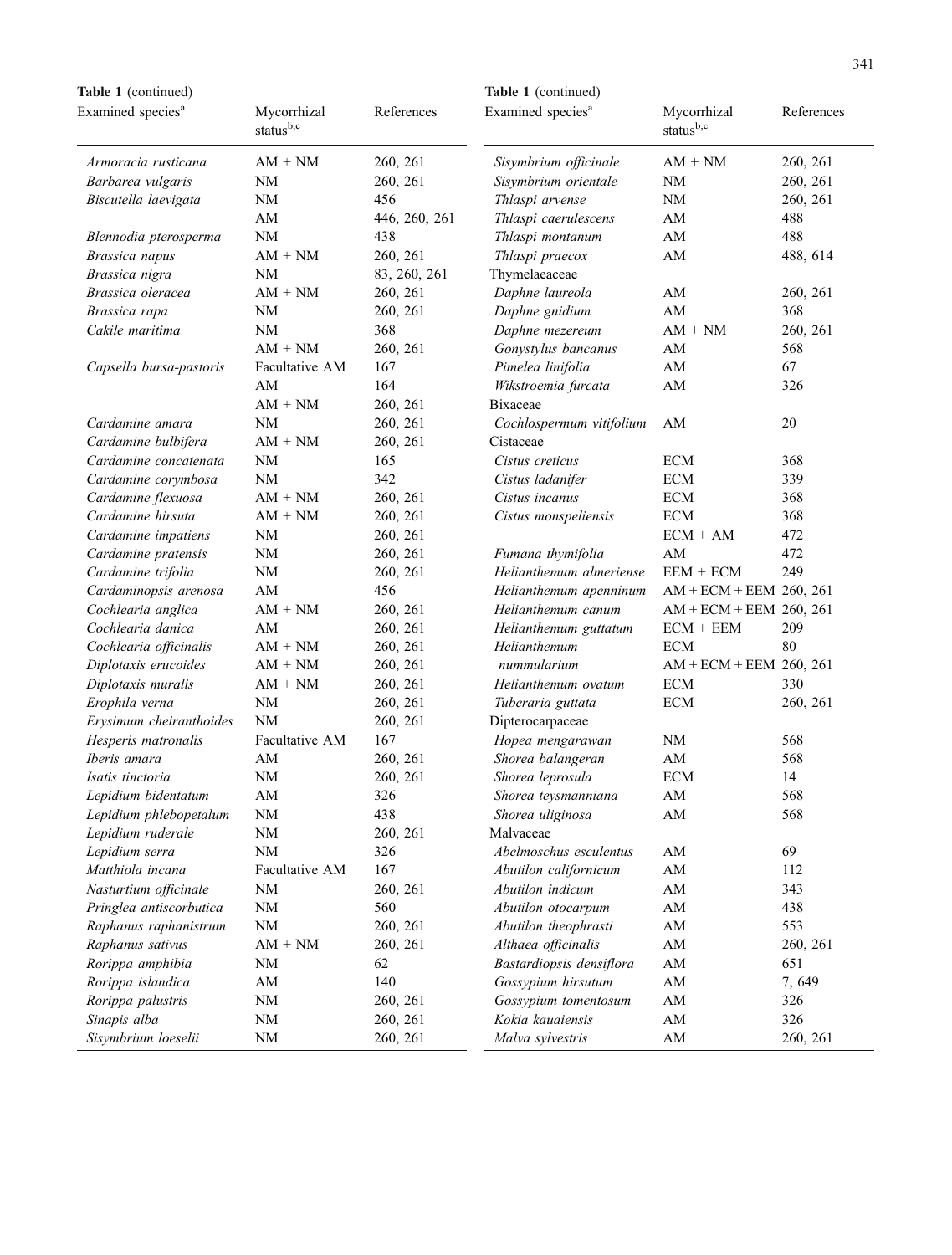| Table 1 (continued) |  |
|---------------------|--|
|---------------------|--|

| Table 1 (continued)                                                           |                          |                               | Table 1 (continued)            |                          |               |  |  |  |
|-------------------------------------------------------------------------------|--------------------------|-------------------------------|--------------------------------|--------------------------|---------------|--|--|--|
| Examined species <sup>a</sup><br>Mycorrhizal<br>References<br>status $^{b,c}$ |                          | Examined species <sup>a</sup> | Mycorrhizal<br>status $^{b,c}$ | References               |               |  |  |  |
| Thespesia populnea                                                            | AM                       | 326                           | Azadirachta indica             | AM                       | 255, 427, 477 |  |  |  |
| Sida ammophila                                                                | $NM + Weak AM$           | 438                           | Cabralea canjerana             | AM                       | 31            |  |  |  |
| Sida cordifolia                                                               | AM                       | 567                           | Cedrella fissilis              | AM                       | 548, 593, 651 |  |  |  |
| Sida fallax                                                                   | AM                       | 326                           | Chisocheton siamensis          | Facultative AM           | 422           |  |  |  |
| Sida szechuensis                                                              | AM                       | 343                           | Ekebergia capensis             | AM                       | 637, 638      |  |  |  |
| Malvaceae (Bombacoideae)                                                      |                          |                               | Entandrophragma                | AM                       | 445           |  |  |  |
| Adansonia digitata                                                            | AM                       | 47                            | angolense                      |                          |               |  |  |  |
| Bombax malabaricum                                                            | AM                       | 343                           | Entandrophragma                | AM                       | 445           |  |  |  |
| Ceiba pentandra                                                               | AM                       | 18                            | candollei                      |                          |               |  |  |  |
| Ceiba speciosa                                                                | AM                       | 548                           | Entandrophragma                | AM                       | 445           |  |  |  |
| Chorisia speciosa                                                             | AM                       | 651                           | cylindricum                    |                          |               |  |  |  |
| Ochroma pyramidale                                                            | AM                       | 321                           | Entandrophragma utile          | AM                       | 445           |  |  |  |
| Pseudobombax                                                                  | AM                       | 651                           | Guarea cedrata                 | AM                       | 445           |  |  |  |
| grandiflorum                                                                  |                          |                               | Guarea kunthiana               | Weak AM                  | 651           |  |  |  |
| Malvaceae (Tilioideae)                                                        |                          |                               | Khaya ivorensis                | AM                       | 445           |  |  |  |
| Corchorus tridens                                                             | AM                       | 567                           | Lansium domesticum             | AM                       | 422           |  |  |  |
| Grewia biloba                                                                 | AM                       | 343                           | Lovoa trichilioides            | AM                       | 445           |  |  |  |
| Heliocarpus americanus                                                        | AM                       | 651                           | Melia azedarach                | AM                       | 422           |  |  |  |
| Heliocarpus                                                                   | AM                       | 244, 245                      | Melia toosanden                | $\rm{NM}$                | 422           |  |  |  |
| appendiculatus                                                                |                          |                               | Swietenia macrophylla          | AM                       | 433           |  |  |  |
| Heliocarpus pallidus                                                          | AM                       | 20                            | Trichilia casaretti            | Weak AM                  | 651           |  |  |  |
| Luehea candicans                                                              | AM                       | 651                           | Trichilia claussenii           | Weak AM                  | 651           |  |  |  |
| Luehea divaricata                                                             | AM                       | 651                           | Trichilia elegans              | Weak AM                  | 651           |  |  |  |
| Luehea grandiflora                                                            | AM                       | 548                           | Simaroubaceae                  |                          |               |  |  |  |
| Luehea seemannii                                                              | AM                       | 321                           | Castella peninsularis          | AM                       | 112           |  |  |  |
| Tilia cordata                                                                 | <b>ECM</b>               | 529                           | Irvingia gabonensis            | AM                       | 445           |  |  |  |
|                                                                               | $AM + ECM + NM$ 260, 261 |                               | Anacardiaceae                  |                          |               |  |  |  |
| Tilia platyphyllos                                                            | <b>ECM</b>               | 549, 260, 261                 | Anacardium excelsum            | AM                       | 321           |  |  |  |
| Tilia $\times$ vulgaris                                                       | <b>ECM</b>               | 260, 261                      | Anacardium occidentale         | AM                       | 27, 47        |  |  |  |
| Malvaceae (Sterculioideae)                                                    |                          |                               | Antrocaryon klaineanum         | AM                       | 445           |  |  |  |
| Eribroma oblonga                                                              | AM                       | 445                           | Astronium graveolens           | AM                       | 651           |  |  |  |
| Guazuma ulmifolia                                                             | AM                       | 18, 32, 651                   | Campnosperma                   | AM                       | 568           |  |  |  |
| Pterigota macrocarpa                                                          | AM                       | 445                           | auriculatum                    |                          |               |  |  |  |
| Pterospermum                                                                  | AM                       | 422                           | Cyrtocarpa edulis              | AM                       | 112           |  |  |  |
| menglunense                                                                   |                          |                               | Mangifera sp.                  | AM                       | 486           |  |  |  |
| Pterospermum yunnanensis AM                                                   |                          | 655                           | Pistacia atlantica             | AM                       | 197           |  |  |  |
| Theobroma cacao                                                               | AM                       | 131, 321                      | Pistacia lentiscus             | AM                       | 368, 472      |  |  |  |
| Waltheria indica                                                              | AM                       | 143, 326                      | Pistacia palestina             | AM                       | 197           |  |  |  |
| Rutaceae                                                                      |                          |                               | Pistacia terebinthus           | AM                       | 104           |  |  |  |
| Acronychia pedunculata                                                        | AM                       | 655                           | Pistacia vera                  | AM                       | 197           |  |  |  |
| Agathosma ovata                                                               | AM                       | 24                            | Schinus patagonicus            | AM                       | 207           |  |  |  |
| Boronia thujona                                                               | AM                       | 67                            | Schinus terebinthifolius       | AM                       | 548, 651      |  |  |  |
| Citrus aurantifolia                                                           | AM                       | 400                           | Sclerocarya birrea             | $\mathbf{A}\mathbf{M}$   | 47            |  |  |  |
| Citrus aurantium                                                              | AM                       | 429                           | Trychoscypha acuminata         | AM                       | 445           |  |  |  |
| Citrus jambhiri                                                               | AM                       | 176                           | Burseraceae                    |                          |               |  |  |  |
| Eriostemon australasius                                                       | AM                       | 67                            | Bursera fagaroides             | NM                       | 103           |  |  |  |
| Fagara heitzii                                                                | AM                       | 445                           |                                | AM                       | 112           |  |  |  |
| Flindersia brayleana                                                          | AM                       | 222                           | Bursera hindsiana              | Weak AM                  | 112           |  |  |  |
| Melicope barbigera                                                            | $\mathbf{A}\mathbf{M}$   | 326                           | Bursera microphylla            | Weak AM                  | 112           |  |  |  |
| Paramignya retispina                                                          | AM                       | 655                           | Canarium schweinfurthii        | AM                       | 445           |  |  |  |
| Zanthoxylum rhetsa                                                            | AM                       | 315                           | Sapindaceae                    |                          |               |  |  |  |
| Meliaceae                                                                     |                          |                               | Acer campestre                 | $AM + ECM + NM$ 260, 261 |               |  |  |  |
| Azadirachta excelsa                                                           | AM                       | 282                           |                                |                          |               |  |  |  |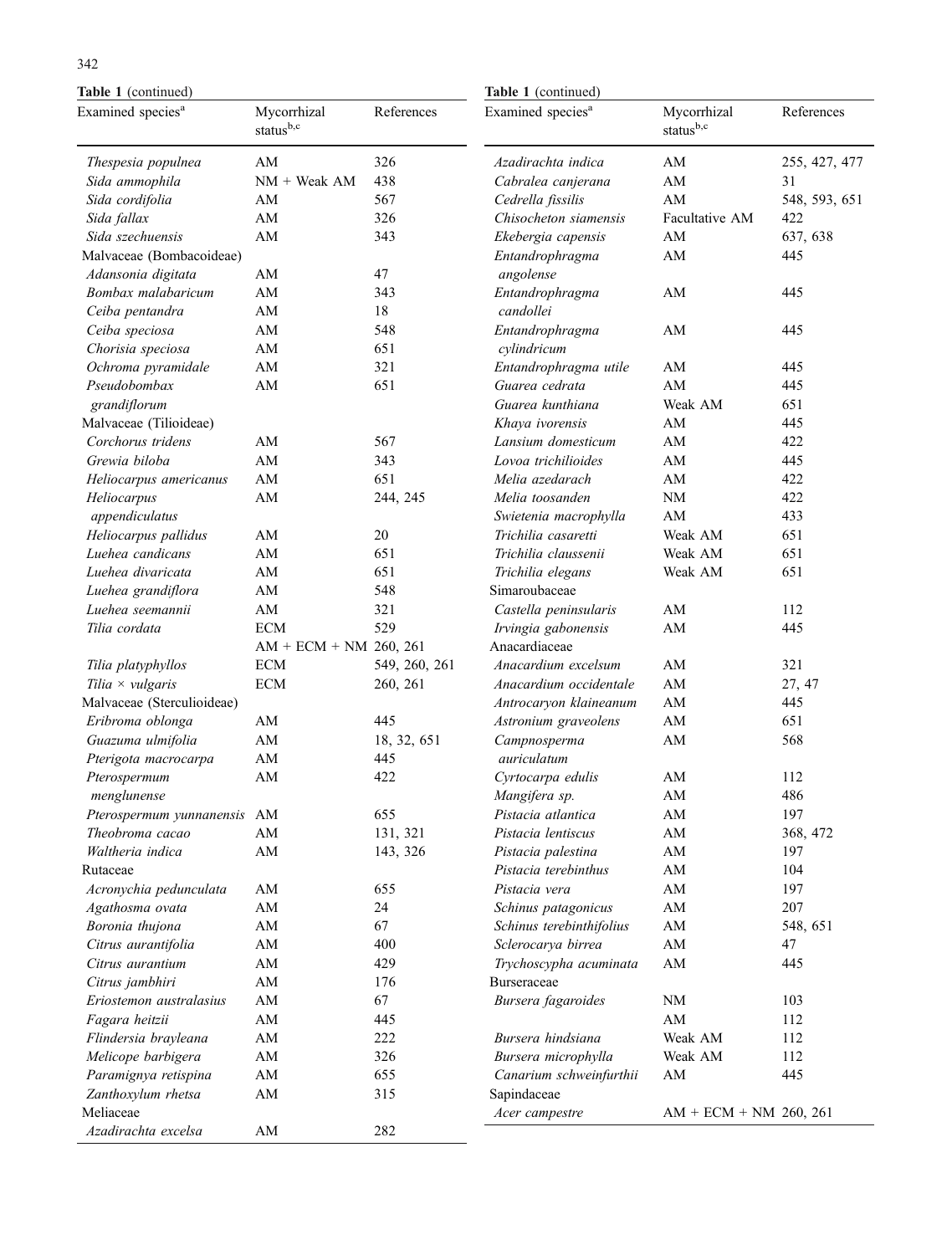| Examined species <sup>a</sup> | Mycorrhizal<br>status <sup>b,c</sup> | References    |
|-------------------------------|--------------------------------------|---------------|
| Acer platanoides              | AM                                   | 607           |
|                               | $AM + ECM + NM$ 260, 261             |               |
| Acer pseudoplatanus           | AM                                   | 465, 622      |
|                               | $AM + ECM + NM$ 260, 261             |               |
| Acer rubrum                   | AM                                   | 140           |
| Acer saccharum                | AM                                   | 141, 162, 470 |
| Aesculus hippocastanum        | AM                                   | 260, 261      |
| Allophylus schweinfurthii     | AM                                   | 445           |
| Aphania senegalensis          | AM                                   | 47            |
| Blighia welwitschii           | AM                                   | 445           |
| Cardiospermum corindum        | AM                                   | 112           |
| Deinbollia pycnophylla        | AM                                   | 445           |
| Dodonaea viscosa              | AM                                   | 326, 343, 479 |
| Eriocoelum macrocarpum        | AM                                   | 445           |
| Harpullia cupanioides         | AM                                   | 655           |
| Lepisanthes senegalensis      | Facultative AM                       | 422           |
| Litchi chinensis              | AM                                   | 326           |
| Matayba guianensis            | AM                                   | 31            |
| Pometia tomentosa             | AM                                   | 422           |
|                               | NM                                   | 655           |
| Sapindus saponaria            | AM                                   | 548           |
| Some unplaced taxa            |                                      |               |
| <b>Bruniaceae</b>             |                                      |               |
| Staavia radiata               | AM                                   | 24            |
| Escalloniaceae                |                                      |               |
| Escallonia rubra              | AM                                   | 207           |

<sup>a</sup>The families in column 1 are divided into four groups: bryophytes, pteridophytes, gymnosperms and angiosperms. For each group, the order of families is consistent with the phylogeny used in Fig. [1](#page-55-0) <sup>b</sup>The mycorrhizal types shown in column 2 are consistent to the current widely used system of Smith and Read ([1997\)](#page-64-0): AM arbuscular mycorrhiza, ECM ectomycorrhiza, EEM ectendomycorrhiza, ORM orchid mycorrhiza, ERM ericoid mycorrhiza,

MTM monotropoid mycorrhiza, ABM arbutoid mycorrhiza, as well as NM nonmycorrhiza, and mycoheterotrophy c For the bryophytes, fungal associations were used instead of

- mycorrhiza; A, B, and G indicate ascomycetous, basidiomycetous, and glomeromycetous fungal associations, respectively
- 1. Abdul-Khaliq, Janardhanan KK (1994) Symbiosis 16:75–82
- 2. Aboul-Nasr A (1996) Mycorrhiza 6:61–64
- 3. Abrecht H, Redecker D, Thierfelder H, Werner D (1996) Mycorrhiza 6:31–34
- 4. Abu-Zeyad R, Khan AG, Khoo C (1999) Mycorrhiza 9:111–117
- 5. Adjoud D, Plenchette C, Halli-Hargas R, Lapeyrie F (1996) Mycorrhiza 6:129–135
- 6. Afek U, Lippet LA, Adams D, Menge JA, Pond E (1994) Hortscience 29:1362–1365
- 7. Afek U, Menge JA, Johnson ELV (1991) Plant Dis 75:665–671
- 8. Agerer R (1993) Mycologia 85:74–83
- 9. Agerer R, Muller WR, Bahnweg G (1996) Nova Hedwigia 63:397–415
- 10. Al-Karaki GN (1998) Mycorrhiza 8:41–45
- 11. Alagely AK, Reeves FB (1995) Mycologia 87:54–60
- 12. Albrecht C, Asselin A, Piché Y, Lapeyrie F (1994) Physiol Plantarum 91:104–110
- 13. Alexander C, Jones D, McHardy WJ (1987) New Phytol 105:613–617
- 14. Alexander I, Ahmad N, See LS (1992) Philos Trans R Soc Lond B 335:379–388
- 15. Alexander T, Meier R, Toth R, Weber HC (1988) New Phytol 110:363–370
- 16. Alguacil MD, Caravaca F, Díaz G, Marín P, Roldán A (2004) J Plant Nutr Soil Sc 167:637–644
- 17. Alguacil MM, Hernández JA, Caravaca F, Portillo B, Roldán A (2003) Physiol Plantarum 118:562–570
- 18. Allen EB, Allen MF, Egerton-Warburton L, Corkidi L, Gómez-Pompa A (2003) Ecol Appl 13:1701–1717
- 19. Allen EB, Allen MF (1988) Am J Bot 75:257–266
- 20. Allen EB, Rincón E, Allen MF, Pérez-Jimenez A, Huante P (1998) Biotropica 30:261–274
- 21. Allen MF, Egerton-Warburton LM, Allen EB, Kårén O (1999) Mycorrhiza 8:225–228
- 22. Allen TR, Millar T, Berch SM, Berbee ML (2003) New Phytol 160:255–272
- 23. Allsopp N (1998) Plant Soil 202:117–124
- 24. Allsopp N, Stock WD (1993) Acta Oecol 14:577–587
- 25. Amaranthus MP, Trappe JM (1993) Plant Soil 150:41–49
- 26. An ZQ, Shen T, Wang HG (1993) Sci Hortic 54:275–285
- 27. Ananthakrishnan G, Ravikumar R, Girija S, Ganapathi A (2004) Sci Hortic 100:369–375
- 28. Andersen CP, Sucoff EI, Dixon RK (1987) Can J For Res 17:951–956
- 29. Anderson RC, Hetrick BAD, Wilson GWT (1994) Am Midl Nat 132:366–376
- 30. Anderson RC, Menges ES (1997) Am J Bot 84:938–948
- 31. Andrade ACS, Queiroz MH, Hermes RAL, Oliveira VL (2000) Mycorrhiza 10:131–136
- 32. Aquino SD, Cassiolato AMR (2002) Pesqui Agropec Bras 37:1819–1823
- 33. Arriola L, Niemira BA, Safir GR (1997) Phytopathology 87:1240–1242
- 34. Arveby AS, Granhall U (1998) Swed J Agr Res 28:117–127
- 35. Asbjornsen H, Montagnini F (1994) Mycorrhiza 5:45–51
- 36. Ashford AE, Allaway WG, Reed ML (1996) Ann Bot 77:375–381
- 37. Augé RM, Kubikova E, Moore JL (2001) New Phytol 151:535–541
- 38. Azcón R, Barea JM (1992) Biol Fert Soils 13:155–159
- 39. Azcón R, Barea JM (1997) Appl Soil Ecol 7:83–92
- 40. Azcón R, Gomez M, Tobar R (1992) New Phytol 121:227–234
- 41. Azcón-Aguilar C, Barcelo A, Vidal MT, Delavina G (1992) Agronomie 12:837–840
- 42. Azcón-Aguilar C, Encina CL, Azcón R, Barea JM (1994) Mycorrhiza 4:161–168
- 43. Aziz T, Sylvia DM (1992) Soil Crop Sci Soc Fl 51:20–23
- 44. Aziz T, Yuen JE, Habte M (1990) Commun Soil Sci Plan 21:2309–2317
- 45. Bâ AM, Garbaye J, Dexheimer J (1994) Mycorrhiza 4:121–129
- 46. Bâ AM, Guissou T (1996) Agroforest Syst 34:129–137

Table 1 (continued)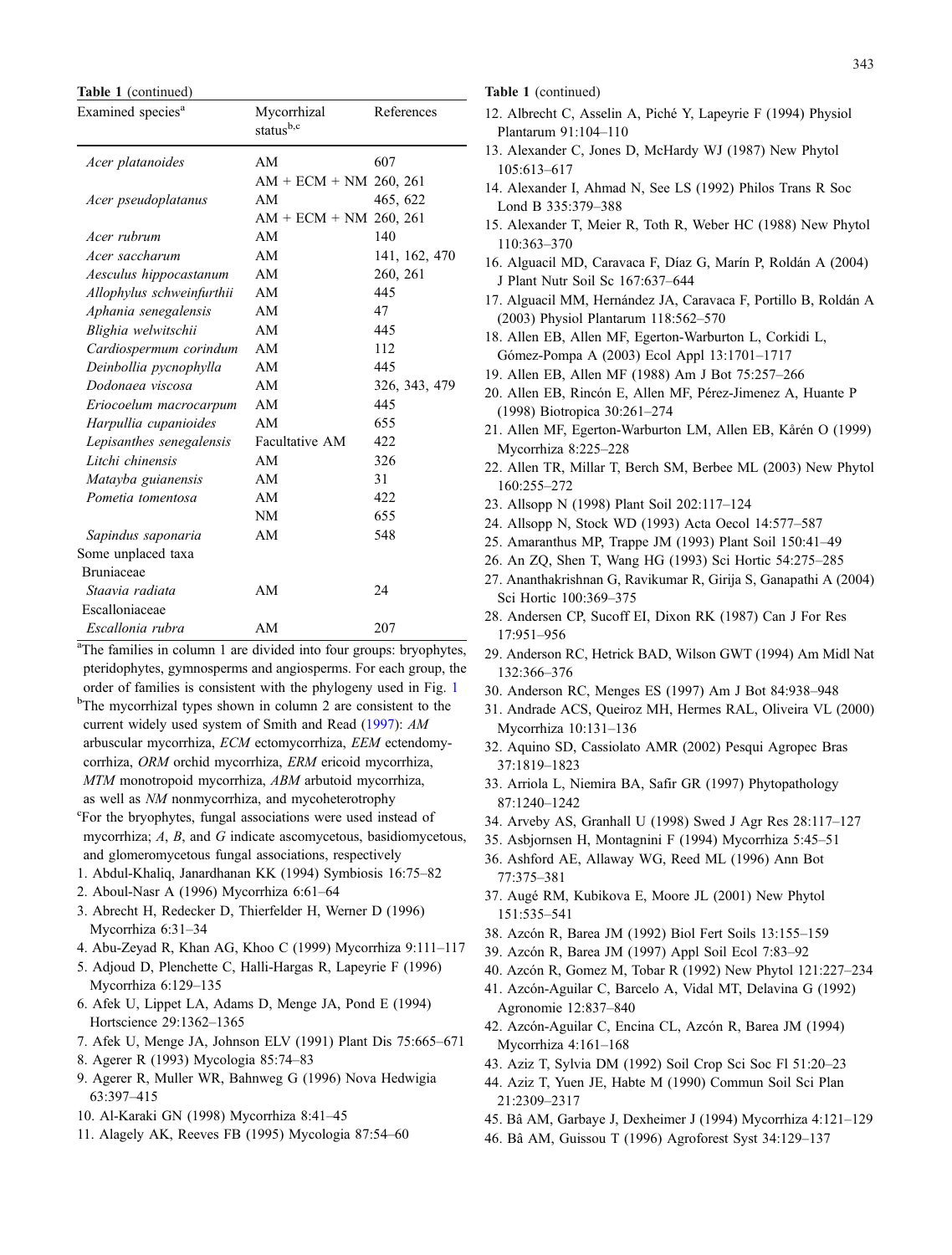344

- 47. Bâ AM, Plenchette C, Danthu P, Duponnois R, Guissou T (2000) Agroforest Syst 50:95–105
- 48. Baas R, Lambers H (1988) Physiologia Plantarum 74:701–707
- 49. Baas R, van der Werf A, Lambers H (1989) Plant Physiol 91:227–232
- 50. Babu RSH, Lokeshwar D, Rao NS, Rao BRB (1988) J Hortic Sci 63:315–320
- 51. Bagayoko M, George E, Romheld V, Buerkert AB (2000) J Agr Sci 135:399–407
- 52. Bakarr MI, Janos DP (1996) Forest Ecol Manag 89:89–92
- 53. Bakker MR, Garbaye J, Nys C (2000) Forest Ecol Manag 126:121–131
- 54. Baláz M, Vosátka M (1997) Biol Plantarum 39:281–288
- 55. Barroetavena C, Gisler SD, Luoma DL, Meinke RJ (1998) Mycorrhiza 8:117–119
- 56. Barroso J, Pais MSS (1987) New Phytol 105:67–70
- 57. Barrow JR, Havstad KM, McCaslin BD (1997) Arid Soil Res Rehab 11:177–185
- 58. Bauer CR, Kellogg CH, Bridgham SD, Lamberti GA (2003) Wetlands 23:961–968
- 59. Baum C, Makeschin F (2000) J Plant Nutr Soil Sc 163:491–497
- 60. Baum C, Weih M, Verwijst T, Makeschin F (2002) Forest Ecol Manag 160:35–43
- 61. Becerra A, Daniele G, Domínguez L, Nouhra E, Horton T (2002) Mycorrhiza 12:61–66
- 62. Beck-Nielsen D, Madsen TV (2001) Aquat Bot 71:141–148
- 63. Bedini S, Maremmani A, Giovannetti M (2000)
- Mycorrhiza 10:9–13
- 64. Beena KR, Raviraja NS, Arun AB, Sridhar KR (2000) Curr Sci India 79:1459–1466
- 65. Beena KR, Raviraja NS, Sridhar KR (2000) J Environ Biol 21:341–347
- 66. Bellei MD, Garbaye J, Gil M (1992) Forest Ecol Manag 54:205–213
- 67. Bellgard SE (1991) Aust J Bot 39:357–364
- 68. Bellgard SE (1993) Mycorrhiza 3:19–24
- 69. Berbara RLL, Freire LR, Fernandes MS (1999) Pesqui Agropecu Bras 34:1645–1653
- 70. Berch SM, Roth AL (1993) Can J For Res 23:1711–1715
- 71. Bereau M, Barigah TS, Louisanna E, Garbaye J (2000) Ann For Sci 57:725–733
- 72. Berta G, Sgorbati S, Giaccone P, Gianinazzi-Pearson V (1992) Protoplasma 170:160–165
- 73. Berta G, Trotta A, Fusconi A, Hooker JE, Munro M, Atkinson D, Giovannetti M, Morini S, Fortuna P, Tisserant B, Gianinazzi-Pearson V, Gianinazzi S (1995) Tree Physiol 15:281–293
- 74. Besmer YL, Koide RT (1999) Mycorrhiza 9:161–166
- 75. Beyrle HF, Smith SE, Peterson RL, Franco CMM (1995) Can J Bot 73:1128–1140
- 76. Bhatia NP, Adholeya A, Sharma A (1998) Biol Fert Soils 26:208–214
- 77. Bidartondo MI, Bruns TD, Weiss M, Sérgio C, Read DJ (2003) P Roy Soc Lond B Bio 270:835–842
- 78. Bidartondo MI, Burghardt B, Gebauer G, Bruns TD, Read DJ (2004) P Roy Soc Lond B Bio 271:1799–1806

- 79. Bidartondo MI, Redecker D, Hijri I, Wiemken A, Bruns TD, Domínguez L, Sérsic A, Leake JR, Read DJ (2002) Nature 419:389–392
- 80. Blaschke H (1991) Arctic Alpine Res 23:444–450
- 81. Blaszkowski J (1994) Mycorrhiza 5:71–88
- 82. Bloss HE, Walker C (1987) Mycologia 79:649–654
- 83. Boerner REJ, Harris KK (1991) Plant Soil 136:121–129
- 84. Bohrer G, Kagan-Zur V, Roth-Bejerano N, Ward D (2001) J Veg Sci 12:279–288
- 85. Bohrer G, Kagan-Zur V, Roth-Bejerano N, Ward D, Beck G, Bonifacio E (2003) J Arid Environ 55:193–208
- 86. Bratek Z, Jakucs E, Bóka K, Szedlay G (1996) Mycorrhiza 6:271–274
- 87. Bray SR, Kitajima K, Sylvia DM (2003) Ecol Appl 13:565–574
- 88. Brejda JJ, Yocom DH, Moser LE, Waller SS (1993) J Range Manage 46:14–20
- 89. Breuninger M, Einig W, Magel E, Cardoso E, Hampp R (2000) Plant Biol 2:4–10
- 90. Brown AM, Bledsoe C (1996) J Ecol 84:703–715
- 91. Browning MHR, Whitney RD (1991) Can J For Res 21:701–706
- 92. Brun A, Chalot M, Finlay RD, Söderström B (1995) New Phytol 129:487–493
- 93. Brundrett MC, Abbott LK (1991) Aust J Bot 39:445–457
- 94. Bryla DR, Duniway JM (1997) Plant Soil 197:95–103
- 95. Bunn RA, Zabinski CA (2003) West N Am Naturalist 63:409–415
- 96. Burgess T, Dell B, Malajczuk N (1994) New Phytol 127:731–739
- 97. Burke DJ, Hamerlynck EP, Hahn D (2002) Plant Soil 239:141–154
- 98. Byrd KB, Parker VT, Vogler DR, Cullings KW (2000) Can J Bot 78:149–156
- 99. Byrne K, Mitchell DT (2004) Mycorrhiza 14:31–36
- 100. CadeMenun BJ, Berch SM (1997) Can J Bot 75:1226–1235
- 101. Calvente R, Cano C, Ferrol N, Azcón-Aguilar C, Barea JM (2004) Appl Soil Ecol 26:11–19
- 102. Calvet C, Pera J, Barea JM (1993) Plant Soil 148:1–6
- 103. Camargi-Ricalde S, Dhillion SS, Jiménez-González C (2003) Mycorrhiza 13:77–83
- 104. Camprubi A, Estaun V, Calvet C (1992) Plant Soil 139:299–301
- 105. Camprubi A, Estaun V, Calvet C, Pera J (1990) Symbiosis 9:305–307
- 106. Cantelmo AJ, Ehrenfeld JG (1999) Mycorrhiza 8:175–180
- 107. Carafa A, Duckett JG, Ligrone R (2003) New Phytol 160:185–197
- 108. Caravaca F, Díaz E, Barea JM, Azcón-Aguilar C, Roldán A (2003) Biol Plantarum 46:637–639
- 109. Carey EV, Marler MJ, Callaway RM (2004) Plant Ecol 172:133–141
- 110. Carey PD, Fitter AH, Watkinson AR (1992) Oecologia 90:550–555
- 111. Carling DE, Roncadori RW, Hussey RS (1996) Mycorrhiza 6:9–13
- 112. Carrillo-Garcia A, de la Luz JLL, Bashan Y, Bethlenfalvay GJ (1999) Restor Ecol 7:321–335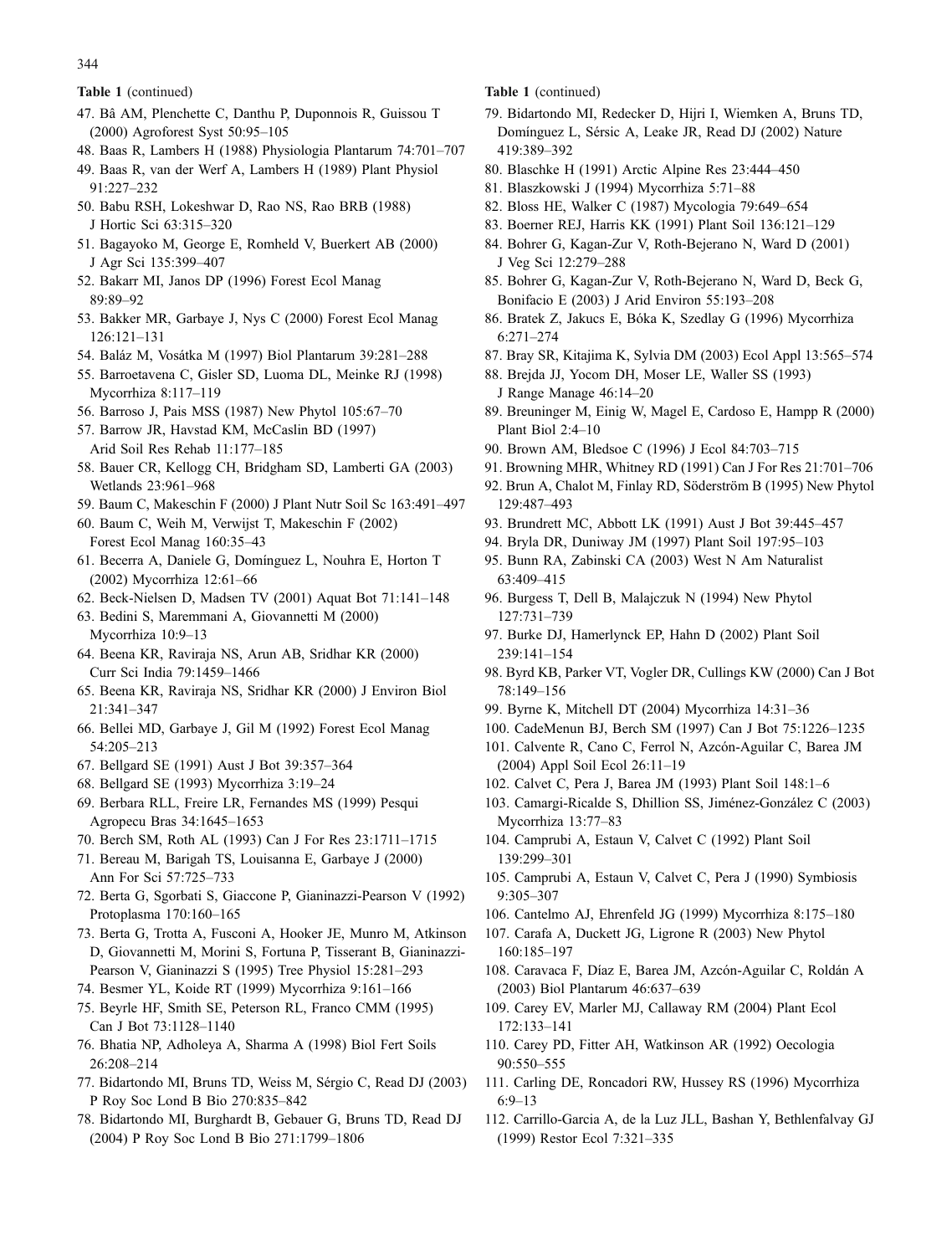- 113. Carvalho LM, Correia PM, Caçador I, Martins-Loução MA (2003) Biol Fert Soils 38:137–143
- 114. Cavagnaro TR, Smith FA, Ayling SM, Smith SE (2003) New Phytol 157:127–134
- 115. Cavagnaro TR, Smith FA, Lorimer MF, Haskard KA, Ayling SM, Smith SE (2001) New Phytol 149:105–113
- 116. Cázares E, Smith JE (1996) Mycorrhiza 6:65–67
- 117. Cerligione LJ, Liberta AE, Anderson RC (1988) Can J Bot 66:757–761
- 118. Chambers SM, Williams PG, Seppelt RD, Cairney JWG (1999) Mycol Res 103:286–288
- 119. Champawat RS, Pathak VN, Krishna KR (1987) Curr Sci India 56:1294–1295
- 120. Chan WK, Griffiths DA (1991) Forest Ecol Manag 43:15–24
- 121. Chandrashekara CP, Patil VC, Sreenivasa MN (1995) Plant Soil 176:325–328
- 122. Chang DCN, Chou LC (2001) Symbiosis 30:29–40
- 123. Chao CC, Wang YP (1990) J Agr Assoc China 152:34–45
- 124. Chaturvedi C, Kumar A (1991) Natl Acad Sci Lett 14:289–292
- 125. Chaturvedi C, Singh R (1990) Natl Acad Sci Lett 13:371–372
- 126. Chelius MK, Triplett EW (1999) Mycorrhiza 9:61–64
- 127. Chen A, Chambers SM, Cairney JWG (1999) Mycorrhiza 8:181–187
- 128. Chen DM, Khalili K, Cairney JWG (2003) Mycorrhiza 13:173–176
- 129. Chen X, Tang JJ, Zhi GY, Hu SJ (2005) Appl Soil Ecol 28:259–269
- 130. Chu EY (1999) Pesqui Agropecu Bras 34:1019–1024
- 131. Chulan HA (1991) Biol Fert Soils 11:250–254
- 132. Clapperton MJ, Reid DM (1992) New Phytol 120:227–234
- 133. Claridge AW, Tanton MT, Seebeck JH, Cork SJ, Cunningham RB (1992) Aust J Ecol 17:207–217
- 134. Clark RB, Zobel RW, Zeto SK (1999) Mycorrhiza 9:167–176
- 135. Clement CR, Habte M (1995) J Plant Nutr 18:1907–1916
- 136. Coatesbeckford PL, Pereira MJ (1992) Nematropica 22:55–63 137. Collier SC, Yarnes CT, Herman RP (2003) J Arid Environ 55:223–229
- 138. Comandini O, Pacioni G (1997) Mycotaxon 63:77–86
- 139. Constable JVH, Bassirirad H, Lussenhop J, Zerihun A (2001) Tree Physiol 21:83–91
- 140. Cooke JC, Lefor MW (1998) Restor Ecol 6:214–222
- 141. Cooke MA, Widden P, Ohalloran I (1992) Mycologia 84:422–430
- 142. Cooperband LR, Boerner REJ, Logan TJ (1994) Mycorrhiza 4:233–239
- 143. Corkidi L, Rincón E (1997) Mycorrhiza 7:17–23
- 144. Corkidi L, Rincón E (1997) Mycorrhiza 7:9–15
- 145. Cripps C, Miller OK (1993) Can J Bot 71:1414–1420
- 146. Crocker LJ, Schwintzer CR (1994) Soil Biol Biochem 26:615–622
- 147. Cruz C, Green JJ, Watson CA, Wilson F, Martins-Loução MA (2004) Mycorrhiza 14:177–184
- 148. Cuenca G, Azcón R (1994) Biol Fert Soils 18:249–254
- 149. Cuenca G, De Andrade Z, Escalante G (1998) Biol Fert Soils 26:107–111
- Table 1 (continued)
- 150. Cuenca G, Lovera M (1992) Can J Bot 70:73–79
- 151. Cui M, Nobel PS (1992) New Phytol 122:643–649
- 152. Cumming JR, Weinstein LH (1990) Can J Bot 68:2644–2652
- 153. Currah RS (1987) Can J Bot 65:1957–1960
- 154. Currah RS, Tsuneda A, Murakami S (1993) Can J Bot 71:1481–1485
- 155. Cuvelier JJ (1990) Belg J Bot 123:73–91
- 156. Dahlstrom JL, Smith JE, Weber NS (2000) Mycorrhiza 9:279–285
- 157. Dalpe Y (1991) Can J Bot 69:1712–1714
- 158. Dalpe Y, Aiken SG (1998) Can J Bot 76:1930–1938
- 159. Damjanova I, Dobolyi CS (1994) Novenytermeles 43:295–306
- 160. Davies FT, Svenson SE, Cole JC, Phavaphutanon L, Duray SA, Olalde-Portugal V, Meier CE, Bo SH (1996) Tree Physiol 16:985–993
- 161. de Grandcourt A, Epron D, Montpied P, Louisanna E, Béreau M, Garbaye J, Guehl JM (2004) New Phytol 161:865–875
- 162. DeBellis T, Widden P, Messier C (2002) Can J For Res 32:1094–1102
- 163. Declerck S, Plenchette C, Strullu DG (1995) Plant Soil 176:183–187
- 164. Demars BG, Boerner REJ (1994) Am Midl Nat 132:377–380
- 165. Demars BG, Boerner REJ (1995) Am J Bot 82:1426–1431
- 166. Demars BG, Boerner REJ (1995) Mycologia 87:451–453
- 167. Demars BG, Boerner REJ (1995) Mycorrhiza 5:405–408
- 168. Dhillion SS (1992) Mycol Res 96:359–362
- 169. Díaz G, Honrubia M (1993) Agronomie 13:267–274
- 170. Díaz G, Honrubia M (1995) Biol Plantarum 37:121–129
- 171. Dickson S (2004) New Phytol 163:187–200
- 172. Diederichs C (1990) Plant Soil 123:261–266
- 173. Dijk E, Eck ND (1995) Can J Bot 73:1203–1211
- 174. Diop TA, Gueye M, Dreyfus BL, Plenchette C, Strullu DG (1994) Appl Environ Microb 60:3433–3436
- 175. Dixon RK, Garg VK, Rao MV (1993) Arid Soil Res Rehab 7:133–144
- 176. Dixon RK, Garrett HE, Cox GS (1989) J Plant Nutr 12:687–700
- 177. Dolcet-Sanjuan R, Claveria E, Camprubi A, Estaun V, Calvet C (1996) Agronomie 16:639–645
- 178. Domey S, Leinhos V, Dautz S, Bergmann H (1998) J Appl Bot 72:107–112
- 179. dos Santos VL, Muchovej RM, Borges AC, Neves JCL, Kasuya MCM (2001) Braz J Microbiol 32:81–86
- 180. Druge U, Schonbeck F (1993) J Plant Physiol 141:40–48
- 181. Duckett JG, Ligrone R (1992) Can J Bot 70:58–72
- 182. Duckett JG, Read DJ (1995) New Phytol 129:439–477
- 183. Duke SE, Jackson RB, Caldwell MM (1994) Can J Bot 72:998–1001
- 184. Duñabeitia MK, Hormilla S, Salcedo I, Pena JI (1996) Mycologia 88:897–908
- 185. Dunham RM, Ray AM, Inouye RS (2003) Wetlands 23:890–896
- 186. Duponnois R, Bâ AM (2002) J Arid Environ 50:325–332
- 187. Duponnois R, Founoune H, Lesueur D (2002) Geoderma 109:85–102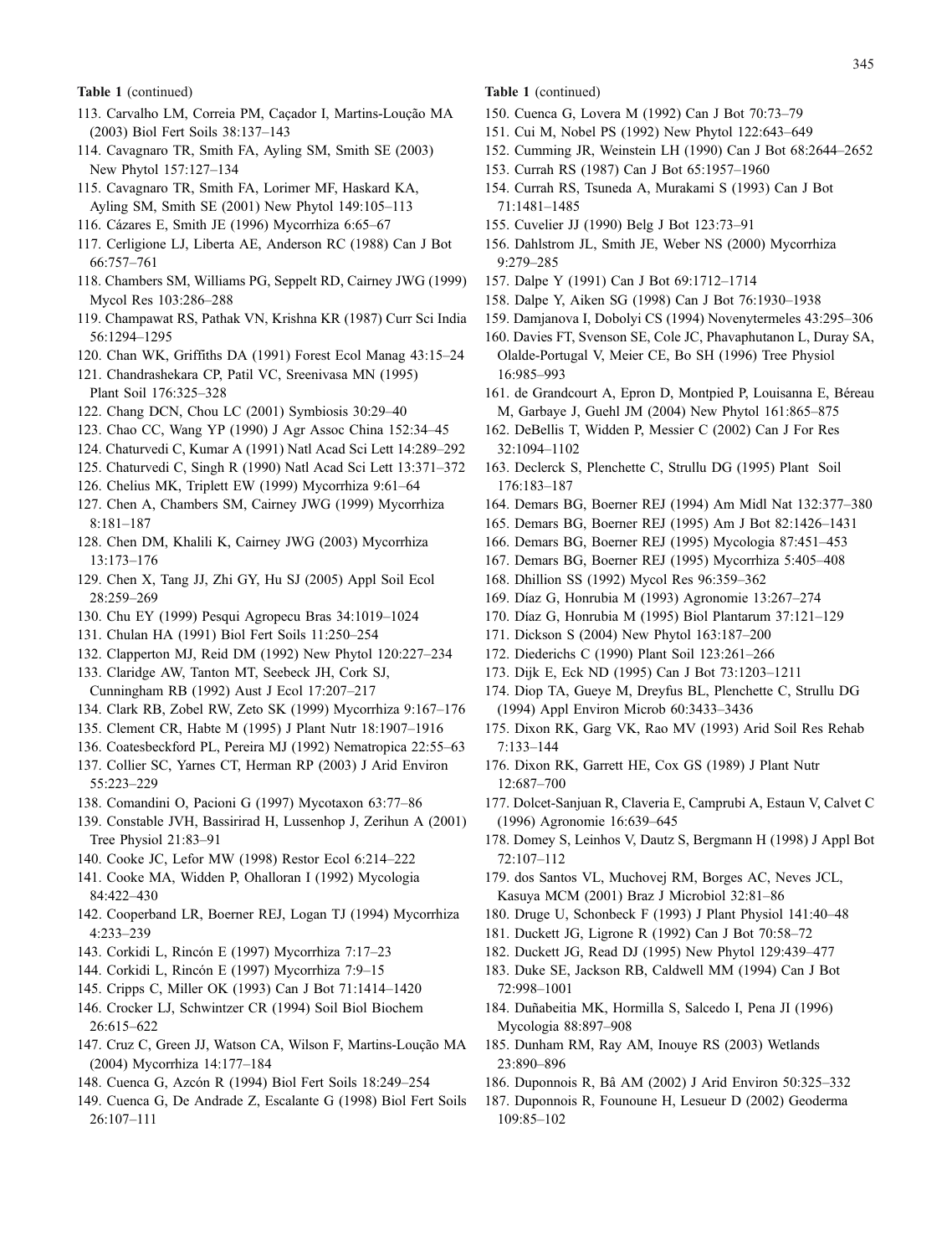- 188. Durall DM, Marshall JD, Jones MD, Crawford R, Trappe JM (1994) New Phytol 127:719–724
- 189. Eberhardt U, Oberwinkler F, Verbeken A, Rinaldi AC, Pacioni G, Comandini O (2000) Mycologia 92:860–873
- 190. Edwards GS, Kelly JM (1992) Environ Pollut 76:71–77
- 191. El-Sayed ESA, El-Didamony G, El-Sayed EF (2002) World J Microb Biot 18:505–515
- 192. Elmer WH (2002) Plant Dis 86:1318–1324
- 193. Entry JA, Watrud LS, Reeves M (1999) Environ Pollut 104:449–457
- 194. Eriksen M, Bjureke KE, Dhillion SS (2002) Mycorrhiza 12:117–123
- 195. Esitken A, Ercisli S, Eken C (2005) Symbiosis 38:59–68
- 196. Esnault AL, Masuhara G, McGee PA (1994) Mycol Res 98:672–676
- 197. Estaún V, Calvet C, Camprubí A (1990) Symbiosis 9:309–313
- 198. Estrada-Luna AA, Davies FT, Egilla JN (2000) Mycorrhiza 10:1–8
- 199. Fagbola O, Osonubi O, Mulongoy K, Odunfa SA (2001) Mycorrhiza 11:215–223
- 200. Filippi C, Bagnoli G, Giovannetti M (1995) Symbiosis 18:57–68
- 201. Fisher JB, Jayachandran K (1999) Plant Soil 217:229–241
- 202. Fisher JB, Jayachandran K (2002) Int J Plant Sci 163:559–566
- 203. Fisher JB, Vovides AP (2004) Bot Rev 70:16–23
- 204. Fitter AH (1988) J Exp Bot 39:595–603
- 205. Flynn D, Newton AC, Ingleby K (1998) Mycorrhiza 7:313–317
- 206. Fontana A (1985) New Phytol 99:441–447
- 207. Fontenla S, Godoy R, Rosso P, Havrylenko M (1998) Mycorrhiza 8:29–33
- 208. Fontenla S, Puntieri J, Ocampo JA (2001) Plant Soil 233:13–29
- 209. Fortas Z, Chevalier G (1992) Can J Bot 70:2453–2460
- 210. Fragabeddiar A, Letacon F (1990) Symbiosis 9:247–258
- 211. Frioni L, Minasian H, Volfovicz R (1999) Forest Ecol Manag 115:41–47
- 212. Fuchs B, Haselwandter K (2004) Mycorrhiza 14:277–281
- 213. Fujiyoshi M, Nakatsubo T, Ogura S, Horikoshi T (2000) Ecol Res 15:121–131
- 214. Gagnon J, Langlois CG, Garbaye J (1991) Can J For Res 21:966–973
- 215. Gamage HK, Singhakumara BMP, Ashton MS (2004) J Trop Ecol 20:525–534
- 216. Ganesan V, Ragupathy S, Parthipan B, Rani DBR, Mahadevan A (1991) Biol Fert Soils 12:131–136
- 217. Gáper J (1990) Agr Ecosyst Environ 28:145–149
- 218. Gardes M, Bruns TD (1996) Can J Bot 74:1572–1583
- 219. Gardiner DT, Christensen NW (1991) J Hortic Sci 66:775–780
- 220. Gaur A, Adholeya A, Mukerji KG (2000) Trop Agr 77:21–26
- 221. Gaur A, van Greuning JV, Sinclair RC, Eicker A (1999) S Afr J Bot 65:434–436
- 222. Gehring CA (2003) Plant Ecol 167:127–139
- 223. Gehring CA, Whitham TG (1994) Am J Bot 81:1509–1516
- 224. Gemma JN, Koske RE (1989) J Environ Manage 29:173–182
- 225. Gemma JN, Koske RE (1997) J Environ Manage 50:251–264
- 226. Gemma JN, Koske RE, Flynn T (1992) Am J Bot 79:843–852
- Table 1 (continued)
- 227. Gemma JN, Koske RE, Habte M (2002) Am J Bot 89:337–345
- 228. Gill WM, Lapeyrie F, Gomi T, Suzuki K (1999) Mycorrhiza 9:227–231
- 229. Giri B, Kapoor R, Agarwal L, Mukerji KG (2004) Commu Soil Sci Plan 35:193–204
- 230. Giri B, Kapoor R, Mukerji KG (2005) New Forest 29:63–73
- 231. Giri B, Mukerji KG (2004) Mycorrhiza 14:307–312
- 232. Glenn MG, Wagner WS, Webb SL (1991) Can J For Res 21:741–749
- 233. Gnekow MA, Marschner H (1989) Plant Soil 119:285–293
- 234. Goicoechea N, Merino S, Sánchez-Díaz M (2004) Physiol Plantarum 122:453–464
- 235. Gonçalves SC, Martins-Loução MA, Freitas H (2001) S Afr J Sci 97:571–572
- 236. Goodman DM, Trofymow JA (1998) Soil Biol Biochem 30:2127–2138
- 237. Goodwin J (1992) Northwest Sci 66:251–260
- 238. Gorman NR, Starrett MC (2003) Hortscience 38:1163–1166
- 239. Gourp V, Pargney JC (1991) Cryptogamie Mycol 12:293–304
- 240. Greipsson S, El-Mayas H (2000) Restor Ecol 8:144–150
- 241. Greipsson S, El-Mayas H, Vestberg M, Walker C (2002) Arct Antarct Alp Res 34:419–427
- 242. Griffioen WAJ, Ernst WHO (1990) Agr Ecosyst Environ 29:173–177
- 243. Grigera G, Oesterheld M (2004) J Range Manage 57:601–605
- 244. Guadarrama P, Álvarez-Sánchez J, Briones O (2004) Euphytica 138:113–121
- 245. Guadarrama P, Álvarez-Sánchez J, Estrada-Torres A (2004) J Plant Nutr 27:2159–2174
- 246. Guillemin JP, Gianinazzi S, Gianinazzi-Pearson V, Marchal J (1994) Agr Sci Finland 3:241–251
- 247. Guissou T, Bâ AM, Ouadba JM, Guinko S, Duponnois R (1998) Biol Fert Soils 26:194–198
- 248. Gupta ML, Prasad A, Ram M, Kumar S (2002) Bioresource Technol 81:77–79
- 249. Gutiérrez A, Morte A, Honrubia M (2003) Mycorrhiza 13:299–307
- 250. Haas JH, Menge JA (1990) Plant Soil 127:207–212
- 251. Habte M (1995) J Plant Nutr 18:2191–2198
- 252. Habte M, Byappanahalli MN (1994) Mycorrhiza 4:241–245
- 253. Habte M, Byappanahalli MN, Ram J (1994) J Plant Nutr 17:511–521
- 254. Habte M, Manjunath A (1988) Biol Fert Soils 5:313–316
- 255. Habte M, Muruleedhara BN, Ikawa H (1993) Arid Soil Res Rehab 7:327–333
- 256. Habte M, Musoko M (1994) J Plant Nutr 17:1769–1780
- 257. Habte M, Soedarjo M (1996) Can J Bot 74:155–161
- 258. Habte M, Turk D (1991) Commu Soil Sci Plan 22:1861–1872
- 259. Hagerman SM, Sakakibara SM, Durall DM (2001) Can J For Res 31:711–721
- 260. Harley JL, Harley EL (1987) New Phytol 105:1–102
- 261. Harley JL, Harley EL (1987) New Phytol 107:741–749
- 262. Harris KK, Boerner REJ (1990) Plant Soil 129:203–210
- 263. Hartnett DC, Hetrick BAD, Wilson GWT, Gibson DJ (1993) J Ecol 81:787–795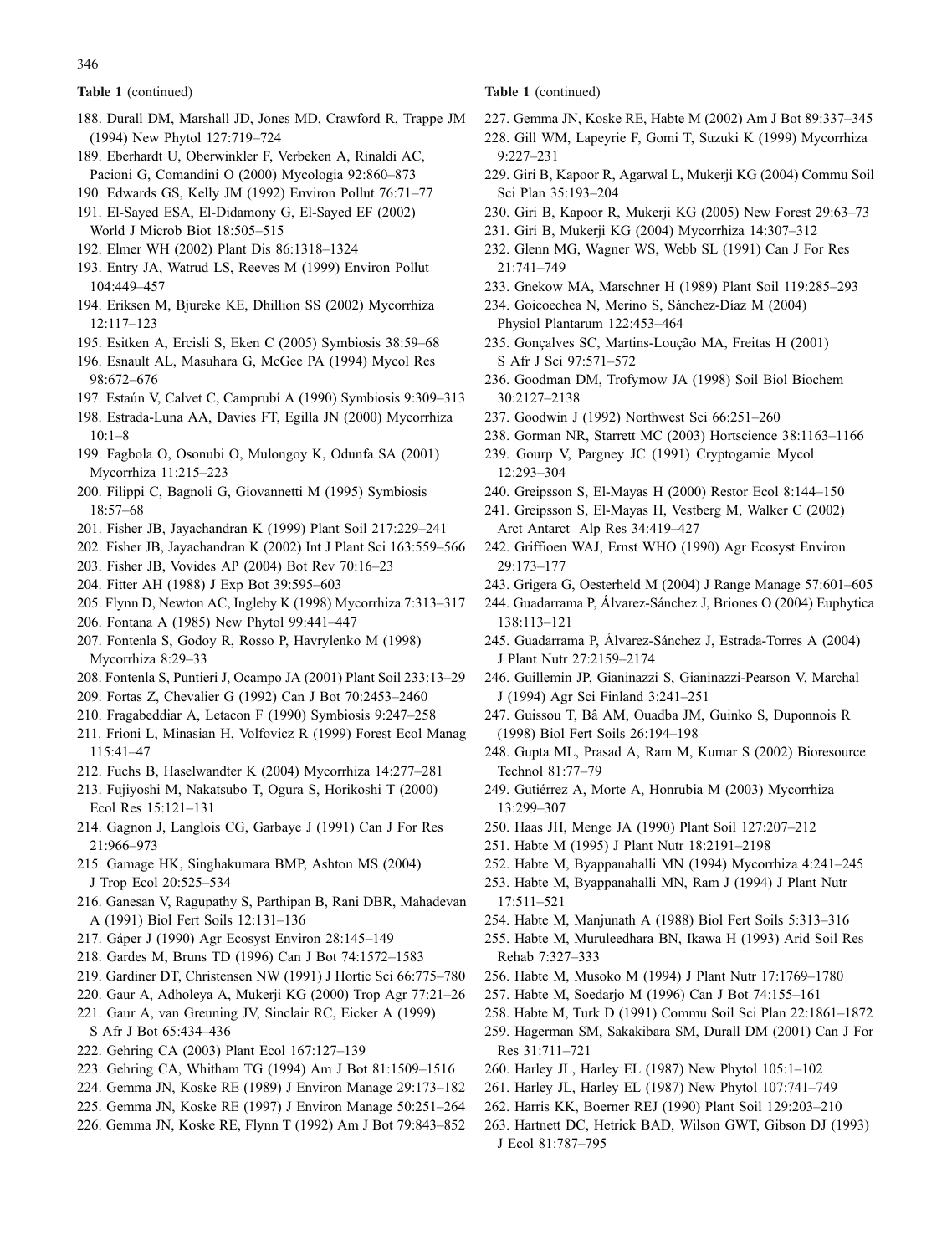- 264. Hartnett DC, Samenus RJ, Fischer LE, Hetrick BAD (1994) Oecologia 99:21–26
- 265. Haskins KE, Gehring CA (2004) Ecology 85:2687–2692
- 266. Haug I, Lempe J, Homeier J, Weiss M, Setaro S, Oberwinkler F, Kottke I (2004) Can J Bot 82:340–356
- 267. Haug I, Weber R, Oberwinkler F, Tschen J (1991) New Phytol 117:25–35
- 268. He XL, Mouratov S, Steinberger Y (2002) J Arid Environ 52:379–387
- 269. Heijne B, Dueck TA, van der Eerden LJ, Heil GW (1994) New Phytol 127:685–696
- 270. Heijne B, vanDam D, Heil GW, Bobbink R (1996) Plant Soil 179:197–206
- 271. Helm DJ, Allen EB, Trappe JM (1996) Can J Bot 74:1496–1506
- 272. Hepper CM, Azcón-Aguilar C, Rosendahl S, Sen R (1988) New Phytol 110:207–215
- 273. Hernández G, Cuenca G, García A (2000) Biol Fert Soils 31:232–236
- 274. Hetrick BAD, Hartnett DC, Wilson GWT, Gibson DJ (1994) Can J Bot 72:168–176
- 275. Hetrick BAD, Wilson GWT, Figge DAH (1994) Environ Pollut 86:171–179
- 276. Hetrick BAD, Wilson GWT, Schwab AP (1994) Can J Bot 72:1002–1008
- 277. Hildebrandt U, Janetta K, Ouziad F, Renne B, Nawrath K, Bothe H (2001) Mycorrhiza 10:175–183
- 278. Hoefnagels MH, Broome SW, Shafer SR (1993) Estuaries 16:851–858
- 279. Hood LA, Swaine MD, Mason PA (2004) J Ecol 92:816–823
- 280. Horton TR, Bruns TD (1998) New Phytol 139:331–339
- 281. Horton TR, Cázares E, Bruns TD (1998) Mycorrhiza 8:11–18
- 282. Huat OK, Awang K, Hashim A, Majid NM (2002) Forest Ecol Manag 158:51–58
- 283. Hume LJ, August JA (1988) New Zeal J Agr Res 31:331–338
- 284. Hurd TM, Schwintzer CR (1997) Physiol Plantarum 99:680–689
- 285. Husted L, Lavender DP (1989) Ann Sci Forest 46:S750–S753
- 286. Huynh TT, McLean CB, Coates F, Lawrie AC (2004) Aust J Bot 52:231–241
- 287. Ikombo BM, Edwards DG, Asher CJ (1991) Aust J Agr Res 42:129–138
- 288. Ikram A, Jensen ES, Jakobsen I (1994). Soil Biol Biochem 26:1541–1547
- 289. Ikram A, Mahmud AW, Chong K, Faizah AW (1993) Field Crop Res 31:131–144
- 290. Imhof S (1999) Can J Bot 77:637–643
- 291. Imhof S (2003) Mycorrhiza 13:327–332
- 292. Imhof S, Weber HC (2000) Symbiosis 29:201–211
- 293. Ingham ER, Wilson MV (1999) Mycorrhiza 9:233–235
- 294. Ishii T, Matsumoto I, Shrestha YH, Wamocho LS, Kadoya K (1998) J Jpn Soc Hortic Sci 67:556–558
- 295. Ishii T, Narutaki A, Sawada K, Aikawa J, Matsumoto I, Kadoya K (1997) Plant Soil 196:301–304
- 296. Jacobson KM, Jacobson PJ, Miller OK (1993) Mycorrhiza 3:13–17
- 297. Jayachandran K, Shetty KG (2003) Aquat Bot 76:281–290
- Table 1 (continued)
- 298. Jin L, Gu YJ, Xiao M, Chen JK, Li B (2004) Funct Plant Biol 31:979–986
- 299. Johansson M (2000) Oecologia 123:418–424
- 300. Johnson NC (1998) J Appl Ecol 35:86–94
- 301. Johnson-Green PC, Kenkel NC, Booth T (2001) Mycol Res 105:1094–1100
- 302. Johnson-Green PC, Kenkel NC, Booth T (1995) Can J Bot 73:1318–1327
- 303. Jones MD, Durall DM, Harniman SMK, Classen DC, Simard SW (1997) Can J For Res 27:1872–1889
- 304. Jurkiewiez A, Turnau K, Mesjasz-Przybylowicz J, Przybylowicz W, Godzik B (2001) Protoplasma 218:117–124
- 305. Kapoor R, Giri B, Mukerji KG (2004) Bioresource Technol 93:307–311
- 306. Karagiannidis N, Nikolaou N (2000) Am J Enol Viticult 51:269–275
- 307. Kasowska D (2002) Acta Soc Bot Pol 71:155–161
- 308. Kasuya MCM, Igarashi T (1996) Mycorrhiza 6:451–454
- 309. Kawai M (1997) Mycologia 89:228–232
- 310. Kaya C, Higgs D, Kirnak H, Tas I (2003) Plant Soil 253:287–292
- 311. Kemery RD, Dana MN (1995) Hortscience 30:1015–1016
- 312. Kemp E, Adam P, Ashford AE (2003) Plant Soil 250:241–248
- 313. Kernaghan G, Berch S, Carter R (1995) Can J For Res 25:891–901
- 314. Kernaghan G, Currah RS, Bayer RJ (1997) Can J Bot 75:1843–1850
- 315. Khade SW, Rodrigues BF (2003) J Trop Forest Sci 15:320–331
- 316. Khan AG (1993) Mycorrhiza 3:31–38
- 317. Khan AG (2001) Environ Int 26:417–423
- 318. Khan AG, Chaudhry TM, Hayes WJ, Khoo CS, Hill L, Fernandez R, Gallardo P (1998) Water Air Soil Poll 104:389–402
- 319. Khan AH, Islam A, Islam R, Begum S, Huq SMI (1988) J Plant Physiol 133:84–88
- 320. Kieliszewska-Rokicka B, Rudawska M, Leski T (1997) Environ Pollut 98:315–324
- 321. Kiers ET, Lovelock CE, Krueger EL, Herre EA (2000) Ecol Lett 3:106–113
- 322. Koide RT, Landherr LL, Besmer YL, Detweiler JM, Holcomb EJ (1999) Hortscience 34:1217–1220
- 323. Kong FX, Zhou CL, Liu Y (1998) Chemosphere 37:179–187
- 324. Koske RE, Gemma JN (1997) Am J Bot 84:118–130
- 325. Koske RE, Gemma JN, Englander L (1990) Am J Bot 77:64–68
- 326. Koske RE, Gemma JN, Flynn T (1992) Am J Bot 79:853–862
- 327. Kothari SK, Singh UB (1996) Plant Soil 178:231–237
- 328. Kottke I, Beiter A, Weiss M, Haug I, Oberwinkler F, Nebel M (2003) Mycol Res 107:957–968
- 329. Kovács GM, Kottke I, Oberwinkler F (2003) Plant Biol 5:574–580
- 330. Kovács GM, Vagvolgyi C, Oberwinkler F (2003) Folia Microbiol 48:369–378
- 331. Kowalchuk GA, de Souza FA, van Veen JA (2002) Mol Ecol 11:571–581
- 332. Kretzer AM, Bidartondo MI, Grubisha LC, Spatafora JW, Szaro TM, Bruns TD (2000) Am J Bot 87:1778–1782
- 333. Kristiansen KA, Freudenstein JV, Rasmussen FN, Rasmussen HN (2004) Mol Phylogenet Evol 33:251–258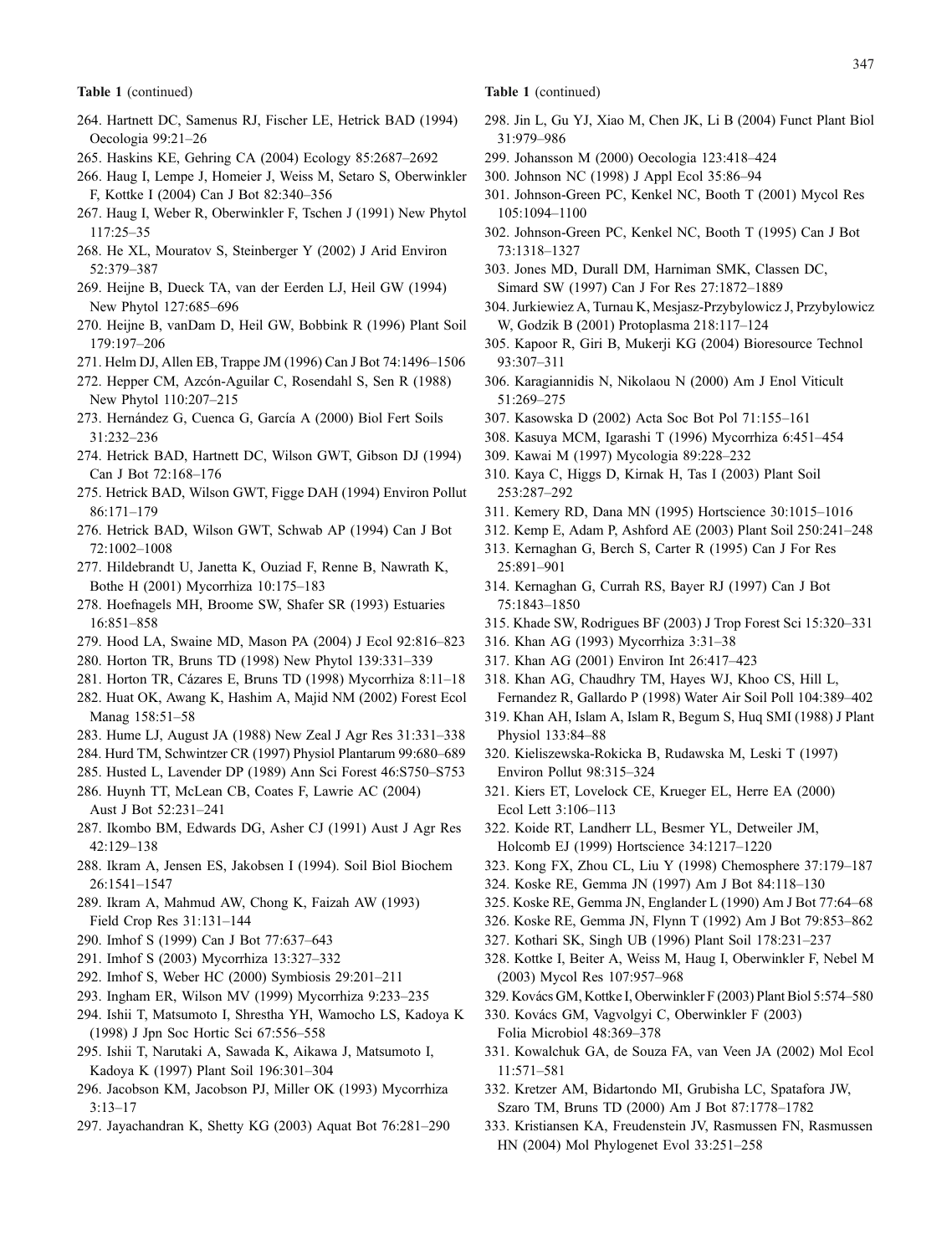- 334. Kristiansen KA, Taylor DL, Kjøller R, Rasmussen HN, Rosendahl S (2001) Mol Ecol 10:2089–2093
- 335. Kubota M, McGonigle TP, Hyakumachi M (2001) Can J Bot 79:300–306
- 336. Kulkarni SS, Raviraja NS, Sridhar KR (1997) J Coastal Res 13:931–936
- 337. Kumaran S, Azizah HC (1995) Trop Agr 72:39–43
- 338. Landhäusser SM, Muhsin TM, Zwiazek JJ (2002) Can J Bot 80:684–689
- 339. Lansac AR, Marín A, Roldán A (1995) Arid Soil Res Rehab 9:167–175
- 340. Lau TC, Lu X, Koide RT, Stephenson AG (1995) Plant Cell Environ 18:169–177
- 341. Launonen TM, Ashton DH, Keane PJ (1999) Plant Soil 210:273–283
- 342. Laursen GA, Treu R, Seppelt RD, Stephenson SL (1997) Arctic Alpine Res 29:483–491
- 343. Li T, Li JP, Zhao ZW (2004) Mycorrhiza 14:323–327
- 344. Ligrone R (1988) Bot Gaz 149:92–100
- 345. Ligrone R, Duckett JG (1994) Ann Bot 73:577–586
- 346. Ligrone R, Lopes C (1989) New Phytol 111:423–433
- 347. Ligrone R, Pocock K, Duckett JG (1993) Can J Bot 71:666–679
- 348. Linderman RG, Davis EA (2003) Horttechnology 13:482–487
- 349. Linderman RG, Davis EA (2004) Horttechnology 14:196–202
- 350. Linderman RG, Davis EA (2004) Sci Hortic 99:67–78
- 351. Lioi L, Giovannetti M (1987) Biol Fert Soils 4:193–197
- 352. Little LR, Maun MA (1996) J Ecol 84:1–7
- 353. López-Gutiérrez JC, Toro M, López-Hernández D (2004) Agr Ecosyst Environ 103:405–411
- 354. Loree MAJ, Williams SE (1987) New Phytol 106:735–744
- 355. Louis I (1990) Mycologia 82:772–778
- 356. Lovelock CE, Kyllo D, Popp M, Isopp H, Virgo A, Winter K (1997) Aust J Plant Physiol 24:185–194
- 357. Lovelock CE, Kyllo D, Winter K (1996) Funct Ecol 10:662–667
- 358. Lovera M, Cuenca G (1996) Mycorrhiza 6:111–118
- 359. Lu XH, Malajczuk N, Dell B (1998) Mycorrhiza 8:81–86
- 360. Ludwig-Müller J, Bennett RN, García-Garrido JM, Piché Y, Vierheilig H (2002) J Plant Physiol 159:517–523
- 361. Lumini E, Bosco M, Puppi G, Isopi R, Frattegiani M, Buresti E, Favilli F (1994) Soil Biol Biochem 26:659–661
- 362. Lux HB, Cumming JR (2001) Can J For Res 31:694–702
- 363. MacFall JS, Iyer J, Slack S, Berbee J (1990) Agr Ecosyst Environ 28:321–324
- 364. Maehara N, Kikuchi J, Futai K (1993) Can J Bot 71:1562–1567
- 365. Malajczuk N (1988) T Brit Mycol Soc 90:375–382
- 366. Malcová R, Vosátka M, Albrechtová J (1998) Plant Soil 207:45–57
- 367. Mamoun M, Olivier JM (1992) Plant Soil 139:265–273
- 368. Maremmani A, Bedini S, Matosevic I, Tomei PE, Giovannetti M (2003) Mycorrhiza 13:33–40
- 369. Marin M, Ybarra M, Fe A, Garcia-Ferriz L (2002) Agr Food Sci Finland 11:245–251
- 370. Markkola A, Kuikka K, Rautio P, Härmä E, Roitto M, Tuomi J (2004) Oecologia 140:234–240
- 371. Marler MJ, Zabinski CA, Wojtowicz T, Callaway RM (1999) Northwest Sci 73:217–224
- Table 1 (continued)
- 372. Marques MS, Pagano M, Scotti M (2001) Agroforestry Syst 52:107–117
- 373. Martin J, Bereau M, Louisanna E, Ocampo JA (2001) Symbiosis 31:283–291
- 374. Massicotte HB, Melville LH, Molina R, Peterson RL (1993) Mycorrhiza 3:1–11
- 375. Massicotte HB, Molina R, Tackaberry LE, Smith JE, Amaranthus MP (1999) Can J Bot 77:1053–1076
- 376. Masuhara G, Katsuya K (1992) Bot Mag Tokyo 105:453–460
- 377. Mathew J, Johari BN (1988) Curr Sci India 57:156–158
- 378. Mathur N, Vyas A (1995) J Plant Physiol 147:328–330
- 379. Mathur N, Vyas A (1996) Natl Acad Sci Lett 19:1–3
- 380. Mathur N, Vyas A (1996) Bot Bull Acad Sinica 37:209–212
- 381. Mathur N, Vyas A (2000) J Arid Environ 45:191–195
- 382. Matosevic I, Costa G, Giovannetti M (1997) Mycorrhiza 7:51–53
- 383. Matsubara Y, Harada T (1996) J Jpn Soc Hortic Sci 65:565–570
- 384. Matsuda Y, Yamada A (2003) Mycologia 95:993–997
- 385. Matthessears U, Neeser C, Larson DW (1992) Ecography 15:262–266
- 386. McArthur DAJ, Knowles NR (1993) Plant Physiol 102:771–782
- 387. McGee PA (1990) Aust J Bot 38:583–592
- 388. McGee PA, Bullock S, Summerell BA (1999) Aust J Bot 47:85–95
- 389. McGee PA, Furby JH (1992) Aust J Bot 40:291–304
- 390. McGonigle TP, Hovius JP, Peterson RL (1999) Can J Bot 77:1028–1034
- 391. McHugh JM, Dighton J (2004) Restor Ecol 12:533–545
- 392. McKendrick SL, Leake JR, Taylor DL, Read DJ (2000) New Phytol 145:523–537
- 393. McLean C, Lawrie AC (1996) Ann Bot 77:405–411
- 394. McLean CB, Anthony J, Collins RA, Steinke E, Lawrie AC (1998) New Phytol 139:589–593
- 395. Meharg AA, Bailey J, Breadmore K, Nacnair MR (1994) Plant Soil 160:11–20
- 396. Mendoza RE, Pagani EA (1997) J Plant Nutr 20:625–639
- 397. Meney KA, Dixon KW, Scheltema M, Pate JS (1993) Aust J Bot 41:733–737
- 398. Merryweather J, Fitter A (1995) New Phytol 129:629–636
- 399. Merryweather JW, Fitter AH (1998) Mycorrhiza 8:87–91
- 400. Michel-Rosales A, Valdés M (1996) Mycorrhiza 6:105–109
- 401. Midgley DJ, Chambers SM, Cairney JWG (2004) Aust J Bot 52:63–71
- 402. Miller RM, Smith CI, Jastrow JD, Bever JD (1999) Am J Bot 86:547–553
- 403. Miller SL, McClean TM, Stanton NL, Williams SE (1998) Can J For Res 28:115–122
- 404. Miller SP (2000) New Phytol 145:145–155
- 405. Ming T, Hui C (1999) Trees-Struct Funct 14:113–115
- 406. Miyasaka SC, Habte M, Matsuyama DT (1993) J Plant Nutr 16:1339–1356
- 407. Mohandas S (1987) Plant Soil 98:295–297
- 408. Moora M, Öpik M, Sen R (2004) Funct Ecol 18:554–562
- 409. Moora M, Zobel M (1998) Can J Bot 76:613–619
- 410. Moraes RM, De Andrade Z, Bedir E, Dayan FE, Lata H, Khan I, Pereira AMS (2004) Plant Sci 166:23–29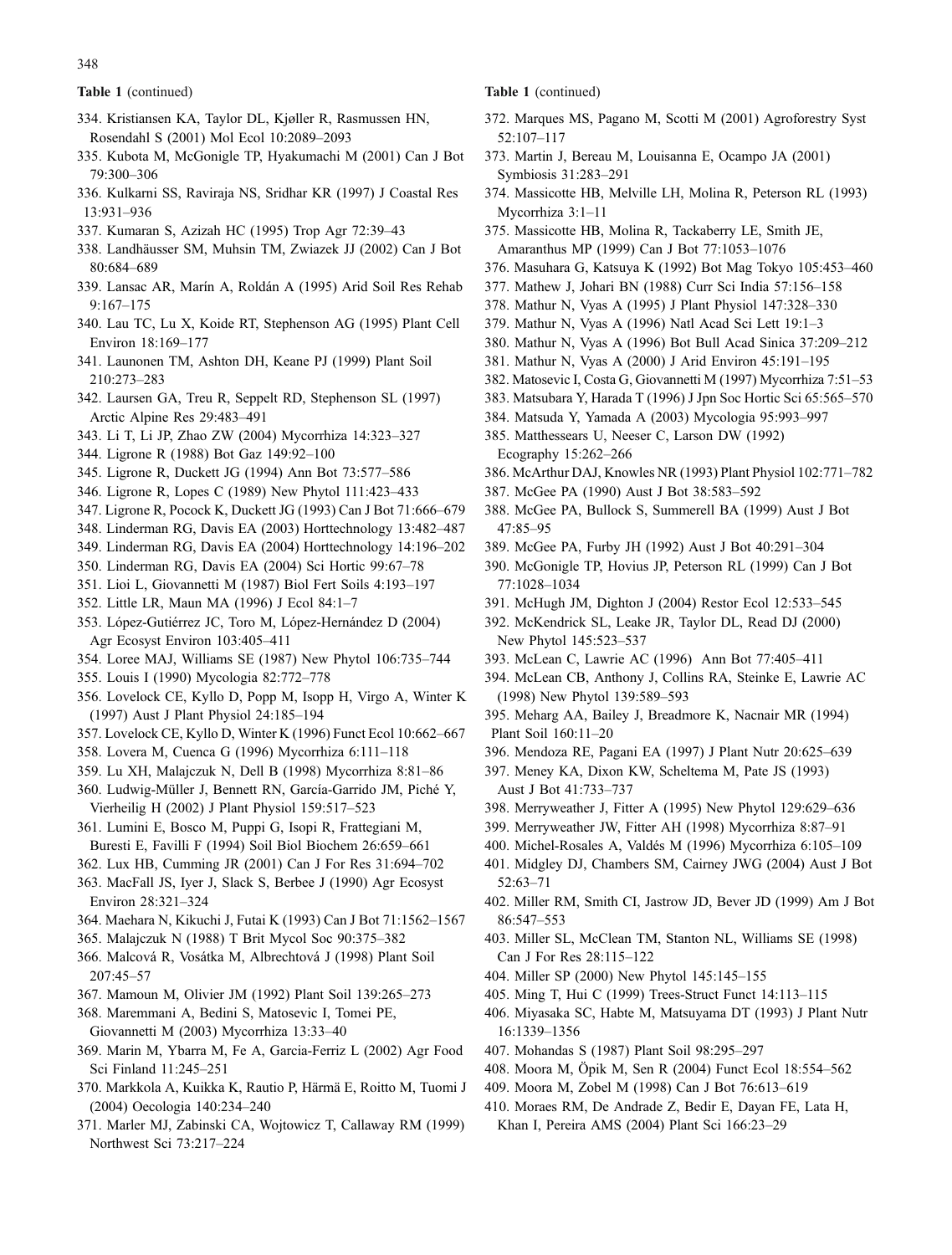- 411. Morte A, Díaz G, Rodriguez P, Alarcón JJ, Sánchez-Blanco MJ (2001) Biologia Plantarum 44:263–267
- 412. Morte MA, Díaz G, Honrubia M (1996) Agronomie 16:633–637
- 413. Moyersoen B, Fitter AH (1999) Mycorrhiza 8:247–253
- 414. Muhsin TM, Zwiazek JJ (2002) Plant Soil 238:217–225
- 415. Mullahey JJ, Speed CS (1991) Soil Crop Sci Soc Fl 50:44–47
- 416. Mullen RB, Schmidt SK (1993) Oecologia 94:229–234
- 417. Muller F, Dexheimer J, Gerard J (1994) Acta Bot Gallica 141:565–569
- 418. Munyanziza E, Kuyper TW (1995) Mycorrhiza 5:283–287
- 419. Munyanziza E, Oldeman RAA (1995) Fert Res 40:235–242
- 420. Münzenberger B, Golldack J, Ullrich A, Schmincke B, Hüttl RF (2004) Mycorrhiza 14:193–202
- 421. Münzenberger B, Kottke I, Oberwinkler F (1992) Trees-Struct Funct 7:40–47
- 422. Muthukumar T, Sha LQ, Yang XD, Cao M, Tang JW, Zheng Z (2003) Mycorrhiza 13:289–297
- 423. Muthukumar T, Udaiyan K (2002) Mycorrhiza 12:213–217
- 424. Muthukumar T, Udaiyan K (2002) Acta Oecol 23:337–347
- 425. Muthukumar T, Udaiyan K, Karthikeyan A, Manian S (1997) Agr Ecosyst Environ 61:51–58
- 426. Muthukumar T, Udaiyan K, Shanmughavel P (2004) Mycorrhiza 14:65–77
- 427. Muthukumar T, Udayan K, Rajeshkannan V (2001) Biol Fert Soils 34:417–426
- 428. Naik BH, Nalawadi UG, Sreenivasa MN, Patil AA (1995) Sci Hortic 62:129–133
- 429. Nemec S, Vu JCV (1990) Plant Soil 128:257–263
- 430. Neville J, Tessier JL, Morrison I, Scarratt J, Canning B, Klironomos JN (2002) Appl Soil Ecol 19:209–216
- 431. Nezzar-Hocine H, Perrin R, Halli-Hargas R, Chevalier G (1998) Mycorrhiza 8:47–51
- 432. Nielsen KB, Kjøller R, Olsson PA, Schweiger PF, Andersen FØ, Rosendahl S (2004) Mycol Res 108:616–625
- 433. Noldt G, Bauch J (2001) J Appl Bot-Angew Bot 75:168–172
- 434. Nouaim R, Lineres M, Esvan JM, Chaussod R (1994) Agroforestry Syst 27:67–77
- 435. Nowak J (2004) Symbiosis 37:259–266
- 436. Núñez-Castillo O, Álvarez-Sánchez FJ (2003) Mycorrhiza 13:271–276
- 437. Nuortila C, Kytöviita MM, Tuomi J (2004) New Phytol 164:543–553
- 438. O'Connor PJ, Smith SE, Smith FA (2001) Aust J Bot 49:493–499
- 439. Oba H, Shinozaki N, Oyaizu H, Tawaraya K, Wagatsuma T, Barraquio WL, Saito M (2004) Soil Sci Plant Nutr 50:1195–1203
- 440. Odonnell JJ, Sylvia DM, Pitman WD, Rechcigl JE (1992) Trop Grasslands 26:120–129
- 441. Okon IE, Osonubi O, Sanginga N (1996) Agroforest Syst 33:165–175
- 442. Oliveira VL, Schmidt VDB, Bellei MM (1997) Ann Sci Forest 54:473–481
- 443. Olsson PA, Eriksen BE, Dahlberg A (2004) Can J Bot 82:1547–1556

- 444. O'Neill EG, Luxmoore RJ, Norby RJ (1987) Can J For Res 17:878–883
- 445. Onguene NA, Kuyper TW (2001) Forest Ecol Manag 140:277–287
- 446. Orlowska E, Zubek S, Jurkiewicz A, Szarek-Lukaszewska G, Turnau K (2002) Mycorrhiza 12:153–160
- 447. Osundina MA (1998) Biol Fert Soils 26:95–99
- 448. Otero JT, Ackerman JD, Bayman P (2004) Mol Ecol 13:2393–2404
- 449. Palmieri M, Swatzell LJ (2004) Northeast Nat 11:57–66
- 450. Panwar J, Vyas A (2002) Curr Sci India 82:576–578
- 451. Parlade J, Luque J, Pera J, Rincon AM (2004) Ann For Sci 61:507–514
- 452. Patreze CM, Cordeiro L (2004) Forest Ecol Manag 196:275–285
- 453. Pattanaik R, Sahu S, Padhi GS, Mishra AK (1995) Indian J Agr Sci 65:186–190
- 454. Pattinson GS, McGee PA (2004) Mycorrhiza 14:119–125
- 455. Paula MA, Urquiaga S, Siqueira JO, Döbereiner J (1992) Biol Fert Soils 14:61–66
- 456. Pawlowska TE, Blaszkowski J, Rühling A (1996) Mycorrhiza 6:499–505
- 457. Pendleton RL (2000) Int J Plant Sci 161:683–689
- 458. Pera J, Alvarez IF (1995) Mycorrhiza 5:193–200
- 459. Perkins AJ, Masuhara G, McGee PA (1995) Aust J Bot 43:85–91
- 460. Perkins AJ, McGee PA (1995) Aust J Bot 43:565–575
- 461. Pfeiffer CM, Bloss HE. 1988. New Phytol 108:315–321
- 462. Philip LJ, Posluszny U, Klironomos JN (2001) Can J Bot 79:381–388
- 463. Pimienta-Barrios E, Pimienta-Barrios E, Nobel PS (2004) J Arid Environ 59:1–17
- 464. Pimienta-Barrios E, Salas-Galvan ME, Zanudo-Hernandez J, Nobel PS (2002) Tree Physiol 22:667–674
- 465. Pirazzi R, Rea E, Bragaloni M (1999) Geomicrobiol J 16:79–84
- 466. Pocock K, Duckett JG (1985) New Phytol 99:281–304
- 467. Podeszfinski C, Dalpe Y, Charest C (2002) J Sustain Agr 20:57–74
- 468. Poole BC, Sylvia DM (1990) Can J Bot 68:2703–2707
- 469. Potty VP (1990) Plant Soil 125:146–148
- 470. Pregitzer KS, DeForest JL, Burton AJ, Allen MF, Ruess RW, Hendrick RL (2002) Ecol Monogr 72:293–309
- 471. Pritsch K, Munch JC, Buscot F (1997) Mycorrhiza 7:201–216
- 472. Puppi G, Tartaglini N (1991) Acta Ecol 12:295–304
- 473. Raghuwanshi R, Upadhyay RS (2004) World Microb Biot 20:1–5
- 474. Rains KC, Nadkarni NM, Bledsoe CS (2003) Mycorrhiza 13:257–264
- 475. Rajagopal D, Madhavendra SS, Jamil K (1989) Curr Sci India 58:687–689
- 476. Rajan SK, Reddy BJD, Bagyaraj DJ (2000) Forest Ecol Manag 126:91–95
- 477. Rao AV, Tak R (2001) Appl Soil Ecol 17:279–284
- 478. Rao VU, Rao AS (1996) Indian J Agr Sci 66:613–616
- 479. Rashid A, Ahmed T, Ayub N, Khan AG (1997) Mycorrhiza 7:217–220
- 480. Rasmussen HN (1990) New Phytol 116:137–147
- 481. Rasmussen HN (1992) Physiol Plantarum 86:161–167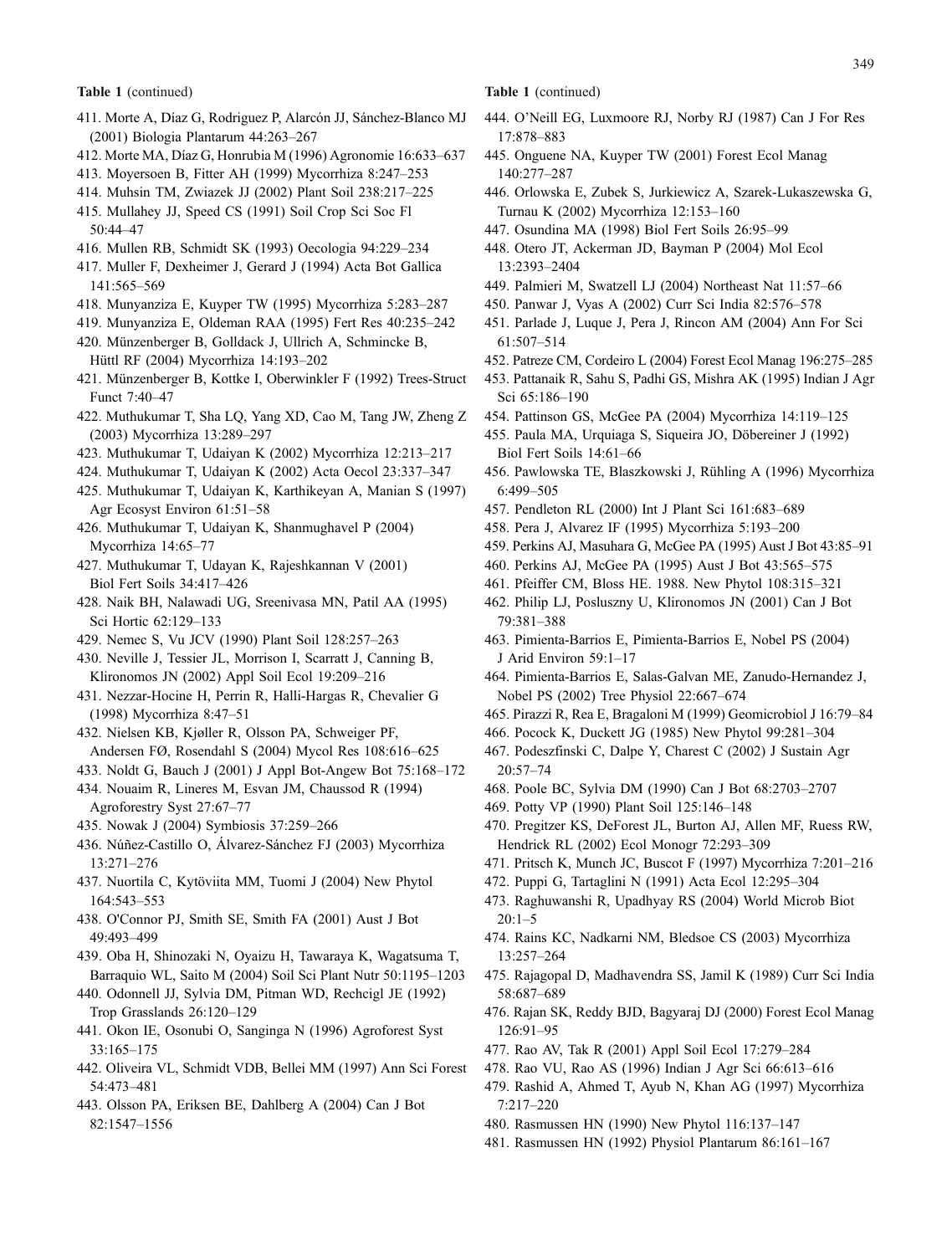#### Table 1 (continued) Table 1 (continued)

- 482. Ravikumar R, Ananthakrishnan G, Appasamy T, Ganapathi A (1997) Forest Ecol Manag 98:205–208
- 483. Read DJ, Duckett JG, Francis R, Ligrone R, Russell A (2000) Philos T Roy Soc B 355:815–830
- 484. Reddell P, Hopkins MS, Graham AW (1996) J Trop Ecol 12:763–777
- 485. Reddell P, Yun Y, Shipton WA (1997) Aust J Bot 45:41–51
- 486. Reddy B, Bagyaraj DJ (1994) Sci Hortic 59:69–73
- 487. Reddy MS, Natarajan K (1994) Mycorrhiza 5:115–117
- 488. Regvar M, Vogel K, Irgel N, Wraber T, Hildebrandt U, Wilde P, Bothe H (2003) J Plant Physiol 160:615–626
- 489. Reis VM, de Paula MA, Döbereiner J (1999) Pesqui Agropecu Bras 34:1933–1941
- 490. Rice RW, Datnoff LE, Raid RN, Sanchez CA (2002) J Plant Nutr 25:1839–1853
- 491. Richter BS, Stutz JC (2002) Restor Ecol 10:607–616
- 492. Rillig MC, Allen MF (1998) Soil Biol Biochem 30:2001–2008 493. Rillig MC, Allen MF, Klironomos JN, Field CB (1998)
- Mycologia 90:199–205
- 494. Rincon E, Huante P, Ramirez Y (1993) Mycorrhiza 3:79–81
- 495. Rojas-Andrade R, Cerda-García-Rojas CM, Frías-Hernández JT, Dendooven L, Olalde-Portugal V, Ramos-Valdivia AC (2003) Mycorrhiza 13:49–52
- 496. Roldán A, Díaz G, Albaladejo J (1992) Arid Soil Res Rehab 6:33–39
- 497. Roldan-Fajardo BE (1994) New Phytol 127:115–121
- 498. Ronikier M, Miskiewicz A, Mleczko P (2002) Acta Soc Bot Pol 71:235–242
- 499. Rosendahl CN, Rosendahl S (1991) Environ Exp Bot 31:313–318
- 500. Ruiz-Lozano JM, Azcón R (1995) Physiol Plantarum 95:472–478
- 501. Ruotsalainen AL, Aikio S (2004) Can J Bot 82:443–449
- 502. Ruotsalainen AL, Kytöviita MM (2004) Oecologia 140:226–233
- 503. Ruotsalainen AL, Väre H, Vestberg M (2002) Mycorrhiza 12:29–36
- 504. Russell AJ, Bidartondo MI, Butterfield BG (2002) New Phytol 156:283–295
- 505. Russell J, Bulman S (2005) New Phytol 165:567–579
- 506. Rygiewicz PT, Johnson MG, Ganio LM, Tingey DT, Storm MJ (1997) Plant Soil 189:275–287
- 507. Salemaa M, Monni S (2003) Environ Pollut 126:435–443
- 508. Sannazzaro AI, Ruiz OA, Albertó E, Menéndez AB (2004) Mycorrhiza 14:139–142
- 509. Santiago-Martinez G, Estrada-Torres A, Varela L, Herrera T (2003) Agrociencia 37:575–584
- 510. Santos BA, Silva GA, Maia LC, Alves MV (2000) Mycorrhiza 10:151–153
- 511. Sasaki A, Fujiyoshi M, Shidara S, Nakatsubo T (2001) Ecol Res 16:165–172
- 512. Sattelmacher B, Reinhard S, Pomikalko A (1991) J Agron Crop Sci 167:350–355
- 513. Scagel CF (2004) Hortscience 39:1432–1437
- 514. Scagel CF (2004) Horttechnology 14:39–48
- 515. Scagel CF, Reddy K, Armstrong JM (2003) Horttechnology 13:62–66
- 
- 516. Scales PF, Peterson RL (1991) Can J Bot 69:2149–2157
- 517. Schellenbaum L, Berta G, Ravolanirina F, Tisserant B, Gianinazzi S, Fitter AH (1991) Ann Bot 68:135–141
- 518. Scheloske S, Maetz M, Schneider T, Hildebrandt U, Bothe H, Povh B (2004) Protoplasma 223:183–189
- 519. Scherff EJ, Galen C, Stanton ML (1994) Oikos 69:405–413
- 520. Schiavo JA, Martins MA (2003) Pesqui Agropecu Bras 38:173–178
- 521. Schmid E, Oberwinkler F (1993) New Phytol 124:69–81
- 522. Schmid E, Oberwinkler F (1996) Mycol Res 100:843–849
- 523. Schubert A, Bodrino C, Gribaudo I (1992) Agronomie 12:847–850
- 524. Schultz PA, Miller RM, Jastrow JD, Rivetta CV, Bever JD (2001) Am J Bot 88:1650–1656
- 525. Schüßler A (2000) Mycorrhiza 10:15–21
- 526. Schwob I, Ducher M, Coudret A (1999) Plant Pathol 48:19–25
- 527. Schwob I, Ducher M, Coudret A (2000) J Plant Physiol 156:284–287
- 528. Scotti MR, Correa EJA (2004) Ann Forest Sci 61:87–95
- 529. Selosse MA, Bauer R, Moyersoen B (2002) New Phytol 155:183–195
- 530. Selosse MA, Faccio A, Scappaticci G, Bonfante P (2004) Microbial Ecol 47:416–426
- 531. Selvaraj T, Subramanian G (1987) Curr Sci India 56:1112–1114
- 532. Semones SW, Young DR (1995) Mycorrhiza 5:423–429
- 533. Sengupta A, Chaudhuri S (1989) Curr Sci India 58:1372–1372
- 534. Senthilkumar S, Krishnamurthy KV (1998) Biol Plant 41:111–119
- 535. Setua GC, Kar R, Ghosh JK, Das KK, Sen SK (1999) Bio Fert Soils 29:98–103
- 536. Sharma AK, Singh R, Singh US (1988) Curr Sci India 57:901–902
- 537. Sharma MP, Adholeya A (2004) Can J Bot 82:322–328
- 538. Sharma MP, Bhatia NP, Adholeya A (2001) New Forest 21:89–104
- 539. Sharrock RA, Sinclair FL, Gliddon C, Rao IM, Barrios E, Mustonen PJ, Smithson P, Jones DL, Godbold DL (2004) Mycorrhiza 14:103–109
- 540. Shefferson RP, Weiss M, Kull T, Taylors DL (2005) Mol Ecol 14:613–626
- 541. Shockley FW, McGraw RL, Garrett HE (2004) Agroforest Syst 60:137–142
- 542. Sidhu OP, Behl HM, Gupta ML, Janardhanan KK (1990) Curr Sci India 59:422–423
- 543. Sigüenza C, Espejel I, Allen EB (1996) Mycorrhiza 6:151–157
- 544. Singh CS (1992) Zbl Mikrobiol 147:503–508
- 545. Singh CS (1992) Zbl Mikrobiol 147:447–453
- 546. Singh CS, Tyagi SP (1989) Zbl Mikrobiol 144:241–248
- 547. Singh S, Kapoor KK (1998) Mycorrhiza 7:249–253
- 548. Siqueira JO, Carneiro MAC, Curi N, Rosado SCS, Davide AC (1998) Forest Ecol Manag 107:241–252
- 549. Sisti D, Giomaro G, Cecchini M, Faccio A, Novero M, Bonfante P (2003) Mycorrhiza 13:107–115
- 550. Smith JE, Johnson KA, Cázares E (1998) Mycorrhiza 7:279–285
- 551. Sohn BK, Kim KY, Chung SJ, Kim WS, Park SM, Kang JG,
- Rim YS, Cho JS, Kim TH, Lee JH (2003) Sci Hortic 98:173–183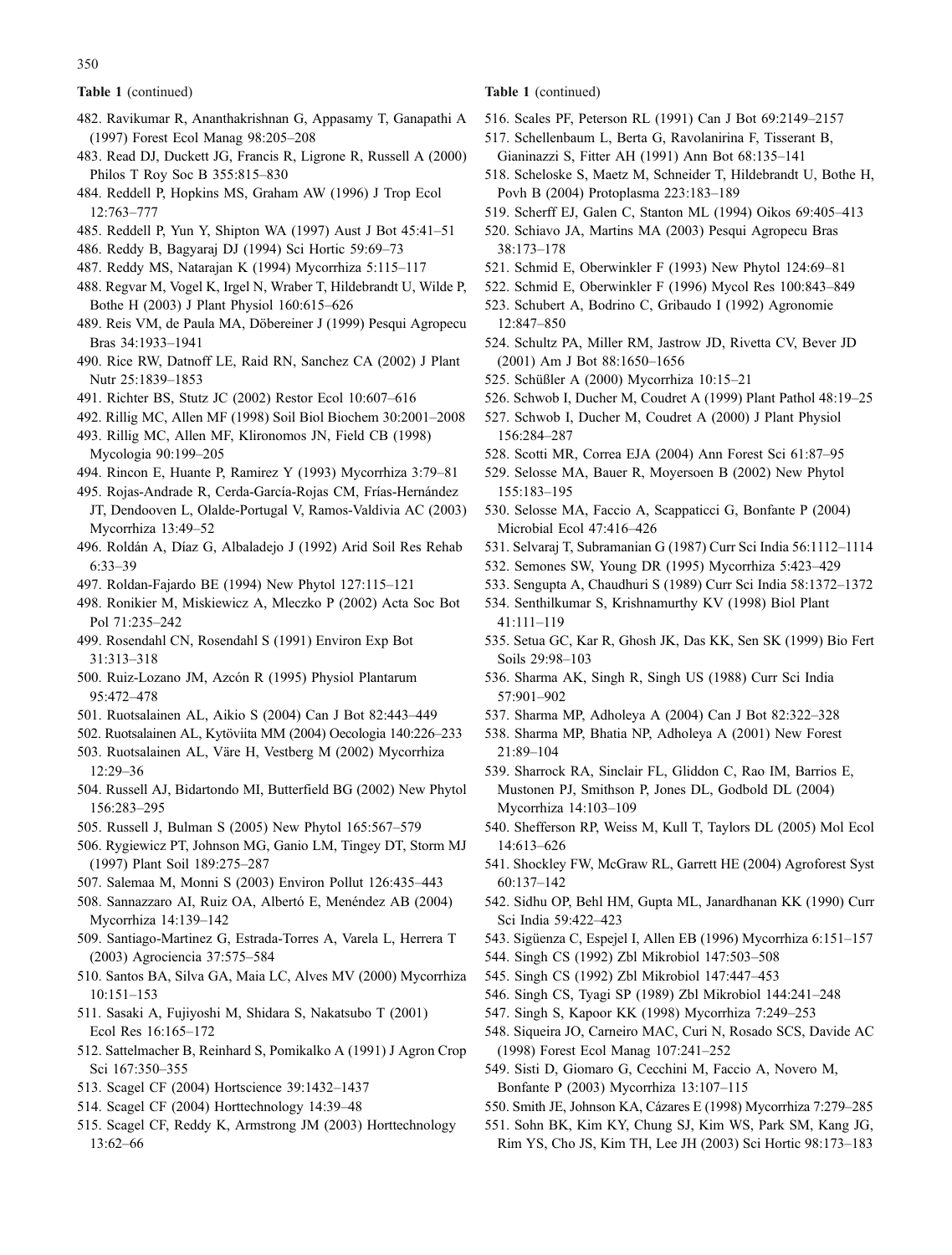- 552. Stahl PD, Schuman GE, Frost SM, Williams SE (1998) Soil Sci Soc Am J 62:1309–1313
- 553. Stanley MR, Koide RT, Shumway DL (1993) Oecologia 94:30–35
- 554. St-Arnaud M, Hamel C, Vimard B, Caron M, Fortin JA (1997) Can J Bot 75:998–1005
- 555. Starrett MC, Blazich FA, Shafer SR, Grand LF (2001) Hortscience 36:353–356
- 556. Steinke E, Williams PG, Ashford AE (1996) Ann Bot 77:413–419
- 557. Stenlund DL, Charvat ID (1994) Mycorrhiza 4:131–137
- 558. Stevens KJ, Peterson RL (1996) Mycorrhiza 6:99–104
- 559. Stockey RA, Rothwell GW, Addy HD, Currah RS (2001) Mycol Res 105:202–205
- 560. Strullu DG, Frenot Y, Maurice D, Gloaguen JC, Plenchette C (1999) CR Acad Sci III-Vie 322:771–777
- 561. Sykorova Z, Rydlova J, Vosatka M (2003) Folia Geobot 38:177–189
- 562. Sylvia DM, Alagely AK, Chellemi DO, Demchenko LW (2001) Biol Fert Soils 34:448–452
- 563. Sylvia DM, Burks JN (1988) Mycologia 80:565–568
- 564. Tam PCF (1994) Mycorrhiza 4:255–263
- 565. Tan TK, Loon WS, Khor E, Loh CS (1998) Plant Cell Rep 18:14–19
- 566. Tang F, White JA, Charvat I (2001) Mycologia 93:1042–1047
- 567. Tarafdar JC, Rao AV (1997) Agr Ecosyst Environ 61:13–18
- 568. Tawaraya K, Takaya Y, Turjaman M, Tuah SJ, Limin SH, Tamai Y, Cha JY, Wagatsuma T, Osaki M (2003) Forest Ecol Manag 182:381–386
- 569. Taylor DL, Bruns TD (1997) Proc Natl Acad Sci USA 94:4510–4515
- 570. Taylor DL, Bruns TD (1999) Mol Ecol 8:1719–1732
- 571. Taylor DL, Bruns TD, Hodges SA (2004) P Roy Soc Lond B Bio 271:35–43
- 572. Taylor DL, Bruns TD, Szaro TM, Hodges SA (2003) Am J Bot 90:1168–1179
- 573. Taylor J, Harrier L (2000) Plant Soil 225:53–61
- 574. Taylor JH, Peterson CA (2000) Trees-Struct Funct 14:239–247
- 575. Taylor K (1989) Ann Bot Fenn 26:421–425
- 576. Tewari L, Johri BN, Tandon SM (1993) World J Microbiol Biotechnol 9:191–195
- 577. Thangaswamy S, Padmanabhan C, Jeong YJ, Kim H (2004) J Microbiol Biotechnol 14:885–890
- 578. Thanuja TV, Hegde RV, Sreenivasa MN (2002) Sci Hortic 92:339–346
- 579. Theodorou C, Reddell P (1991) New Phytol 118:279–288
- 580. Thomas GV (1988) Indian J Agr Sci 58:145–147
- 581. Tian CJ, He XY, Zhong Y, Chen JK (2002) Forest Ecol Manag 170:307–312
- 582. Tian CJ, He XY, Zhong Y, Chen JK (2003) New Forest 25:125–131
- 583. Tisserant B, Brenac V, Requena N, Jeffries P, Dodd JC (1998) New Phytol 138:225–239
- 584. Titus JH, del Moral R (1998) Oikos 81:495–510
- 585. Titus JH, del Moral R (1998) Am J Bot 85:370–375
- 586. Titus JH, Leps J (2000) Am J Bot 87:392–401
- Table 1 (continued) Table 1 (continued)
	- 587. Titus JH, Tsuyuzaki S (2002) Mycorrhiza 12:271–275
	- 588. Tonin C, Vandenkoornhuyse P, Joner EJ, Straczek J, Leyval C (2001) Mycorrhiza 10:161–168
	- 589. Torpy FR, Morrison DA, Bloomfield BJ (1999) Mycorrhiza 8:289–296
	- 590. Torres P, Honrubia M, Morte MA (1991) Mycotaxon 41:437–443
	- 591. Torti SD, Coley PD (1999) Biotropica 31:220–228
	- 592. Torti SD, Coley PD, Janos DP (1997) J Trop Ecol 13:623–629
	- 593. Tótola MR, Borges AC (2000) Braz J Microbiol 31:257–265
	- 594. Treu R, Laursen GA, Stephenson SL, Landolt JC, Densmore R (1996) Mycorrhiza 6:21–29
	- 595. Trindade AV, Faria NG, de Almeida FP (2000) Pesqui Agropecu Bras 35:1389–1394
	- 596. Tsang A, Maun MA (1999) Plant Ecol 144:159–166
	- 597. Turnau K, Mesjasz-Przybylowicz J (2003) Mycorrhiza 13:185–190
	- 598. Turnau K, Ronikier M, Unrug J (1999) Acta Soc Bot Pol 68:63–68
	- 599. Turner SD, Amon JP, Schneble RM, Friese CF (2000) Wetlands 20:200–204
	- 600. Udaiyan K, Karthikeyan A, Muthukumar T (1996) Trees-Struct Funct 11:65–71
	- 601. Usuki F, Narisawa K (2005) Mycorrhiza 15:61–64
	- 602. Vaast P, Zasoski RJ (1991) Cafe Cacao The 35:121–128
	- 603. Vallini G, Pera A, Avio L, Valdrighi M, Giovannetti M (1993) Biol Fert Soils 16:1–4
	- 604. van Auken OW, Brown SC (1998) Tex J Sci 50:291–304
	- 605. van der Heijden EW, de Vries FW, Kuyper TW (1999) Can J Bot 77:1821–1832
	- 606. Vasanthakrishna M, Bagyaraj DJ, Muthanna MB (1994) Microbiol Res 149:23–25
	- 607. Verkade SD (1991) Sci Hortic 48:125–129
	- 608. Verma RK, Arya ID (1998) Mycorrhiza 8:113–116
	- 609. Vidal MT, Azcón-Aguilar C, Barea JM, Pliegoalfaro F (1992) Hortscience 27:785–787
	- 610. Vierheilig H, Bennett R, Kiddle G, Kaldorf M, Ludwig-Müller J (2000) New Phytol 146:343–352
	- 611. Vierheilig H, Iseli B, Alt M, Raikhel N, Wiemken A, Boller T (1996) Plant Soil 183:131–136
	- 612. Vijayalakshmi M, Rao AS (1993) Zbl Mikrobiol 148:483–486
	- 613. Visser S, Danielson RM, Parkinson D (1991) Can J Bot 69:1321–1328
	- 614. Vogel-Mikus K, Drobne D, Regvar M (2005) Environ Pollut 133:233–242
	- 615. Vosatka M, Dodd JC (1998) Plant Soil 200:251–263
	- 616. Vovides AP (1990) Am J Bot 77:1532–1543
	- 617. Walker RF (2001) Forest Ecol Manag 149:163–179
	- 618. Walker RF, Johnson DW, Geisinger DR, Ball JT (1998) Forest Ecol Manag 109:9–20
	- 619. Walker RF, McLaughlin SB, West DC (2004) Restor Ecol 12:8–19
	- 620. Wang FY, Liu RJ, Lin XG, Zhou JM (2004) Mycorrhiza 14:133–137
	- 621. Watson MA, Scott K, Griffith J, Dieter S, Jones CS, Nanda S (2001) Evol Ecol 15:425–442
	- 622. Weber G, Claus M (2000) J Plant Nutr Soil Sci 163:609–616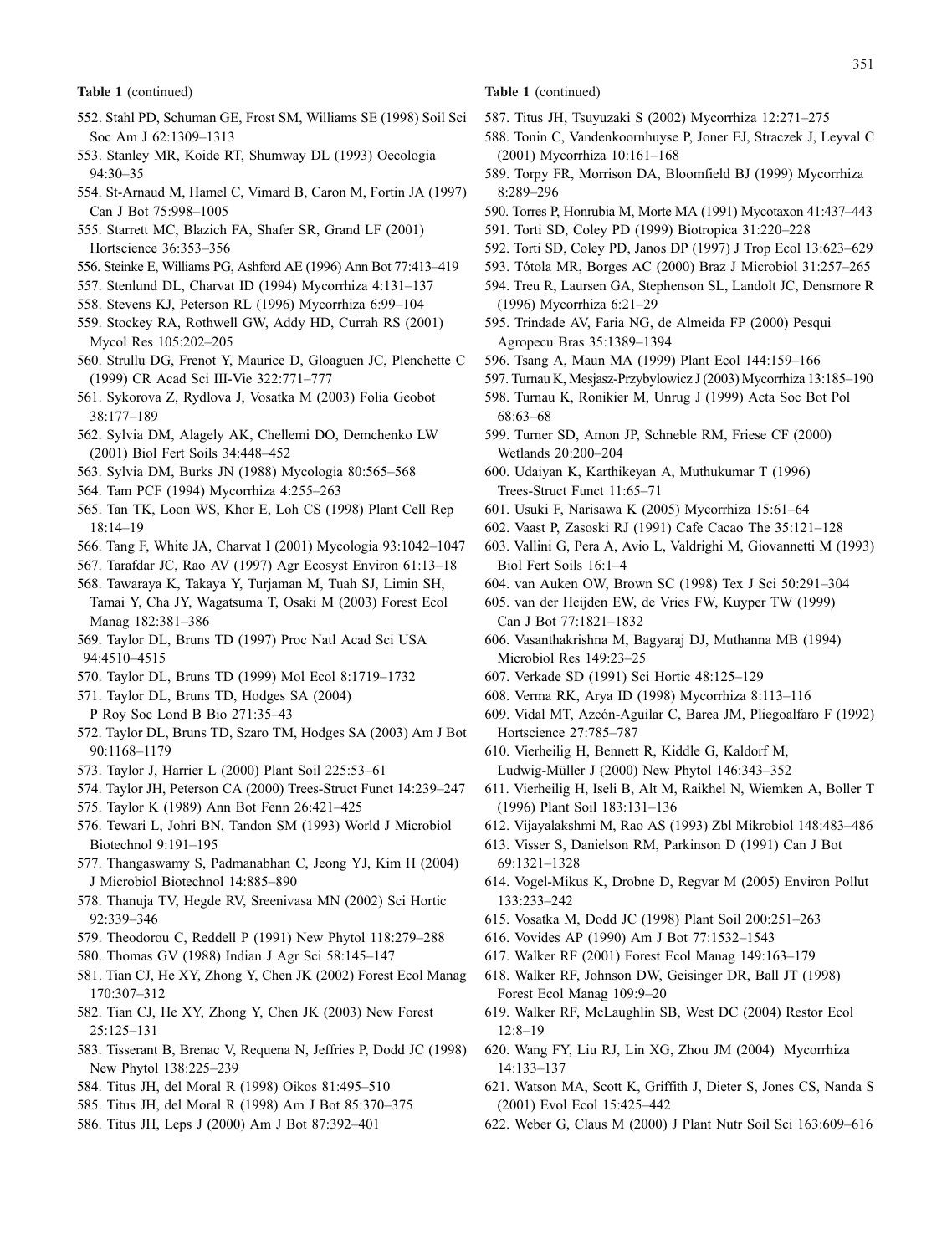- 623. Weber HC, Klahr A, Marron-Heimbuch M (1995) Bot Acta 108:525–534
- 624. Wellings NP, Wearing AH, Thompson JP (1991) Aust J Agr Res 42:835–845
- 625. West HM (1995) New Phytol 129:107–116
- 626. Wetzel PR, van der Valk AG (1996) Can J Bot 74:883–890
- 627. Whitbeck JL (2001) Biotropica 33:303–311
- 628. Whitbread F, McGonigle TP, Peterson RL (1996) Can J Bot 74:1104–1112
- 629. White JA, Charvat I (1999) Mycorrhiza 9:191–197
- 630. Whitfield L, Richards AJ, Rimmer DL (2004) Mycorrhiza 14:47–54
- 631. Wigand C, Stevenson JC (1994) Estuaries 17:206–215
- 632. Wigand C, Stevenson JC (1997) Hydrobiologia 342:35–41
- 633. Wilson GWT, Hartnett DC, Smith MD, Kobbeman K (2001) Am J Bot 88:1452–1457
- 634. Wu B, Nara K, Hogetsu T (1999) Mycorrhiza 9:151–159
- 635. Wu B, Watanabe I, Hayatsu M, Nioh I (1999) Biol Fert Soils 28:136–138
- 636. Wu BY, Isobe K, Ishii R (2004) Mycorrhiza 14:391–395
- 637. Wubet T, Kottke I, Teketay D, Oberwinkler F (2003) Forest Ecol Manag 179:387–399
- 638. Wubet T, Weiss M, Kottke I, Oberwinkler F (2003) Can J Bot 81:255–266
- 639. Xiao G, Berch SM (1995) Mycologia 87:467–470
- 640. Xie ZP, Müller J, Wiemken A, Broughton WJ, Boller T (1998) New Phytol 139:361–366
- 641. Yamanaka T, Li CY, Bormann BT, Okabe H (2003) Plant Soil 254:179–186
- 642. Yamato M (2001) Mycorrhiza 11:83–88
- 643. Yamato M (2004) Mycorrhiza 14:127–131
- 644. Yang GT, Cha JY, Shibuya M, Yajima T, Takahashi K (1998) Mycol Res 102:1503–1508
- 645. Yang WQ, Goulart BL (1997) J Am Soc Hortic Sci 122:24–30
- 646. Yoshida LC, Allen EB (2001) Am J Bot 88:1430–1436
- 647. Young BW, Massicotte HB, Tackaberry LE, Baldwin QF, Egger KN (2002) Mycorrhiza 12:75–82
- 648. Youpensuk S, Lumyong S, Dell B, Rerkasem B (2004) Agroforestry Syst 60:239–246
- 649. Zak JC, McMichael B, Dhillion S, Friese C (1998) Agr Ecosyst Environ 68:245–254
- 650. Zandavalli RB, Dillenburg LR, de Souza PVD (2004) Appl Soil Ecol 25:245–255
- 651. Zangaro W, Nisizaki SMA, Domingos JCB, Nakano EM (2003) J Trop Ecol 19:315–324
- 652. Zettler LW, Stewart SL, Bowles ML, Jacobs KA (2001) Am Midl Nat 145:168–175
- 653. Zhang Y, Guo LD, Liu RJ (2004) Mycorrhiza 14:25–30
- 654. Zhao ZW (2000) Mycorrhiza 10:145–149
- 655. Zhao ZW, Xia YM, Qin XZ, Li XW, Cheng LZ, Sha T, Wang GH (2001) Mycorrhiza 11:159–162

mosses (Fig. [1](#page-55-0); but see Boullard [1988](#page-63-0) for mycorrhizoids in Takakia), tends to suggest that these plant–fungus interactions began when land plants originated. At present, there is no doubt that bryophytes preceded vascular plants during early evolution of land plants (Kenrick and Crane [1997](#page-63-0)).

#### Table 1 (continued)

- 656. Brundrett MC (2002) New Phytol 154:275–304 (Also see the author's website: Introduction to mycorrhizas. [WWW document] URL: [http://www.ffp.csiro.au/research/mycorrhiza/\)](http://www.ffp.csiro.au/research/mycorrhiza/)
- 657. Cameron KM, Chase MW, Rudall PJ (2003) Brittonia 55:214–225
- 658. Leake JR (1994) New Phytol 127:171–216
- 659. Woltz P, Stockey RA, Gondran M, Cherrier JF, Bernard J (1994) Acta Bot Gallica 141:731–746

Furthermore, liverworts are clearly favored as the earliest divergent lineage of extant land plants according to emerging molecular evidence (Qiu et al. [1998;](#page-64-0) Dombrovska and Qiu [2004;](#page-63-0) Groth-Malonek et al. [2005;](#page-63-0) Qiu et al. unpublished), despite some lingering controversy on relationships among three bryophyte lineages: liverworts, mosses, and hornworts (see Qiu and Lee [2000;](#page-64-0) Renzaglia et al. [2000](#page-64-0)). Hence, the widespread occurrence of fungal association in liverworts deserves some attention here.

Mycorrhizas, or more precisely mycorrhizoids and mycothalli, are found in many of the liverworts that have been investigated (Pocock and Duckett [1985;](#page-64-0) Boullard [1988](#page-63-0); Duckett et al. [1991](#page-63-0)). Several aspects of these symbioses revealed by recent studies may help clarify their evolutionary relationship to mycorrhizas in vascular plants. First, in cases where detailed ultrastructural analysis has been done, structures similar to those in the endomycorrhizas of vascular plants, i.e. arbuscules, have been observed in some liverworts (Read et al. [2000;](#page-64-0) Carafa et al. [2003;](#page-63-0) Russell and Bulman [2005\)](#page-64-0). Second, crossinoculation experiments have convincingly demonstrated that the same fungi can infect both liverworts and angiosperms and produce similar structures for either glomeromycetous or ascomycetous mycorrhizas (Read et al. [2000\)](#page-64-0). Third, although isotopic tracing of nutrient, water, and carbon exchange has not been done for most liverwort–fungus symbioses, the carbon flow from Betula through the ectomycorrhizal fungus Tulasnella to the mycoheterotrophic liverwort Cryptothallus has been confirmed by a  $^{14}$ C feeding experiment (Bidartondo et al. [2003](#page-63-0)). Finally, the evolutionary pattern of plant–fungus symbiosis observed in angiosperms by Trappe ([1987](#page-64-0)) and in vascular plants (this study), i.e., glomeromycetous mycorrhizas being the common type and occurring in early-diverging plant lineages and ascomycetous and basidiomycetous mycorrhizas being the rare type and found in late-evolving plant lineages, is also seen in liverworts (Fig. [1](#page-55-0)). These four lines of evidence indicate that even though the plant structures involved in symbiosis are probably structurally and functionally analogous between liverworts and vascular plants, the nature of the biological interaction is almost certain to be evolutionarily homologous. Besides further investigations of the functional aspects of mycorrhizas in liverworts and other bryophytes as suggested by Read et al. [\(2000](#page-64-0)), one line of evidence that will provide conclusive support for evolutionary homology between the mycorrhizal symbioses in bryophytes and vascular plants could come from studies of plant genes that are involved in the processes, some of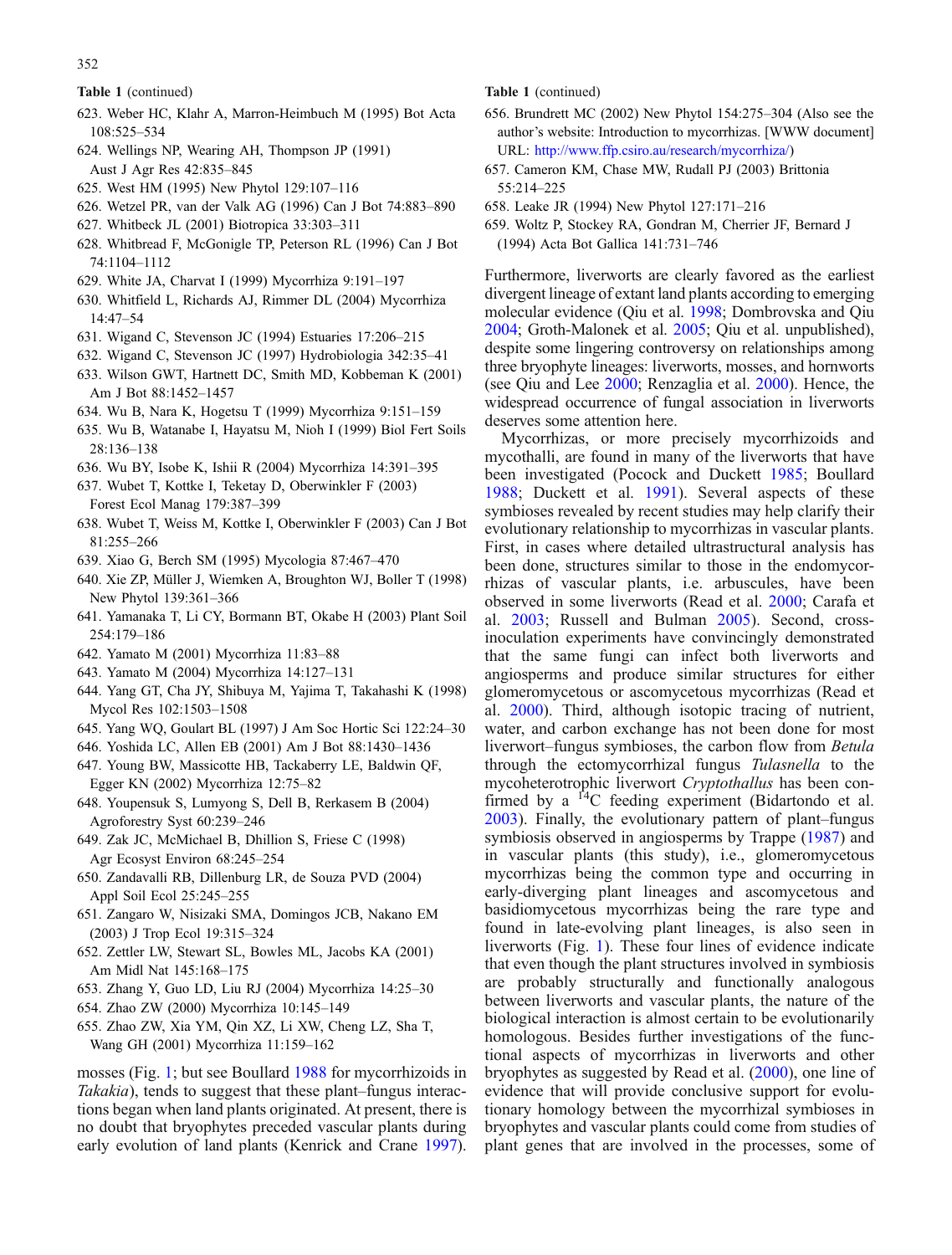<span id="page-54-0"></span>Table 2 Mycorrhizal investigation of four major groups of land plants at both family and species levels

| Group             | Total number of<br>families/species<br>surveyed | No. $(\%)$ of mycorrhizal<br>families (obligate and<br>facultative) | No. $(\%)$ of<br>obligately<br>mycorrhizal<br>species | No. $(\%)$ of<br>facultatively<br>mycorrhizal species families | No. $(\%)$ of<br>nonmycorrhizal | No. $(\%)$ of<br>nonmycorrhizal<br>species |
|-------------------|-------------------------------------------------|---------------------------------------------------------------------|-------------------------------------------------------|----------------------------------------------------------------|---------------------------------|--------------------------------------------|
| <b>Bryophytes</b> | 28/143                                          | 20(71%)                                                             | 60 $(42\%)$                                           | 6(4%)                                                          | 8(29%)                          | 77 (54%)                                   |
| Pteriophytes      | 28/426                                          | 26(93%)                                                             | 185(43%)                                              | 39 $(9%)$                                                      | 2(7%)                           | 202 (47%)                                  |
| Gymnosperms 12/84 |                                                 | $12(100\%)$                                                         | 83 (99%)                                              | $1(1\%)$                                                       | $0(0\%)$                        | $0(0\%)$                                   |
| Angiosperms       | 195/2,964                                       | 184 (94%)                                                           | 2,141(72%)                                            | 396 $(13%)$                                                    | 11 $(6%)$                       | 427 (14%)                                  |
| Sum               | 263/3,617                                       | 242 (92%)                                                           | $2,469$ (68%)                                         | 442 (12%)                                                      | 21(8%)                          | 706 (20%)                                  |

which have been identified in recent studies (Stracke et al. [2002](#page-64-0); Liu et al. [2003;](#page-63-0) Ane et al. [2004](#page-63-0); Demchenko et al. [2004](#page-63-0); Levy et al. [2004](#page-63-0)). If the same genes are found to control development of mycorrhizas in all groups regardless of their expression in the gametophytes of bryophytes or the sporophytes of vascular plants, and if the gene phylogenies are congruent to the plant phylogeny, the final doubt about homology of the two types of symbioses will be dispelled.

If the mycorrhizal symbiosis in liverworts, other bryophytes, such as the moss Takakia (see Boullard [1988](#page-63-0)), and hornworts proves to be homologous to that in vascular plants, it becomes obvious that mycorrhiza was indeed an important means of water and nutrient uptake adopted by the earliest land plants (Pirozynski and Malloch [1975](#page-64-0)). Fossil evidence is in agreement with such a scenario. Both glomeromycetous fungi (Redecker et al. [2000\)](#page-64-0) and liverworts (Wellman et al. [2003\)](#page-64-0) evolved by the Ordovician, when plants colonized the land (Kenrick and Crane [1997](#page-63-0)). Fossil mycorrhizas formed between nonseptate fungi and the protracheophyte Aglaophyton major have been uncovered from the Rhynie chert, confirming that this type of plant– fungus interaction existed at least 400 million years ago (Remy et al. [1994](#page-64-0); Kerp et al. [2004;](#page-63-0) Taylor et al. [2005](#page-64-0)). It is possible that evolution of mycorrhiza might even have predated the origin of land plants, if fungal association in the extinct charophyte Palaeonitella (Taylor et al. [1992](#page-64-0)) is mycorrhizal. We conclude that although more work is needed to solidify the relationship between mycorrhizal symbioses in bryophytes and vascular plants, including morphological, physiological, and molecular characterization of the plant–fungus interactions in both bryophytes and early vascular plants (see Read et al. [2000](#page-64-0)), all available evidence seems to point to an origin of mycorrhizas at the beginning of land plant evolution.

# Arbuscular mycorrhiza is the ancestral type of mycorrhiza

When the different types of mycorrhizas are mapped onto the land plant phylogeny, it becomes clear that arbuscular mycorrhiza (AM), the endomycorrhiza formed by glomeromycetous fungi and plants, is the ancestral type, as it occurs in a vast majority of plants and in all early-diverging lineages of major clades of land plants (Fig. [1\)](#page-55-0). Even in bryophytes where the plant structures involved in symbiosis are rhizoids and thalli of the gametophyte, glomeromycetous fungi-mediated symbiosis results in formation of AM-like structures and is found in most early-diverging lineages of liverworts and in hornworts (Ligrone and Lopes [1989](#page-63-0); Read et al. [2000;](#page-64-0) Russell and Bulman [2005](#page-64-0)). These two aspects of AM symbiosis suggest that the genetic mechanism underlying interaction between the plants and glomeromycetous fungi might have been established in the common ancestor of all land plants. Future molecular studies should be able to test this hypothesis to determine if the same genes are involved in plants–glomeromycetous fungi symbioses throughout land plants.

Trappe [\(1987](#page-64-0)) reported that AM is the ancestral type of mycorrhiza in angiosperms. Our survey, which broadens the scope to include all land plants, extends this conclusion to all land plants. This result is not likely to change even if relationships among three bryophyte lineages and vascular plants are altered (see Qiu and Lee [2000](#page-64-0)) because all of their early-diverging lineages possess AM when they are mycorrhizal. Furthermore, fossil evidence clearly indicates that AM is the most ancient type of mycorrhiza. The Devonian protracheophyte Aglaophyton major provides the best fossil record for existence of AM-like symbiosis as early as 400 million years ago; the arbuscules are visible in the protosteles of this early Devonian plant (Remy et al. [1994](#page-64-0); Taylor et al. [2005\)](#page-64-0). Fossil roots of younger age from the Triassic show that this type of symbiosis has been present continuously in early land plant evolution (Stubblefield et al. [1987](#page-64-0)). On the other hand, the oldest ectomycorrhizal fossils have so far been found only in the middle Eocene (50 million years ago) (LePage et al. [1997\)](#page-63-0). The fossil record of glomeromycetous fungi, found in the Ordovician (Redecker et al. [2000](#page-64-0)), also clearly predates that of ascomycetous fungi unearthed from the Lower Devonian (Taylor et al. [1999\)](#page-64-0). Given all these lines of evidence, it seems safe to conclude that AM represents the ancestral type of mycorrhiza in land plants.

Many independent conversions of arbuscular mycorrhiza to other types of mycorrhizas

If the ancestral state of AM in land plants is accepted, and further, if it can be agreed upon that the glomeromycetous fungi–plant interaction is underpinned by a genetic mech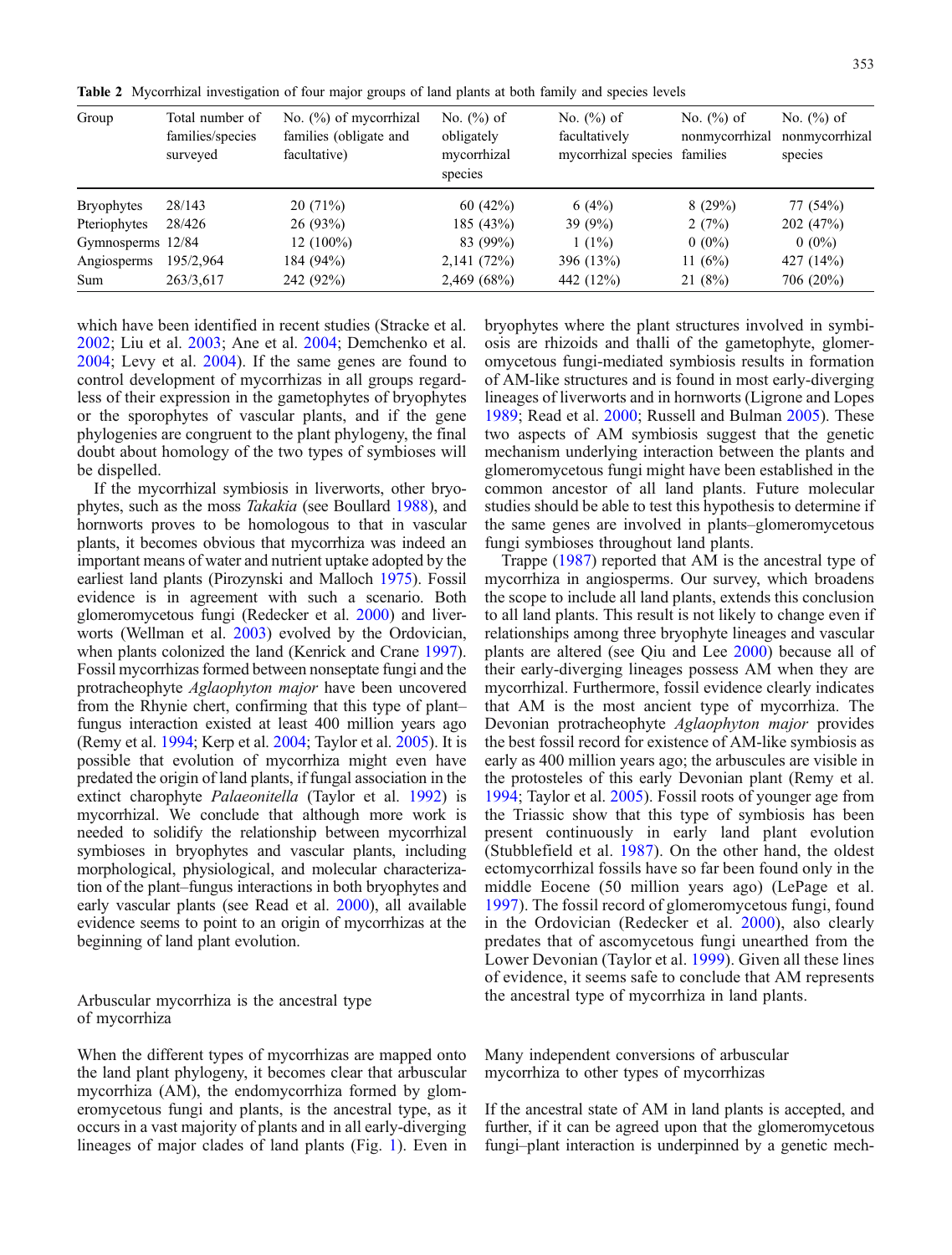<span id="page-55-0"></span>anism that has been stably inherited since its establishment in the common ancestor of all land plants, the phylogenetic distribution of AM and other types of mycorrhiza shown in Fig. 1 leads to the conclusion that there have been many independent conversions of AM to these other types of mycorrhizas. Brundrett ([2002](#page-63-0)) previously proposed these evolutionary changes. In this review, we find overwhelming evidence in support of this hypothesis. Many plant lineages, ranging from pteridophytes through gymnosperms to angiosperms, contain some species that can form both AM and other types of mycorrhizas, e.g., Dryopteridaceae, Pinaceae, Gnetaceae, Araucariaceae, Cupressaceae, Orchidaceae, Cyperaceae, Poaceae, Ranunculaceae, Polygonaceae, Caryophyllaceae, Ericaceae, Rubiaceae, Oleaceae, Aquifoliaceae, Campanulaceae, Goodeniaceae, Asteraceae, Caprifoliaceae, Grossulariaceae, Myrtaceae, Melastomataceae, Euphorbiaceae, Salicaceae, Polygalaceae, Fabaceae, Rosaceae, Rhamnaceae, Juglandaceae, Betulaceae, Casuarinaceae, Cistaceae, Malvaceae, and Sapindaceae (Table [1](#page-2-0); Fig. 1). These species might be in a transitional state from AM to other types of mycorrhizas. These other types of mycorrhizas have probably evolved as a consequence of emergence of new lineages in fungi on one side (e.g., certain groups of Ascomycetes and Basidiomycetes) and in plants on the other side (e.g., Pinaceae, Orchidaceae, Ericaceae, Fagales, and Malvales), and the associations formed by these new lineages that were able to colonize habitats that were previously not very successfully occupied by AM plants (Malloch et al. [1980\)](#page-64-0). Because these other types of mycorrhizas have been classified using both morphological and plant partner criteria (Smith and Read [1997](#page-64-0)), we follow this classification in our discussion below.

#### Ectomycorrhiza

Ectomycorrhiza (ECM) is a partnership between mostly basidiomycetous fungi and various groups of land plants. It primarily occurs in Pinaceae, Araucariaceae, Cupressaceae, Gnetaceae, Polygonaceae, Nyctaginaceae, Myrtaceae, Salicaceae, Fabaceae, Fagales, and Malvales. In addition, many other families of vascular plants contain a small percentage of species that form this type of mycorrhiza. Most leafy liverworts also have ascomycetous and basidiomycetous fungal associations (Table [1](#page-2-0); Fig. 1). Although ECM is much rarer than AM in land plants, among all types of mycorrhizas formed by ascomycetous and basidiomycetous fungi, it is the most common one. When viewed in a plant phylogenetic perspective, the distribution of ECM clearly suggests many independent origins of this type of mycorrhiza because its occurrence is sporadic throughout land plants and it is mostly found in derived lineages in major plant clades. Previously, Bruns and Shefferson ([2004\)](#page-63-0) estimated at least 12 independent origins of ECM within angiosperms by mapping ectomycorrhizal information provided in Smith and Read ([1997\)](#page-64-0) onto an angiosperm phylogeny (Soltis et al. [2000\)](#page-64-0). Fitter and Moyersoen ([1996\)](#page-63-0) conducted a similar survey and reached a similar

conclusion. Our study revealed many more events of evolution of this type of mycorrhiza in land plants (Fig. 1).

Examination of the evolutionary histories of both plants and fungi may provide some ideas to understand how this type of mycorrhiza evolved repeatedly. The plants that form ECM typically grow in nutrient-poor environments, e.g., temperate and timberline forests of both Southern and Northern Hemispheres (Malloch et al. [1980\)](#page-64-0), the spruce– hemlock–redwood forest of the coastal fog belt in the Pacific Northwestern USA, the wet eucalyptus forest in Australia, and the wet dipterocarp forest of Australasia (J. Trappe, personal communication). Phylogenetically, these plants represent derived lineages of some major land plant clades that once lived in a less nutrient-deficient environment, e.g., Pinaceae and Cupressaceae, as opposed to other conifers such as Cephalotaxaceae, Taxaceae, and Taxodiaceae, and Fagales and some Malvales vs other rosids. Meanwhile, the fungal species that participate in ECM symbiosis evolved repeatedly from saprotrophic homobasidiomycetes and also reverted to free-living condition many times independently (Hibbett et al. [2000](#page-63-0)), and they also represent derived lineages of fungi as a whole (Lutzoni et al. [2004](#page-64-0)). Thus, evolution of ECM could be viewed as an adaptation by those major plant clades to the change of environment when the climate on earth became more seasonal and arid (Hickey and Doyle [1977;](#page-63-0) Malloch et al. [1980](#page-64-0)), which immobilized nutrients, or simply as an adaptation to the environments that were limited in nutrient availability. From these considerations, it may be argued that the plasticity exhibited by ECM evolution reflects the opportunistic nature of a collective response by both plant and fungal partners to environmental challenges. This seems to be a short-term evolutionary strategy in comparison to AM, which clearly represents a major evolutionary innovation to solve a permanent water-and-nutrients deficiency problem faced by plants when they first made the virtually irreversible invasion onto the land in the Ordovician.

Fig. 1 A phylogenetic tree of 263 land plant families mapped with  $\blacktriangleright$ mycorrhizal information. a Non-angiosperms (including bryophytes, pteridophytes, and gymnosperms), b angiosperms except core eudicots, c core eudicots except rosids, and d rosids. For each family, the number in the column *Total* shows the total number of examined species; the  $M\%$  column shows the percentage of obligately mycorrhizal species. The FM% column shows the percentage of facultatively mycorrhizal species, and the NM% column shows the percentage of nonmycorrhizal species. Thicker terminal branches were used to indicate 21 nonmycorrhizal families. For each of the 242 mycorrhizal families, the percentages of different types of mycorrhizae among all mycorrhizal species are shown in the  $\dot{M}$  type column. The mycorrhizal types are consistent to the current widely used system of Smith and Read ([1997\)](#page-64-0): AM arbuscular mycorrhiza, ECM ectomycorrhiza, EEM ectendomycorrhiza, ORM orchid mycorrhiza, ERM ericoid mycorrhiza, MTM monotropoid mycorrhiza, ABM arbutoid mycorrhiza, as well as mycoheterotrophy. For the bryophytes, fungal associations were used instead of mycorrhiza:  $A$ ,  $B$ , and  $G$  indicate ascomycetous, basidiomycetous, and glomeromycetous fungal associations, respectively. <sup>①</sup>Families in which ectomycorrhizal species have been reported. <sup>②</sup>Families in which mycoheterotrophic species have been reported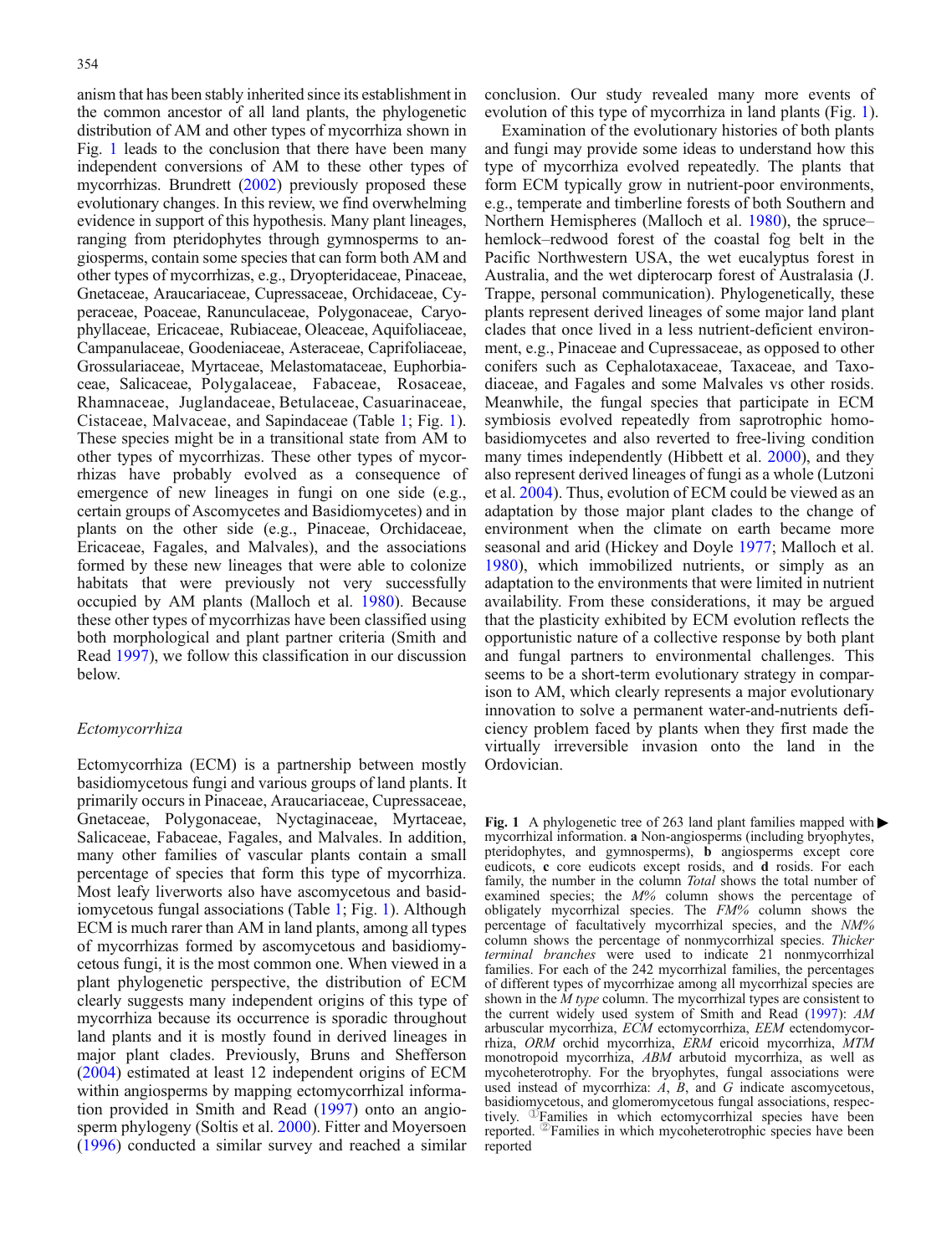|   |                                          |               | Total          | M%         | FM%         | NM%         | M type                                                             |
|---|------------------------------------------|---------------|----------------|------------|-------------|-------------|--------------------------------------------------------------------|
|   | angiosperms                              |               |                |            |             |             |                                                                    |
|   | Taxaceae                                 |               | 2<br>11        | 100        | 0           | 0<br>0      | AM only                                                            |
|   | Cupressaceae <sup>1</sup><br>Taxodiaceae |               | 3              | 100<br>100 | 0<br>0      | 0           | 82% AM, 18% AM+ECM<br>AM only                                      |
|   | Podocarpaceae <sup>2</sup>               |               | 6              | 100        | 0           | 0           | 83% AM, 17% mycoheterotrophy?                                      |
|   | Araucariaceae <sup>1</sup>               | gymnosperms   | 5              | 100        | 0           | 0           | 60% AM, 20% ECM, 20% AM+EEM                                        |
|   | Gnetaceae <sup>1</sup>                   |               | 3              | 100        | 0           | 0           | 67% ECM, 33% AM+ECM                                                |
|   | Welwitschiaceae                          |               | 1              | 100        | 0           | 0           | AM only                                                            |
|   | Ephedraceae                              |               | 2              | 100        | 0           | 0           | AM only                                                            |
|   | Pinaceae <sup>®</sup>                    |               | 43             | 98         | 2           | 0           | 86% ECM, 7% AM+ECM, 5% ECM+EEM, 2% AM+ECM+EEM                      |
|   | Ginkgoaceae                              |               | 1              | 100        | 0           | 0           | AM only                                                            |
|   | Zamiaceae                                |               | 5              | 100        | 0           | 0           | AM only                                                            |
|   | Cycadaceae                               |               | $\overline{2}$ | 100        | 0           | 0           | AM only                                                            |
|   | Davalliaceae                             |               | 4              | 75         | 0           | 25          | AM only                                                            |
|   | Grammitidaceae                           |               | 8              | 38         | 0           | 63          | AM only                                                            |
|   | Polypodiaceae                            |               | 37             | 8          | 3           | 89          | AM only                                                            |
|   | Nephrolepidaceae                         |               | 3              | 33         | 0           | 67          | AM only                                                            |
|   | Dryopteridaceae <sup>1</sup>             |               | 40             | 53         | 8           | 40          | 96 %AM, 4% AM+ECM                                                  |
|   | Blechnaceae<br>Thelypteridaceae          |               | 11<br>33       | 64<br>36   | 9<br>6      | 27<br>58    | AM only<br>AM only                                                 |
|   | Aspleniaceae                             |               | 99             | 32         | 12          | 56          | AM only                                                            |
|   | Dennstaedtiaceae                         |               | 20             | 60         | 5           | 35          | AM only                                                            |
|   | Adiantaceae                              |               | 25             | 48         | 12          | 40          | AM only                                                            |
|   | Vittariaceae                             |               | 3              | 33         | 0           | 67          | AM only                                                            |
|   | Pteridaceae                              | pteridophytes | 22             | 45         | 9           | 45          | AM only                                                            |
|   | Dicksoniaceae                            |               | 4              | 75         | 0           | 25          | AM only                                                            |
|   | Cyatheaceae                              |               | 6              | 33         | 0           | 67          | AM only                                                            |
|   | Plagiogyriaceae                          |               | 1              | 100        | 0           | $\mathbf 0$ | AM only                                                            |
|   | Azollaceae                               |               | 1              | 0          | 0           | 100         |                                                                    |
|   | Marsileaceae                             |               | 1              | 0          | 100         | 0           | AM only                                                            |
|   | Schizaeaceae                             |               | 4              | 75         | 25          | 0           | AM only                                                            |
|   | Gleicheniaceae                           |               | 10             | 40         | 0           | 60          | AM only                                                            |
|   | Hymenophyllaceae                         |               | 11             | 36         | 0           | 64          | 50% AM, 50% endo-M (also AM?)                                      |
|   | Osmundaceae                              |               | 3              | 67         | 33          | 0           | AM only                                                            |
|   | Ophioglossaceae                          |               | 11             | 91         | 9           | 0           | AM only                                                            |
|   | Psilotaceae                              |               | 3              | 67         | 0           | 33          | AM only                                                            |
|   | Marattiaceae                             |               | 17             | 88         | 0           | 12          | AM only                                                            |
|   | Equisetaceae                             |               | 12<br>17       | 25<br>76   | 42<br>6     | 33<br>18    | AM only                                                            |
| ▬ | Selaginellaceae<br>Isoetaceae            |               | 3              | 0          | $\mathbf 0$ | 100         | AM only                                                            |
|   | Lycopodiaceae                            |               | 17             | 35         | 24          | 41          | AM only                                                            |
|   | Anthocerotaceae                          |               | 2              | 100        | 0           | 0           | fungal association (G), AM-lile                                    |
|   | Gymnomitriaceae                          |               | 7              | 0          | 14          | 86          | fungal association                                                 |
|   | Jungermanniaceae                         |               | 21             | 48         | 0           | 52          | fungal association (A, B)                                          |
|   | Calypogeiaceae                           |               | 8              | 100        | 0           | 0           | fungal association (A, B)                                          |
|   | Cephaloziaceae                           |               | 14             | 71         | 14          | 14          | fungal association (A)                                             |
|   | Cephaloziellaceae                        |               | 6              | 67         | 0           | 33          | fungal association (A)                                             |
|   | Scapaniaceae                             |               | 8              | 13         | 13          | 75          | fungal association                                                 |
|   | Lepidoziaceae                            |               | 9              | 67         | 0           | 33          | fungal association (A)                                             |
|   | Geocalycaceae                            |               | 10             | 30         | 10          | 60          | fungal association                                                 |
|   | Arnelliaceae                             |               | 1              | 100        | 0           | 0           | fungal association (B)                                             |
|   | Plagiochilaceae                          |               | 5              | 20         | 0           | 80          | fungal association                                                 |
|   | Herbertaceae                             |               | 1              | 0          | 0           | 100         |                                                                    |
|   | Pseudolepicoleaceae                      | bryophytes    | 1              | 0          | 100         | 0           | fungal association                                                 |
|   | Lejeuneaceae                             |               | 11             | 0          | 0           | 100         |                                                                    |
|   | Jubulaceae                               |               | 6              | 0          | 0           | 100         |                                                                    |
|   | Porellaceae                              |               | 5              | 0          | 0           | 100         |                                                                    |
|   | Radulaceae                               |               | 3              | 0          | 0           | 100         |                                                                    |
|   | Codoniaceae<br>Pelliaceae                |               | 2              | 100        | 0           | 0           | fungal association (G)                                             |
|   |                                          |               | 3              | 100        | 0           | 0           | fungal association (G), AM-lile                                    |
|   | Aneuraceae <sup>2</sup>                  |               | 5              | 40         | 0           | 60          | ORM-like (mycoheterotrophy via ECM)                                |
|   | Metzgeriaceae                            |               | 6              | 0          | 0           | 100         |                                                                    |
|   | Ricciaceae<br>Conocephalaceae            |               | 1              | 0          | 0           | 100         |                                                                    |
|   | Aytoniaceae                              |               | 1<br>1         | 100<br>100 | 0<br>0      | 0<br>0      | fungal association (G), AM-lile<br>fungal association (G), AM-lile |
|   | Marchantiaceae                           |               | 2              | 100        | 0           | 0           | fungal association (G), AM-lile                                    |
|   | Lunulariaceae                            |               | 1              | 100        | 0           | 0           | fungal association (G)                                             |
|   | <b>Blasiaceae</b>                        |               | 1              | 0          | 0           | 100         |                                                                    |
|   | Haplomitriaceae                          |               | $\overline{2}$ | 100        | 0           | 0           | fungal association (G), AM-lile                                    |
|   | Characeae                                |               |                |            |             |             |                                                                    |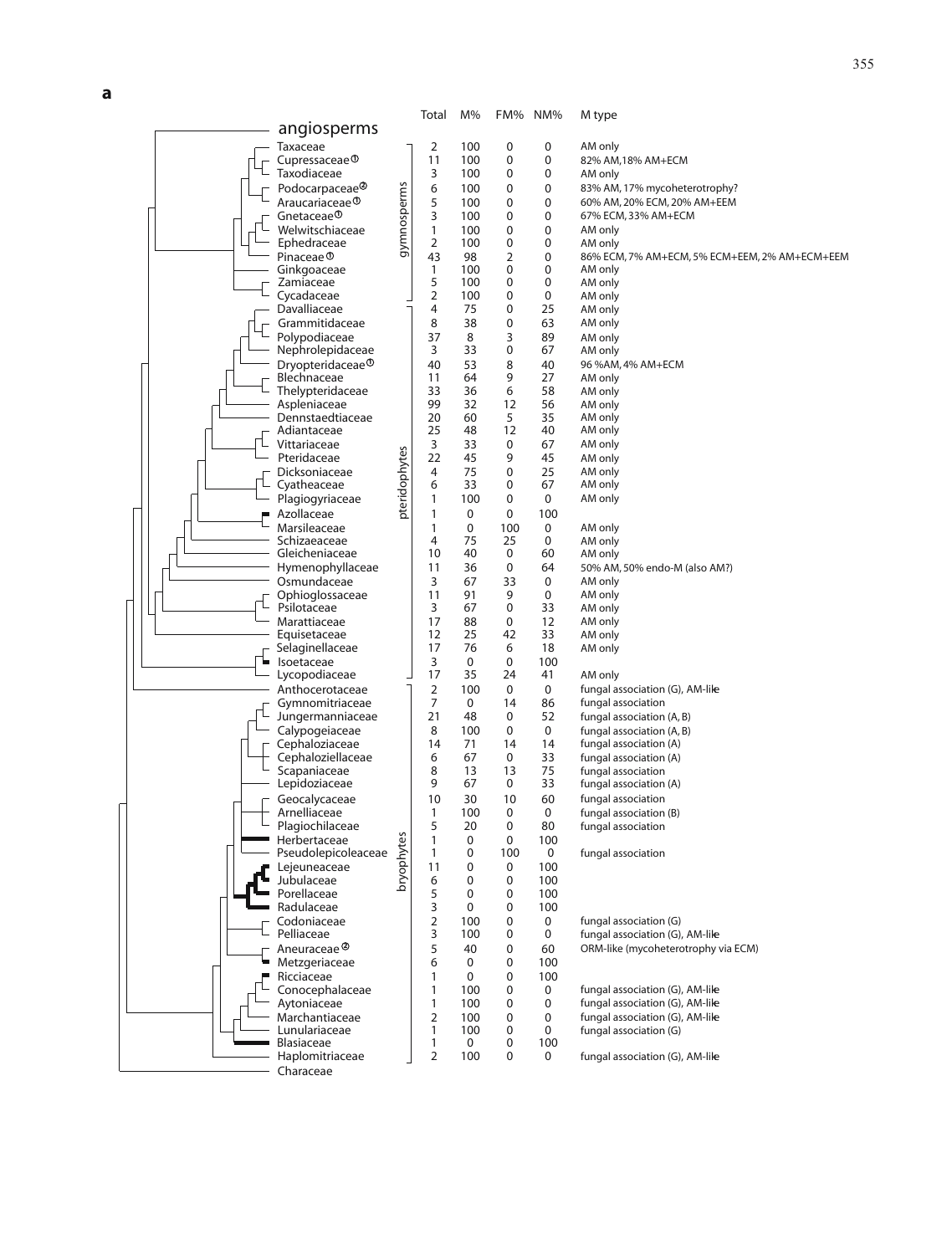# Fig. 1 (continued)

**b**

|                                               | Total               | $M\%$      | FM%              | NM%              | M type                                                             |
|-----------------------------------------------|---------------------|------------|------------------|------------------|--------------------------------------------------------------------|
| core eudicots                                 |                     |            |                  |                  |                                                                    |
| Gunneraceae                                   | 1                   | 100        | 0                | 0                | AM only                                                            |
| eudicots<br>Buxaceae                          | 1                   | 100        | 0                | 0                | AM only                                                            |
| Proteaceae                                    | 6                   | 67         | 0                | 33               | AM only                                                            |
| Ranunculaceae <sup>(0)</sup><br>Berberidaceae | 39<br>5             | 54<br>80   | 33<br>0          | 13<br>20         | 97% AM, 3% AM+ECM<br>AM only                                       |
| basal<br>Menispermaceae                       | $\mathbf{1}$        | 100        | $\mathbf 0$      | 0                | AM only                                                            |
| Papaveraceae                                  | 4                   | 25         | 25               | 50               | AM only                                                            |
| Piperaceae                                    | 6                   | 83         | 0                | 17               | AM only                                                            |
| magnoliids<br>Aristolochiaceae                | 1                   | 0          | 100              | 0                | AM only                                                            |
| Lauraceae<br>Annonaceae                       | 13<br>6             | 100<br>83  | 0<br>0           | 0<br>17          | AM only<br>AM only                                                 |
| Magnoliaceae                                  | 3                   | 67         | 0                | 33               | AM only                                                            |
| Myristicaceae                                 | 5                   | 100        | 0                | 0                | AM only                                                            |
| Costaceae                                     | 2                   | 100        | 0                | 0                | AM only                                                            |
| Zingiberaceae<br>Cannaceae                    | 5<br>1              | 100<br>0   | 0<br>$\mathbf 0$ | 0<br>100         | AM only                                                            |
| Heliconiaceae                                 | 1                   | 100        | 0                | 0                | AM only                                                            |
| Musaceae                                      | 1                   | 100        | 0                | 0                | AM only                                                            |
| Commelinaceae                                 | 3                   | 67         | 33               | 0                | AM only                                                            |
| Poaceae <sup>O</sup>                          | 267                 | 71         | 20               | 9                | 99.6% AM, 0.4% AM+ECM                                              |
| Restionaceae                                  | 2                   | 100        | 0                | 0                | AM only                                                            |
| Cyperaceae $\Phi$<br>Juncaceae                | 253<br>27           | 35<br>37   | 19<br>37         | 46<br>26         | 99.3% AM, 0.7% AM+ECM<br>AM only                                   |
| <b>Bromeliaceae</b>                           | 4                   | 75         | 0                | 25               | AM only                                                            |
| Typhaceae                                     | 3                   | 33         | 67               | 0                | AM only                                                            |
| Sparganiaceae                                 | 5                   | 40         | 20               | 40               | AM only                                                            |
| Arecaceae                                     | 9                   | 89         | 0                | 11               | AM only                                                            |
| Ruscaceae<br>Asparagaceae                     | 6<br>2              | 17<br>100  | 83<br>0          | 0<br>0           | AM only<br>AM only                                                 |
| Agavaceae                                     | 9                   | 100        | 0                | 0                | AM only                                                            |
| Hyacintheaceae                                | 5                   | 100        | 0                | 0                | AM only                                                            |
| Themidaceae                                   | 1                   | 100        | 0                | $\mathbf 0$      | AM only                                                            |
| Amaryllidaceae<br>Alliaceae                   | 5<br>12             | 80<br>92   | 20<br>8          | 0<br>$\mathbf 0$ | AM only<br>AM only                                                 |
| Asphodelaceae                                 | 3                   | 100        | 0                | 0                | AM only                                                            |
| nonocots<br>Hemerocallidaceae                 | 1                   | 100        | 0                | 0                | AM only                                                            |
| Iridaceae                                     | 8                   | 75         | 13               | 13               | AM only                                                            |
| Hypoxidaceae                                  | 1                   | 100        | 0                | 0                | AM only                                                            |
| Asteliaceae<br>Orchidaceae <sup>02</sup>      | $\mathbf{1}$<br>83  | 100<br>98  | $\mathbf 0$<br>2 | $\mathbf 0$<br>0 | AM only<br>82% ORM, 4% AM, 8% ORM+ECM, 6% mycoheterotrophy via ECM |
| Liliaceae                                     | 5                   | 80         | 20               | $\mathbf 0$      | AM only                                                            |
| Smilacaceae                                   | 4                   | 100        | 0                | 0                | AM only                                                            |
| Melanthiaceae                                 | 3                   | 67         | 33               | 0                | AM only                                                            |
| Colchicaceae<br>Alstroemeriaceae              | 1<br>1              | 100<br>100 | 0<br>0           | $\mathbf 0$<br>0 | AM only<br>AM only                                                 |
| Corsiaceae <sup>2</sup>                       | 1                   | 100        | 0                | 0                | mycoheterotrophy via AM                                            |
| Cyclanthaceae                                 | 1                   | 0          | 0                | 100              |                                                                    |
| Pandanaceae                                   | 3                   | 33         | $\mathbf 0$      | 67               | AM only                                                            |
| Triuridaceae <sup>2</sup>                     | $\overline{2}$      | 100        | 0                | 0                | mycoheterotrophy via AM                                            |
| Dioscoreaceae                                 | 2<br>$\overline{2}$ | 50         | 0                | 50               | AM only<br>mycoheterotrophy via AM                                 |
| Burmanniaceae <sup>2</sup><br>Nartheciaceae   | 1                   | 100<br>0   | 0<br>100         | 0<br>0           | AM only                                                            |
| Petrosaviaceae <sup>2</sup>                   | 2                   | 100        | 0                | 0                | mycoheterotrophy                                                   |
| Potamogetonaceae                              | 7                   | 0          | 14               | 86               | AM only                                                            |
| Juncaginaceae                                 | $\overline{2}$      | 0          | 50               | 50               | AM only                                                            |
| Limnocharitaceae                              | 1                   | 0          | 0                | 100              |                                                                    |
| Alismataceae<br>Butomaceae                    | 7<br>1              | 57<br>0    | 29<br>0          | 14<br>100        | AM only                                                            |
| Hydrocharitaceae                              | 4                   | 25         | 0                | 75               | AM only                                                            |
| Araceae                                       | 18                  | 78         | 0                | 22               | AM only                                                            |
| Tofieldiaceae                                 | $\mathbf{1}$        | 100        | 0                | 0                | AM only                                                            |
| Acoraceae                                     | 1                   | 100        | $\mathbf 0$      | $\mathbf 0$      | AM only                                                            |
| Nymphaeaceae                                  | 5                   | 20         | $\mathbf 0$      | 80               | AM only                                                            |
| non-angiosperm land plants                    |                     |            |                  |                  |                                                                    |

**non-angiosperm land plants**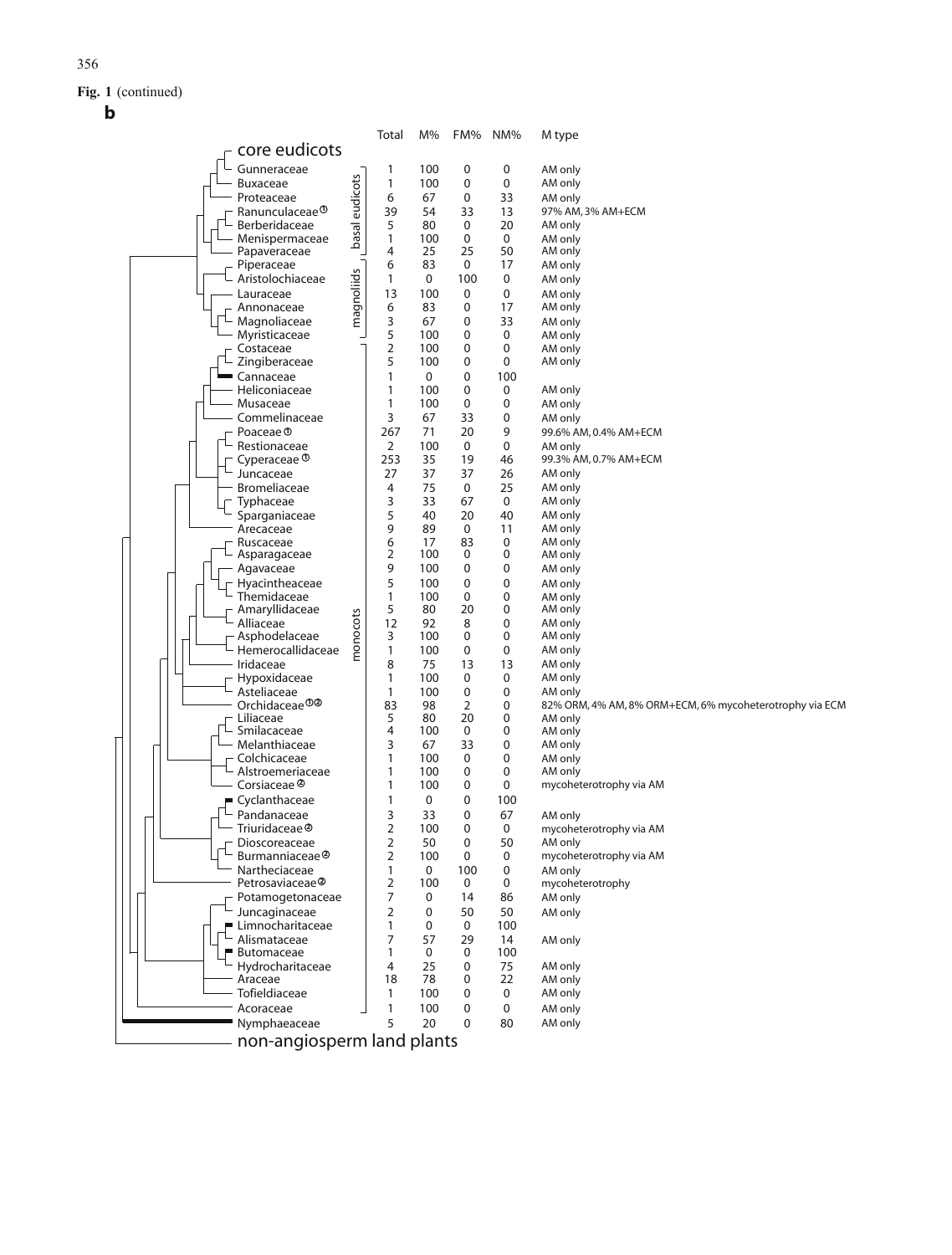Fig. 1 (continued)

**c**

|                                            |               | Total                | M%          |         | FM% NM%   | M type                                         |
|--------------------------------------------|---------------|----------------------|-------------|---------|-----------|------------------------------------------------|
| rosids                                     |               |                      |             |         |           |                                                |
| Valerianaceae                              |               | 4                    | 25          | 25      | 50        | AM only                                        |
| Dipsacaceae<br>Caprifoliaceae <sup>1</sup> |               | 6<br>13              | 83          | 17      | 0         | AM only                                        |
| Adoxaceae                                  |               | $\mathbf{1}$         | 69<br>0     | 31<br>0 | 33<br>100 | 92% AM, 8% AM+ECM                              |
| Asteraceae <sup>(1)</sup>                  |               | 233                  | 84          | 13      | 3         | 97% AM, 3% AM+ECM                              |
| Goodeniaceae <sup>®</sup>                  |               | 10                   | 100         | 0       | 0         | 70% AM, 30% AM+ECM                             |
| Menyanthaceae                              |               | 2                    | $\mathbf 0$ | 0       | 100       |                                                |
| Campanulaceae <sup>1</sup>                 |               | 21                   | 81          | 14      | 5         | 95% AM, 5% AM+ECM                              |
| Apiaceae <sup>1</sup>                      |               | 46                   | 65          | 24      | 11        | 98% AM, 2% ECM                                 |
| Pittosporaceae                             |               | $\mathbf{1}$         | 100         | 0       | 0         | AM only                                        |
| Araliaceae                                 |               | 9                    | 67          | 0       | 33        | AM only                                        |
| Aquifoliaceae <sup>1</sup>                 |               | 3                    | 100         | 0       | 0         | 67% AM, 33% AM+ECM                             |
| Solanaceae<br>Convolvulaceae               |               | 20<br>12             | 85<br>92    | 10<br>0 | 5         | AM only                                        |
| Lentibulariaceae                           |               | $\overline{2}$       | $\Omega$    | 0       | 8<br>100  | AM only                                        |
| Scrophulariaceae                           |               | 58                   | 40          | 26      | 34        | AM only                                        |
| Acanthaceae                                |               | 6                    | 100         | 0       | 0         | AM only                                        |
| Lamiaceae                                  |               | 69                   | 78          | 16      | 6         | AM only                                        |
| Verbenaceae                                |               | 15                   | 100         | 0       | 0         | AM only                                        |
| Bignoniaceae                               |               | 9                    | 89          | 0       | 11        | AM only                                        |
| Plantaginaceae                             |               | 10                   | 100         | 0       | 0         | AM only                                        |
| Pedaliaceae                                |               | $\mathbf{1}$         | 100         | 0       | 0         | AM only                                        |
| Gesneriaceae                               |               | $\overline{2}$       | 100         | 0       | 0         | AM only                                        |
| Oleaceae <sup>①</sup>                      | sterids       | 13                   | 100         | 0       | 0         | 92% AM, 8% AM+ECM                              |
| Apocynaceae                                |               | 35                   | 83          | 0       | 17        | AM only                                        |
| Loganiaceae<br>Gentianaceae <sup>②</sup>   |               | $\overline{2}$<br>16 | 100<br>75   | 0<br>19 | 0<br>6    | AM only<br>53% AM, 47% mycoheterotrophy via AM |
| Rubiaceae <sup>®</sup>                     |               | 55                   | 85          | 9       | 5         | 98% AM, 2% AM+ECM                              |
| Boraginaceae                               |               | 36                   | 58          | 22      | 19        | AM only                                        |
| Icacinaceae                                |               | $\mathbf{1}$         | 100         | 0       | 0         | AM only                                        |
| Ericaceae <sub>0</sub> @                   |               | 78                   | 100         | 0       | 0         | 74% ERM, 8% AM+ERM, 5% EEM, 4% MTM, 9% others* |
| Clethraceae                                |               | 1                    | 100         | 0       | 0         | AM only                                        |
| Actinidiaceae                              |               | 1                    | 100         | 0       | 0         | AM only                                        |
| Sapotaceae                                 |               | 8                    | 100         | 0       | 0         | AM only                                        |
| Lecythidaceae                              |               | 3                    | 100         | 0       | 0         | AM only                                        |
| Diapensiaceae                              |               | 1                    | 100         | 0       | 0         | ERM only                                       |
| Styracaceae                                |               | 1<br>5               | 100<br>100  | 0<br>0  | 0<br>0    | AM only                                        |
| Myrsinaceae<br>Primulaceae                 |               | 18                   | 56          | 44      | 0         | AM only<br>AM only                             |
| Theophrastaceae                            |               | $\mathbf{1}$         | 100         | 0       | 0         | AM only                                        |
| Ebenaceae                                  |               | 1                    | 100         | 0       | 0         | AM only                                        |
| Theaceae                                   |               | 1                    | 100         | 0       | 0         | AM only                                        |
| Fouquieriaceae                             |               | 1                    | 100         | 0       | 0         | AM only                                        |
| Polemoniaceae                              |               | 1                    | 100         | 0       | 0         | AM only                                        |
| Tetrameristaceae                           |               | 1                    | 100         | 0       | 0         | AM only                                        |
| Balsaminaceae                              |               | 5                    | 40          | 60      | 0         | AM only                                        |
| Cornaceae                                  |               | 1                    | 0           | 100     | 0         | AM only                                        |
| Loasaceae                                  |               | 2                    | 0           | 0       | 100       |                                                |
| Santalaceae                                |               | 4                    | 25          | 0       | 75        | AM only                                        |
| Loranthaceae                               |               | 1<br>3               | 0           | 0       | 100       |                                                |
| Olacaceae<br>Portulacaceae                 |               | 8                    | 100<br>13   | 0<br>13 | 0<br>75   | AM only<br>AM only                             |
| Cactaceae                                  |               | 31                   | 90          | 0       | 10        | AM only                                        |
| Nyctaginaceae <sup>1</sup>                 |               | 8                    | 38          | 13      | 50        | 50% AM, 50% ECM                                |
| Phytolaccaceae                             |               | 1                    | 100         | 0       | 0         | AM only                                        |
| Aizoaceae                                  |               | 4                    | 25          | 50      | 25        | AM only                                        |
| Amaranthaceae                              |               | 42                   | 36          | 19      | 45        | AM only                                        |
| Caryophyllaceae <sup>®</sup>               | caryophyllids | 54                   | 15          | 26      | 59        | 95% AM, 5% AM+ECM                              |
| Polygonaceae <sup>®</sup>                  |               | 38                   | 29          | 24      | 47        | 80% AM, 10% ECM, 10% AM+ECM                    |
| Plumbaginaceae                             |               | 3                    | 33          | 67      | 0         | AM only                                        |
| Tamaricaceae                               |               | $\overline{2}$       | 100         | 0       | 0         | AM only                                        |
| Frankeniaceae                              |               | $\overline{2}$       | 50          | 0       | 50        | AM only                                        |
| Droseraceae                                |               | 3                    | 0           | 67      | 33        | AM only                                        |
| Dilleniaceae                               |               | 1                    | 100         | 0       | 0         | AM only                                        |

\* Ericaceae: MTM is mycoheterotrophic. 9% others include 1.3% AM, 1.3% endoM, 1.3% ABM, 1.3% ABM+ECM,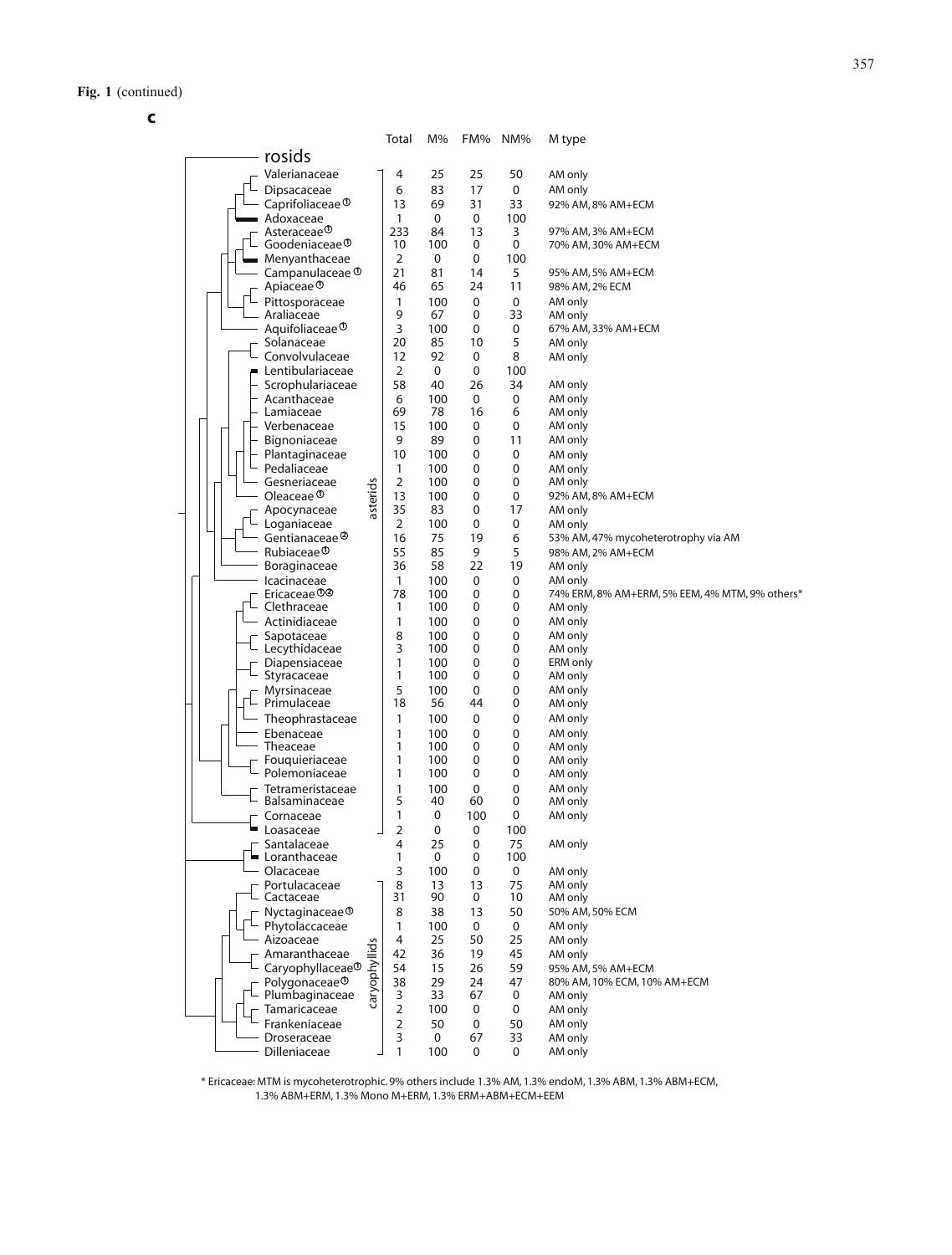**d** Fig. 1 (continued)

|                                    | Total          | M%         |          | FM% NM%        | M type                                                 |
|------------------------------------|----------------|------------|----------|----------------|--------------------------------------------------------|
| Sapindaceae <sup>1</sup>           | 19             | 74         | 26       | 0              | 84% AM, 16% AM+ECM                                     |
| Burseraceae                        | 4              | 75         | 25       | 0              | AM only                                                |
| Anacardiaceae                      | 16             | 100        | 0        | 0              | AM only                                                |
| Simaroubaceae                      | $\overline{2}$ | 100        | 0        | 0              | AM only                                                |
| Meliaceae                          | 21             | 90         | 5        | 5              | AM only                                                |
| Rutaceae<br>Malvaceae <sup>1</sup> | 12<br>42       | 100<br>95  | 0<br>5   | 0              | AM only                                                |
| Dipterocarpaceae <sup>1</sup>      | 5              | 80         | 0        | 0<br>20        | 93% AM, 5% ECM, 2% AM+ECM<br>75% AM, 25% ECM           |
| Cistaceae <sup>®</sup>             | 12             | 100        | 0        | 0              | 8% AM, 42% ECM, 8% AM+ECM, 17% ECM+EEM, 25% AM+ECM+EEM |
| Bixaceae                           | 1              | 100        | 0        | 0              | AM only                                                |
| Thymelaeaceae                      | 6              | 83         | 17       | 0              | AM only                                                |
| <b>Brassicaceae</b>                | 55             | 15         | 33       | 53             | AM only                                                |
| Capparidaceae                      | 2              | 50         | 0        | 50             | AM only                                                |
| Resedaceae                         | $\overline{2}$ | 0          | 100      | 0              | AM only                                                |
| <b>Bataceae</b>                    | 1              | 0          | 0        | 100            |                                                        |
| Caricaceae<br>Moringaceae          | 1<br>1         | 100<br>100 | 0<br>0   | 0<br>0         | AM only                                                |
| Tropaeolaceae                      | $\mathbf{1}$   | 100        | 0        | 0              | AM only<br>AM only                                     |
| Casuarinaceae <sup>®</sup>         | 4              | 100        | 0        | 0              | 25% AM, 50% ECM, 25% AM+ECM                            |
| Betulaceae <sup>1</sup>            | 15             | 93         | 7        | 0              | 7% AM, 67% ECM, 7% AM+ECM, 13% ECM+EEM, 7% AM+ECM+EEM  |
| Juglandaceae <sup>®</sup>          | 3              | 67         | 33       | 0              | 33% AM, 33% ECM, 33% AM+ECM                            |
| Myricaceae                         | 5              | 40         | 60       | 0              | AM only                                                |
| Fagaceae <sup>1</sup>              | 14             | 86         | 7        | 7              | 8% AM, 92% ECM                                         |
| Tetramelaceae                      | 1              | 100        | 0        | 0              | AM only                                                |
| Begoniaceae                        | 3              | 100        | 0        | 0              | AM only                                                |
| Cucurbitaceae                      | 8              | 100        | 0        | 0              | AM only                                                |
| Urticaceae                         | 10             | 60         | 20       | 20             | AM only                                                |
| Moraceae<br>Cannabaceae            | 14<br>1        | 93<br>0    | 0<br>100 | 7              | AM only                                                |
| Ulmaceae <sup>®</sup>              | 6              | 83         | 0        | 0<br>17        | AM only<br>80% AM, 20% AM+ECM                          |
| Elaeagnaceae                       | $\overline{4}$ | 100        | 0        | 0              | AM only                                                |
| Rhamnaceae <sup>1</sup>            | 17             | 88         | 12       | 0              | 94% AM, 6% AM+ECM                                      |
| rosids<br>Rosaceae <sup>1</sup>    | 80             | 84         | 15       | 1              | 84% AM, 3% ECM, 13% AM+ECM                             |
| Fabaceae <sup>®</sup>              | 315            | 94         | 3        | 3              | 86% AM, 7% ECM, 7% AM+ECM, 0.3% AM+ECM+EEM             |
| Polygalaceae <sup>02</sup>         | 6              | 87         | 13       | 0              | 67% AM, 17% AM+ECM, 17% mycoheterotrophy via AM        |
| Elaeocarpaceae                     | 3              | 100        | 0        | 0              | AM only                                                |
| Cunoniaceae <sup>®</sup>           | $\mathbf{1}$   | 100        | 0        | 0              | AM+ECM                                                 |
| Oxalidaceae                        | 7              | 86         | 14       | 0              | AM only                                                |
| Chrysobalanaceae<br>Ochnaceae      | 1<br>1         | 100<br>100 | 0<br>0   | 0<br>0         | AM only<br>AM only                                     |
| Elatinaceae                        | 1              | 100        | 0        | 0              | AM only                                                |
| Hypericaceae                       | 8              | 38         | 13       | 50             | AM only                                                |
| Clusiaceae                         | 9              | 78         | 11       | 11             | AM only                                                |
| Turneraceae                        | 1              | 100        | 0        | 0              | AM only                                                |
| Salicaceae <sup>1</sup>            | 41             | 93         | 7        | 0              | 15% AM, 49% ECM, 34% AM+ECM, 2% ECM+EEM                |
| $\overline{\phantom{a}}$ Violaceae | 15             | 60         | 40       | 0              | AM only                                                |
| Euphorbiaceae <sup>®</sup>         | 69             | 87         | 9        | 4              | 92% AM, 5% ECM, 3% AM+ECM                              |
| Erythroxylaceae                    | 1              | 0          | 0        | 100            |                                                        |
| Linaceae                           | 6<br>2         | 50<br>50   | 33<br>0  | 17<br>50       | AM only                                                |
| Rhizophoraceae<br>Pandaceae        | $\mathbf{1}$   | 100        | 0        | 0              | AM only<br>AM only                                     |
| Humiriaceae                        | 1              | 100        | 0        | 0              | AM only                                                |
| Celastraceae                       | 5              | 100        | 0        | 0              | AM only                                                |
| Parnassiaceae                      | 1              | 0          | 100      | 0              | AM only                                                |
| Zygophyllaceae                     | 9              | 78         | 0        | 22             | AM only                                                |
| Krameriaceae                       | 1              | 100        | 0        | 0              | AM only                                                |
| Melastomataceae <sup>1</sup>       | 5              | 80         | 0        | 20             | 75% AM, 25% AM+ECM                                     |
| Myrtaceae <sup>1</sup>             | 52             | 98         | 0        | $\overline{2}$ | 53% AM, 29% ECM, 17% AM+ECM                            |
| Lythraceae                         | 6              | 67         | 17       | 17             | AM only                                                |
| Onagraceae<br>Combretaceae         | 23<br>2        | 74<br>100  | 22<br>0  | 4<br>0         | AM only<br>AM only                                     |
| Geraniaceae                        | 13             | 62         | 31       | 8              | AM only                                                |
| Vitaceae                           | 5              | 100        | 0        | 0              | AM only                                                |
| Saxifragaceae                      | 9              | 11         | 44       | 44             | AM only                                                |
| Grossulariaceae <sup>®</sup>       | 5              | 80         | 20       | 0              | 80% AM, 20% AM+ECM                                     |
| Haloragaceae                       | 2              | 50         | 0        | 50             | AM only                                                |
| Crassulaceae                       | 16             | 31         | 19       | 50             | 88% AM, 12% endo-M (also AM?)                          |
| Hamamelidaceae                     | 1              | 100        | 0        | 0              | AM only                                                |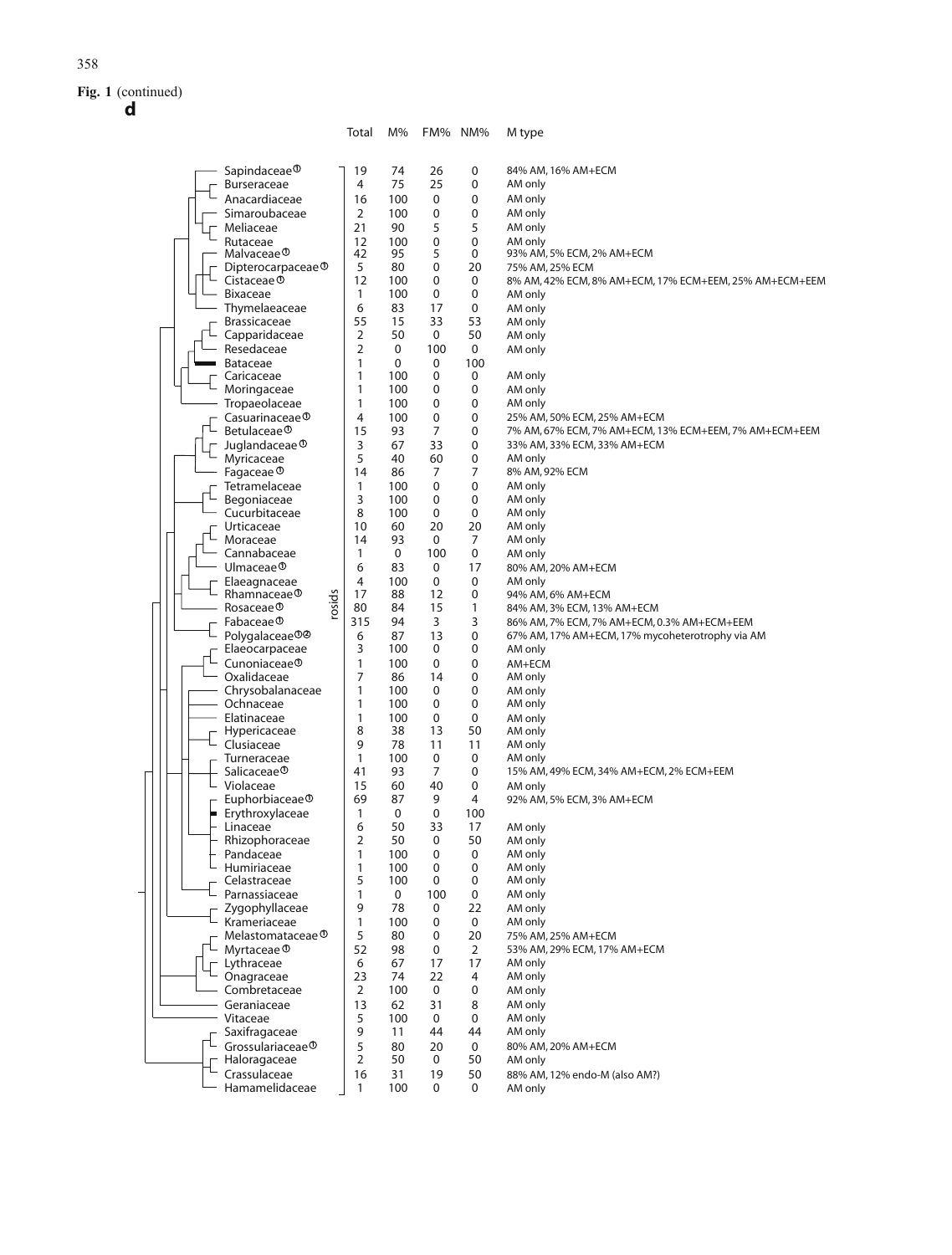The very different evolutionary pattern of ECM from that of AM might suggest a different underlying genetic mechanism. Also, the structure is quite different between the two types of mycorrhizas. In ECM, the fungal hyphae do not penetrate the cell wall, and instead form a Hartig net (an intercellular meshwork in the root epidermis and cortex) and a sheath around the root derived from this net. On the other hand, the fungal hyphae in AM penetrate the cell wall and often form arbuscules. At present, little is known about the molecular genetic basis of ECM development. All plant genes involved in mycorrhizal symbiosis identified so far control AM development (Stracke et al. [2002](#page-64-0); Liu et al. [2003;](#page-63-0) Ane et al. [2004](#page-63-0); Demchenko et al. [2004](#page-63-0); Levy et al. [2004\)](#page-63-0). One of these genes has a homolog in the moss Physcomitrella patens and several other early land plants (Wang and Qiu, unpublished data). Hence, it can be inferred that there might be a general genetic program in plants that mediates plant–fungus interaction, a small portion of which might even be involved in plant– fungal pathogen interaction as well (Harrison [1999](#page-63-0)). This program was most likely established at the beginning of land plant evolution, if not earlier, and mostly targets glomeromycetous fungi. It has been inherited in land plants since its inception and is responsible for the prevalence of AM seen today. When ECM evolved in a particular plant lineage, the homobasidiomycetous fungi might have adopted much of this general genetic program, but also modified some aspects of it to suit a slightly different plant–fungus partnership. One intriguing question is how different plant lineages, particularly those as diverse as ferns, gymnosperms, and angiosperms, adapted the general genetic program for ECM development, as the structures of mycorrhizas are apparently very similar between these diverse lineages. Perhaps different genes are involved in each case, thus, the host specificity developed with different fungal symbionts in each case of ECM (as opposed to AM). Indeed, difference in gene expression was observed to be related to host specificity (Le Quere et al. [2004](#page-63-0)). Future work will likely reveal more details to help us understand how many independent conversions of ECM from AM had occurred.

### The ericaceous mycorrhizas and their close relationship to ectomycorrhiza

There are six types of mycorrhizas in Ericaceae. With the exception of AM, five of them are partnerships between ascomycetous or basidiomycetous fungi and plants: ECM, ectendomycorrhiza (EEM), arbutoid mycorrhiza (ABM), monotropoid mycorrhiza (MTM), and ericoid mycorrhiza (ERM). Among these five types, ECM occurs in many plant lineages outside of Ericaceae (see above), and EEM is found in Pinaceae, Araucariaceae, Ericaceae, Salicaceae, Fabaceae, Betulaceae, and Cistaceae (Fig. [1\)](#page-55-0). ABM, MTM, and ERM can be deemed to be genuinely ericaceous mycorrhizas, as they occur almost exclusively in this family. The only exception is ERM, which has also been found in Diapensiaceae, a close relative of Ericaceae. The

ericaceous mycorrhizas share many characteristics with ECM, but exhibit a high degree of intracellular penetration (Smith and Read [1997\)](#page-64-0). Brundrett [\(2002](#page-63-0)) suggested that ABM, MTM, and ERM were derived from ECM. Our mapping of ECM and these other types of mycorrhizas onto the land plant phylogeny and examination of their distribution within Ericaceae supports this interpretation. Further, we add that EEM probably represents a transitional stage between ECM and the three types of ericaceous mycorrhizas, ABM, MTM, and ERM, as ECM and EEM are found only in the basal lineages of Ericaceae, Monotropoideae, and Arbutoideae (Kron et al. [2002\)](#page-63-0).

Previous studies have identified the fungal symbionts of the ericaceous mycorrhizas. One interesting phenomenon is that the fungal strains isolated from these three types of mycorrhizas can also form ECM with other plant species (reviewed by Smith and Read [1997\)](#page-64-0). This observation strongly suggests a close relationship between ECM and the ericaceous mycorrhizas. An interesting question that arises is why the same fungi cannot penetrate into root cells of ectomycorrhizal hosts yet are able to do so with ericaceous plants. One answer could be that host plants play an important role in controlling development of different types of mycorrhizas.

#### Orchid mycorrhiza

Orchid mycorrhiza (ORM) is generally thought to be restricted to the Orchidaceae, which involve mostly basidiomycetous fungi (Leake [1994](#page-63-0)). Occurrence of this type of mycorrhiza in other plants such as the subterranean nonphotosynthetic liverwort Cryptothallus mirabilis (Ligrone et al. [1993](#page-63-0); Bidartondo et al. [2003\)](#page-63-0) and the monocot Thismia sp. (Brundrett [2002](#page-63-0) see [http://www.](http://www.ffp.csiro.au/research/mycorrhiza/) [ffp.csiro.au/research/mycorrhiza/\)](http://www.ffp.csiro.au/research/mycorrhiza/) probably represents functional and structural convergence, as the fungal partners are of different types than those of the true ORM in Orchidaceae (Leake [1994\)](#page-63-0). In this perspective, ORM, like the ericaceous mycorrhizas discussed above, can be considered to occur exclusively in one plant family, Orchidaceae, and probably represents a highly specialized type of ectomycorrhiza. One fact supporting this idea is that some species of lower Epidendroideae, an early-diverging lineage within Orchidaceae (Cameron et al. [1999\)](#page-63-0), still have ECM (Bidartondo et al. [2004](#page-63-0); Selosse et al. [2004](#page-64-0)).

# Did evolution of ectomycorrhiza and its derived types of mycorrhizas spur diversification of plant lineages that harbor these symbiotic systems?

If AM was instrumental in the origin and subsequent diversification of land plants in a newly exploited niche, did evolution of ECM and its derived types of mycorrhizas, which involve Ascomycetes and Basidiomycetes, contribute to diversification of plant lineages that forged these new partnerships? Our review provides a rather positive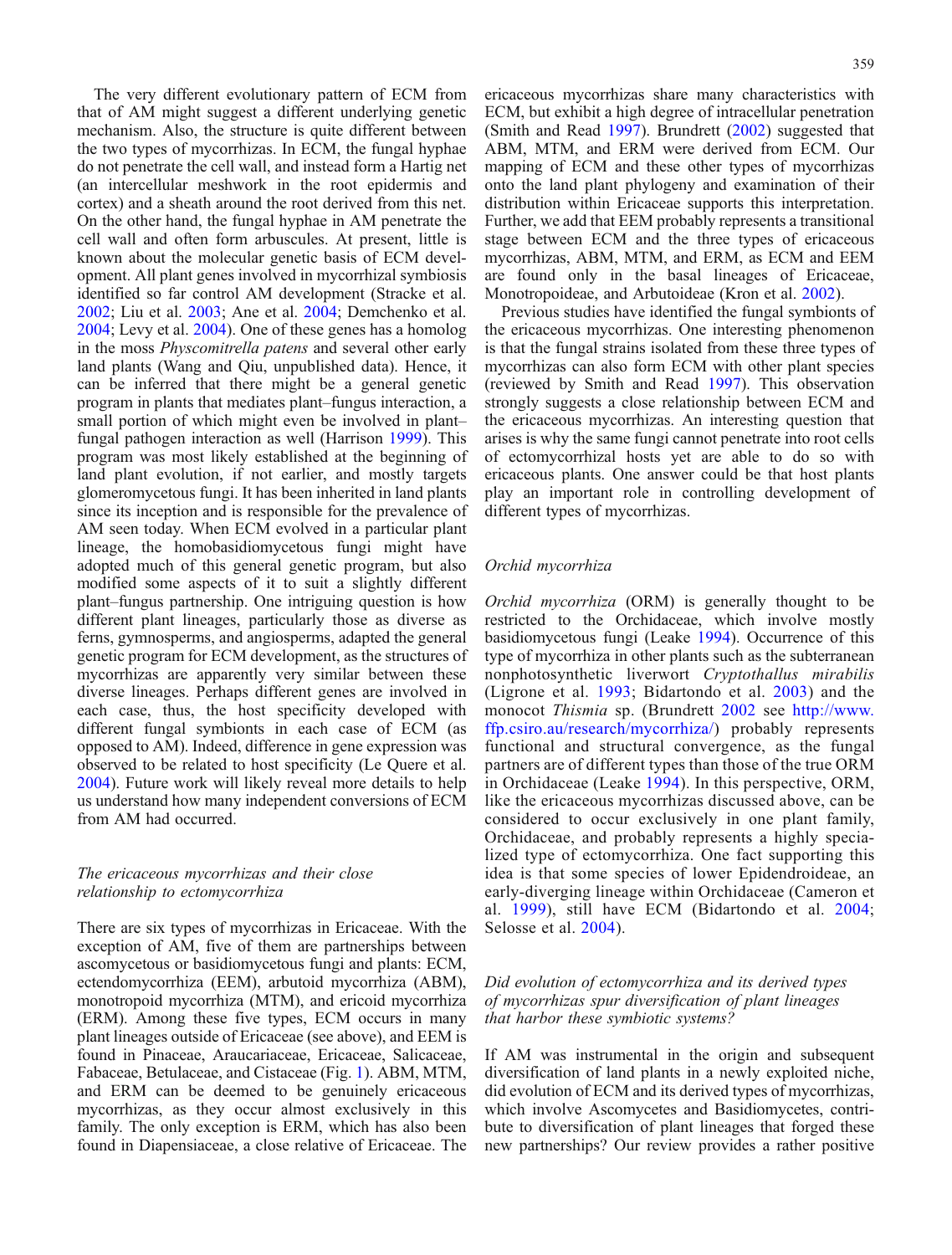answer to this question. In plant families where ECM and its derivatives are the main types of mycorrhizas or account for a significant percentage (>20%), e.g., Pinaceae, Orchidaceae, Nyctaginaceae, Polygonaceae, Ericaceae, Aquifoliaceae, Salicaceae, Fagaceae, Betulaceae, Cistaceae, Dipterocarpaceae, Myrtaceae, and Melastomataceae (Mabberley [1987](#page-64-0)), the species number is often high to very high in comparison to their close relatives that have AM (Fig. [1](#page-55-0)). In the case of woody plants, the members of these families are often dominant species in their communities (Malloch et al. [1980](#page-64-0)). Although there are many factors that may affect speciation rate, we believe that the correlation between high occurrence rate of ECM and its derived types of mycorrhizas and the species richness of plant clades that harbor these symbiotic systems are not coincidental. This observation becomes particularly striking when compared to mycoheterotrophy, another type of plant–fungus symbiosis, which will be discussed below. Because ascomycetous and basidiomycetous mycorrhizal fungi have a much higher host specificity than glomeromycetous fungi (Horton and Bruns [1998](#page-63-0); Newton and Haigh [1998;](#page-64-0) Bidartondo and Bruns [2002](#page-63-0)), diversification of the plant hosts had likely in turn driven the speciation rate of the fungal symbionts. This coevolutionary arms race probably explains the large number of Basidiomycetes that are ectomycorrhizal today (Molina et al. [1992\)](#page-64-0). In comparison, AM has obviously contributed very little to the diversification of glomeromycetous fungi, and the relatively low host specificity of these fungi may be to blame.

#### Mycoheterotrophy

Mycoheterotrophy represents a shift of balanced mutualistic symbiosis between plants and fungi toward an exploitative use of mycorrhizal fungi by plants that are no longer fully photosynthetic (Leake [1994](#page-63-0)). It is clearly a derived condition in mycorrhizal evolution. In our survey, we found that mycoheterotrophy had evolved many times independently in land plants, in the following families: Aneuraceae, Podocarpaceae, Petrosaviaceae, Burmanniaceae, Triuridiaceae, Corsiaceae, Orchidaceae, Ericaceae (Monotropoideae), Gentianaceae, and Polygalaceae (Fig. [1](#page-55-0)). The mycoheterotrophy in the moss genus *Buxbaumia* needs more thorough investigation (Leake [1994\)](#page-63-0). In addition, gametophytes of Lycopodium, Psilotum, and Botrychium are also mycoheterotrophic (reviewed by Brundrett [2002\)](#page-63-0). However, it has been suggested that mycoheterotrophy in these latter cases and most species of Orchidaceae may be different from that in other plant groups mentioned above (Bidartondo [2005](#page-63-0)) because these plants only engage in mycoheterotrophy for a part of their life cycles during establishment, and they are photosynthetic for the rest of their life cycles and enter mutualistic symbiosis with mycorrhizal fungi.

The independent evolution of mycoheterotrophy in many unrelated lineages of land plants is further underscored by the fact that it evolved repeatedly from AM and ECM and ECM-derived types of mycorrhizas (Fig. [1\)](#page-55-0).

Hence, evolution of mycoheterotrophy reinforces the evolutionary parallelism commonly seen in mycorrhizal evolution, which has dominated evolution of ECM as discussed above and loss of mycorrhiza to be discussed below. Although one may think that an exploitative relationship such as mycoheterotrophy can be evolutionarily unstable, which seems to be supported by the general paucity of species in most clades of mycoheterotrophic plants (Leake [1994\)](#page-63-0), this unique type of interaction among more than two species of very different modes of nutrition uptake (autotrophy and heterotrophy) might have played a special role to facilitate some major transitions during land plant evolution. In the case of lycophytes and ferns, mycoheterotrophy probably helped to ease the transition from a gametophyte generation-dominant life cycle in bryophytes to a sporophyte generation-dominant life cycle in vascular plants. For most Orchidaceae, mycoheterotrophy has perhaps alleviated the problem of extremely small size of the seeds, which can be advantageous for dispersal but at the same time, limits nutrition packaging for the next generation, and thus has probably contributed significantly to the success of the family. These two examples once again highlight the important roles played by fungi not only in the origin, but also in many subsequent radiations of land plant evolution.

Many independent losses of mycorrhiza in land plants

Many families of land plants have not been found to form mycorrhizas with fungi in their natural habitats. In liverworts, no fungal association has been observed in Blasiaceae, Ricciaceae, Metzgeriaceae, Radulaceae, Porellaceae, Jubuliaceae, Lejeuneaceae, or Herbertaceae. In pteridophytes, species in Isoetaceae and Azollaceae are nonmycorrhizal. Similarly in angiosperms, species in Nymphaeaceae, Butomaceae, Limnocharitaceae, Cyclanthaceae, Cannaceae, Loranthaceae, Loasaceae, Lentibulariaceae, Menyanthaceae, Adoxaceae, Eryothroxylaceae, and Bataceae are nonmycorrhizal. In addition, nonmycorrhizal species occur together with mycorrhizal species in many families, and approximately half of the ten or more species examined in the following families are nonmycorrhizal: Geocalycaceae, Jungermanniaceae, Lycopodiaceae, Hymenophyllaceae, Gleicheniaceae, Pteridaceae, Adiantaceae, Aspleniaceae, Thelypteridaceae, Dryopteridaceae, Polypodiaceae, Cyperaceae, Polygonaceae, Amaranthaceae, Caryophyllaceae, Crassulaceae, and Brassicaceae (Table [1](#page-2-0), Fig. [1\)](#page-55-0). The fact that these families are deeply embedded among mycorrhizal families and are not closely related to each other provides convincing evidence that these plants lost their ability to form mycorrhiza independently.

There are two interesting features for phylogenetic distribution of nonmycorrhizal plants. One is that leafy liverworts and pteridophytes in general tend to have a high concentration of nonmycorrhizal species. Of course, mosses, as an entire clade, lack mycorrhiza as well (Read et al. [2000](#page-64-0)) except Takakia (Boullard [1988\)](#page-63-0). Gymnosperms, on the other hand, are all mycorrhizal and almost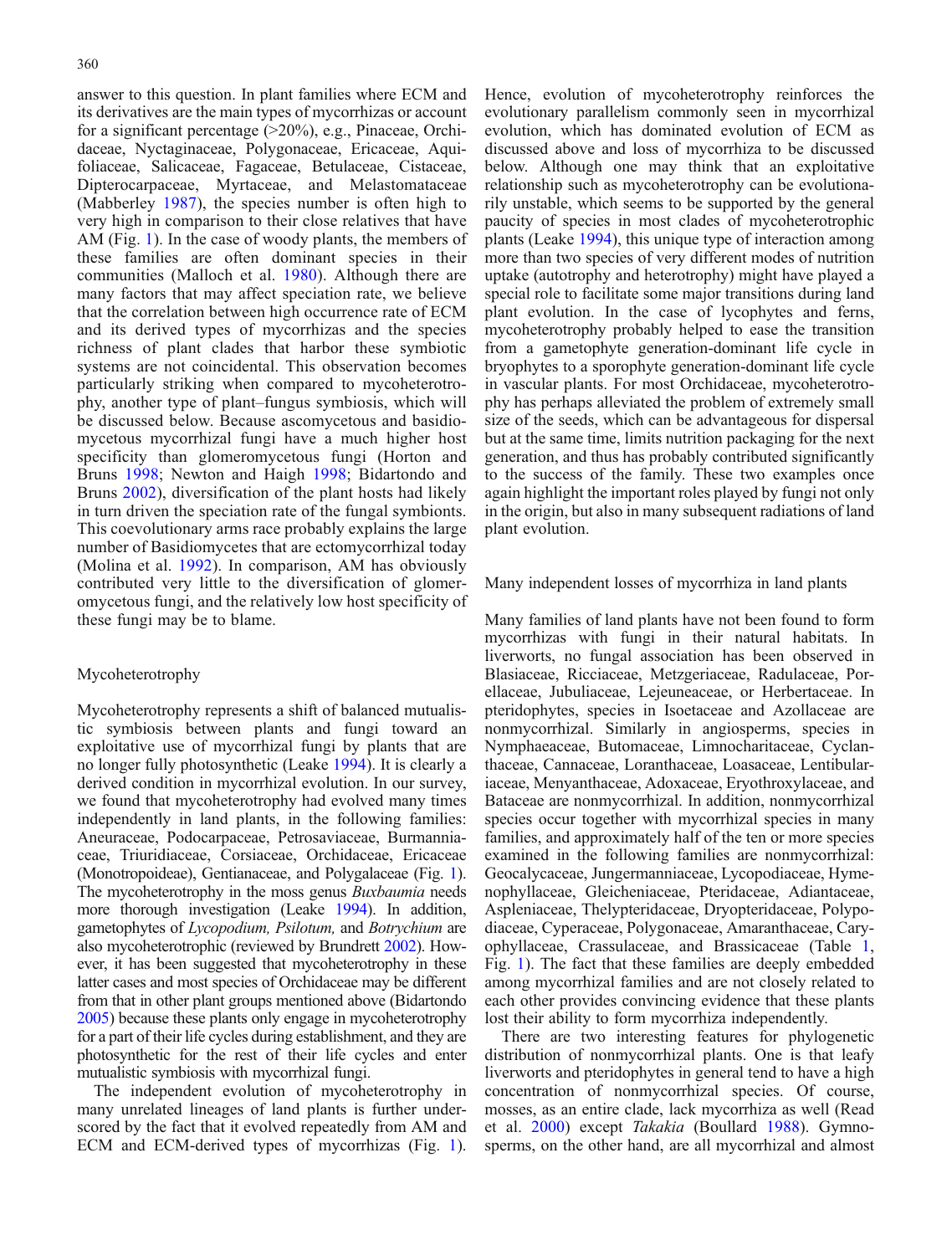all obligately mycorrhizal. Angiosperms generally are also mycorrhizal, and have only a few groups that have a high percentage of nonmycorrhizal species, alismatids (including Araceae according to Stevens' [\(2004](#page-64-0)) new classification system, see Fig. 1b), Cyperaceae, caryophyllids, and Brassicaceae. This feature may be related to the fact that early land plants had not fully adapted to the symbiotic system with the fungi. Indeed, these plants generally have the Paris-type AM, which lacks well-developed systems of intercellular hyphae and do not always form arbuscules (Read et al. [2000](#page-64-0)). It will be interesting to see if future studies can demonstrate that a simpler genetic system is behind this rather unstable symbiotic relationship in basal land plants. The other feature is that almost all nonmycorrhizal plants are derived from ancestors that engaged in AM symbiosis. In the several families where ECM and ECM-derived mycorrhizas dominate or account for a large percentage, e.g., Pinaceae, Orchidaceae, Ericaceae, Myrtaceae, Salicaceae, Fagales, and Cistaceae, very few species are nonmycorrhizal. This feature is perhaps related to the highly specialized nature of the ECM symbiosis.

As to the mechanisms responsible for mycorrhizal loss, Trappe ([1987\)](#page-64-0) noticed several characters that tend to be shared by nonmycorrhizal species, and his observations still hold true here. First, many nonmycorrhizal vascular plants grow in aquatic or wetland habitat. In these environments, both nutrients and water supplies are not as limited as in the typical terrestrial environment. Hence, the plants can develop independence from the fungal symbionts and reduce the carbon cost that would normally be provided to the fungal partners in exchange for nutrients and water. The loss of mycorrhiza in alismatids and other aquatic plants likely occurred through this mechanism. Second, species that grow in nutrient-rich environments tend to be nonmycorrhizal. The ruderals in caryophyllids, Brassicaceae, and Crassulaceae, and the spring ephemerals in Ranunculaceae, Papaveraceae, and Saxifragaceae belong to this category. Third, the plants that have a long, fine, and highly branched root system with well-developed root hairs also have a high tendency to become nonmycorrhizal. Cyperaceae and the ruderals perhaps developed independence from fungal symbionts through this route. It has been suggested that root hairs and mycorrhizal fungi were two alternative mechanisms for plant nutrient uptake (Baylis [1970;](#page-63-0) Koide [1991](#page-63-0)). If a plant can absorb sufficient nutrients through its own root hairs, any genetic changes preventing the formation of mycorrhiza with fungi would be favorably selected. Besides these three observations made by Trappe ([1987](#page-64-0)), we also noticed that many liverworts that lack fungal association are leaf and bark epiphytes, e.g., Radulaceae, Jubulaceae, Porellaceae, and Lejeuneaceae. A possible explanation could be that fungal development is thwarted by defense mechanisms of the plant on which these epiphytes live.

Areas of further study

This study and those by Trappe [\(1987](#page-64-0)) and Harley and Harley ([1987\)](#page-63-0) represent the three most extensive surveys of mycorrhizal occurrence in land plants, but the total number of species included in the three studies is only slightly over 10,000 (assuming that there is little overlap among the three surveys), which is about 3% of all listed land plant species that live on our planet. As can be seen from Table [1](#page-2-0) and Fig. [1,](#page-55-0) for most plant families we have knowledge of the mycorrhizal status for only one or a few species. Hence, the first area that deserves more attention in the future is the investigation of mycorrhizal status of more species. From this study and those by Trappe ([1987\)](#page-64-0) and Harley and Harley ([1987\)](#page-63-0), as well as several reviews published earlier on this topic (Pirozynski and Malloch [1975](#page-64-0); Malloch et al. [1980](#page-64-0); Selosse and Le Tacon [1998;](#page-64-0) Read et al. [2000](#page-64-0); Brundrett [2002\)](#page-63-0), it is clear that mycorrhizas were instrumental in the origin and subsequent diversification of land plants and are continuing to play a vital role in maintaining floristic diversity and ecosystem function on earth. Thus, mycorrhizal symbiosis should be viewed as an integral part of any floristic, ecological, or evolutionary studies in the future.

Besides the general increase of mycorrhizal research, a few specific areas should be pursued. First, more basal land plants should be investigated, as they occupy an especially important position in our understanding of the origin of mycorrhizal symbiosis in land plants. Despite several studies on basal land plants (Pocock and Duckett [1985](#page-64-0); Duckett et al. [1991;](#page-63-0) Read et al. [2000\)](#page-64-0), our knowledge on phylogenetically critically positioned taxa such as Treubiaceae, many simple thalloid liverworts, mosses, and some hornworts, remains fragmentary. In this regard, mosses deserve special attention, as they represent the only major clade of land plants that is nonmycorrhizal (Read et al. [2000](#page-64-0)), a situation which by itself is very puzzling. Several basal moss lineages such as Andreaeaceae, Tetraphidaceae, Polytrichaceae, Buxbaumiaceae, and Diphysciaceae all grow on nutrient-poor, sandy soil or rocks. It will be interesting to know how they manage to grow on these poor substrates if they are truly nonmycorrhizal. Takakia, a sister group to all other mosses, is reported to be mycorrhizal (Boullard [1988](#page-63-0)) and grows on thin soil and rocks (Gao [2000\)](#page-63-0). Second, several early-diverging lineages of angiosperms, Amborella, Austrobaileyales, Chloranthaceae, and magnoliids should be investigated; the information on their mycorrhizal status is currently lacking. Even when Trappe's [\(1987](#page-64-0)) survey is included, our knowledge of these plants is still quite poor. A focused study on these plants will fill an important gap in our understanding of mycorrhizal evolution in early angiosperms. Finally, as we learn more from studies of model organisms such as legumes (Stracke et al. [2002](#page-64-0); Liu et al. [2003;](#page-63-0) Ane et al. [2004](#page-63-0); Demchenko et al. [2004](#page-63-0); Levy et al. [2004](#page-63-0)), characterization of molecular aspects of mycorrhizas in nonmodel organisms will significantly expand the dimension and depth of our knowledge of this important symbiotic system. In summary, the mycorrhizal research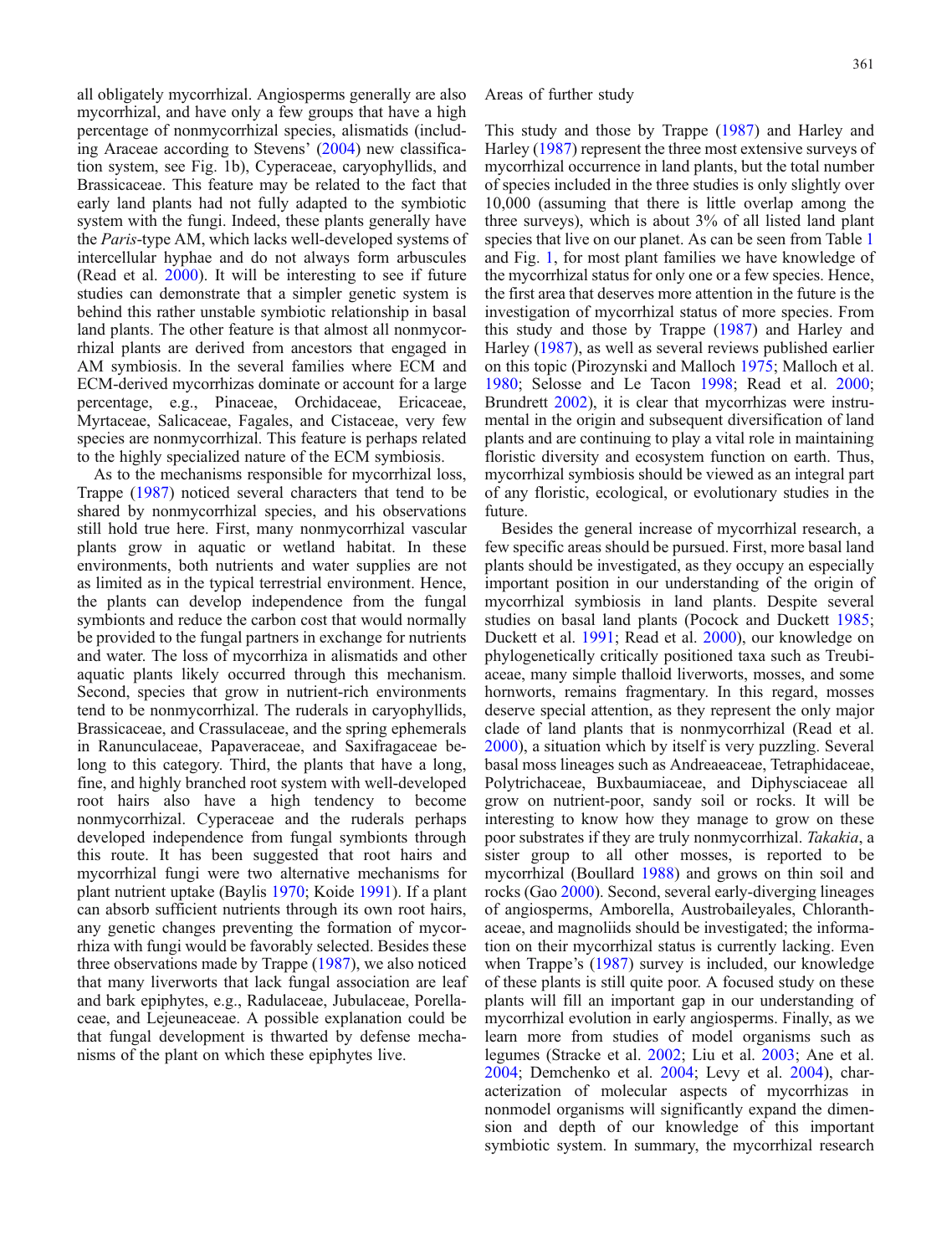<span id="page-63-0"></span>conducted over the last several decades has brought this long neglected field into mainstream biology, and future research will undoubtedly further enhance our understanding of this important biological interaction and its impact on the evolution of both plants and fungi, as well as the establishment and functioning of the terrestrial ecosystem.

Acknowledgements We would like to thank Rong-rong Xu for helping with figure preparation, Malini Jane Sridharan for critically reading the manuscript, and Jim Trappe and two reviewers for their insightful comments. This work was supported by an Early Career Award (DEB 0332298) and ATOL grants (DEB 0431239, DEB 0531689) from NSF to Y-L Qiu.

#### References

- Ane JM, Kiss GB, Riely BK, Penmetsa RV, Oldroyd GED, Ayax C, Levy J, Debelle F, Baek JM, Kalo P, Rosenberg C, Roe BA, Long SR, Denarie J, Cook DR (2004) Medicago truncatula-DMI1 required for bacterial and fungal symbioses in legumes. Science 303:1364–1367
- Baylis GTS (1970) Root hairs and phycomycetous mycorrhizas in phosphorus-deficient soil. Plant Soil 33:713–716
- Bidartondo MI (2005) The evolutionary ecology of myco-heterotrophy. New Phytol 167:335–352
- Bidartondo MI, Bruns TD (2002) Fine-level mycorrhizal specificity in the Monotropoideae (Ericaceae): specificity for fungal species groups. Mol Ecol 11:557-569
- Bidartondo MI, Bruns TD, Weiß M, Sergio C, Read DJ (2003) Specialized cheating of the ectomycorrhizal symbiosis by an epiparasitic liverwort. Proc R Soc Lond B 270:835–842
- Bidartondo MI, Burghardt B, Gebauer G, Bruns TD, Read DJ (2004) Changing partners in the dark: isotopic and molecular evidence of ectomycorrhizal liaisons between forest orchids and trees. Proc R Soc Lond B 271:1799–1806
- Boullard B (1988) Observations on the coevolution of fungi and hepatics. In: Pirozynski KA, Hawksworth DL (eds) Coevolution of fungi with plants and animals. Academic, London, pp  $107 - 124$
- Brundrett MC (2002) Coevolution of roots and mycorrhizas of land plants. New Phytol 154:275–304
- Bruns TD, Shefferson RP (2004) Evolutionary studies of ectomycorrhizal fungi: recent advances and future directions. Can J Bot 82:1122–1132
- Cameron KM, Chase MW, Whitten WM, Kores PJ, Jarrell DC, Albert VA, Yukawa T, Hills HG, Goldman DH (1999) A phylogenetic analysis of the Orchidaceae: evidence from rbcL nucleotide sequences. Am J Bot 86:208–224
- Carafa A, Duckett JG, Ligrone R (2003) Subterranean gametophytic axes in the primitive liverwort *Haplomitrium* harbour a unique type of endophytic association with aseptate fungi. New Phytol 160:185–197
- Cronquist A (ed) (1981) An integrated system of classification of flowing plants. Columbia Univ Press, New York
- Demchenko K, Winzer T, Stougaard J, Parniske M, Pawlowski K (2004) Distinct roles of Lotus japonicus SYMRK and SYM15 in root colonization and arbuscule formation. New Phytol 163:381–392
- Dombrovska O, Qiu Y-L (2004) Distribution of introns in the mitochondrial gene nad1 in land plants: phylogenetic and molecular evolutionary implications. Mol Phylogenet Evol 32:246–263
- Duckett JG, Renzaglia KS, Pell K (1991) A light and electron microscope study of rhizoid–ascomycete associations and flagelliform axes in British hepatics with observations on the effects of the fungi on host morphology. New Phytol 118:233–257
- Fitter AH, Moyersoen B (1996) Evolutionary trends in root–microbe symbioses. Philos Trans R Soc Lond B 351:1367-1375
- Gao C (2000) Takakiaceae. In: Yunnanica F (ed) Kunming Institute of Botany, Chinese Academy of Sciences , vol. 17, Bryophyta: Hepaticae, Anthocerotae. Science, Beijing, pp 1–2
- Gemma JN, Koske RE, Flynn T (1992) Mycorrhizae in Hawaiian pteridophytes: occurrence and evolutionary significance. Am J Bot 79:843–852
- Grolle R (1983) Nomina generica Hepaticarum; references, types and synonymies. Acta Bot Fenn 121:1–62
- Groth-Malonek M, Pruchner D, Grewe F, Knoop V (2005) Ancestors of trans-spliced mitochondrial introns support serial sister group relationships of hornworts and mosses with vascular plants. Mol Biol Evol 22:117–125
- Harley JL, Harley EL (1987) A check-list of mycorrhiza in the British flora. New Phytol 105:1–102
- Harrison MJ (1999) Molecular and cellular aspects of the arbuscular mycorrhizal symbiosis. Annu Rev Plant Physiol Plant Mol Biol 50:361–389
- Hibbett DS, Gilbert L-B, Donoghue MJ (2000) Evolutionary instability of ectomycorrhizal symbiosis in basidiomycetes. Nature 407:506–508
- Hickey LJ, Doyle JA (1977) Early Cretaceous fossil evidence for angiosperm evolution. Bot Rev 43:3–104
- Horton TR, Bruns TD (1998) Multiple-host fungi are the most frequent and abundant ectomycorrhizal types in a mixed stand of Douglas fir (Pseudotsuga menziesii) and bishop pine (Pinus muricata). New Phytol 139:331–339
- Kenrick P, Crane PR (1997) The origin and early diversification of land plants: a cladistic study. Smithsonian Institution, Washington DC
- Koide RT (1991) Nutrient supply, nutrient demand and plant response to mycorrhizal infection. New Phytol 117:365–386
- Koide RT, Mosse B (2004) A history of research on arbuscular mycorrhiza. Mycorrhiza 14:145–163
- Kerp H, Trewin NH, Hass H (2004) New gametophytes from the Early Devonian Rhynie chert. Trans R Soc Edinb Earth Sci 94:411–428
- Kron KA, Judd WS, Stevens PF, Crayn DM, Anderberg AA, Gadek PA, Quinn CJ, Luteyn JL (2002) Phylogenetic classification of Ericaceae: molecular and morphological evidence. Bot Rev 68:335–423
- Leake JR (1994) The biology of mycoheterotrophic ('saprophytic') plants. New Phytol 127:171–216
- LePage BA, Currah RS, Stockey RA, Rothwell GW (1997) Fossil ectomycorrhizae from the Middle Eocene. Am J Bot 84:410–412
- Le Quere A, Schutzendubel A, Rajashekar B, Canback B, Hedh J, Erland S, Johansson T, Tunlid A (2004) Divergence in gene expression related to variation in host specificity of an ectomycorrhizal fungus. Mol Ecol 13:3809–3819
- Levy J, Bres C, Geurts R, Chalhoub B, Kulikova O, Duc G, Journet EP, Ane JM, Lauber E, Bisseling T, Denarie J, Rosenberg C, Debelle F (2004) A putative Ca2<sup>+</sup> and calmodulin-dependent protein kinase required for bacterial and fungal symbioses. Science 303:1361–1364
- Ligrone R, Lopes C (1989) Cytology and development of a mycorrhiza-like infection in the gametophyte of Conocephalum conium (L.) Dum. (Marchantiales, Hepatophyta). New Phytol 111:423–433
- Ligrone R, Pocock K, Duckett JG (1993) A comparative ultrastructural study of endophytic basidiomycetes in the parasitic achlorophyllous hepatic Cryptothallus mirabilis and the closely allied photosynthetic species Aneura pinguis (Metzgeriales). Can J Bot 71:666–679
- Liu JY, Blaylock LA, Endre G, Cho J, Town CD, VandenBosch KA, Harrison MJ (2003) Transcript profiling coupled with spatial expression analyses reveals genes involved in distinct developmental stages of an arbuscular mycorrhizal symbiosis. Plant Cell 15:2106–2123